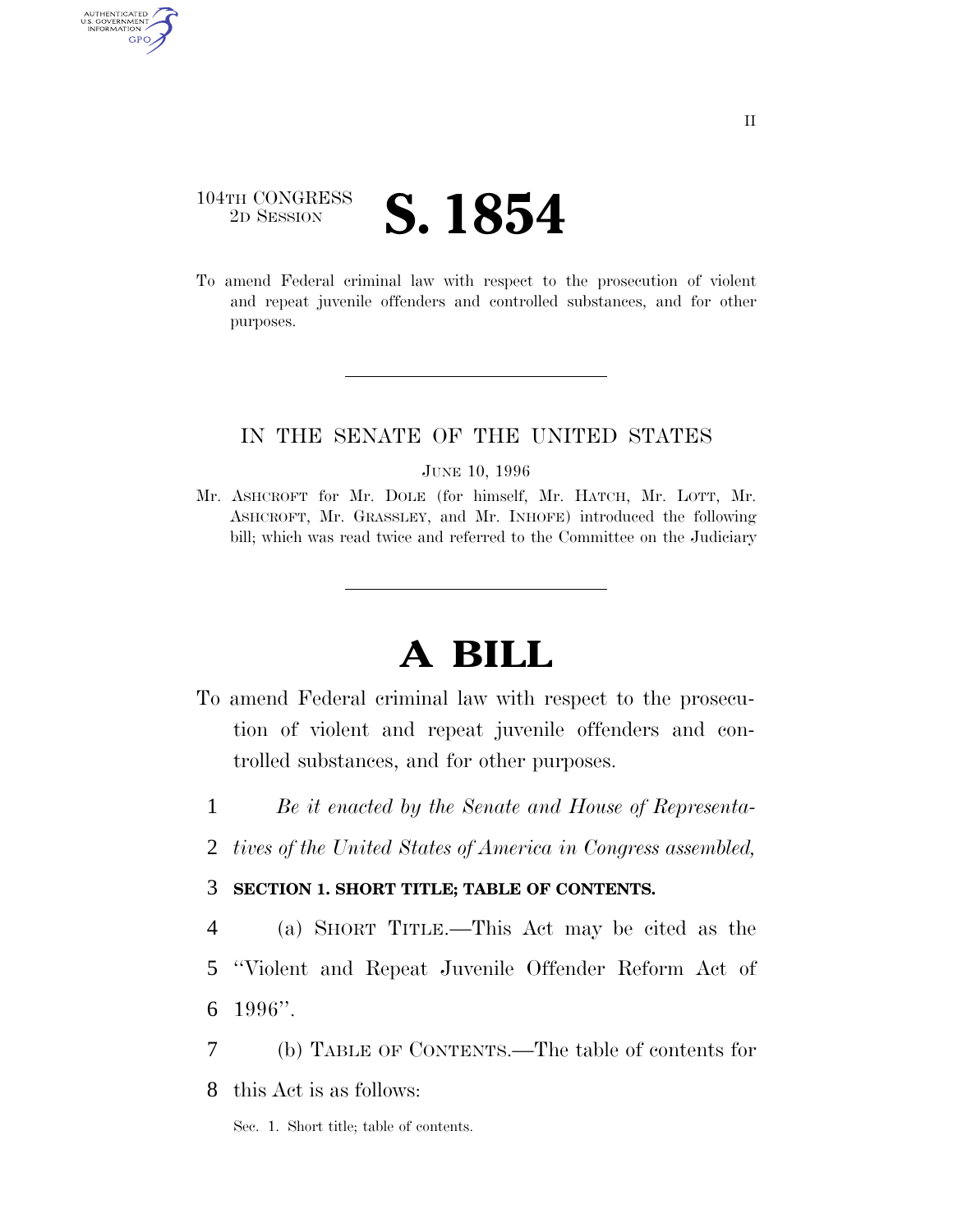#### TITLE I—JUVENILE JUSTICE REFORM ACT OF 1996

- Sec. 101. Short title.
- Sec. 102. Findings and declaration of purposes.
- Sec. 103. Treatment of juvenile offenders.
- Sec. 104. Capital cases.
- Sec. 105. Definitions.
- Sec. 106. Notification after arrest.
- Sec. 107. Detention prior to disposition.
- Sec. 108. Speedy trial.
- Sec. 109. Dispositional hearings.
- Sec. 110. Use of juvenile records.
- Sec. 111. Repeals
- Sec. 112. Admissibility of certain evidence.
- Sec. 113. Increased mandatory minimum sentences for criminals possessing firearms.
- Sec. 114. Injunctions to protect safe public enjoyment of Federal lands.
- Sec. 115. Armed Career Criminal Act predicates: serious juvenile delinquency drug trafficking adjudications.
- Sec. 116. Incarceration of violent offenders.
- Sec. 117. Sentencing guidelines.
- Sec. 118. Mandatory minimum prison sentences for persons who use minors in drug trafficking activities or sell drugs to minors.

#### TITLE II—FEDERAL GANG VIOLENCE ACT OF 1996

- Sec. 201. Short title.
- Sec. 202. Increase in offense level for participation in crime as a gang member.
- Sec. 203. Amendment of title 18 with respect to criminal street gangs.
- Sec. 204. Interstate and foreign travel or transportation in aid of criminal street gangs.
- Sec. 205. Solicitation or recruitment of persons in criminal gang activity.
- Sec. 206. Crimes involving the use of minors as RICO predicates.
- Sec. 207. Transfer of firearms to minors for use in crime.
- Sec. 208. Penalties.
- Sec. 209. Serious juvenile drug offenses as Armed Career Criminal Act predicates.
- Sec. 210. Increase in time limits for juvenile proceedings.
- Sec. 211. Applying racketeering offenses to alien smuggling and firearms offenses.
- Sec. 212. Additional prosecutors.

#### TITLE III—FEDERAL YOUTH VIOLENCE CONTROL ACT OF 1996

- Sec. 301. Short title.
- Sec. 302. Amendments to the Juvenile Justice and Delinquency Prevention Act of 1974.
- Sec. 303. Transfer of functions and savings provisions.

#### TITLE IV—FEDERAL YOUTH VIOLENCE PREVENTION ACT OF 1996

- Sec. 401. Short title.
- Sec. 402. Findings.
- Sec. 403. Purposes.
- Sec. 404. Definitions.
- Sec. 405. Allocation of funding.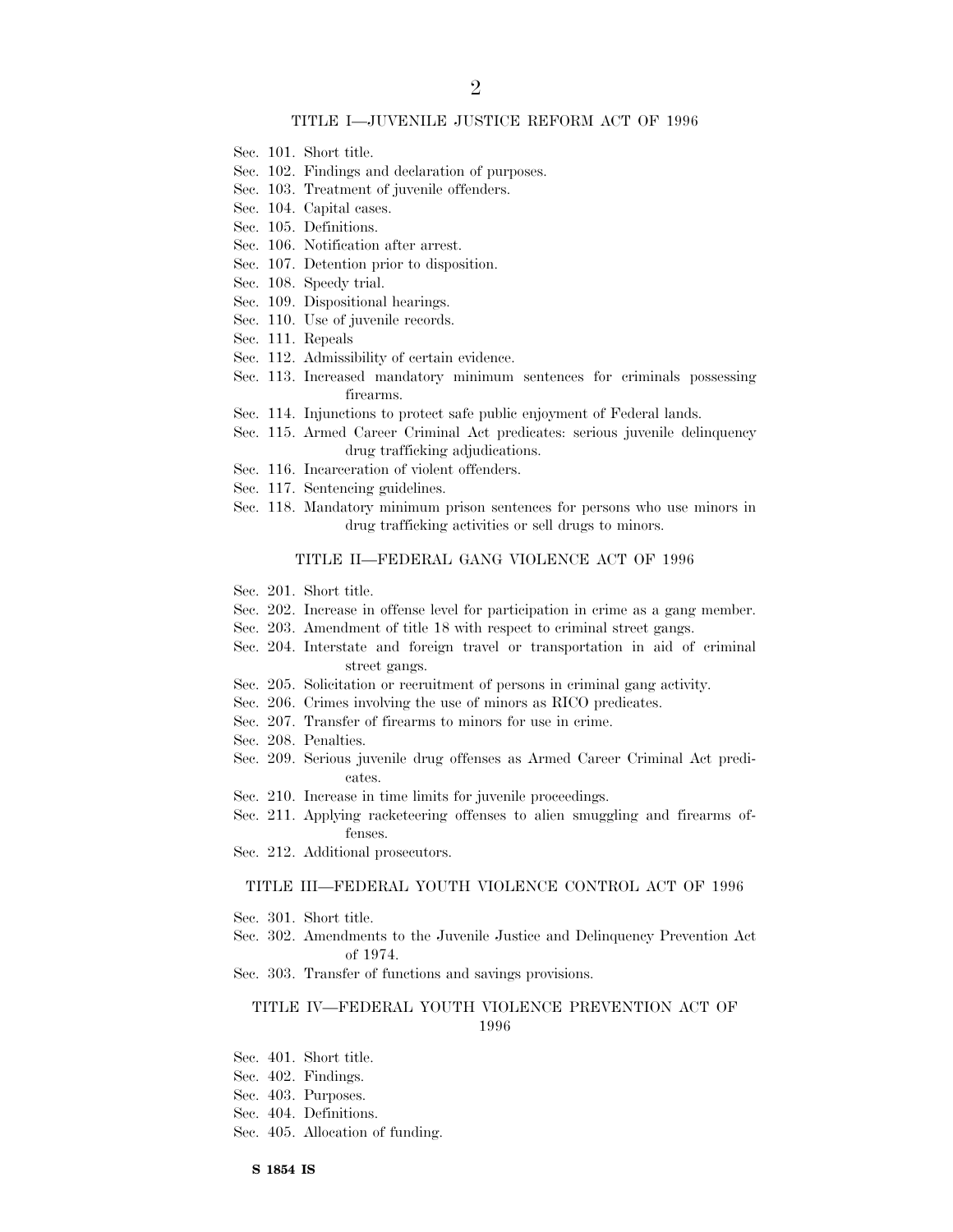Sec. 406. State application.

Sec. 407. Local application.

Sec. 408. Distribution to grant recipients.

Sec. 409. Reallotment and reallocation.

Sec. 410. Authorizations of appropriations.

Sec. 411. Uses of funds.

Sec. 412. Repeal of unnecessary and duplicative programs.

Sec. 413. Civil monetary penalty surcharge.

Sec. 414. Housing juvenile offenders.

Sec. 415. Funding source.

# **TITLE I—JUVENILE JUSTICE REFORM ACT OF 1996**

#### **SEC. 101. SHORT TITLE.**

This title may be cited as the ''Juvenile Justice Re-

form Act of 1996''.

#### **SEC. 102. FINDINGS AND DECLARATION OF PURPOSES.**

(a) FINDINGS.—The Congress finds that—

 (1) at the outset of the 20th century, the States adopted 2 separate juvenile justice systems for vio-lent and nonviolent offenders;

 (2) violent crimes committed by juveniles, such as homicide, rape, and robbery, were an unknown phenomenon at that time, but the rate at which ju- veniles commit such crimes has escalated astronomi-cally since that time;

(3) in 1994—

 (A) the number of persons arrested overall for murder in the United States decreased by 5.8 percent, but the number of persons under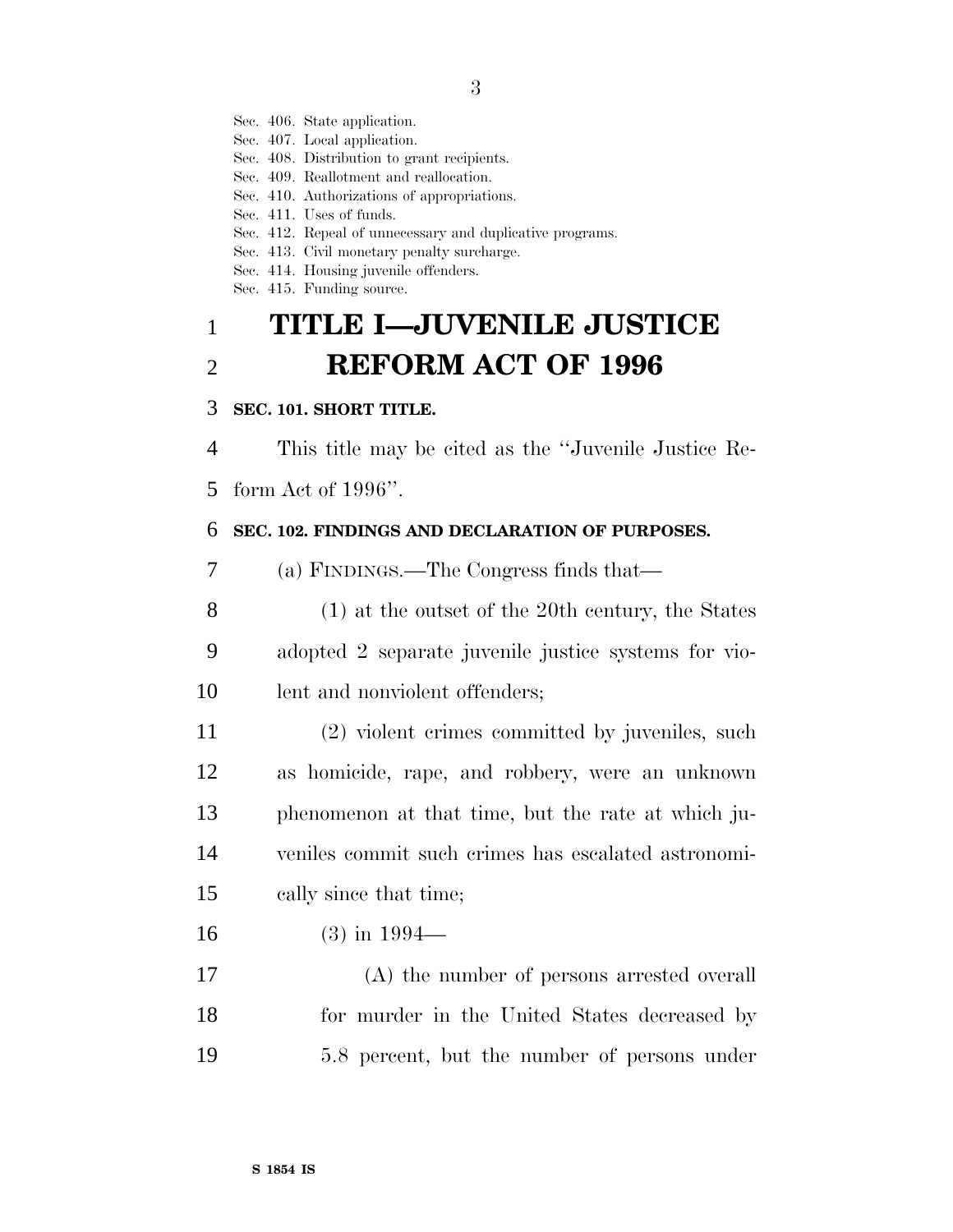| $\mathbf{1}$   | 15 years of age arrested for murder increased           |
|----------------|---------------------------------------------------------|
| $\overline{2}$ | by 4 percent; and                                       |
| 3              | (B) the number of persons arrested for all              |
| $\overline{4}$ | violent crimes increased by 1.3 percent, but the        |
| 5              | number of persons under 15 years of age ar-             |
| 6              | rested for violent crimes increased by 9.2 per-         |
| 7              | cent, and the number of persons under 18 ar-            |
| 8              | rested for such crimes increased by 6.5 percent;        |
| 9              | $(4)$ from 1985 to 1996, the number of persons          |
| 10             | arrested for all violent crimes increased by 52.3 per-  |
| 11             | cent, but the number of persons under age 18 ar-        |
| 12             | rested for violent crimes rose by 75 percent;           |
| 13             | (5) the number of juvenile offenders is expected        |
| 14             | to undergo a massive increase during the first 2 dec-   |
| 15             | ades of the 21st century, culminating in an unprece-    |
| 16             | dented number of violent offenders under the age of     |
| 17             | 18;                                                     |
| 18             | $(6)$ the rehabilitative model of sentencing for ju-    |
| 19             | veniles, which the Congress rejected for a dult offend- |
| 20             | ers when it enacted the Sentencing Reform Act of        |
| 21             | 1984, is inadequate and inappropriate for dealing       |
| 22             | with violent and repeat juvenile offenders;             |
| 23             | (7) the Federal Government should encourage             |
| 24             | the States to experiment with progressive solutions     |
| 25             | to the escalating problem of juveniles who commit       |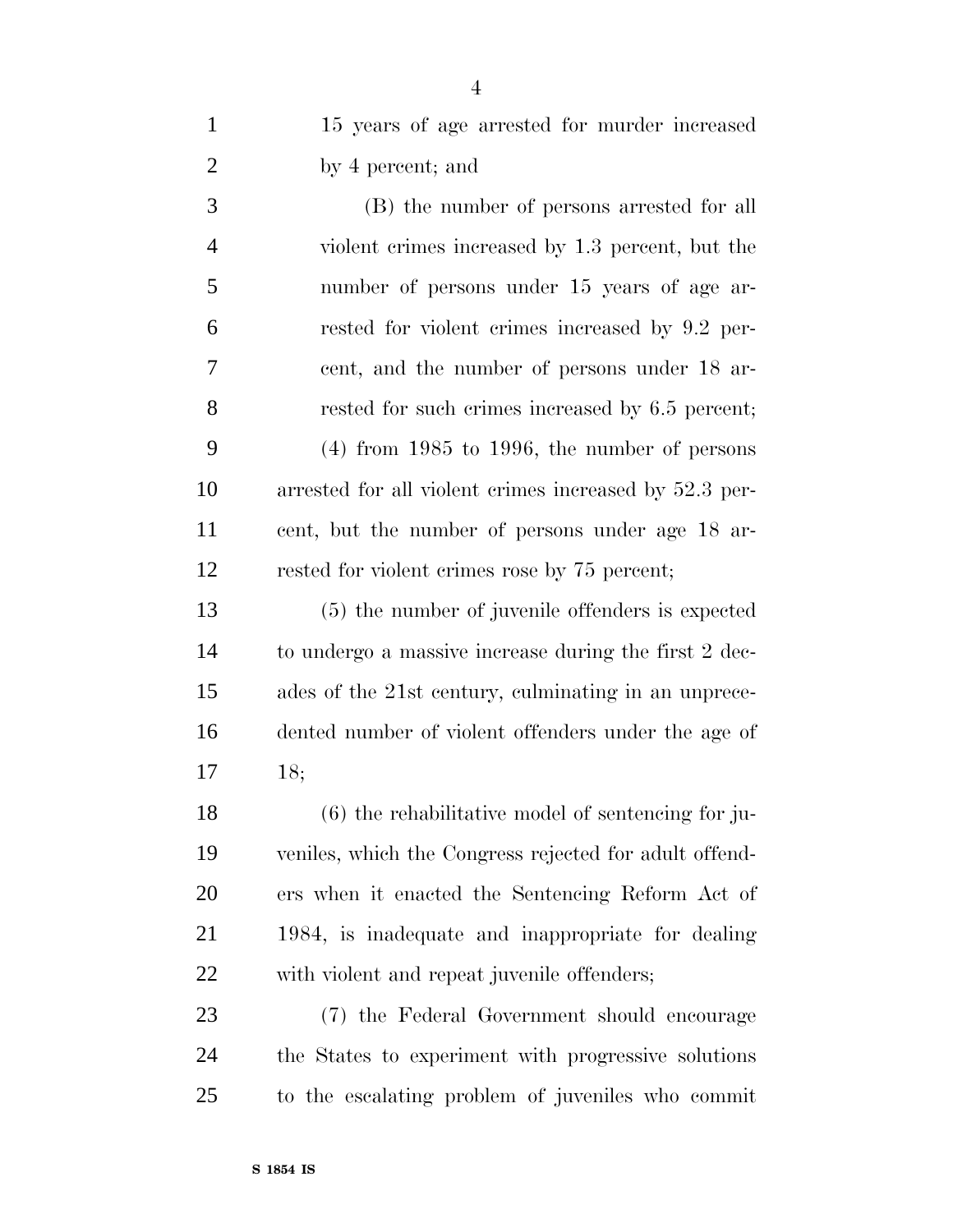violent crimes and who are repeat offenders, includ- ing prosecuting all such offenders as adults, but should not impose specific strategies or programs on the States;

 (8) an effective strategy for reducing violent ju- venile crime requires greater collection of investiga- tive data and other information, such as fingerprints and DNA evidence, as well as greater sharing of such information among Federal, State, and local agencies, including the courts, in the law enforce-ment and educational systems;

 (9) data regarding violent juvenile offenders must be made available to the adult criminal justice system if recidivism by criminals is to be addressed adequately;

 (10) holding juvenile proceedings in secret de- nies victims of crime the opportunity to attend and be heard at such proceedings, helps juvenile offend- ers to avoid accountability for their actions, and shields juvenile proceedings from public scrutiny and accountability;

 (11) the injuries and losses suffered by the vic- tims of violent crime are no less painful or devastat-ing because the offender is a juvenile; and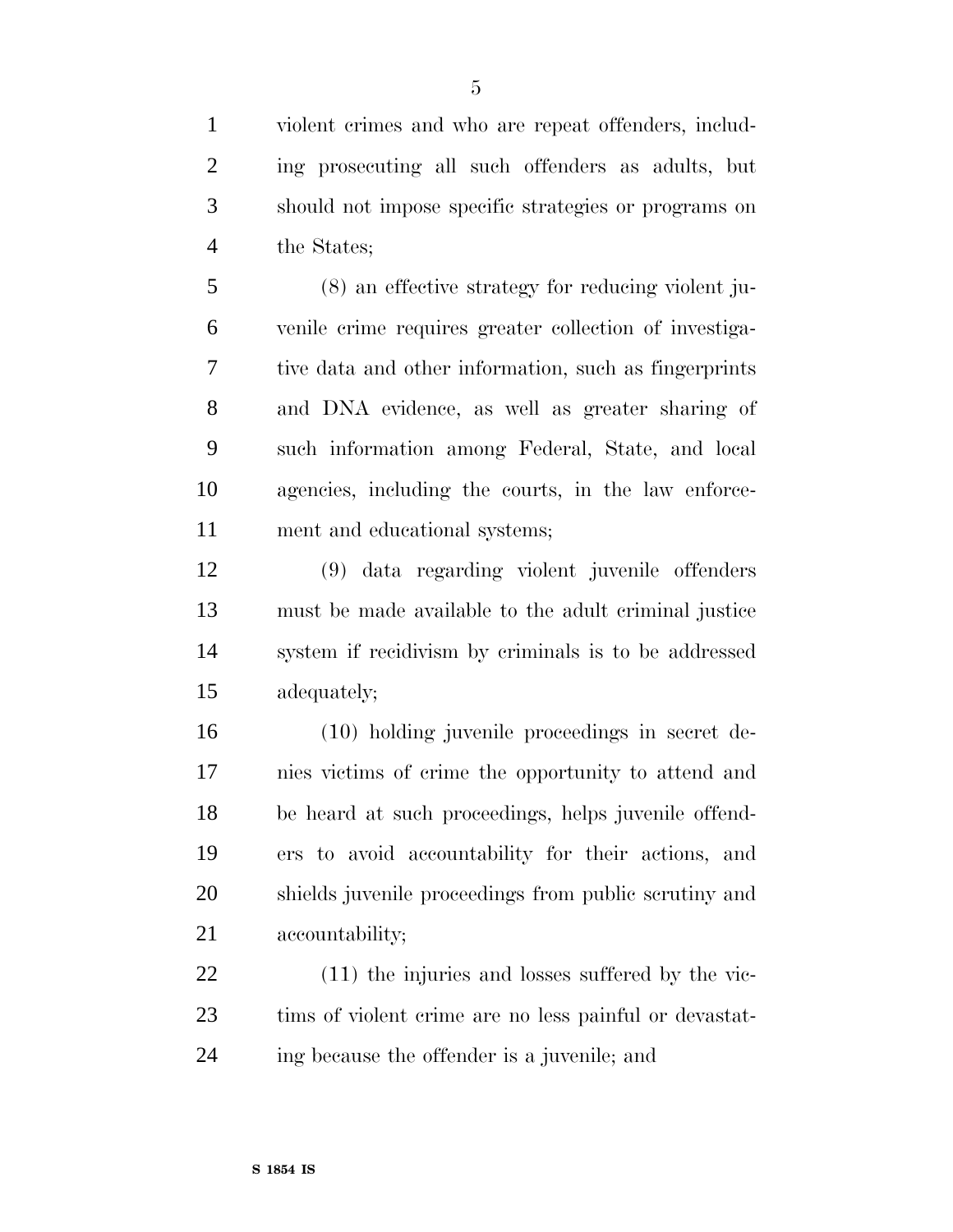(12) the investigation, prosecution, adjudica- tion, and punishment of criminal offenses committed by juveniles is, and should remain, primarily the re- sponsibility of the States, to be carried out without interference from the Federal Government. (b) PURPOSES.—The purposes of this Act are— (1) to reform juvenile law so that the para- mount concerns of the juvenile justice system are providing for the safety of the public and holding the juvenile wrongdoer accountable for his or her ac- tions, while providing the wrongdoer a genuine op- portunity for self-reform; (2) to revise the procedures in Federal court that are applicable to the prosecution of juvenile of- fenders; (3) to address specifically the problem of violent crime and controlled substance offenses committed by youth gangs; and (4) to encourage and promote, consistent with the ideals of federalism, adoption of policies by the States to ensure that the victims of crimes of vio- lence committed by juveniles receive the same level of justice as do victims of violent crimes that are committed by adults.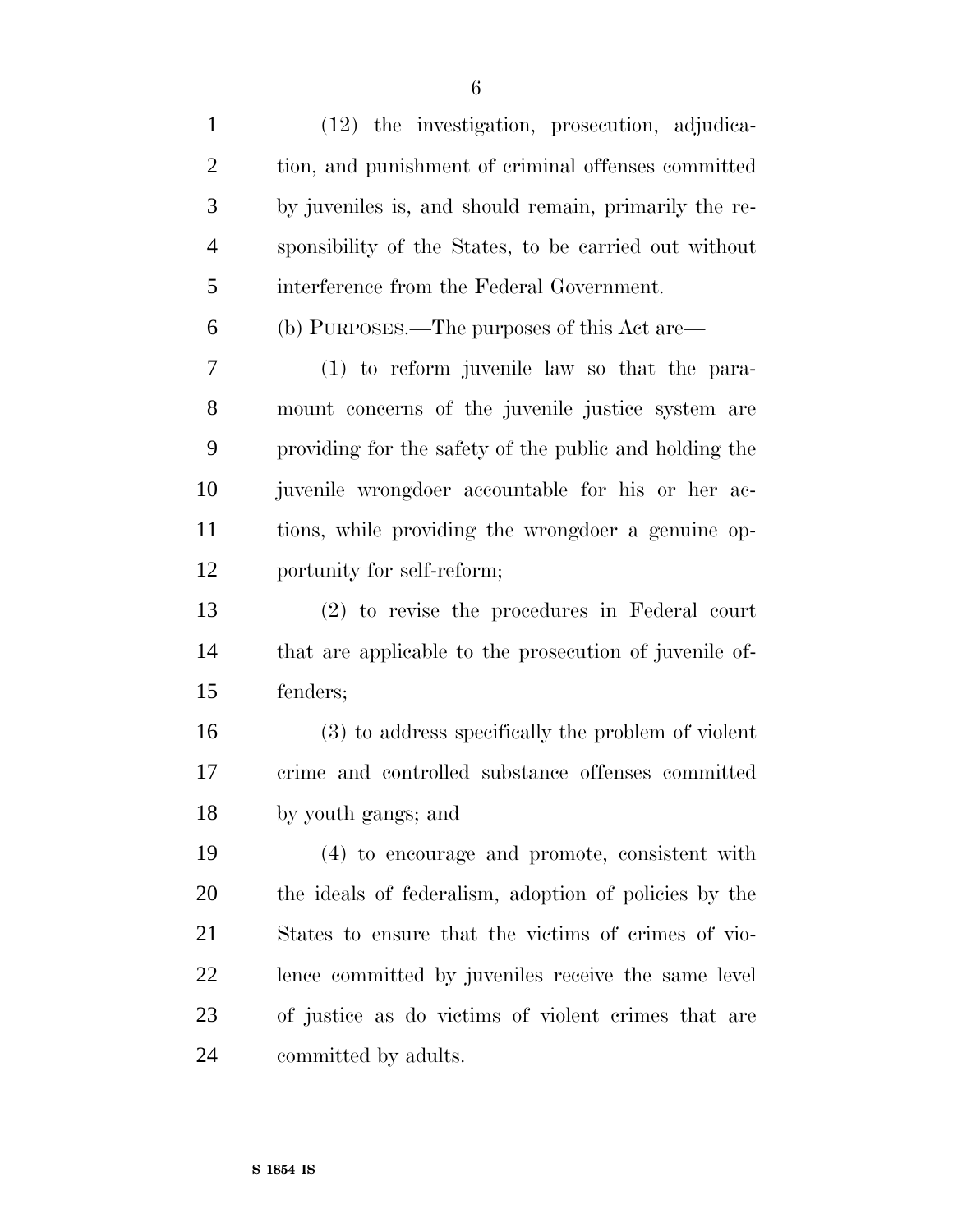#### **SEC. 103. TREATMENT OF JUVENILE OFFENDERS.**

 Section 5032 of title 18, United States Code, is amended to read as follows:

 **''§ 5032. Delinquency proceedings in district courts; juveniles tried as adults; transfer for other criminal prosecution**

 ''(a) IN GENERAL.—A juvenile who has attained his or her 13th birthday and who is alleged to have committed an act of juvenile delinquency which, if committed by an adult, would be a felony offense, shall be tried in the ap-propriate district court of the United States—

12  $\frac{((1) \text{ as an adult})}{(1)}$ 

 $\langle (A)$  if the offense charged is a crime of vi- olence, as defined in section 16 of this title, in- cluding murder and rape, or an offense de- scribed in section 401 of the Controlled Sub-17 stances Act  $(21 \text{ U.S.C. } 841)$  or section  $1002(a)$ , 1003, 1005, 1009, or paragraph (1), (2), or (3) of section 1010(b) of the Controlled Substances 20 Import and Export Act  $(21 \text{ U.S.C. } 952(a), 953,$  955, 959, 960(b) (1), (2), (3)), subsection (b), (g), or (h) of section 924 of this title, or section 23 922(x) of this title;

24  $\langle$  (B) if the juvenile who is alleged to have committed the offense—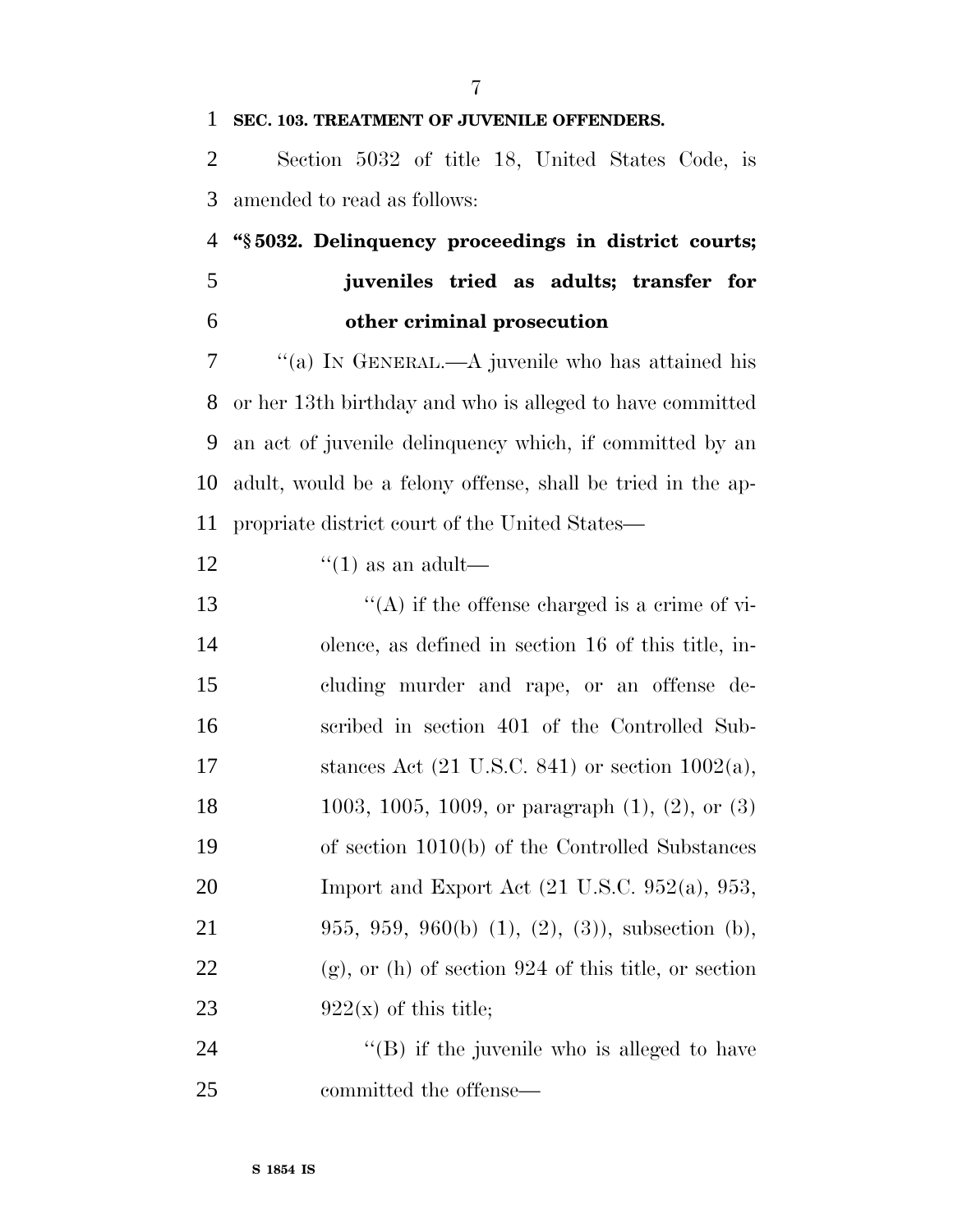| $\mathbf{1}$   | "(i) previously has been found guilty                   |
|----------------|---------------------------------------------------------|
| $\overline{2}$ | of 3 prior felonies, committed on occasions             |
| 3              | different from one another, under Federal               |
| $\overline{4}$ | or State law; or                                        |
| 5              | "(ii) has been adjudicated a juvenile                   |
| 6              | delinquent under Federal or State law for               |
| 7              | 3 prior offenses, committed on occasions                |
| 8              | different from one another, that would                  |
| 9              | have been felonies if the juvenile had been             |
| 10             | tried as an adult; or                                   |
| 11             | $\cdot\cdot$ (C) at the discretion of the United States |
| 12             | Attorney having lawful jurisdiction of the of-          |
| 13             | fense, upon a finding by the United States At-          |
| 14             | torney, which finding shall not be subject to re-       |
| 15             | view in or by any court, that there is a substan-       |
| 16             | tial Federal interest in the case or the offense        |
| 17             | to warrant the exercise of Federal jurisdiction;        |
| 18             | and                                                     |
| 19             | $\lq(2)$ in all other cases, as a juvenile.             |
| 20             | "(b) REFERRALS BY UNITED STATES ATTORNEY.-              |
| 21             | "(1) IN GENERAL.—If the United States Attor-            |
| 22             | ney in the appropriate jurisdiction declines prosecu-   |
| 23             | tion of a charged offense, as outlined in subsection    |
| 24             | $(a)(2)$ , that United States Attorney may refer the    |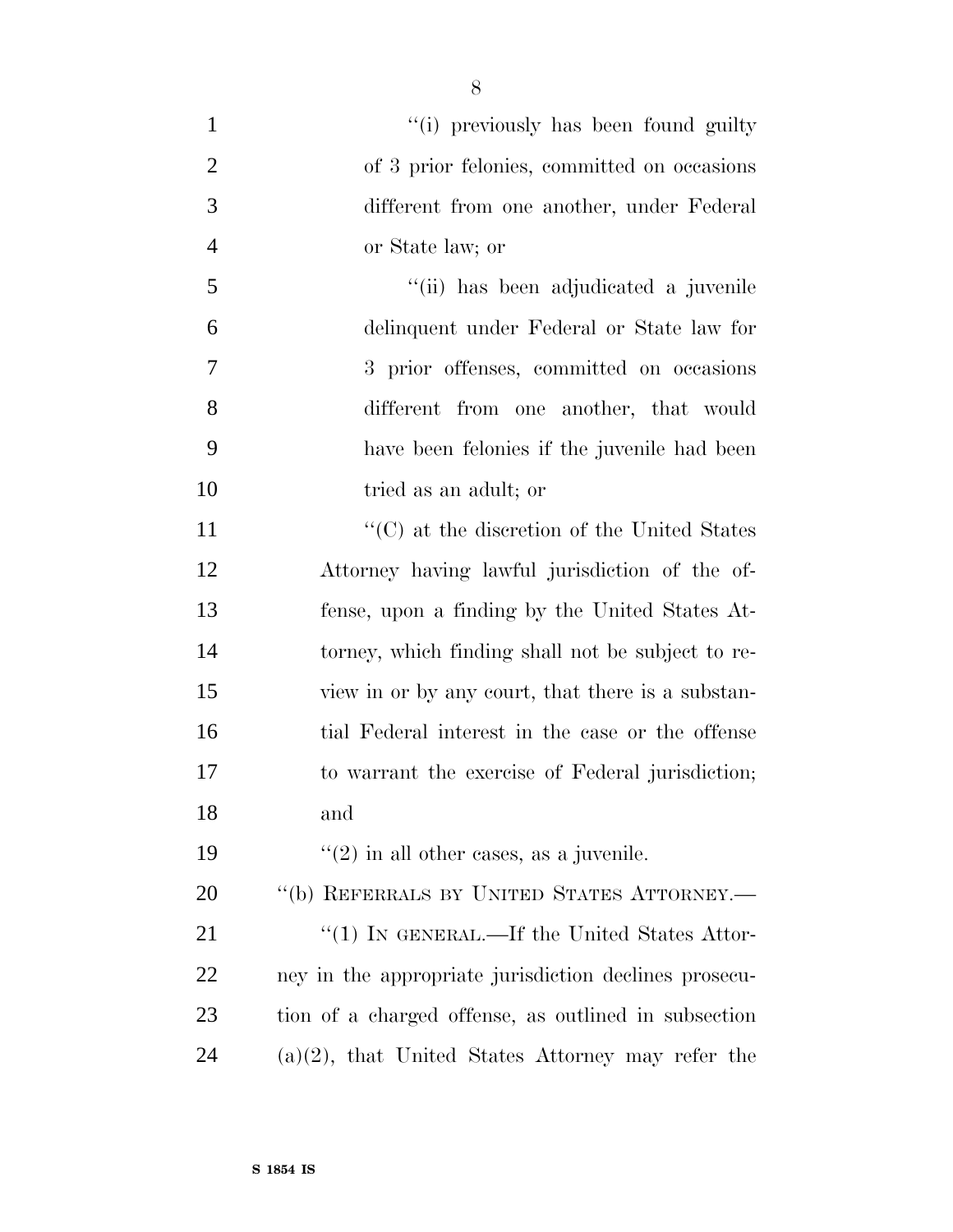| $\mathbf{1}$   | matter to the appropriate legal authorities of the ap-    |
|----------------|-----------------------------------------------------------|
| $\overline{2}$ | propriate State or Indian tribe.                          |
| 3              | "(2) DEFINITIONS.—For purposes of this sec-               |
| $\overline{4}$ | $tion$ —                                                  |
| 5              | "(A) the term 'State' includes a State of                 |
| 6              | the United States, the District of Columbia,              |
| 7              | and any commonwealth, territory, or possession            |
| 8              | of the United States; and                                 |
| 9              | "(B) the term 'Indian tribe' has the same                 |
| 10             | meaning as in section $4(e)$ of the Indian Self-          |
| 11             | Determination and Education Assistance Act.               |
| 12             | "(c) APPLICABLE PROCEDURES.—Cases prosecuted              |
| 13             | in a district court of the United States under this sec-  |
| 14             | $tion$ —                                                  |
| 15             | $\lq(1)$ shall proceed in the same manner as is re-       |
| 16             | quired by this title and by the Federal Rules of          |
| 17             | Criminal Procedure in proceedings against an adult        |
| 18             | in the case of a juvenile who is being tried as an        |
| 19             | adult in accordance with subsection (a); and              |
| 20             | $\lq(2)$ in all other cases, shall proceed in accord-     |
| 21             | ance with this chapter, unless the juvenile has re-       |
| 22             | quested in writing, upon advice of counsel, to be pro-    |
| 23             | ceeded against as an adult.                               |
| 24             | "(d) CAPITAL CASES.—In the event that a juvenile          |
| 25             | is tried and sentenced as an adult, the juvenile shall be |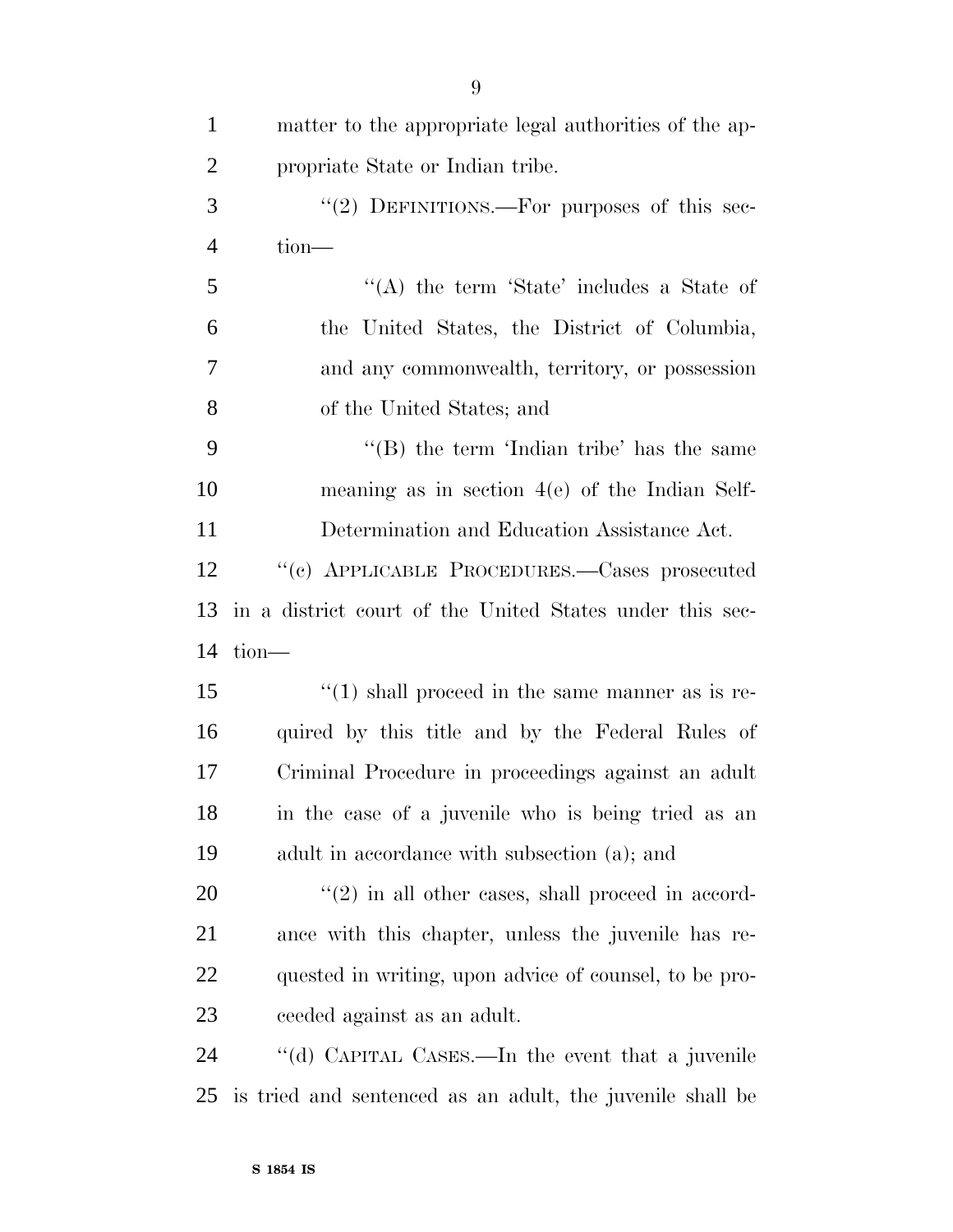subject to being sentenced to death on the same terms as an adult.

 ''(e) APPLICATION OF LAWS.—In any case in which a juvenile is prosecuted in a district court of the United States as an adult, the juvenile shall be subject to the same laws, rules, and proceedings regarding sentencing that would be applicable in the case of an adult, and no juvenile sentenced to a term of imprisonment shall be re- leased from custody simply because the juvenile reaches the age of 18 years.

 ''(f) OPEN PROCEEDINGS.—Any offenses tried in a district court of the United States pursuant to this section shall be open to the general public, in accordance with rules 10, 26, and 31(a) of the Federal Rules of Criminal Procedure, unless good cause is established by the moving party or is otherwise found by the court, for closure.

 ''(g) AVAILABILITY OF RECORDS.—In making a de- termination concerning the prosecution of a juvenile in a district court of the United States, subject to the require- ments of section 5038 of this chapter, the United States Attorney shall have complete access to the prior Federal juvenile records of the subject juvenile. In all cases in which a juvenile is found guilty in an action pursuant to this section, the district court responsible for imposing sentence may consider the defendant's entire prior juvenile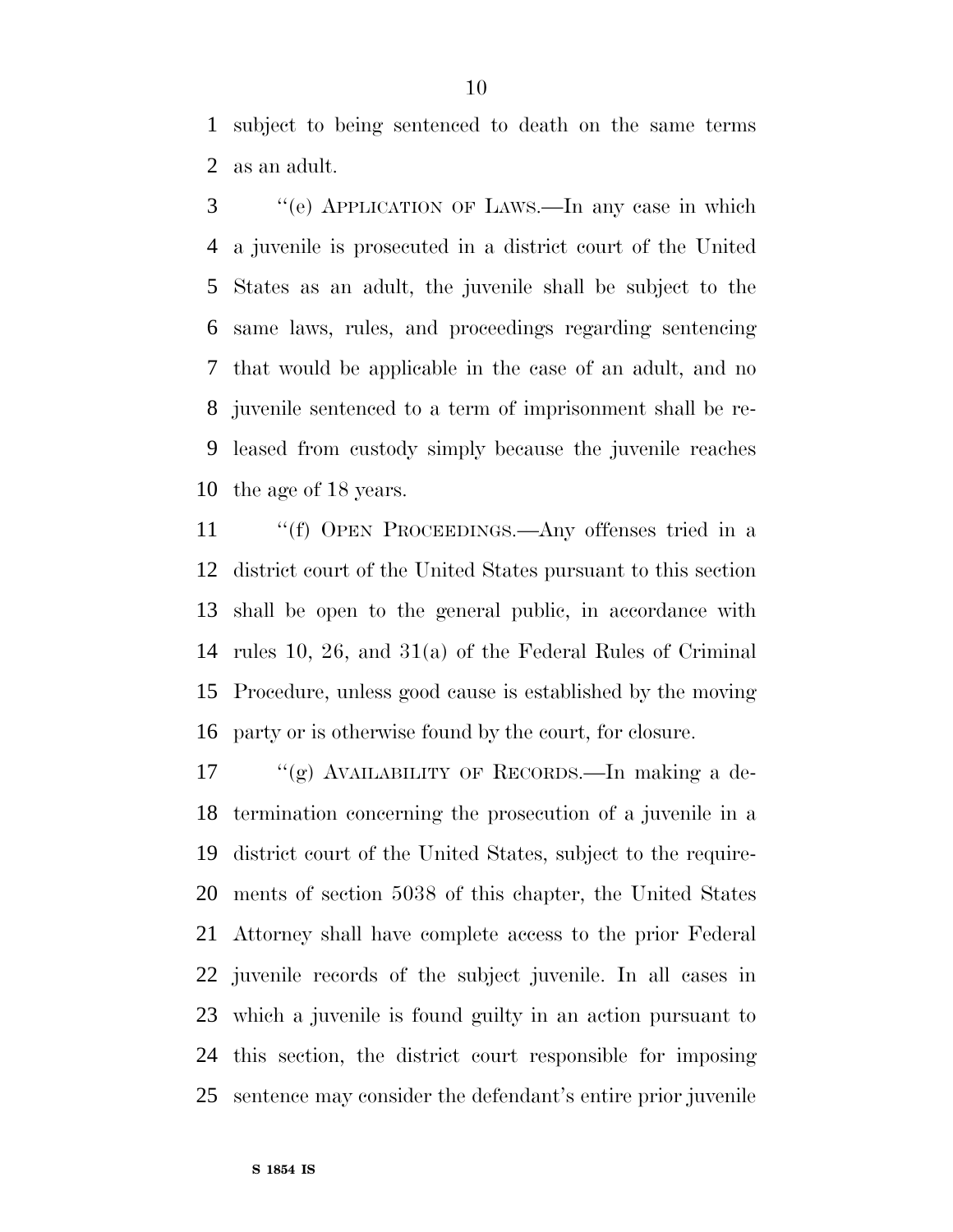record. The United States Attorney may release such records to law enforcement authorities of any jurisdiction and to officials of any school, school district, or post- secondary school where the individual who is the subject of the juvenile record is enrolled or seeks, intends, or is instructed to enroll, if such school officials are held liable to the same standards and penalties to which law enforce- ment and juvenile justice system employees are held liable under Federal and State law, for the handling and disclo-sure of such information.''.

#### **SEC. 104. CAPITAL CASES.**

 (a) AGE REQUIREMENT.—Section 3591 of title 18, United States Code, is amended by striking ''18 years'' each place that term appears and inserting ''16 years''. (b) AGGRAVATING FACTORS.—Section 3592(c) of title 18, United States Code, is amended by inserting im-mediately after paragraph (15) the following:

18 "(16) OTHER CIRCUMSTANCES.—With regard to the capital offense—

20  $\langle (A)$  the victim was a custodial parent or legal guardian of a child under the age of 18 years;

23 "'(B) the offense was committed by a per- son imprisoned as a result of a felony convic-tion;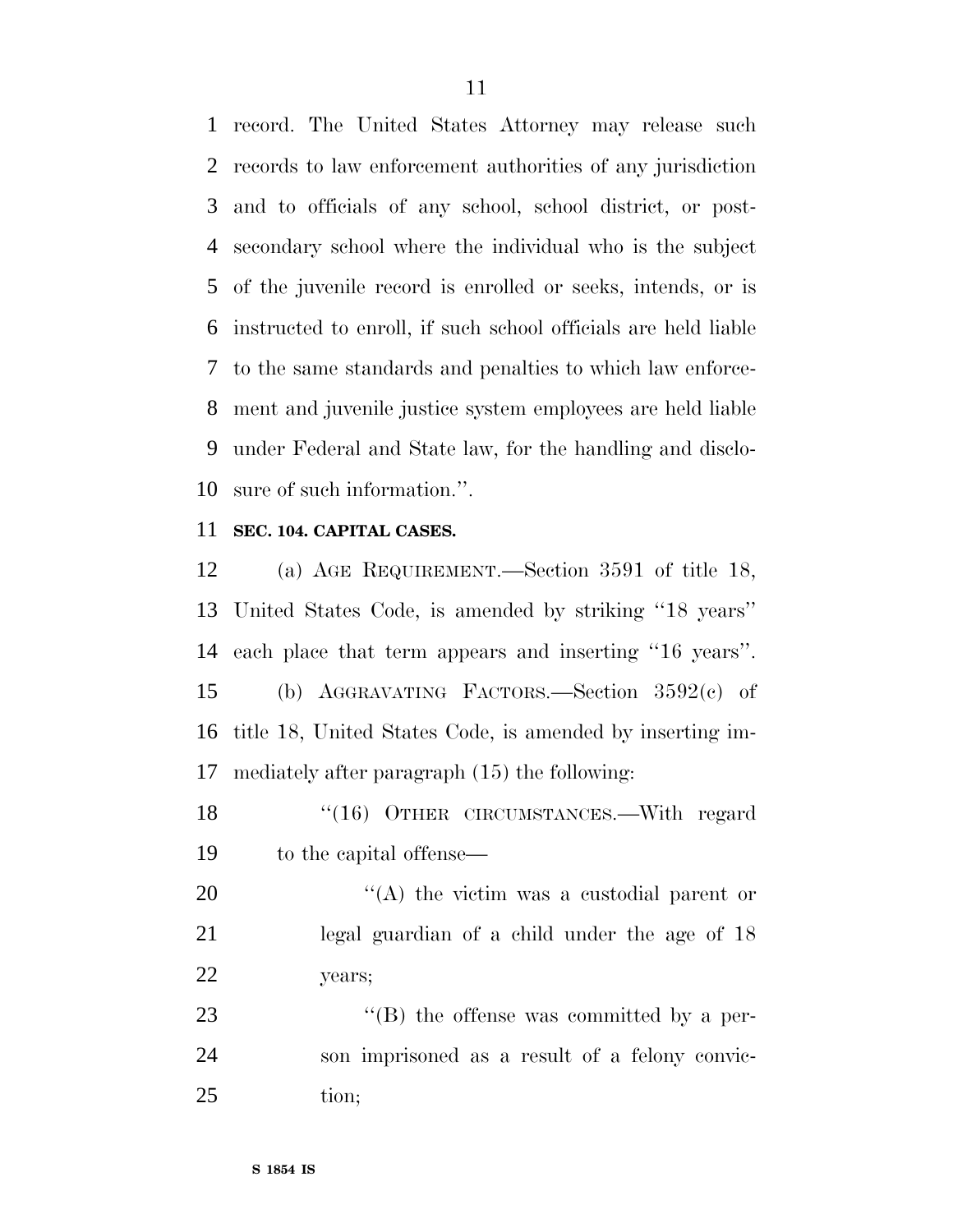$\lq$  (C) the offense was committed for the purpose of disrupting or hindering the lawful exercise of any government or political function; ''(D) the victim was found to have been murdered due to his or her association with a particular group, gang, organization, or other entity; 8 ''(E) the offense was committed by a per- son unlawfully at liberty after being sentenced to imprisonment as a result of a felony convic-11 tion;  $"({\rm F})$  the offense was committed by means of a destructive device, bomb, explosive, or simi- lar device which the defendant planted, hid, or concealed in any place, area, dwelling, building, or structure, or mailed or delivered, or caused to be planted, hidden, concealed, mailed, or de- livered, and the defendant knew that his or her act or acts would create a great risk of death to human life;  $\langle G \rangle$  the offense was committed for the purpose of avoiding or preventing an arrest or 23 effecting an escape from custody; 24 ''(H) the victim was a current or former

25 judge or judicial officer of any civilian, military,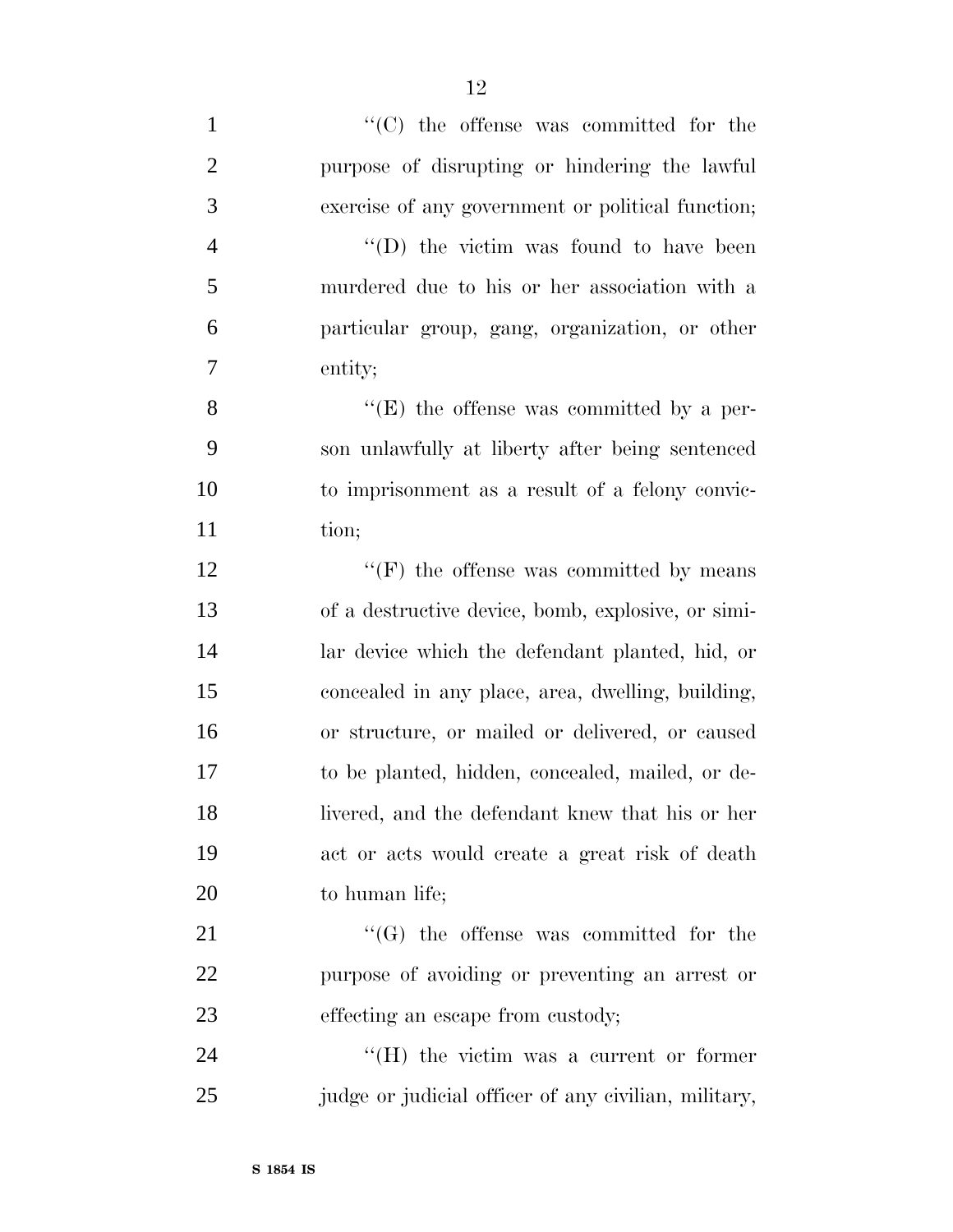| $\mathbf{1}$   | or tribal court of record in the United States or   |
|----------------|-----------------------------------------------------|
| $\overline{2}$ | its territories, a law enforcement officer or offi- |
| 3              | cial, and the murder was intentionally carried      |
| $\overline{4}$ | out in retaliation for, or to prevent the perform-  |
| 5              | ance of, the victim's official duties;              |
| 6              | "(I) the defendant has been convicted of            |
| 7              | more than one offense of murder in the first or     |
| 8              | second degree;                                      |
| 9              | $\lq\lq$ the victim was a witness—                  |
| 10             | "(i) to a crime who was intentionally               |
| 11             | killed for the purpose of preventing his or         |
| 12             | her testimony in any judicial or adminis-           |
| 13             | trative proceeding, and the killing was not         |
| 14             | committed during the commission or at-              |
| 15             | tempted commission of the crime to which            |
| 16             | he or she was a witness; or                         |
| 17             | "(ii) in a judicial or administrative               |
| 18             | proceeding and was intentionally killed in          |
| 19             | retaliation for his or her testimony in such        |
| 20             | proceeding;                                         |
| 21             | $\lq\lq$ (K) the victim was an elected or ap-       |
| 22             | pointed official or former official of the Federal  |
| 23             | Government, or of State, local, or tribal govern-   |
| 24             | ment, and the killing was intentionally carried     |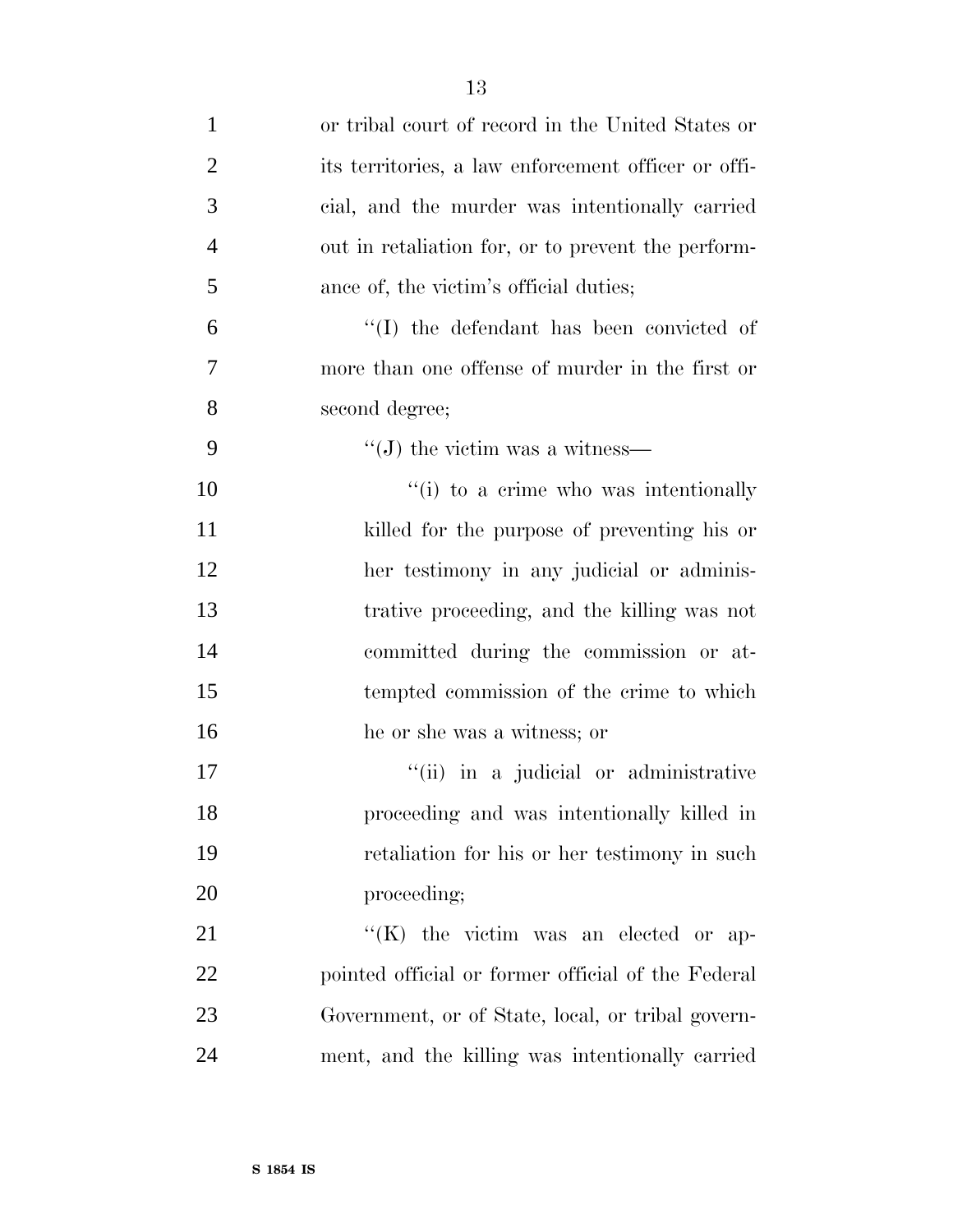| $\mathbf{1}$   | out in retaliation for, or to prevent the perform-   |
|----------------|------------------------------------------------------|
| $\overline{2}$ | ance of, the victim's official duties;               |
| 3              | $\lq\lq$ . The defendant intentionally killed the    |
| $\overline{4}$ | victim while lying in wait;                          |
| 5              | $\lq\lq (M)$ the victim was intentionally killed be- |
| 6              | cause of his or her race, color, gender, religion,   |
| 7              | nationality, or country of origin;                   |
| 8              | "(N) the victim was a juror in any court             |
| 9              | of record in the local, State, or Federal system     |
| 10             | in any State or judicial district, and the murder    |
| 11             | was intentionally carried out in retaliation for,    |
| 12             | or to prevent the performance of, the victim's       |
| 13             | official duties;                                     |
| 14             | $\cdot$ (O) the murder was intentional and was       |
| 15             | perpetrated by means of discharging a firearm        |
| 16             | from a motor vehicle, whether or not it was          |
| 17             | moving, intentionally at another person or per-      |
| 18             | sons outside the vehicle;                            |
| 19             | $\lq\lq$ the murder was committed against a          |
| 20             | person who was held or otherwise detained as         |
| 21             | a shield or hostage;                                 |
| 22             | $\lq\lq$ ) the murder was committed against a        |
| 23             | person who was held or detained by the defend-       |
| 24             | ant for ransom or reward;                            |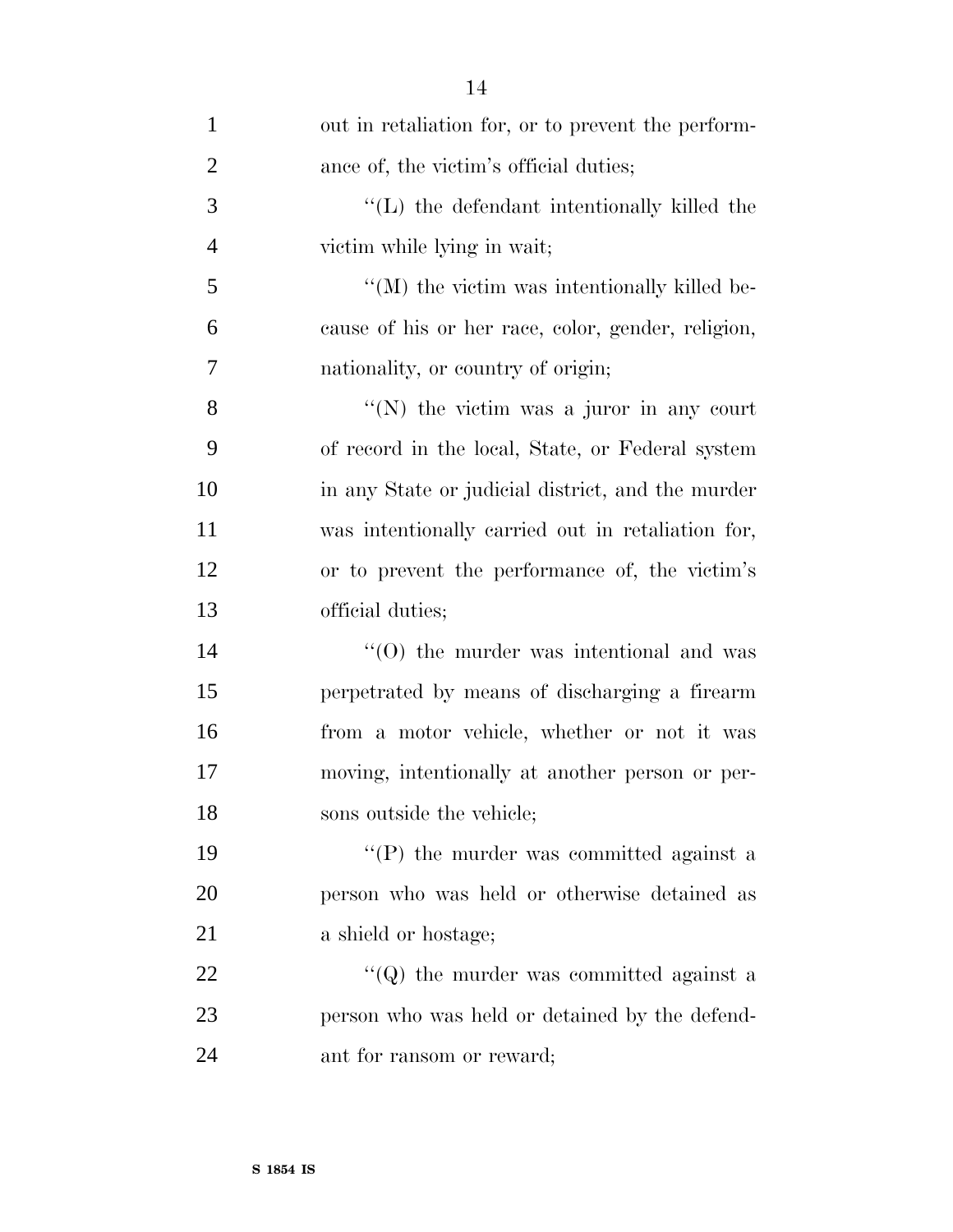| $\mathbf{1}$   | $\lq$ (R) the defendant caused or directed an-    |
|----------------|---------------------------------------------------|
| $\overline{2}$ | other to commit murder or committed murder        |
| 3              | as an agent or employee of another person;        |
| $\overline{4}$ | $\lq\lq$ (S) the victim was pregnant;             |
| 5              | $\lq$ (T) the victim was handicapped or se-       |
| 6              | verely disabled;                                  |
| 7              | "(U) the victim was $62$ years of age or          |
| 8              | older;                                            |
| 9              | "(V) the victim was a child 16 years of age       |
| 10             | or younger;                                       |
| 11             | $\lq\lq(W)$ the murder was committed on the       |
| 12             | property or grounds of a school or academic in-   |
| 13             | stitution;                                        |
| 14             | "( $X$ ) the victim was a teacher, lecturer, or   |
| 15             | official at a school or academic institution and  |
| 16             | was intentionally murdered by the defendant or    |
| 17             | at the direction of the defendant as a result of  |
| 18             | the victim's occupation;                          |
| 19             | $f'(Y)$ at the time of the killing, the victim    |
| 20             | was or had been a nongovernmental informant       |
| 21             | or had otherwise provided any investigative, law  |
| 22             | enforcement, or police agency with information    |
| 23             | concerning criminal activity, and the killing was |
| 24             | in retaliation for the victim's activities as a   |
| 25             | nongovernmental informant or in providing in-     |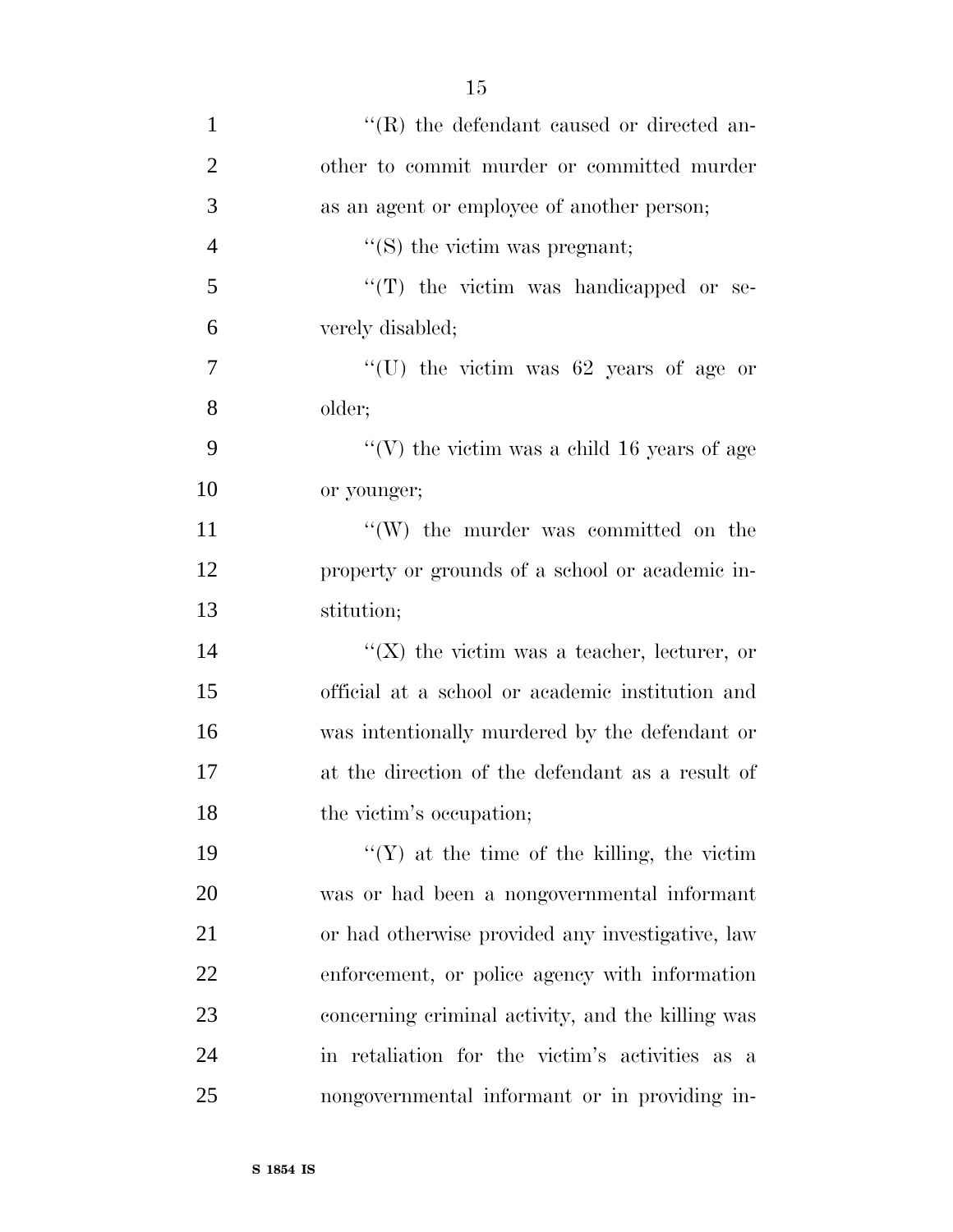| $\mathbf{1}$   | formation concerning criminal activity to an in-  |
|----------------|---------------------------------------------------|
| $\overline{2}$ | vestigative, law enforcement, or police agency;   |
| 3              | "( $Z$ ) the murder was committed for the         |
| $\overline{4}$ | purpose of interfering with the victim's free ex- |
| 5              | ercise or enjoyment of any right, privilege, or   |
| 6              | immunity protected by the first amendment to      |
| 7              | the Constitution of the United States or be-      |
| 8              | cause the victim exercised or enjoyed said right; |
| 9              | "(AA) the defendant has previously been           |
| 10             | convicted of a felony involving a firearm;        |
| 11             | "(BB) the defendant previously was con-           |
| 12             | victed of an offense for which a sentence of      |
| 13             | death or life imprisonment was authorized;        |
| 14             | "(CC) the defendant previously was con-           |
| 15             | victed of 2 or more Federal or State offenses,    |
| 16             | punishable by a term of imprisonment of more      |
| 17             | than 1 year, committed on different occasions;    |
| 18             | "(DD) the defendant previously was con-           |
| 19             | victed of violating title II or III of the Con-   |
| 20             | trolled Substances Act, for which a sentence of   |
| 21             | 5 or more years could be imposed;                 |
| 22             | "(EE) the murder was committed in the             |
| 23             | presence of immediate family members of the       |
| 24             | victim;                                           |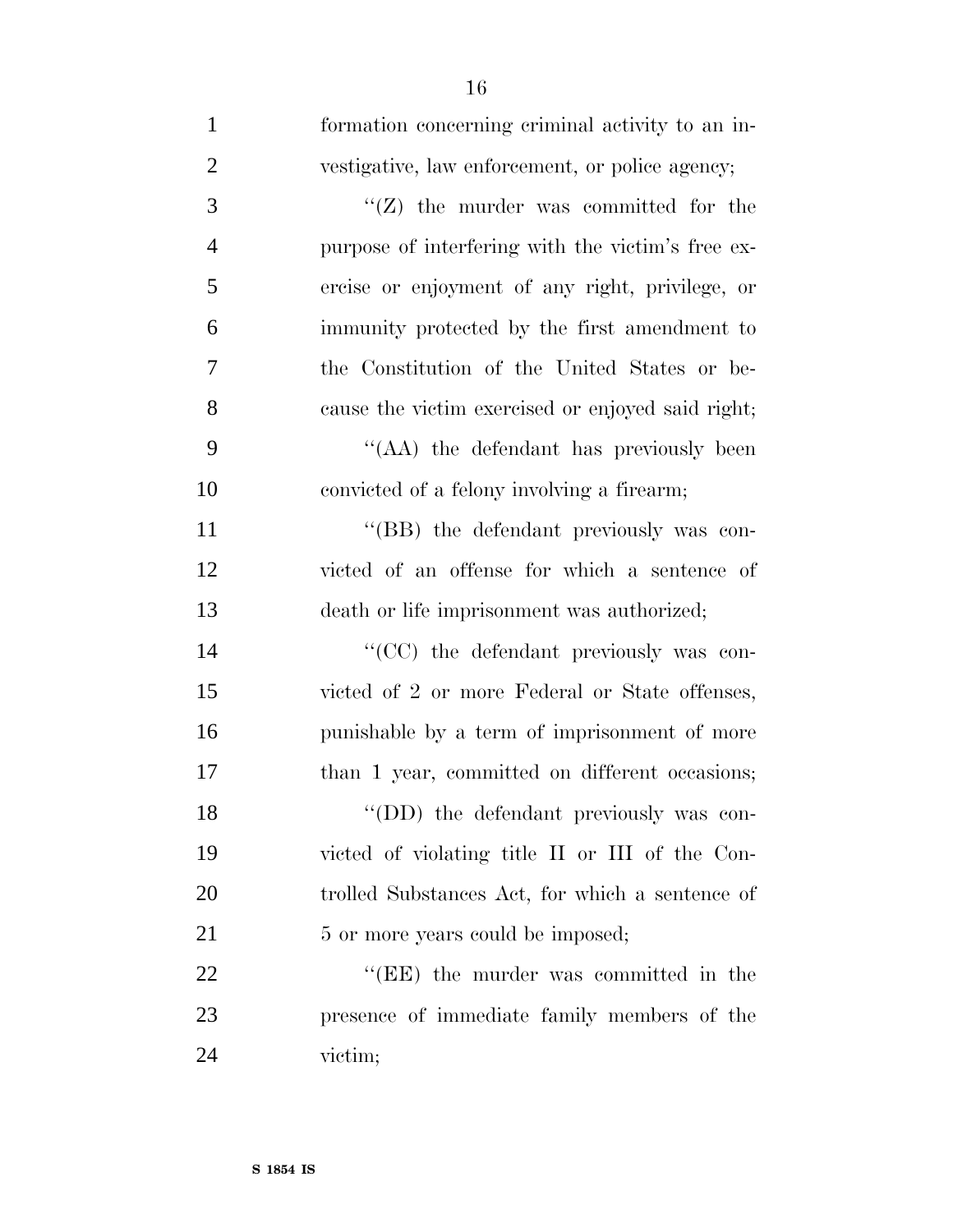| $\mathbf{1}$   | "(FF) evidence from the murder indicates                    |
|----------------|-------------------------------------------------------------|
| $\overline{2}$ | that it was carried out in furtherance of a sa-             |
| 3              | distic, demonic, or other type of ritual;                   |
| $\overline{4}$ | "(GG) the murder was committed by the                       |
| 5              | defendant during the hijacking of an aircraft,              |
| 6              | ship, or any other air, land, or seafaring vessel,          |
| 7              | bus, train, or any other public or commercial               |
| 8              | mode or means of transportation;                            |
| 9              | "(HH) the victim was a member of the                        |
| 10             | medical profession, to include ambulance drivers            |
| 11             | or personnel, who at the time of the murder                 |
| 12             | were in the performance of their duties in such             |
| 13             | capacity; and                                               |
| 14             | "(II) the victim was employed in a jail,                    |
| 15             | correctional facility, or halfway house, and was            |
| 16             | murdered while in the lawful performance of his             |
| 17             | or her duties or in retaliation for the lawful per-         |
| 18             | formance of his or her duties.".                            |
| 19             | (c) DEATH DURING COMMISSION OF ANOTHER                      |
| 20             | CRIME.—Section $3592(c)(1)$ of title 18, United States      |
| 21             | Code, is amended by striking "of, or during the immediate"  |
| 22             | flight from the commission of," and inserting "of a felony, |
| 23             | or during the immediate flight from the commission of a     |
| 24             | felony, including".                                         |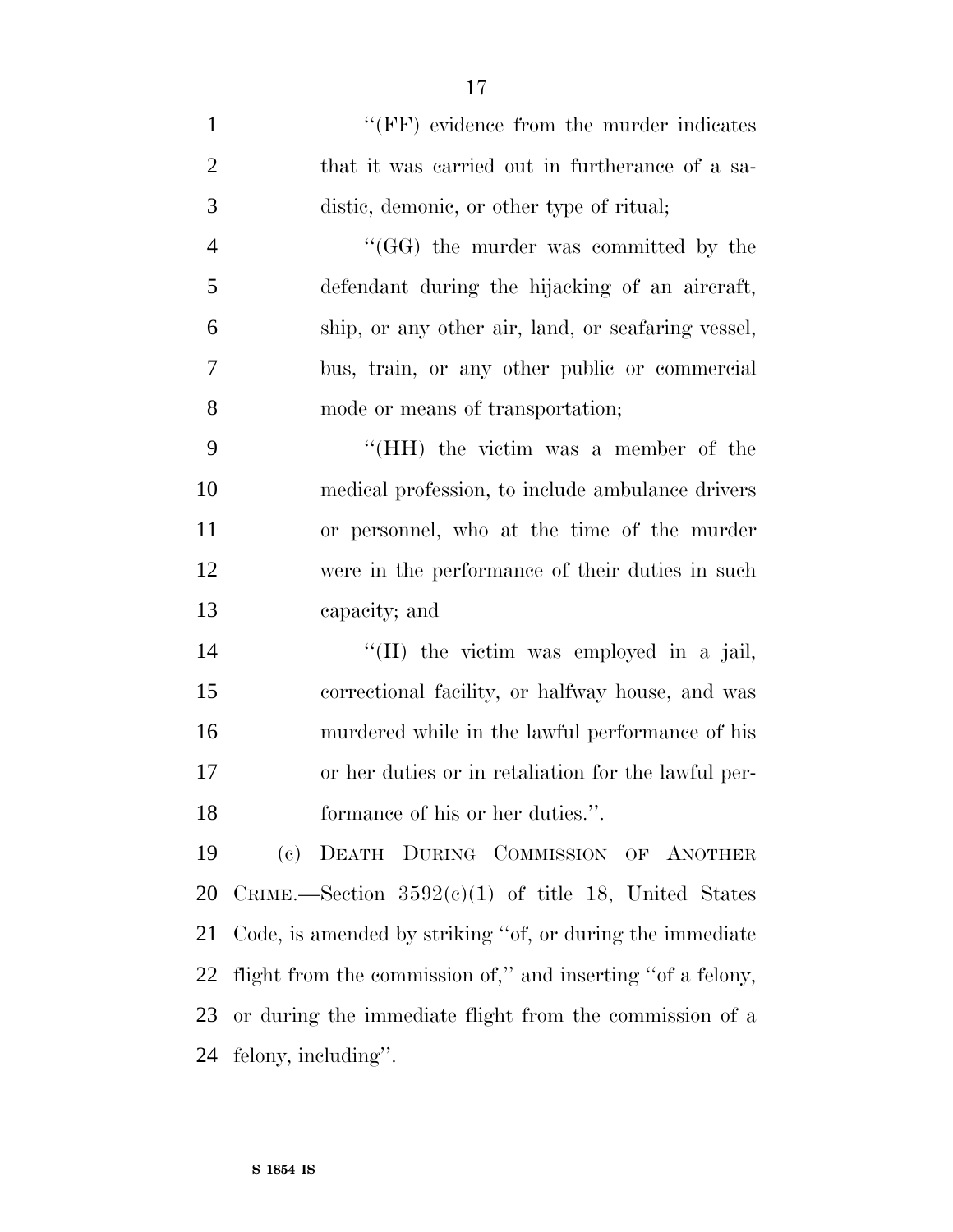#### **SEC. 105. DEFINITIONS.**

 Section 5031 of title 18, United States Code, is amended to read as follows:

#### **''§ 5031. Definitions**

5 "For purposes of this chapter—

 "(1) the term 'juvenile' means a person who has not attained his or her eighteenth birthday; and 8 "(2) the term 'juvenile delinquency' means the violation of a law of the United States committed by a person prior to his or her eighteenth birthday, which would have been a crime if committed by an adult.''.

#### **SEC. 106. NOTIFICATION AFTER ARREST.**

 Section 5033 of title 18, United States Code, is amended in the first sentence, by striking ''Attorney Gen- eral'' and inserting ''United States Attorney of the appro-priate jurisdiction''.

#### **SEC. 107. DETENTION PRIOR TO DISPOSITION.**

 Section 5035 of title 18, United States Code, is amended—

- 21 (1) by inserting "(a) In GENERAL.—" before 22 "A juvenile"; and
- (2) by adding at the end the following:

24 "(b) DETENTION OF CERTAIN JUVENILES.—Not- withstanding subsection (a), a juvenile who is to be tried as an adult pursuant to section 5032 shall be subject to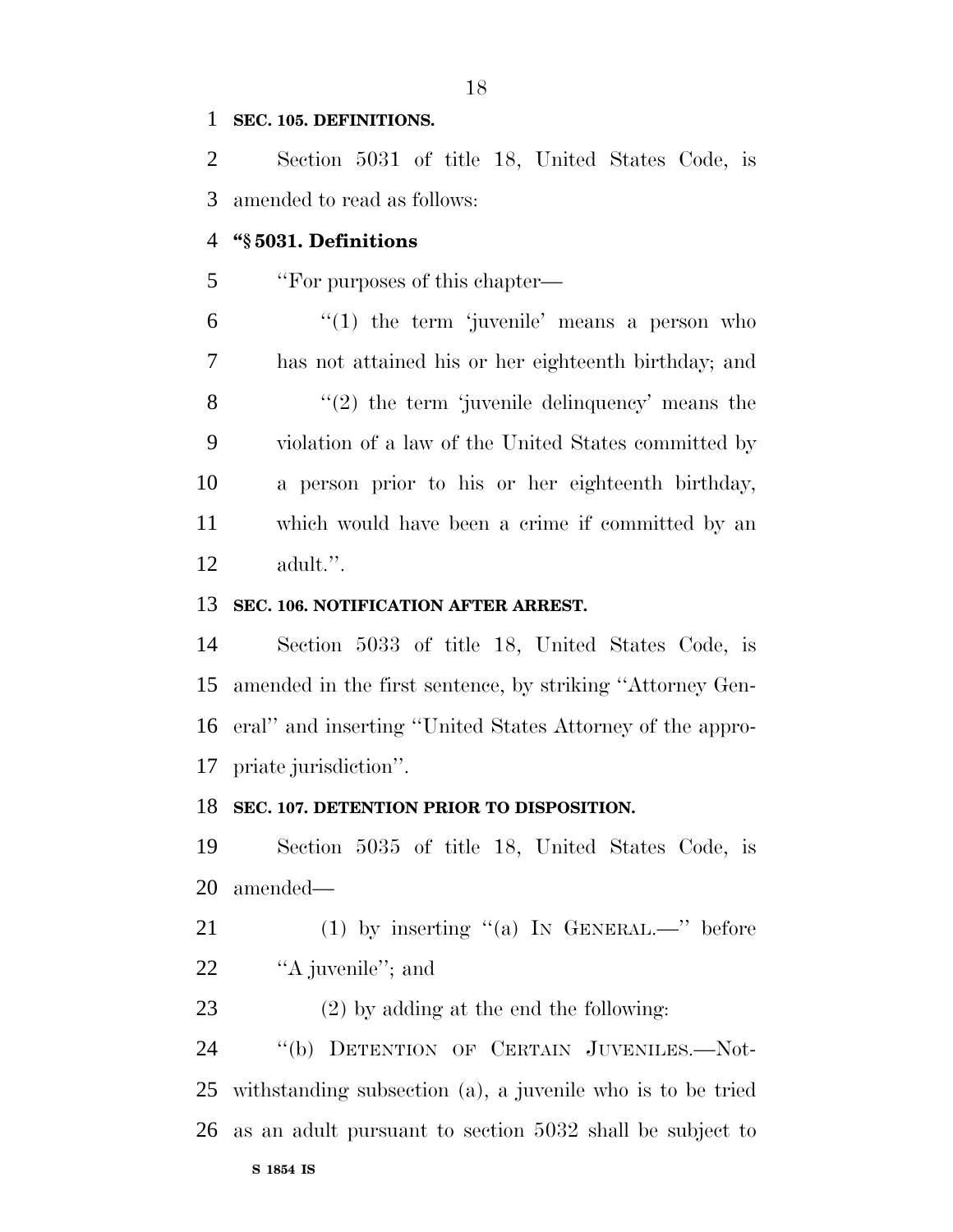detention in accordance with chapter 203 of this title in the same manner and to the same extent as an adult would be subject to the provisions of that chapter.''. **SEC. 108. SPEEDY TRIAL.** Section 5036 of title 18, United States Code, is amended— (1) by inserting ''(a) JUVENILE TRIALS.—'' be- fore ''If an alleged''; (2) by striking ''Attorney General'' and insert- ing ''United States Attorney for the appropriate ju- risdiction''; (3) by striking ''Except in'' and all that follows through the period; and (4) by adding at the end the following: ''(b) JUVENILES TRIED AS ADULTS.—Notwithstand- ing subsection (a), the provisions of chapter 208 of this title shall apply in any case in which a juvenile is tried as an adult pursuant to section 5032 in the same manner and to the same extent as an adult would be subject to the provisions of that chapter.''. **SEC. 109. DISPOSITIONAL HEARINGS.** Section 5037 of title 18, United States Code, is amended— (1) in subsection (a), by striking the first sen-

tence and inserting the following: ''In any case in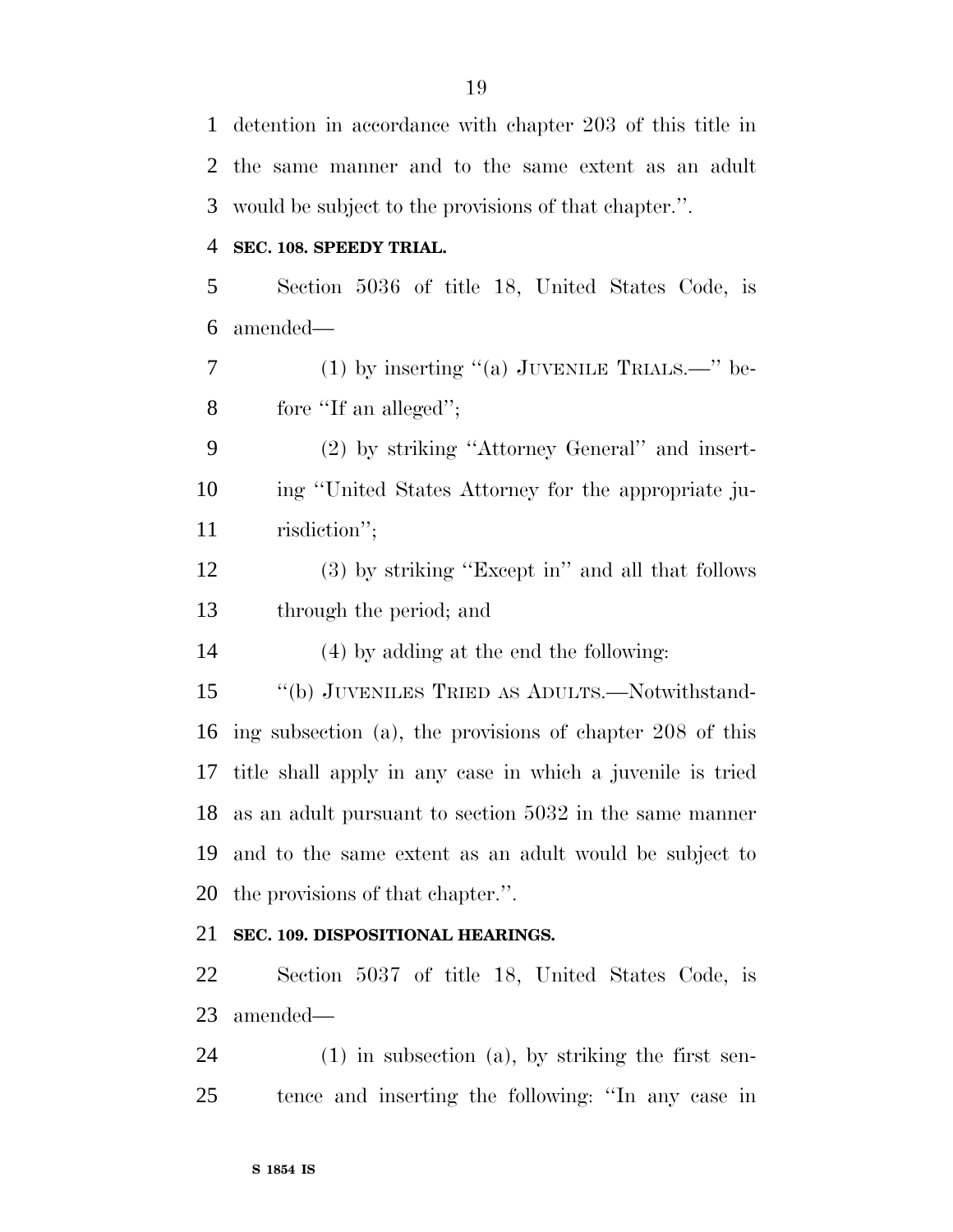which a juvenile is found to be a juvenile delinquent in district court pursuant to section 5032, but is not tried as an adult under that section, the court shall hold a disposition hearing concerning the appro- priate disposition not later than 20 days after the hearing in which a finding of juvenile delinquency is made, unless the court has ordered further study pursuant to subsection (d).'';

 (2) in subsection (b), by striking ''extend—'' and all that follows through ''The provisions'' and inserting the following: ''extend, in the case of a ju- venile, beyond the maximum term that would be au- thorized by section 3561(b), if the juvenile had been tried and convicted as an adult. The provisions.'';

 (3) in subsection (c), by striking ''extend—'' and all that follows through ''Section 3624'' and in- serting the following: ''extend beyond the maximum term of imprisonment that would be authorized if the juvenile had been tried and convicted as an adult. Section 3624''; and

 (4) by redesignating subsection (d) as sub- section (e) and by inserting after subsection (c) the following new subsection:

 ''(d) If a juvenile has been tried and convicted as an adult, or adjudicated delinquent for any offense in which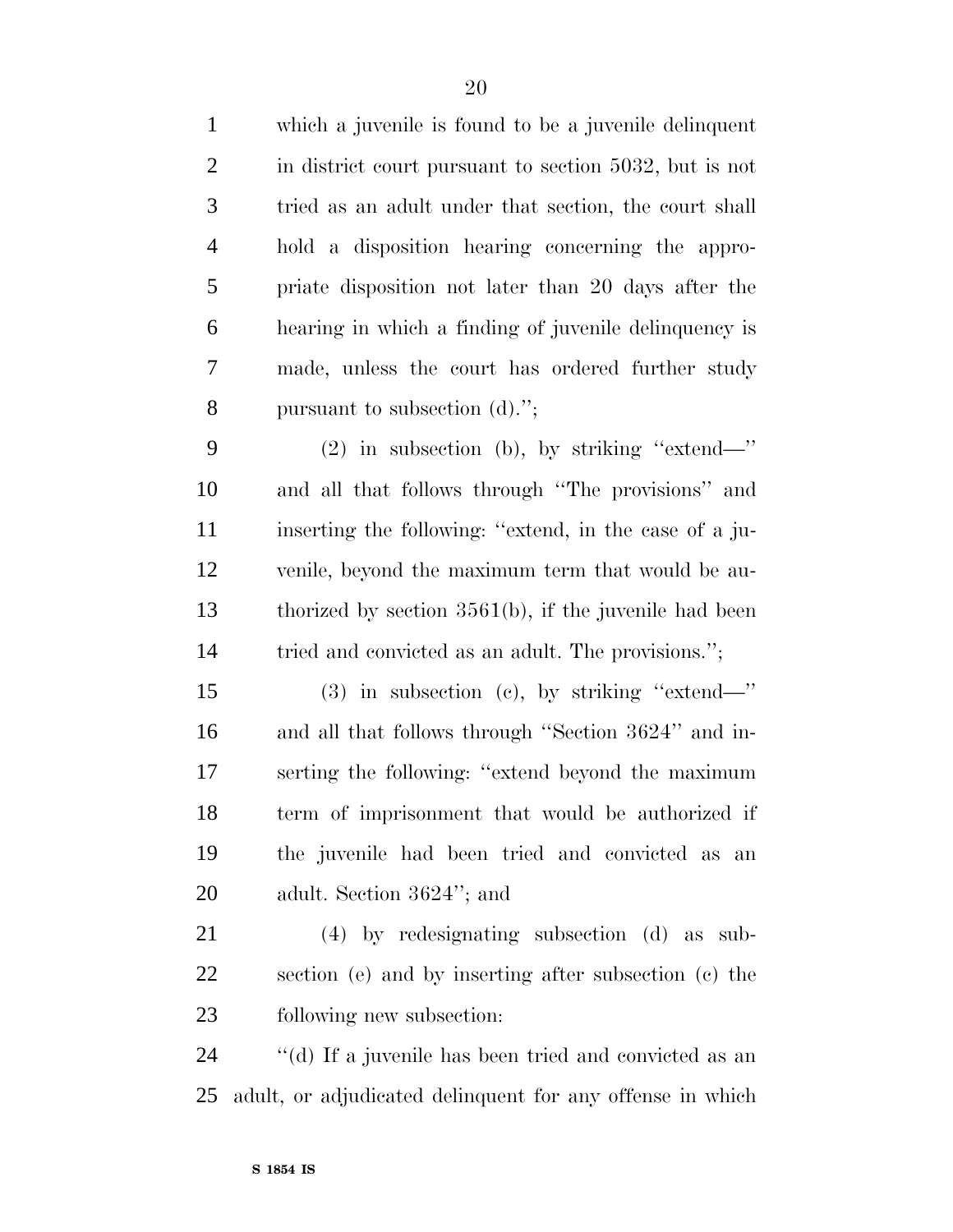he or she is otherwise tried pursuant to section 5032, the restitution provisions contained in this title and title 21, including sections 3663A, 2248, 2259, 2264, and 2327, shall apply to that juvenile in the same manner and to the same extent as those provisions would apply to an adult.''.

#### **SEC. 110. USE OF JUVENILE RECORDS.**

 Section 5038 of title 18, United States Code, is amended—

10  $(1)$  in subsection  $(a)$ —

 (A) in paragraph (5), by striking ''and'' at the end;

 (B) in paragraph (6), by striking the pe-14 riod at the end and inserting "; and";

 (C) by inserting after paragraph (6) the following new paragraph:

17  $\frac{17}{2}$   $\frac{17}{2}$  inquiries from an educational institution 18 for the purpose of ensuring the public safety and se-curity at such institution.''; and

 (D) by striking ''Unless'' and inserting the following:

22  $"$ (c) Unless";

 (2) by redesignating subsections (b) and (c) as subsections (d) and (e), respectively;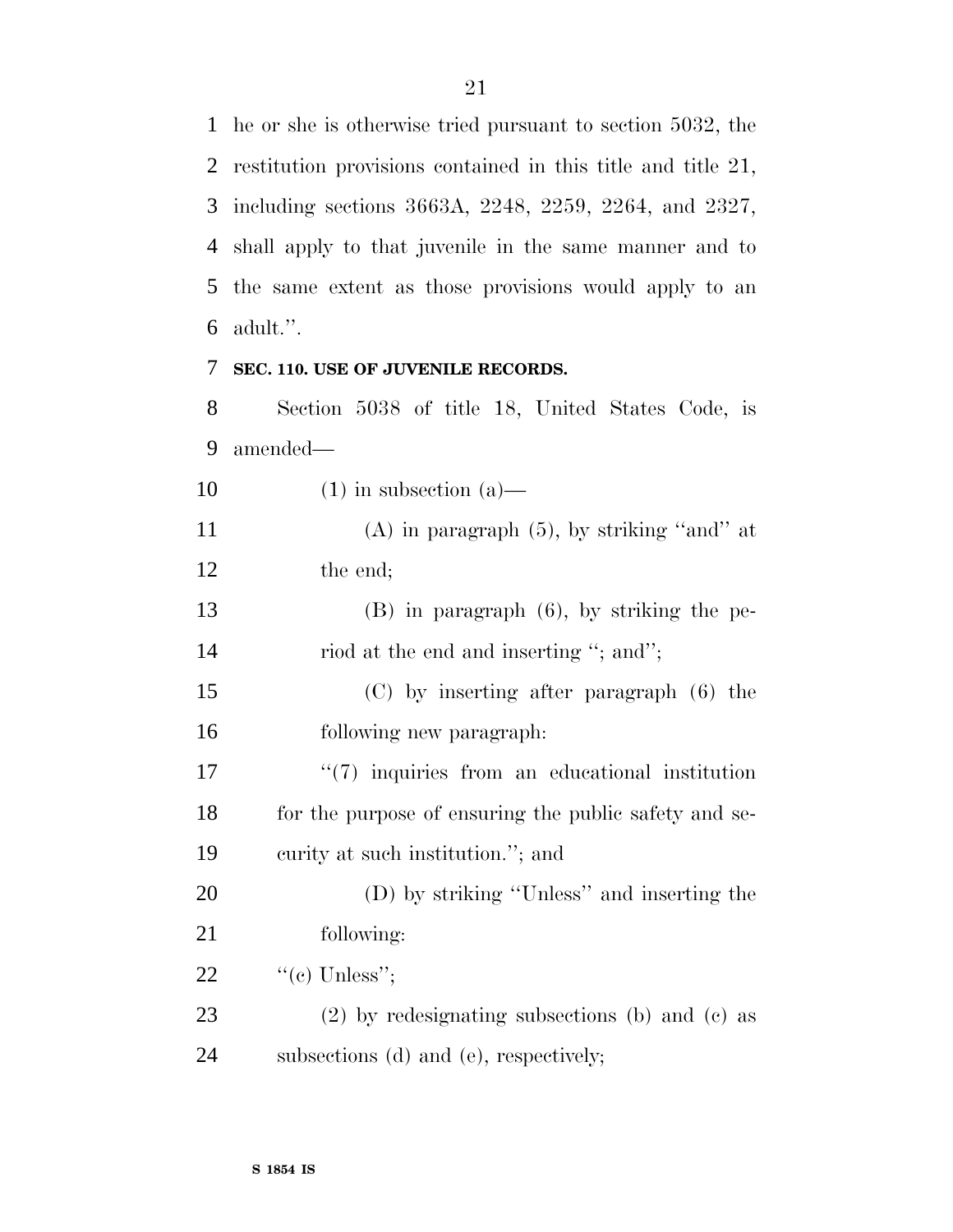(3) by inserting immediately after subsection (a) the following new subsection: ''(b) Notwithstanding subsection (a), in determining the appropriate disposition of a juvenile matter under sec- tion 5032, the responsible United States Attorney shall have complete access to the official records of the juvenile proceedings conducted under this title.''; (4) by inserting after subsection (e), as redesig- nated, the following new subsection: ''(f) In any case in which a juvenile is tried as an adult, access to the record of the offenses of the juvenile shall be made available in the same manner as is applica- ble to adult defendants.''; (5) by striking ''(d) Whenever'' and all that fol- lows through ''adult defendants.'' and inserting the following: 17 ''(g) Fingerprints and photographs of a juvenile- $\frac{18}{18}$  ''(1) who is prosecuted as an adult shall be made available in the same manner as is applicable to an adult defendant; and ''(2) who is not prosecuted as an adult shall be made available only as provided in subsection (a).''; 23 (6) by striking "(e) Unless," and inserting "(h) Unless'';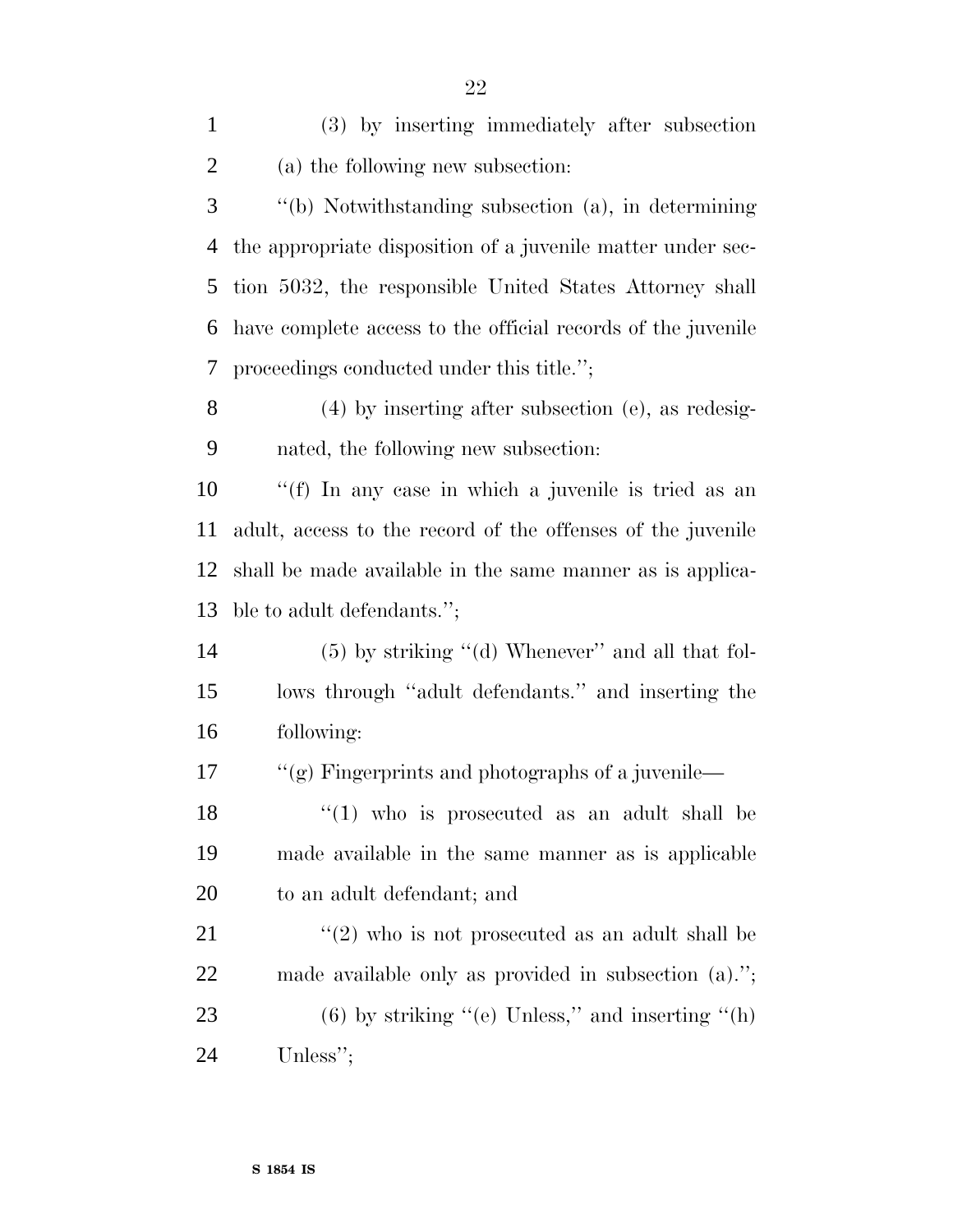| $\mathbf{1}$   | (7) by striking "(f) Whenever" and inserting               |
|----------------|------------------------------------------------------------|
| $\overline{2}$ | "(i) Whenever"; and                                        |
| 3              | $(8)$ in subsection (i), as redesignated—                  |
| $\overline{4}$ | $(A)$ by striking "of committing an act"                   |
| 5              | and all that follows through "5032 of this title"          |
| 6              | and inserting "by a district court of the United           |
| 7              | States pursuant to section 5032 of committing              |
| 8              | an act"; and                                               |
| 9              | (B) by inserting "involved a juvenile tried                |
| 10             | as an adult or" before "were juvenile adjudica-            |
| 11             | tions".                                                    |
| 12             | SEC. 111. REPEALS.                                         |
| 13             | Title 18, United States Code, is amended—                  |
| 14             | $(1)$ by striking sections 5001 and 5002; and              |
| 15             | $(2)$ by redesignating section 5003 as section             |
| 16             | 5001.                                                      |
| 17             | SEC. 112. ADMISSIBILITY OF CERTAIN EVIDENCE.               |
| 18             | (a) IN GENERAL.—Chapter 223 of title 18, United            |
| 19             | States Code, is amended by adding at the end the follow-   |
| 20             | ing new section:                                           |
| 21             | "\\$3510. Admissibility of evidence obtained by search     |
| 22             | or seizure                                                 |
| 23             | "(a) EVIDENCE OBTAINED BY OBJECTIVELY REA-                 |
| 24             | SONABLE SEARCH OR SEIZURE.—Evidence which is ob-           |
| 25             | tained as a result of a search or seizure shall not be ex- |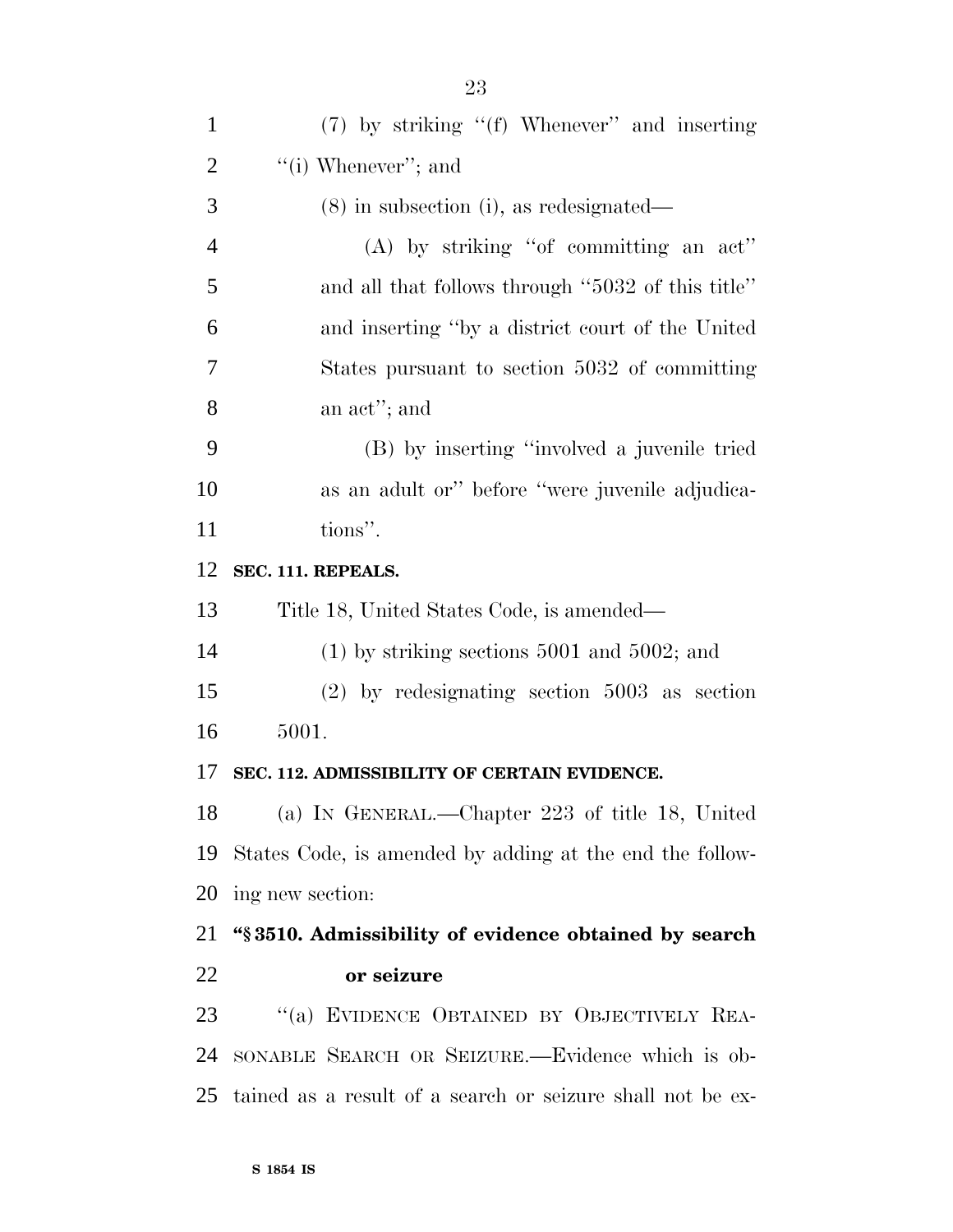cluded in a proceeding in a court of the United States on the ground that the search or seizure was in violation of the fourth amendment to the Constitution of the United States, if the search or seizure was carried out in cir- cumstances justifying an objectively reasonable belief that it was in conformity with the fourth amendment. The fact that evidence was obtained pursuant to and within the scope of a warrant constitutes prima facie evidence of the existence of such circumstances.

 ''(b) EVIDENCE NOT EXCLUDABLE BY STATUTE OR RULE.—

12 "(1) GENERALLY.—Evidence shall not be ex- cluded in a proceeding in a court of the United States on the ground that it was obtained in viola- tion of a statute, an administrative rule or regula- tion, or a rule of procedure unless exclusion is ex- pressly authorized by statute or by a rule prescribed by the Supreme Court pursuant to statutory author-ity.

20 "(2) SPECIAL RULE RELATING TO OBJECTIVELY REASONABLE SEARCHES AND SEIZURES.—Evidence which is otherwise excludable under paragraph (1) shall not be excluded if the search or seizure was carried out in circumstances justifying an objectively reasonable belief that the search or seizure was in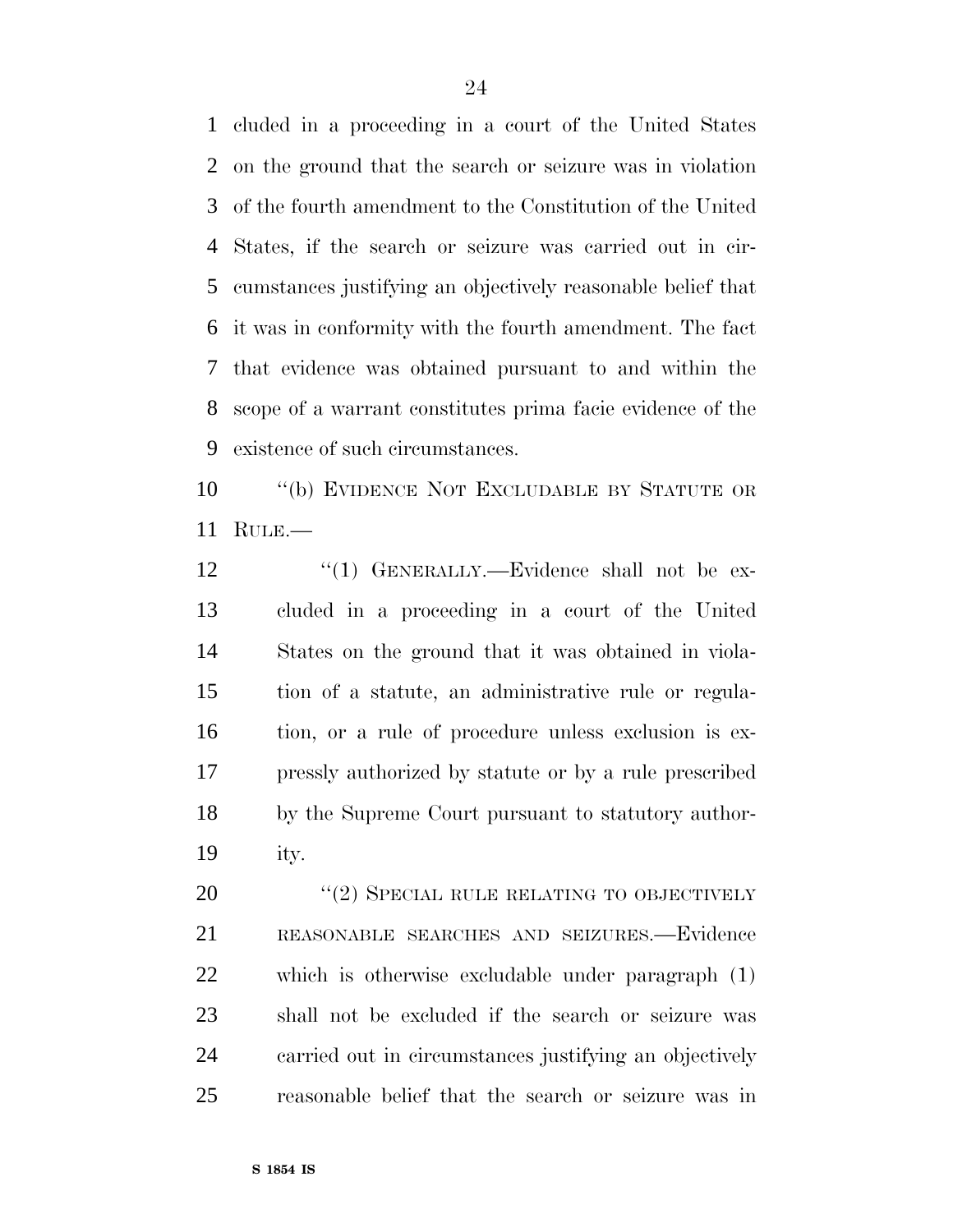conformity with the statute, administrative rule or regulation, or rule of procedure, the violation of which occasioned its being excludable.

 ''(c) RULE OF CONSTRUCTION.—This section shall not be construed to require or authorize the exclusion of evidence in any proceeding. Nothing in this section shall be construed so as to violate the fourth article of amend-ments to the Constitution of the United States.

 ''(d) LIBERAL CONSTRUCTION.—The provisions of this section shall be liberally construed to effectuate its remedial purposes.''.

 (b) CLERICAL AMENDMENT.—The table of sections at the beginning of chapter 223 of title 18, United States Code, is amended by adding at the end the following:

''3510. Admissibility of evidence obtained by search or seizure.''.

### **SEC. 113. INCREASED MANDATORY MINIMUM SENTENCES FOR CRIMINALS POSSESSING FIREARMS.**

 Section 924(c)(1) of title 18, United States Code, is amended to read as follows:

 $\text{``(c)(1)(A)}$  Except to the extent that a greater mini- mum sentence is otherwise provided by any other provision of this subsection or any other law, a person who, during and in relation to any crime of violence or drug trafficking crime (including a crime of violence or drug trafficking crime which provides for an enhanced punishment if com-mitted by the use of a deadly or dangerous weapon or de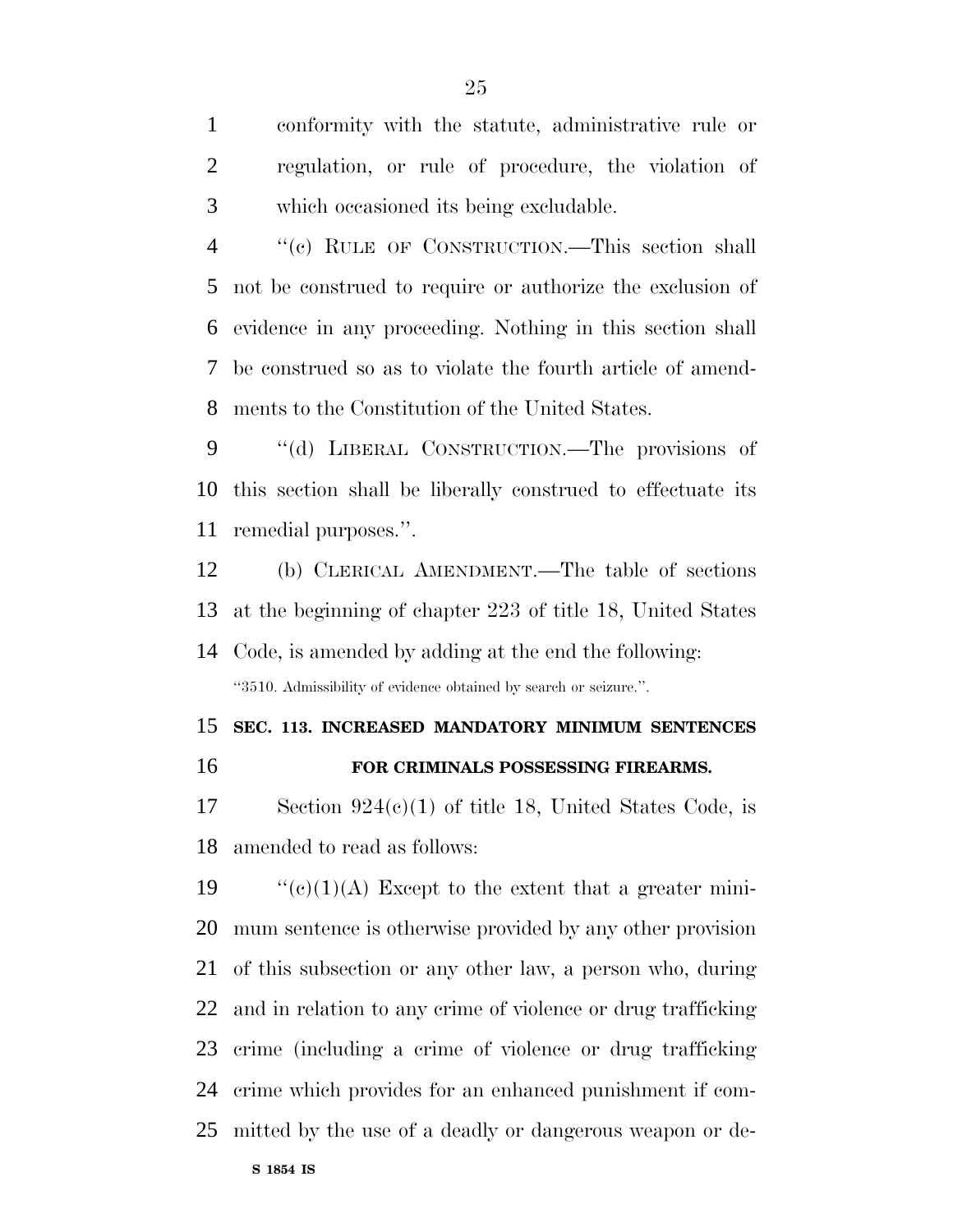vice) for which a person may be prosecuted in a court of the United States, uses, carries, or possesses a firearm shall, in addition to the punishment provided for such crime of violence or drug trafficking crime—

 ''(i) be punished by imprisonment for not less than 10 years;

7 ''(ii) if the firearm is discharged, be punished by imprisonment for not less than 20 years;

 ''(iii) if the firearm is a machinegun or a de- structive device, or is equipped with a firearm si-11 lencer or firearm muffler, be punished by imprison-ment for not less than 30 years; and

13 ''(iv) if the death of a person results, be pun- ished by the death penalty or by imprisonment for life.

 ''(B) In the case of a second or subsequent conviction of a person under this subsection, such person shall be sentenced to imprisonment for not less than 35 years, and if, in such a case, the death of a person results, such per- son shall be punished by the death penalty or by imprison-ment for life.

 $\bullet$  "(C) Notwithstanding any other provision of law, the court shall not place on probation or suspend the sentence of any person convicted of a violation of this subsection, nor shall the term of imprisonment imposed under this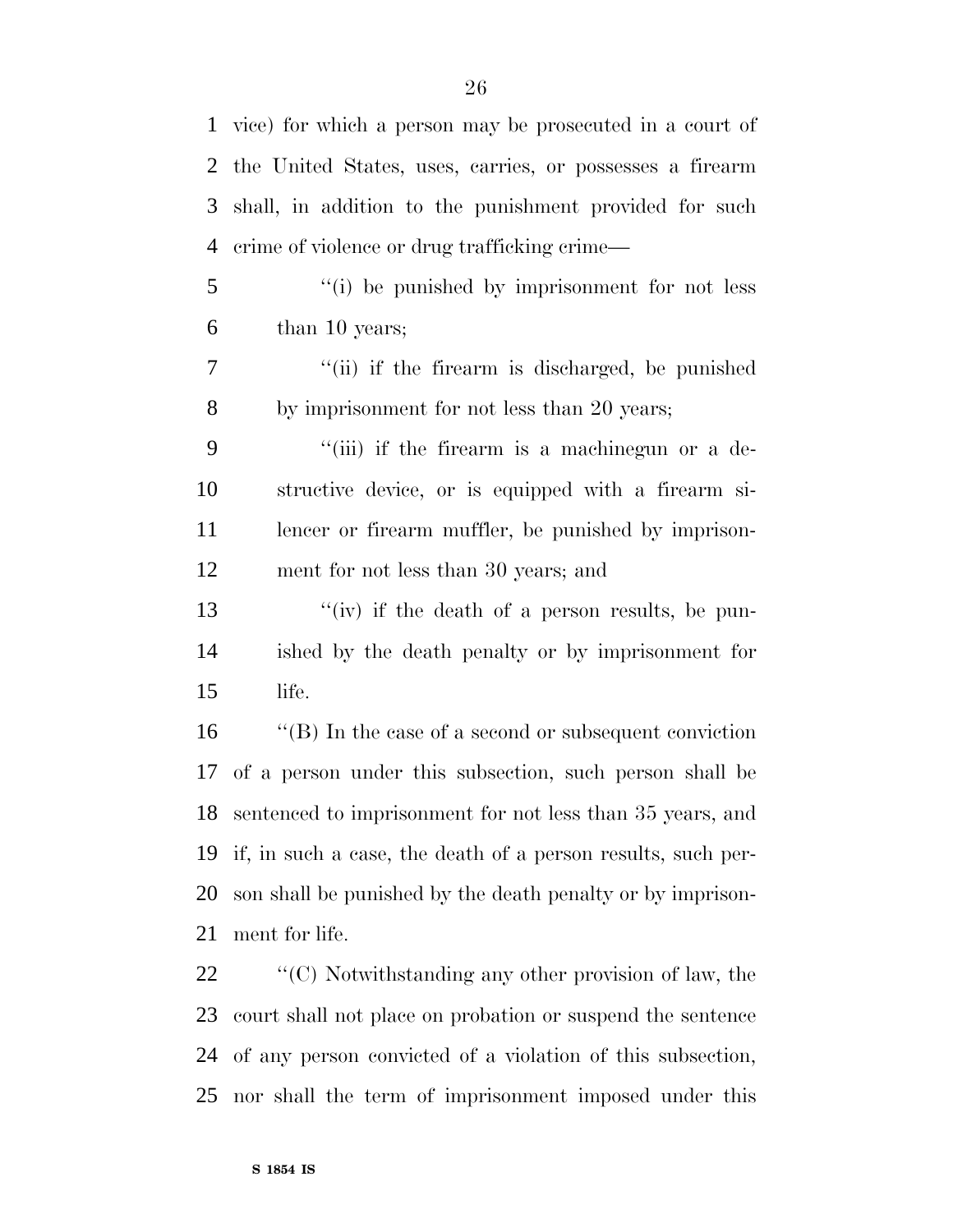subsection run concurrently with any other term of impris- onment including that imposed for the crime of violence or drug trafficking crime in which the firearm was pos-sessed.''.

## **SEC. 114. INJUNCTIONS TO PROTECT SAFE PUBLIC ENJOY-MENT OF FEDERAL LANDS.**

 Title 28, United States Code, is amended by inserting after section 519 the following new section:

## **''§ 519A. Injunctions to protect safe public enjoyment of Federal lands**

11 "(a) ACTION BY ATTORNEY GENERAL.—The Attor- ney General may commence a civil action against any per- son who, without lawful authority or permission, engages in activity that is injurious to health, indecent, destructive, or threatening, such that the activity is likely to cause un- reasonable interference with the public enjoyment of na- tional parks, national forests, navigable waters, or public lands.

19 "(b) INJUNCTION.—

 $\frac{1}{20}$  In GENERAL.—Upon a finding that a per- son against whom the Attorney General has com- menced an action under subsection (a) has engaged in activity that is injurious to health, indecent, de- structive, or threatening, such that the activity is likely to cause unreasonable interference with the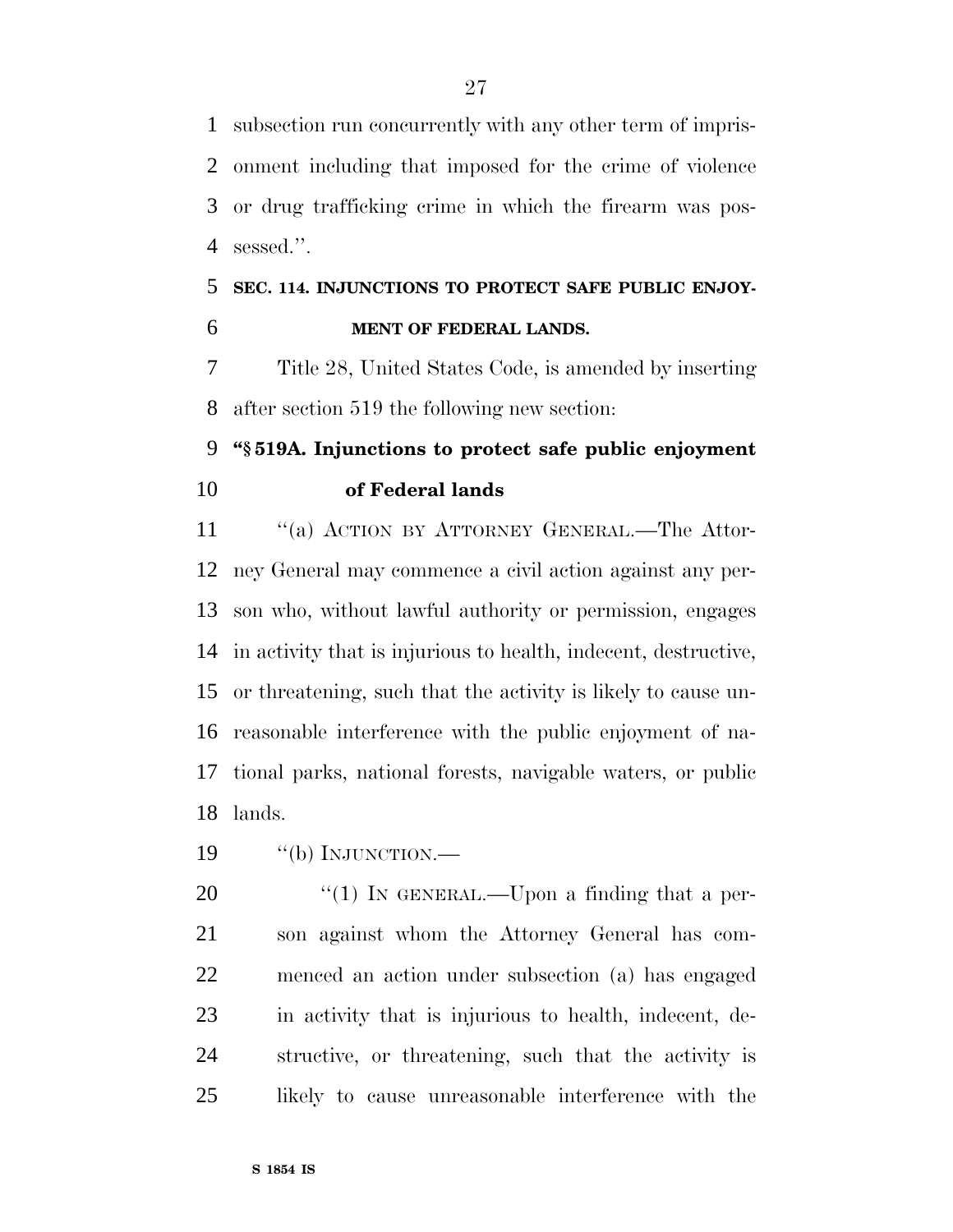| $\mathbf{1}$   | public enjoyment of national parks, national forests,   |
|----------------|---------------------------------------------------------|
| $\overline{2}$ | navigable waters, or public lands, the district court   |
| 3              | shall enter an injunction of a scope appropriate to     |
| $\overline{4}$ | prohibit such activity by the defendant.                |
| 5              | "(2) AUTHORITY TO PROHIBIT CERTAIN ACTIVI-              |
| 6              | TIES.—An injunction under paragraph (1) may,            |
| 7              | upon an appropriate showing consistent with the eq-     |
| 8              | uitable powers of the district court, include prohibi-  |
| 9              | tion within the subject national park, national forest, |
| 10             | navigable water, or public land in question, of—        |
| 11             | $\lq\lq$ standing, sitting, walking, driving,           |
| 12             | gathering, or appearing in public view, together        |
| 13             | with any other persons as to whom the court             |
| 14             | makes a finding as set forth in this paragraph;         |
| 15             | "(B) drinking alcoholic beverages in public,            |
| 16             | other than consumption on lawfully licensed             |
| 17             | premises, or using illegal drugs;                       |
| 18             | "(C) possessing any weapons, including                  |
| 19             | knives, daggers, clubs, nunchakus, bb guns,             |
| 20             | firearms, or other objects capable of inflicting        |
| 21             | serious bodily injury;                                  |
| 22             | "(D) using or possessing marker pens,                   |
| 23             | spray paint, paint cans, nails, razor blades,           |
| 24             | screwdrivers, or other objects capable of defac-        |
| 25             | ing public or private property;                         |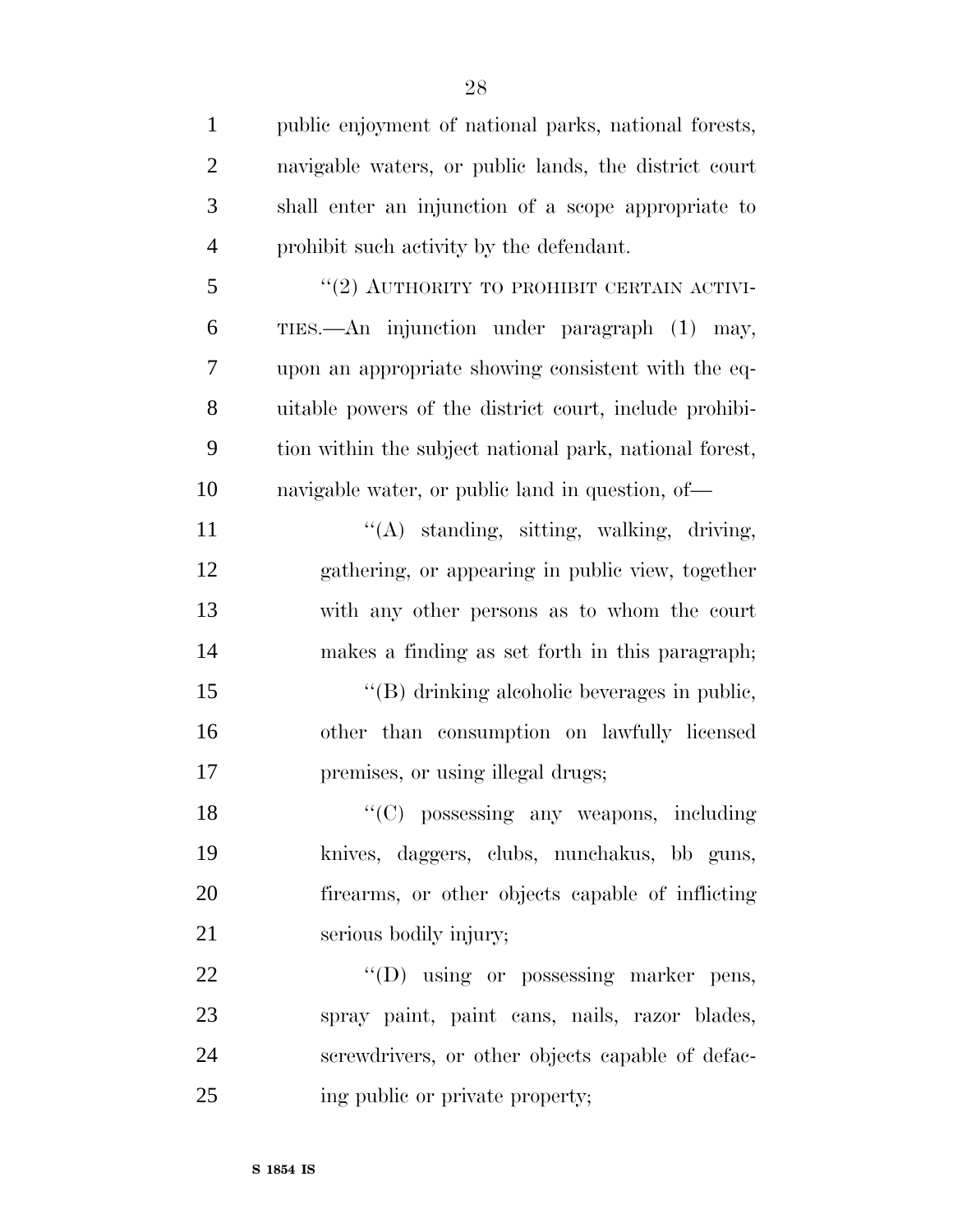| $\mathbf{1}$   | $\lq\lq(E)$ blocking free ingress and egress to            |
|----------------|------------------------------------------------------------|
| $\overline{2}$ | public sidewalks, streets, or driveways;                   |
| 3              | $\lq\lq(F)$ in any manner confronting, intimidat-          |
| $\overline{4}$ | ing, harassing, or assaulting other persons;               |
| 5              | $\lq\lq(G)$ causing, encouraging, or participating         |
| 6              | in the use, possession, or sale of narcotics;              |
| 7              | "(H) using or possessing beepers or pagers                 |
| 8              | in any public place;                                       |
| 9              | "(I) possessing channel lock pliers, picks,                |
| 10             | wire cutters, dent pullers, or other devices capa-         |
| 11             | ble of being used to break into locked vehicles;           |
| 12             | "(J) signalling to or acting as a lookout                  |
| 13             | for other persons to warn of the approach of               |
| 14             | police officers, or soliciting, encouraging, or em-        |
| 15             | ploying others to do the same;                             |
| 16             | $\lq\lq (K)$ elimbing any tree, wall, or fence, or         |
| 17             | passing through any wall or fence by using tun-            |
| 18             | nels or other holes in such structures; and                |
| 19             | "(L) making, causing, or encouraging oth-                  |
| 20             | ers to make loud noises or any kind, including             |
| 21             | yelling and loud music.                                    |
| 22             | "(c) ENFORCEMENT.—The district court shall have            |
| 23             | the power to enforce injunctions granted under this sec-   |
| 24             | tion, including the exercise of contempt power and imposi- |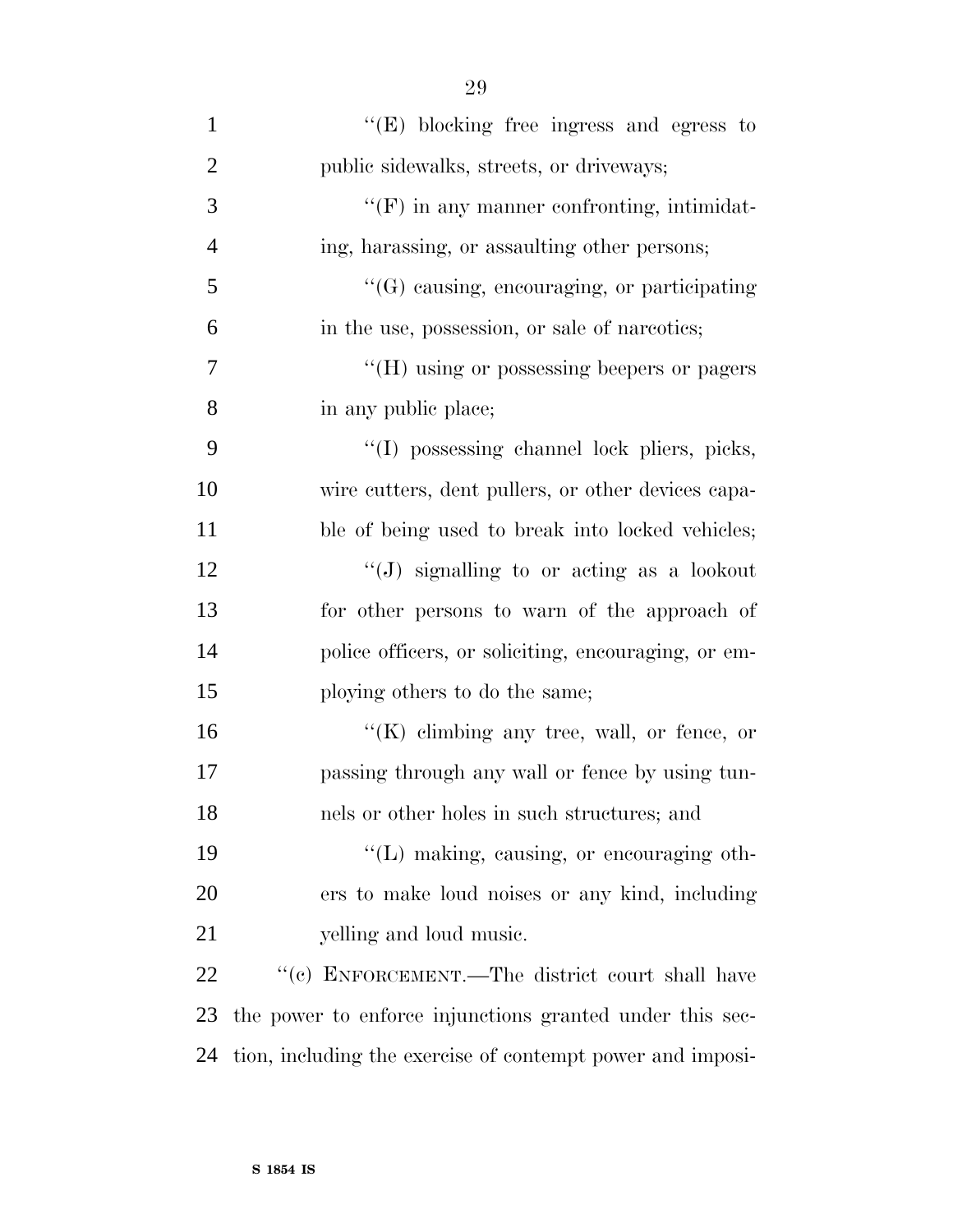# **SEC. 115. ARMED CAREER CRIMINAL ACT PREDICATES: SE- RIOUS JUVENILE DELINQUENCY DRUG TRAF- FICKING ADJUDICATIONS.** 6 Section  $924(e)(2)(A)$  of title 18, United States Code, is amended— (1) in clause (i), by striking ''or'' at the end; (2) in clause (ii), by adding ''or'' at the end;

and

 (3) by adding at the end the following new clause:

 $"$ (iii) any act of juvenile delinquency, under Federal or State law, that, if com- mitted by an adult, would be a serious drug offense described in this paragraph;''.

### **SEC. 116. INCARCERATION OF VIOLENT OFFENDERS.**

 Section 5039 of title 18, United States Code, is amended—

 (1) by designating the first 3 undesignated paragraphs as subsections (a) through (c), respec-tively; and

 (2) by adding at the end the following new sub-section: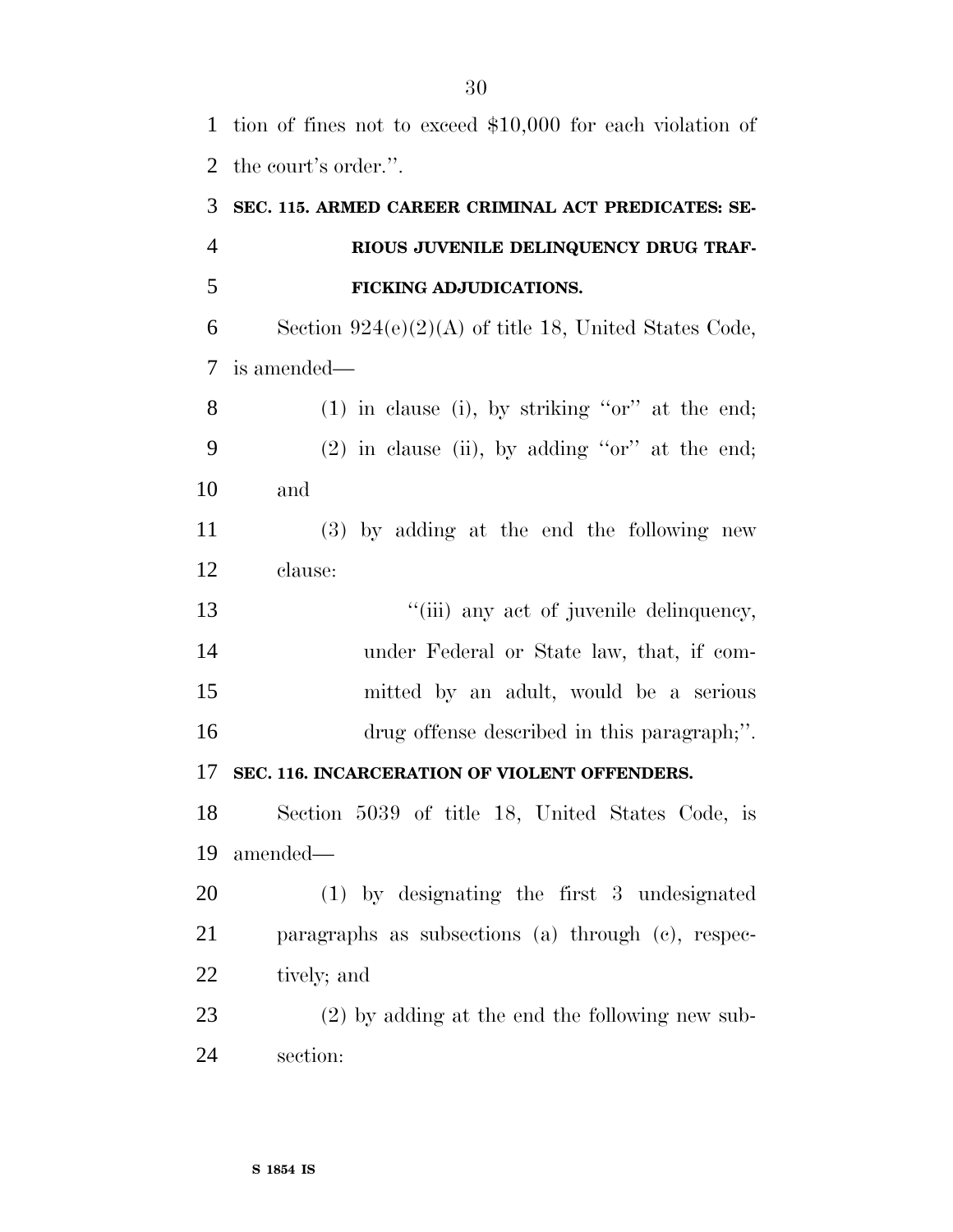''(d) The Bureau of Prisons is directed to ensure that juveniles convicted of violent offenses are incarcerated with other juveniles who also have committed violent of-fenses.''.

#### **SEC. 117. SENTENCING GUIDELINES.**

 Section 994 of title 28, United States Code, is amended—

 (1) in subsection (h), by inserting '', or in those cases in which a juvenile is tried as an adult,'' after 10 "old or older"; and

 (2) by adding at the end the following new sub-section:

 ''(z) The Commission shall promulgate guidelines, or shall amend existing guidelines, to provide that a defend- ant found guilty of committing an offense in which the victim of the offense was under the age of 10 years old, or in which the defendant is found guilty of having com- mitted, attempted to commit, or conspired to commit sex- ual assault or aggravated sexual assault in which the of- fense in any manner involved the use of a controlled sub-stance, shall receive an enhanced sentence.''.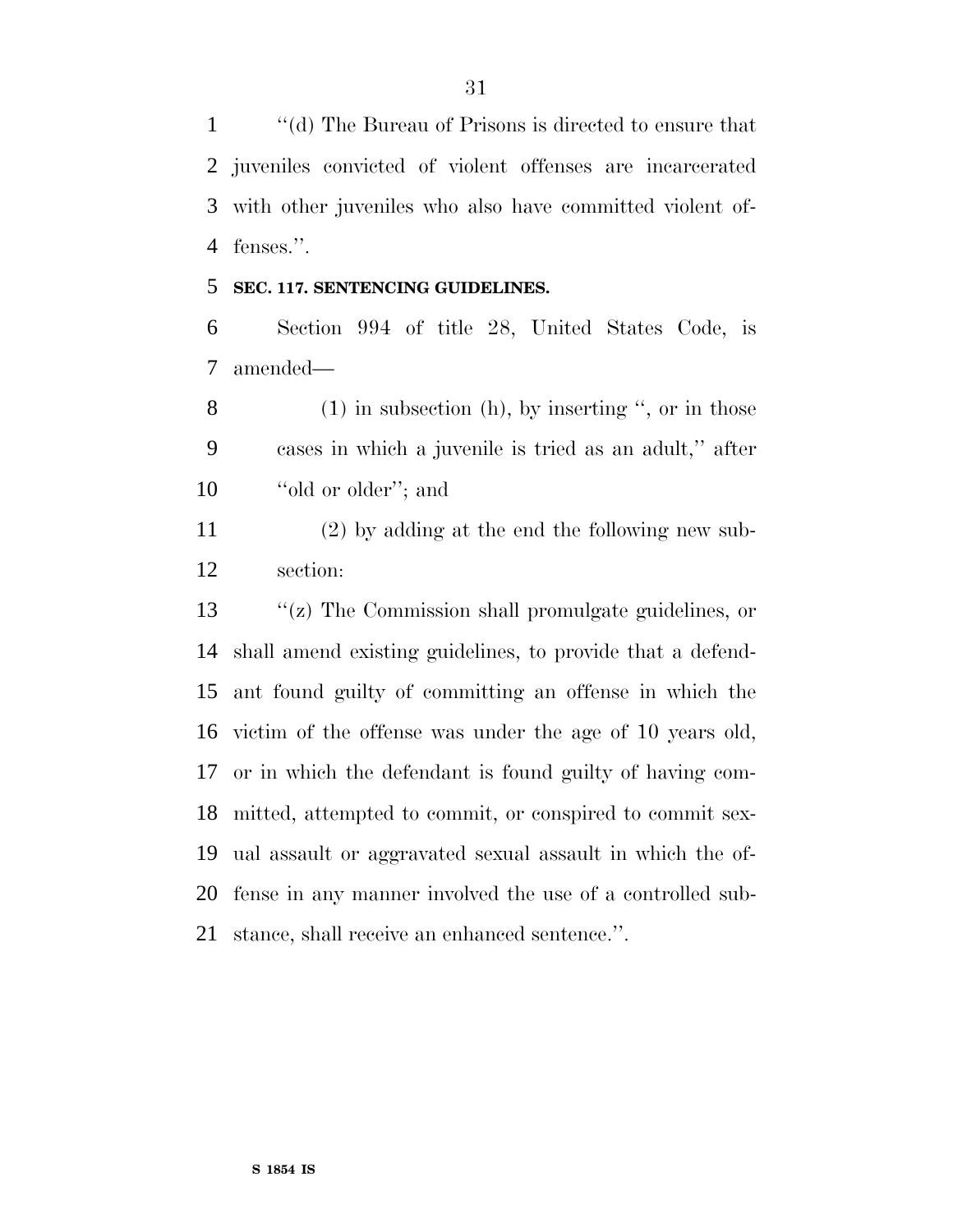|               | 1 SEC. 118. MANDATORY MINIMUM PRISON SENTENCES FOR |
|---------------|----------------------------------------------------|
|               | PERSONS WHO USE MINORS IN DRUG TRAF-               |
| $\mathcal{R}$ | FICKING ACTIVITIES OR SELL DRUGS TO MI-            |
|               | NORS.                                              |

 (a) EMPLOYMENT OF PERSON UNDER 18 YEARS OF AGE.—Section 420 of the Controlled Substances Act (21 U.S.C. 861) is amended—

 (1) in subsection (b), by striking the second sentence and by adding at the end the following: ''Except to the extent that a greater minimum sen- tence is otherwise provided, a term of imprisonment of a person 21 or more years of age convicted of drug trafficking under this subsection shall be not less than 10 years, and a term of imprisonment of a person between the ages of 18 and 21 convicted of drug trafficking under this subsection shall be not less than 3 years. Notwithstanding any other provi- sion of law, the court shall not place on probation or suspend the sentence of any person sentenced under the preceding sentence.''; and

21 (2) in subsection (c)—

 (A) by striking ''one year'' and inserting 23 '6 years'';

 (B) by inserting after the second sentence the following: ''Except to the extent that a greater minimum sentence is otherwise pro-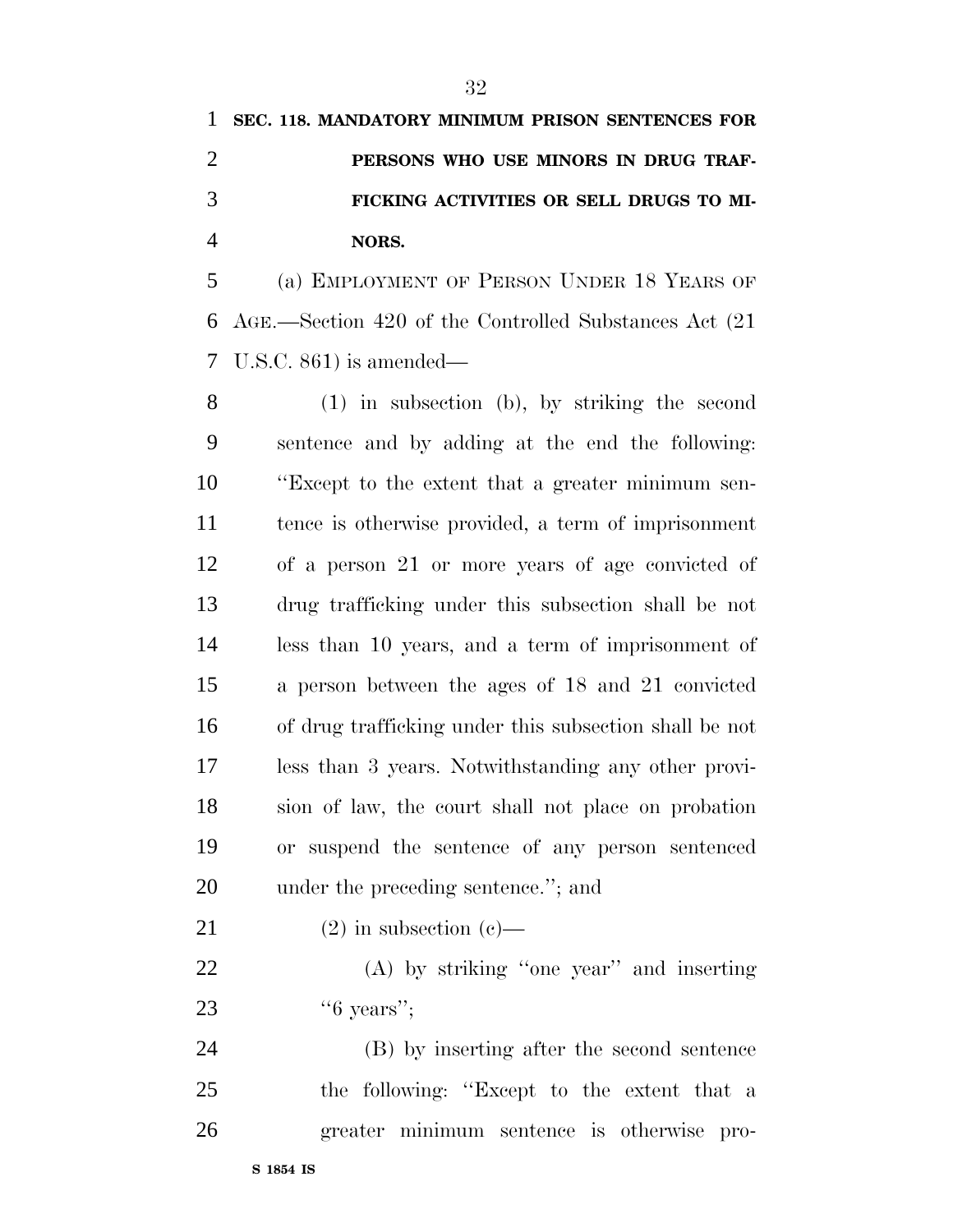| $\mathbf{1}$   | vided, a term of imprisonment of a person 21      |
|----------------|---------------------------------------------------|
| $\overline{2}$ | or more years of age convicted of drug traffick-  |
| 3              | ing under this subsection shall be a mandatory    |
| $\overline{4}$ | term of life imprisonment. Notwithstanding any    |
| 5              | other provision of law, the court shall not place |
| 6              | on probation or suspend the sentence of any       |
| $\overline{7}$ | sentenced under the preceding sen-<br>person      |
| 8              | tence."; and                                      |
| 9              | (C) in the third sentence, by striking            |
| 10             | "Penalties" and inserting: "Except to the ex-     |
| 11             | tent that a greater minimum sentence is other-    |
| 12             | wise provided,".                                  |
| 13             | (b) MANDATORY MINIMUM PRISON SENTENCES FOR        |
| 14             | PERSONS CONVICTED OF DISTRIBUTION OF DRUGS TO     |
| 15             | MINORS.                                           |
| 16             | $(1)$ In GENERAL.—Section 418 of the Con-         |
| 17             | trolled Substances Act (21 U.S.C. 859) is amend-  |
| 18             | $ed$ —                                            |
| 19             | $(A)$ in subsection $(a)$ —                       |
| 20             | (i) by striking "eighteen" and insert-            |
| 21             | ing "21";                                         |
| 22             | (ii) by striking "twenty-one" and in-             |
| 23             | serting " $18$ ";                                 |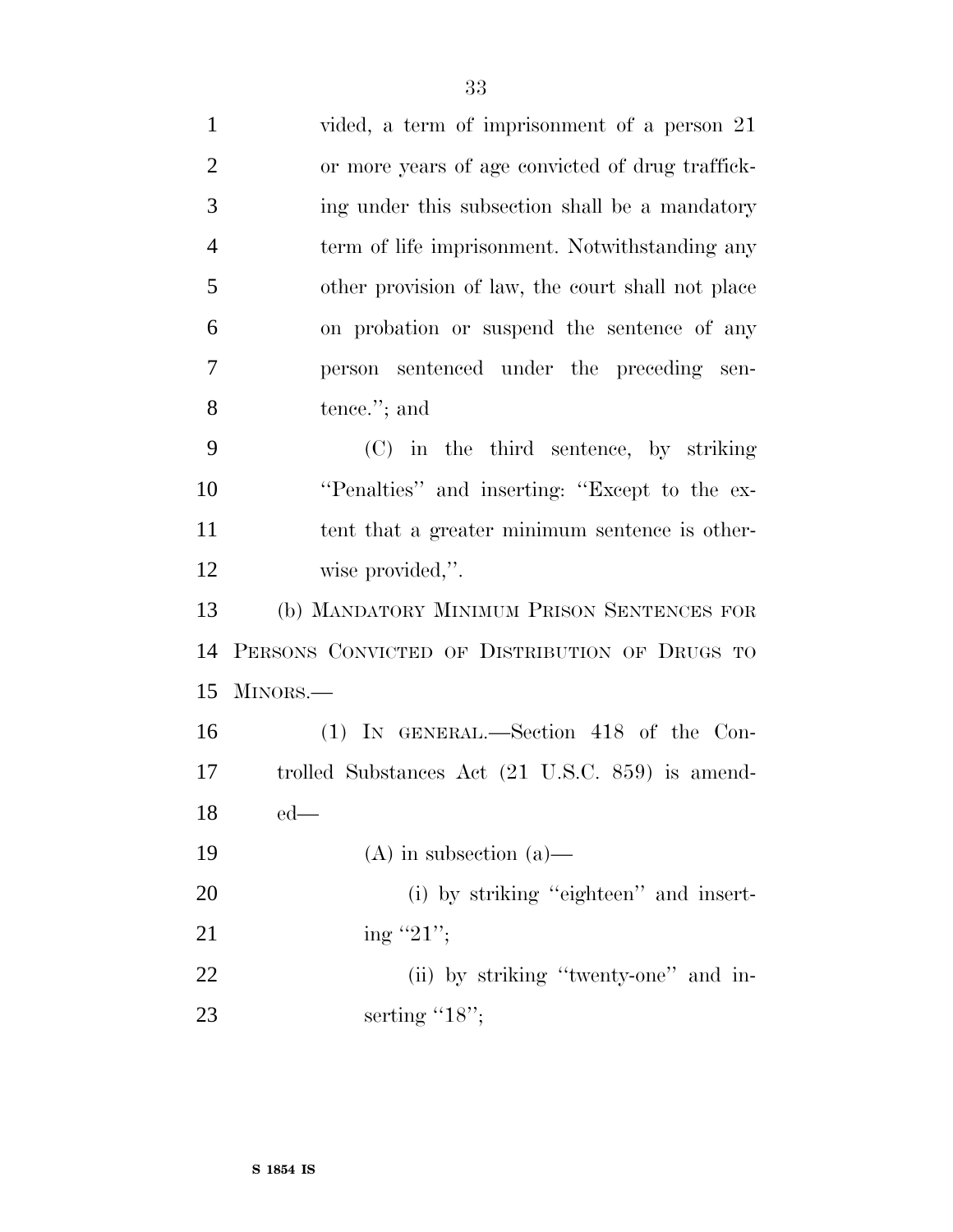| $\mathbf{1}$   | (iii) by striking "not less than one                           |
|----------------|----------------------------------------------------------------|
| $\overline{2}$ | year" and inserting "not less than 10                          |
| 3              | years"; and                                                    |
| $\overline{4}$ | (iv) by striking the last sentence;                            |
| 5              | $(B)$ in subsection $(b)$ —                                    |
| 6              | (i) by striking "eighteen" and insert-                         |
| 7              | ing "21";                                                      |
| 8              | (ii) by striking "twenty-one" and in-                          |
| 9              | serting $"18"$ ;                                               |
| 10             | (iii) by striking "not less than one                           |
| 11             | year" and inserting "a mandatory term of                       |
| 12             | life imprisonment"; and                                        |
| 13             | (iv) by striking the last sentence;                            |
| 14             | (C) by adding at the end the following new                     |
| 15             | subsection:                                                    |
| 16             | "(c) OFFENSES INVOLVING SMALL QUANTITIES OF                    |
| 17             | MARIJUANA.—The mandatory minimum sentencing provi-             |
|                | 18 sions of this section shall not apply to offenses involving |
| 19             | five grams or less of marijuana."; and                         |
| 20             | (D) in the section heading, by striking                        |
| 21             | "TWENTY-ONE" and inserting "18".                               |
| 22             | (2) TECHNICAL AMENDMENT.—The table of                          |
| 23             | contents for the Comprehensive Drug Abuse Preven-              |
| 24             | tion and Control Act of 1970 is amended in the item            |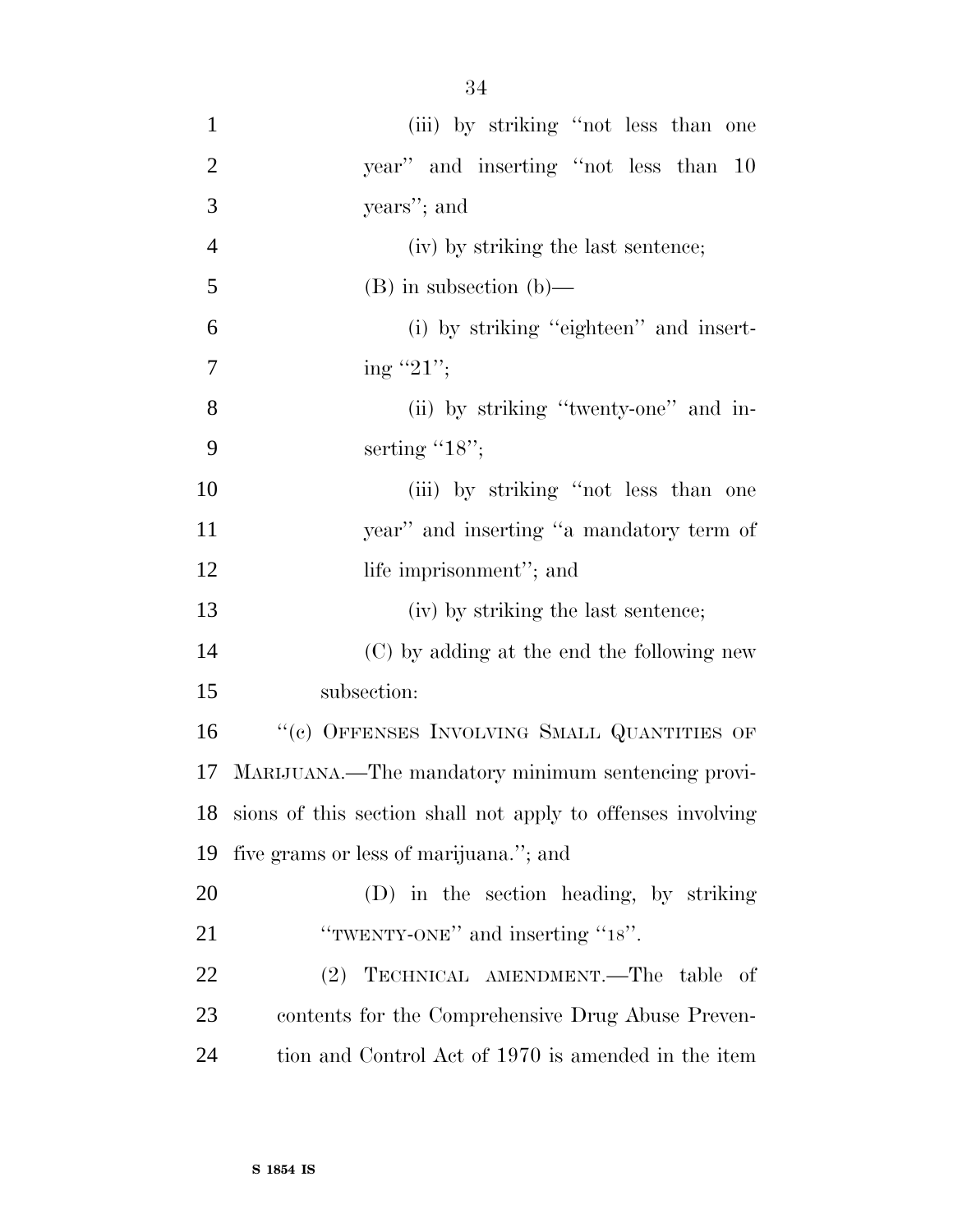| 1              | relating to section 418 by striking "twenty-one" and |
|----------------|------------------------------------------------------|
| $\overline{2}$ | inserting "18".                                      |
| 3              | (c) PENALTIES FOR DRUG OFFENSES IN DRUG-             |
| $\overline{4}$ | FREE ZONES.                                          |
| 5              | $(1)$ REPEAL.—Section 90102 of the Violent           |
| 6              | Crime Control and Law Enforcement Act of 1994        |
| 7              | $(42 \text{ U.S.C. } 14051)$ is repealed.            |
| 8              | (2) INCREASED PENALTIES.—Section 419 of              |
| 9              | the Controlled Substances Act (21 U.S.C. 860) is     |
| 10             | amended—                                             |
| 11             | $(A)$ in subsection $(a)$ —                          |
| 12             | (i) by striking "not less than one                   |
| 13             | year" and inserting "not less than 5                 |
| 14             | years"; and                                          |
| 15             | (ii) by striking the last sentence;                  |
| 16             | (B) in subsection (b), by striking "not less         |
| 17             | than three years" and inserting "not less than       |
| 18             | $10$ years";                                         |
| 19             | $(C)$ by redesignating subsections $(e)$ , $(d)$ ,   |
| 20             | and (e) as subsections (d), (e), and (f), respec-    |
| 21             | tively; and                                          |
| 22             | (D) by inserting after subsection (b) the            |
| 23             | following new subsection:                            |
| 24             | "(c) OFFENSES INVOLVING SMALL QUANTITIES OF          |
| 25             | MARIJUANA.—The mandatory minimum sentencing provi-   |

**S 1854 IS**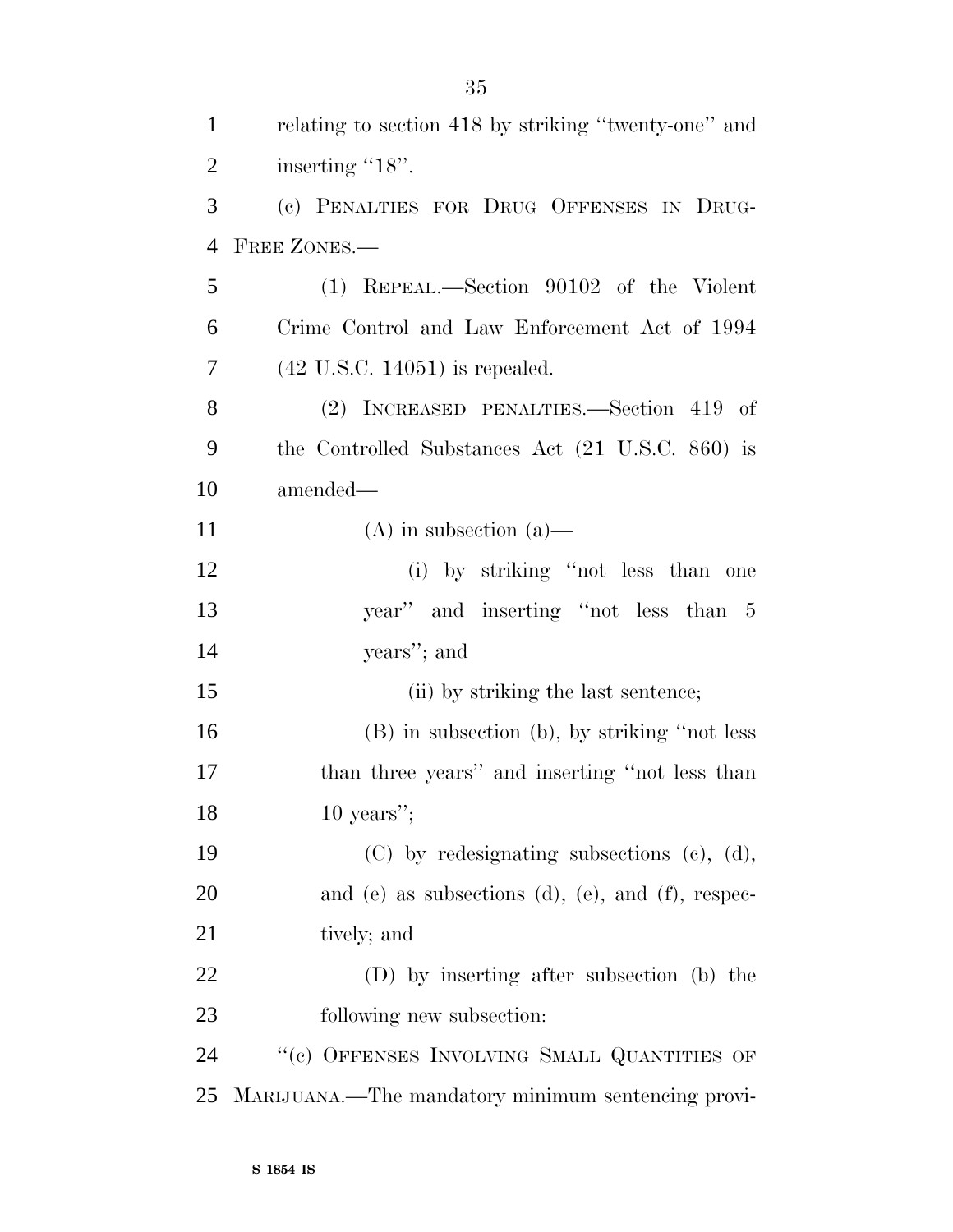sions of this section shall not apply to offenses involving 5 grams or less of marijuana.''.

# **TITLE II—FEDERAL GANG VIOLENCE ACT OF 1996**

#### **SEC. 201. SHORT TITLE.**

 This title may be cited as the ''Federal Gang Violence Act of 1996''.

## **SEC. 202. INCREASE IN OFFENSE LEVEL FOR PARTICIPA-TION IN CRIME AS A GANG MEMBER.**

(a) AMENDMENT OF SENTENCING GUIDELINES.—

 (1) IN GENERAL.—Pursuant to its authority under section 994(p) of title 28, United States Code, the United States Sentencing Commission shall amend chapter 3 of the Federal Sentencing Guide- lines so that, except with respect to trafficking in co- caine base, if a defendant was a member of a crimi- nal street gang at the time of the offense, the of-fense level is increased by 6 levels

 (2) CONSTRUCTION WITH OTHER GUIDE- LINES.—The amendment made pursuant to para- graph (1) shall provide that the increase in the of- fense level shall be in addition to any other adjust- ment under chapter 3 of the Federal Sentencing Guidelines.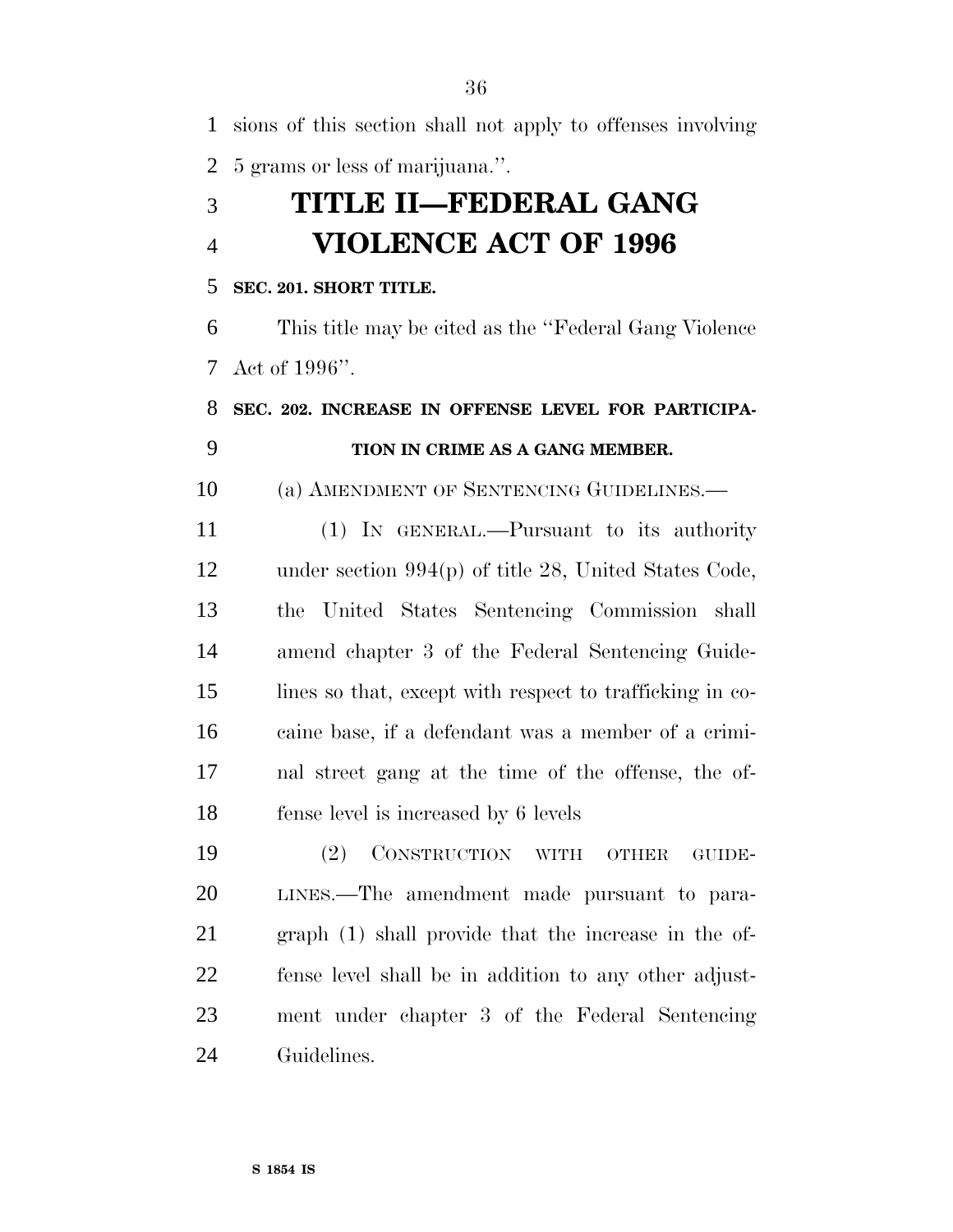| $\mathbf{1}$   | (3) DEFINITION.—For purposes of this section,           |
|----------------|---------------------------------------------------------|
| $\overline{2}$ | the term "criminal street gang" has the meaning         |
| 3              | given that term in section $521(a)$ of title 18, United |
| $\overline{4}$ | States Code, as amended by section 203 of this title.   |
| 5              | SEC. 203. AMENDMENT OF TITLE 18 WITH RESPECT TO         |
| 6              | CRIMINAL STREET GANGS.                                  |
| 7              | Section 521 of title 18, United States Code, is         |
| 8              | amended—                                                |
| 9              | $(1)$ in subsection $(a)$ —                             |
| 10             | (A) by striking "(a) DEFINITIONS.—" and                 |
| 11             | inserting "(a) DEFINITIONS.—For purposes of             |
| 12             | this section the following definitions shall            |
| 13             | apply.";                                                |
| 14             | (B) by striking "'conviction'" and insert-              |
| 15             | ing the following:                                      |
| 16             | "(1) CONVICTION.—The term 'conviction'";                |
| 17             | $(C)$ in paragraph $(1)$ , as so designated, by         |
| 18             | striking "violent or controlled substances fel-         |
| 19             | ony" and inserting "predicate gang crime"; and          |
| 20             | (D) by striking "'criminal street gang'"                |
| 21             | and all that follows through the end of the sub-        |
| <u>22</u>      | section and inserting the following:                    |
| 23             | (2)<br>CRIMINAL STREET GANG.—The<br>term                |
| 24             | 'criminal street gang' means an ongoing group, club,    |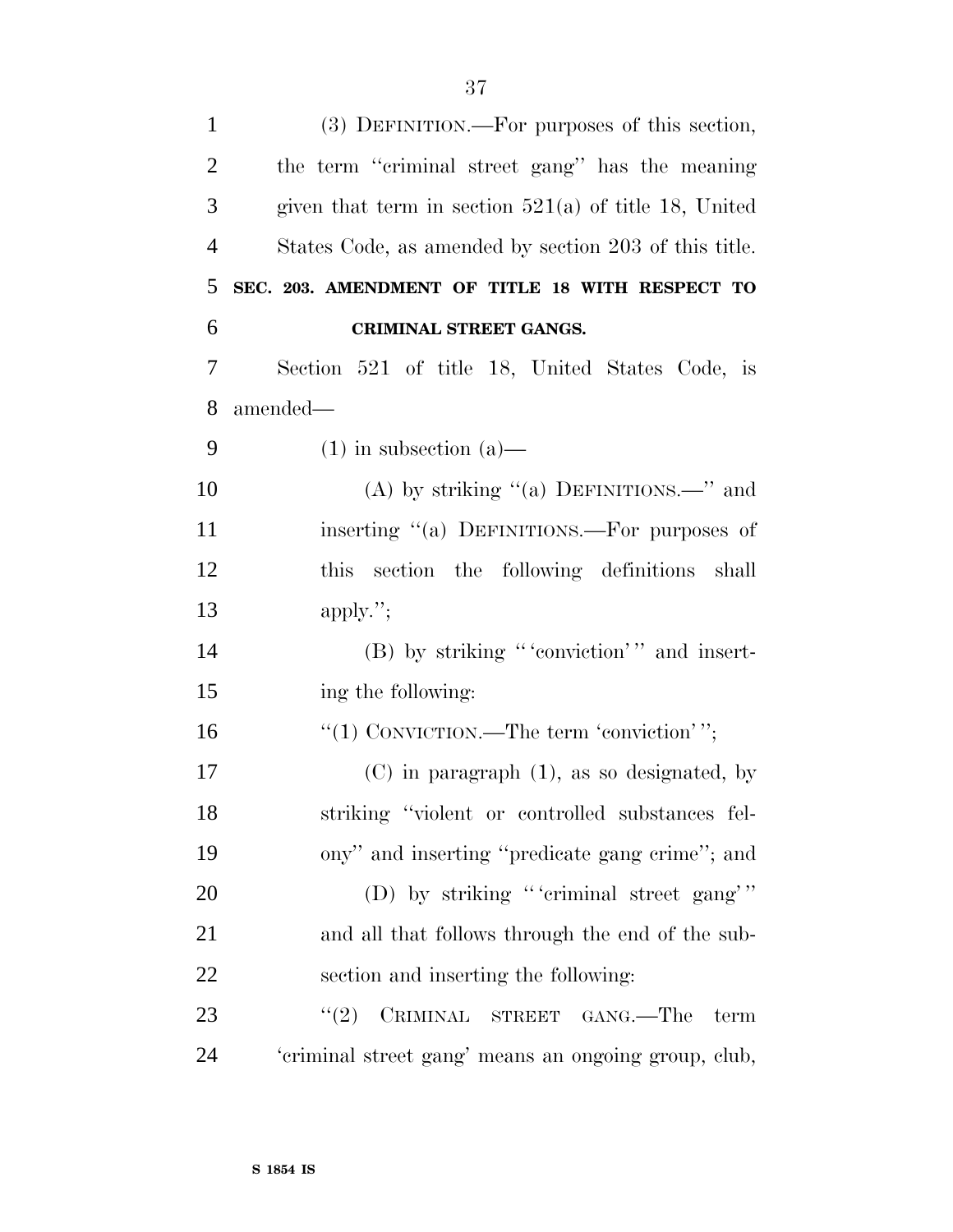| $\mathbf{1}$   | organization, or association of 3 or more persons, |
|----------------|----------------------------------------------------|
| $\overline{2}$ | whether formal or informal—                        |
| 3              | "(A) a primary activity of which is the            |
| $\overline{4}$ | commission of 1 or more predicate gang crimes;     |
| 5              | $\lq\lq$ the members of which engage, or           |
| 6              | have engaged during the 5-year period preced-      |
| 7              | ing the date in question, in a pattern of crimi-   |
| 8              | nal activity involving 1 or more predicate gang    |
| 9              | crimes; and                                        |
| 10             | $\lq\lq$ (C) the activities of which affect inter- |
| 11             | state or foreign commerce.                         |
| 12             | "(3) PATTERN OF CRIMINAL ACTIVITY.—The             |
| 13             | term 'pattern of criminal activity' means the com- |
| 14             | mission of 2 or more predicate gang crimes—        |
| 15             | $\lq\lq$ at least 1 of which was committed         |
| 16             | after the date of enactment of the Federal         |
| 17             | Gang Violence Act of 1996;                         |
| 18             | $\lq\lq$ the last of which was committed not       |
| 19             | later than 3 years after the commission of an-     |
| 20             | other predicate gang crime; and                    |
| 21             | $\lq\lq$ (C) which were committed on occasions     |
| 22             | different from one another.                        |
| 23             | (4)<br>PREDICATE GANG CRIME.—The term              |
| 24             | 'predicate gang crime' means—                      |
| 25             | "(A) an offense described in subsection $(e)$ ;    |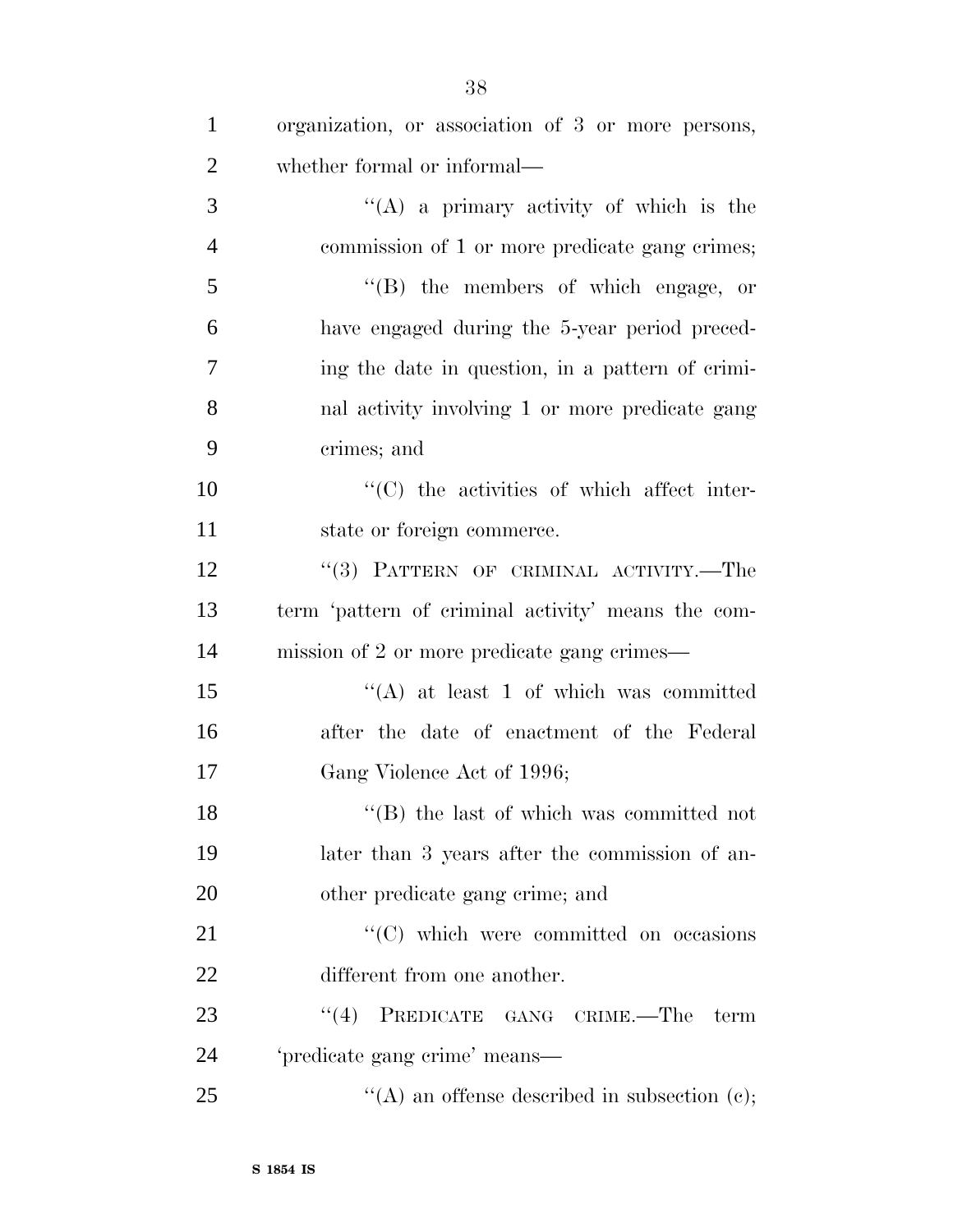| $\mathbf{1}$   | $\lq\lq (B)$ a State of<br>fense—              |
|----------------|------------------------------------------------|
| $\overline{2}$ | "(i) involving a controlled substance          |
| 3              | (as defined in section 102 of the Controlled   |
| $\overline{4}$ | Substances Act (21 U.S.C. 802)) for which      |
| 5              | the maximum penalty is imprisonment for        |
| 6              | not less than 5 years; or                      |
| $\overline{7}$ | "(ii) that is a felony crime of violence       |
| 8              | that has as an element the use or at-          |
| 9              | tempted use of physical force against the      |
| 10             | person of another;                             |
| 11             | "(C) any Federal or State felony offense       |
| 12             | that by its nature involves a substantial risk |
| 13             | that physical force against the person of an-  |
| 14             | other may be used in the course of committing  |
| 15             | the offense, including—                        |
| 16             | "(i) assault with a deadly weapon;             |
| 17             | "(ii) homicide or manslaughter;                |
| 18             | "(iii) shooting at an occupied dwelling        |
| 19             | or motor vehicle;                              |
| 20             | $"$ (iv) kidnapping;                           |
| 21             | $\lq\lq$ (v) carjacking;                       |
| 22             | "(vi) robbery;                                 |
| 23             | "(vii) drive-by-shooting;                      |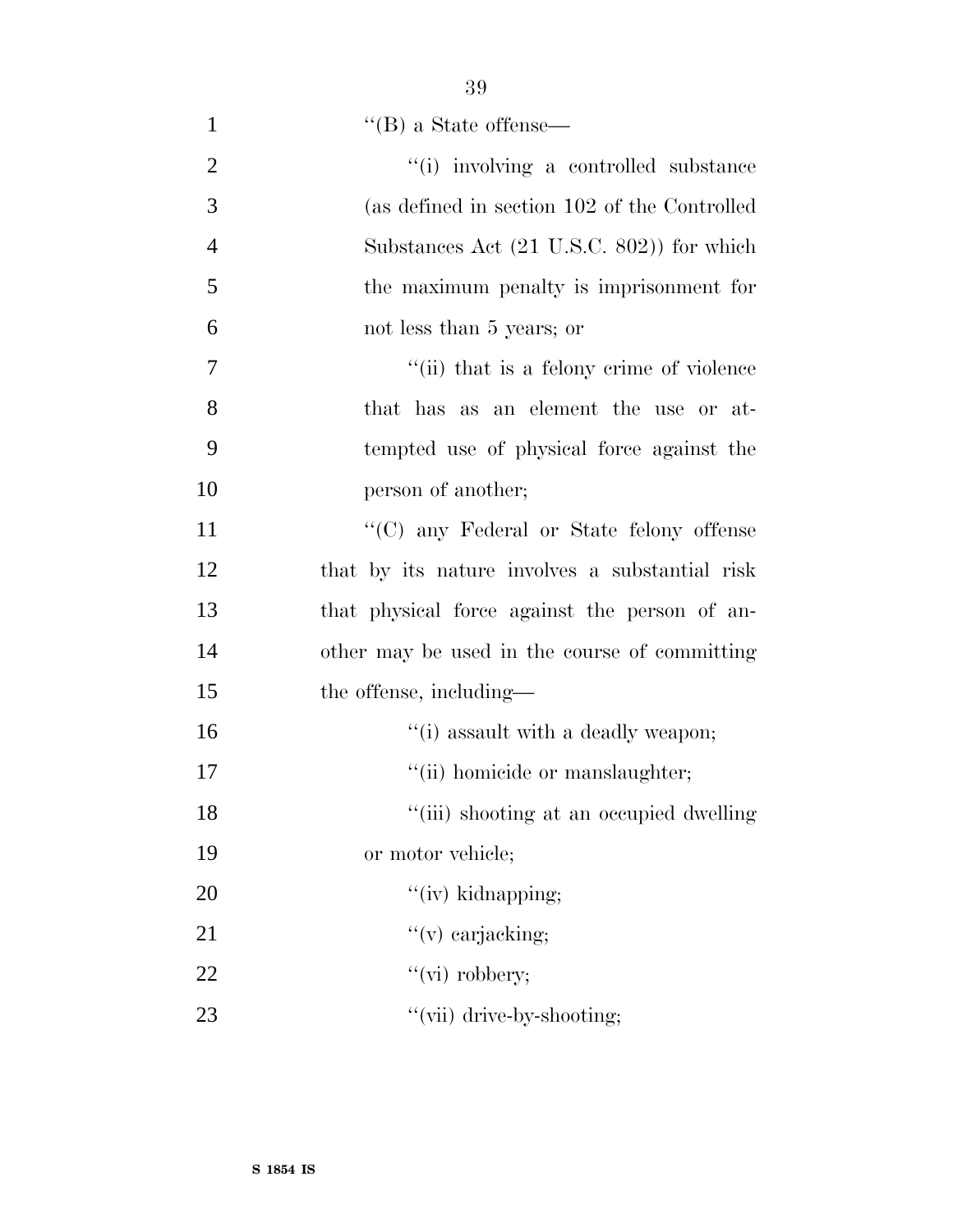| $\mathbf{1}$   | "(viii) tampering with or retaliating            |
|----------------|--------------------------------------------------|
| $\mathbf{2}$   | against a witness, victim, informant, or         |
| 3              | juror;                                           |
| $\overline{4}$ | "(ix) rape;                                      |
| 5              | $f(x)$ mayhem;                                   |
| 6              | $\lq\lq$ (xi) torture; and                       |
| 7              | $``(xii)$ arson;                                 |
| 8              | "(D) any Federal or State offense that           |
| 9              | $is-$                                            |
| 10             | $``(i)$ grand theft;                             |
| 11             | $``(ii)$ burglary;                               |
| 12             | $``$ (iii) looting;                              |
| 13             | "(iv) felony extortion;                          |
| 14             | "(v) possessing a concealed weapon;              |
| 15             | $``$ (vi) grand theft auto;                      |
| 16             | "(vii) money laundering;                         |
| 17             | "(viii) felony vandalism;                        |
| 18             | "(ix) unlawful sale of a firearm; or             |
| 19             | $f(x)$ obstruction of justice; and               |
| 20             | "(E) a conspiracy, attempt, or solicitation      |
| 21             | to commit any offense described in subpara-      |
| 22             | graphs $(A)$ through $(D)$ ."; and               |
| 23             | $(2)$ in subsection $(d)$ —                      |
| 24             | $(A)$ in paragraph $(1)$ , by striking "continu- |
| 25             | ing series of offenses described in subsection   |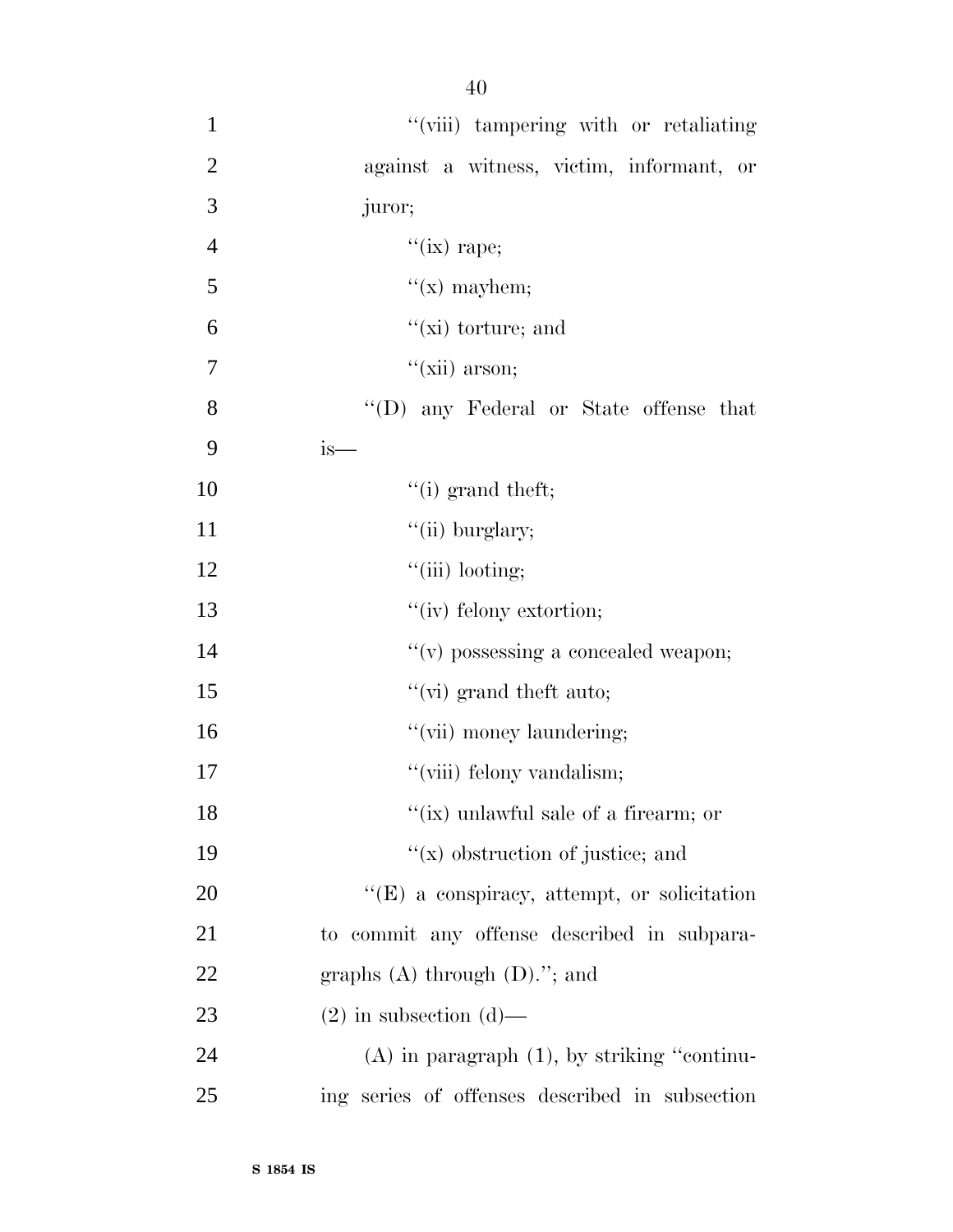| $\mathbf{1}$   | (c)" and inserting "pattern of criminal activ-         |
|----------------|--------------------------------------------------------|
| $\overline{2}$ | ity'; and                                              |
| 3              | $(B)$ in paragraph $(3)$ , by striking "years"         |
| $\overline{4}$ | for—" and all that follows through the end of          |
| 5              | the paragraph and inserting "years for a predi-        |
| 6              | cate gang crime.".                                     |
| 7              | SEC. 204. INTERSTATE AND FOREIGN TRAVEL OR TRANS-      |
| 8              | PORTATION IN AID OF CRIMINAL STREET                    |
| 9              | GANGS.                                                 |
| 10             | (a) TRAVEL ACT AMENDMENTS.—                            |
| 11             | (1) PROHIBITED CONDUCT AND PENALTIES.-                 |
| 12             | Section $1952(a)$ of title 18, United States Code, is  |
| 13             | amended to read as follows:                            |
| 14             | $\lq($ a) Whoever—                                     |
| 15             | $"(1)$ travels in interstate or foreign commerce       |
| 16             | or uses the mail or any facility in interstate or for- |
| 17             | eign commerce, with intent to-                         |
| 18             | $\lq($ A) distribute the proceeds of any unlaw-        |
| 19             | ful activity;                                          |
| 20             | $\lq\lq (B)$ commit any crime of violence to fur-      |
| 21             | ther any unlawful activity; or                         |
| 22             | "(C) otherwise promote, manage, establish,             |
| 23             | carry on, or facilitate the promotion, manage-         |
| 24             | ment, establishment, or carrying on, of any un-        |
| 25             | lawful activity; and                                   |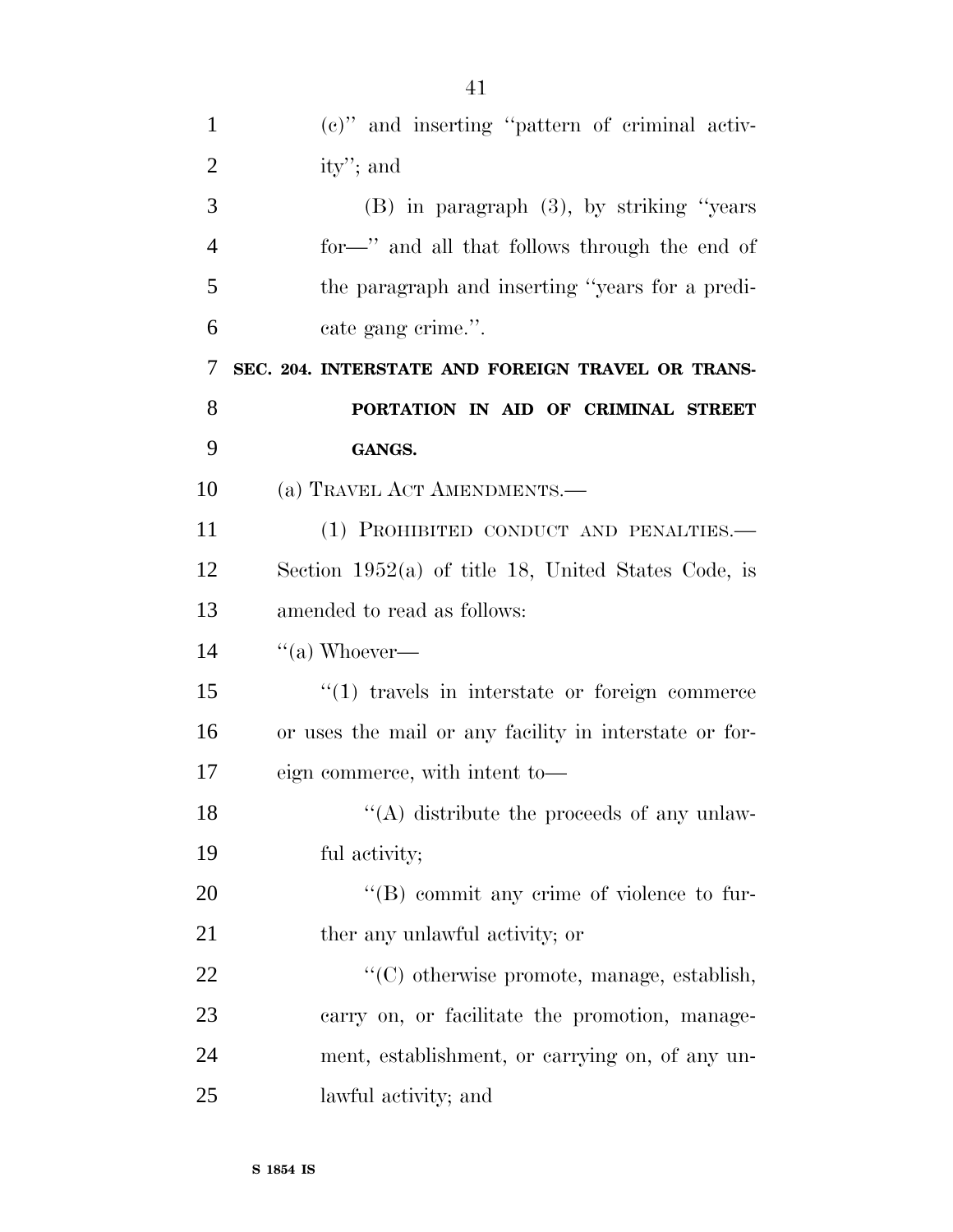| $\mathbf{1}$   | $\lq(2)$ thereafter performs, attempts to perform,       |
|----------------|----------------------------------------------------------|
| $\overline{2}$ | or conspires to perform—                                 |
| 3              | "(A) an act described in subparagraph $(A)$              |
| $\overline{4}$ | or $(C)$ of paragraph $(1)$ shall be fined under         |
| 5              | this title, imprisoned not more than 10 years,           |
| 6              | or both; or                                              |
| 7              | "(B) an act described in subparagraph $(B)$              |
| 8              | of paragraph (1) shall be fined under this title,        |
| 9              | imprisoned for not more than 20 years, or both,          |
| 10             | and if death results from such Act, shall be sen-        |
| 11             | tenced to death or be imprisoned for any term            |
| 12             | of years or for life.".                                  |
| 13             | (2) UNLAWFUL ACTIVITIES.—Section $1952(b)$               |
| 14             | of title 18, United States Code, is amended to read      |
| 15             | as follows:                                              |
| 16             | $\lq\lq(b)$ As used in this section—                     |
| 17             | $\cdot\cdot\cdot(1)$ the term 'unlawful activity' means— |
| 18             | "(A) activity of a criminal street gang as               |
| 19             | defined in section 521 of this title;                    |
| 20             | $\lq\lq (B)$<br>any business enterprise involving        |
| 21             | gambling, liquor on which the Federal excise             |
| 22             | tax has not been paid, nareotics or controlled           |
| 23             | substances (as defined in section $102(6)$ of the        |
| 24             | Controlled Substances Act (21 U.S.C. 802(6)),            |
| 25             | or prostitution of fenses in violation of the laws       |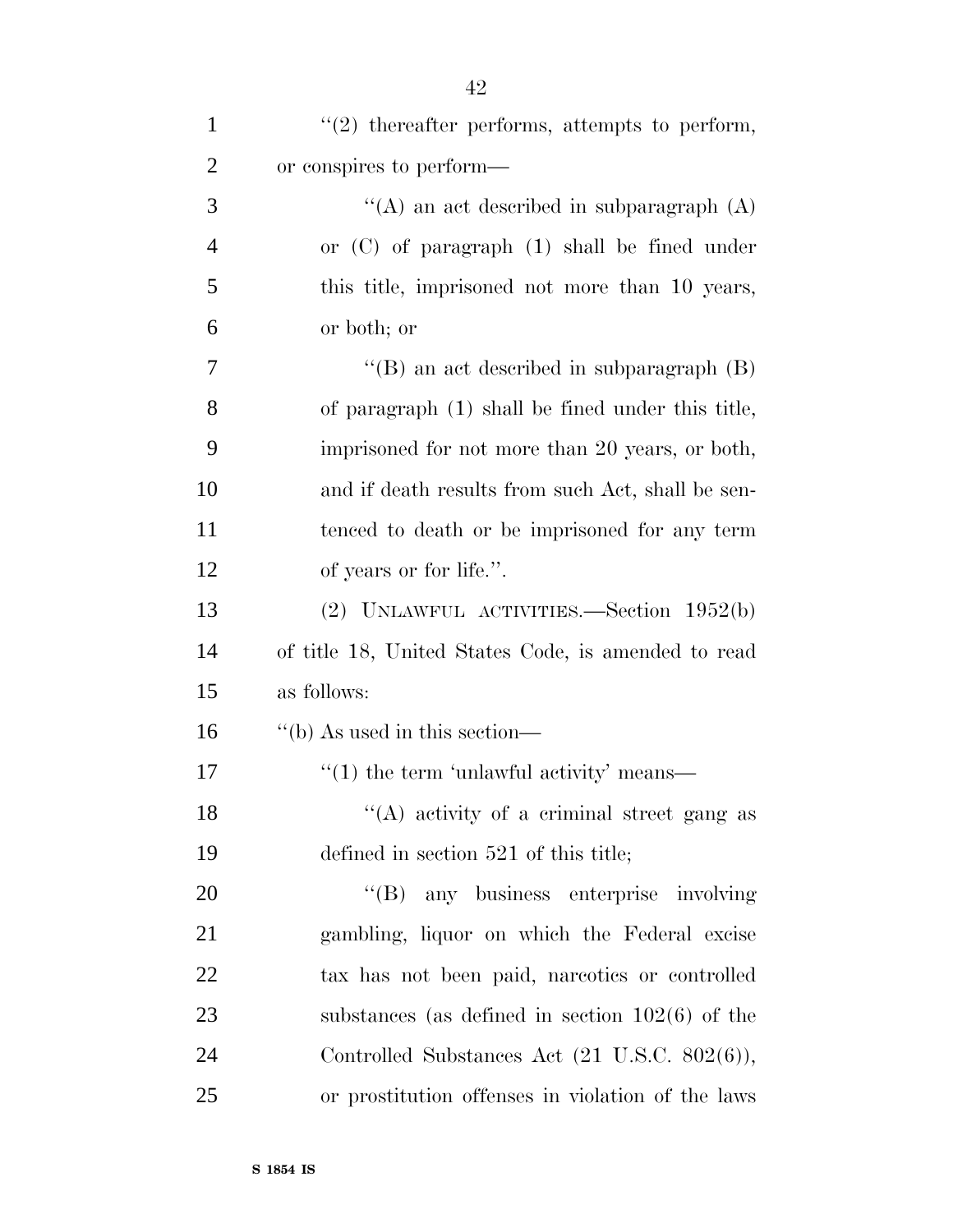of the State in which the offense in committed or of the United States;

 $\bullet$  (C) extortion; bribery; arson; robbery; burglary; assault with a deadly weapon; retalia- tion against or intimidation of witnesses, vic- tims, jurors, or informants; assault resulting in bodily injury; possession or trafficking of stolen property; trafficking in firearms; kidnapping; alien smuggling; shooting at an occupied dwell- ing or motor vehicle; or insurance fraud; in vio- lation of the laws of the State in which the of-fense is committed or of the United States; or

13 "(D) any act that is indictable under sub- chapter II of chapter 53 of title 31, United States Code, or under section 1956 or 1957 of this title; and

 ''(2) the term 'State' includes a State of the United States, the District of Columbia, and any commonwealth, territory, or possession of the United States.''.

 (b) SENTENCING GUIDELINES.—Pursuant to its au- thority under section 994(p) of title 28, United States Code, the United States Sentencing Commission shall amend chapter 2 of the Federal Sentencing Guidelines so that—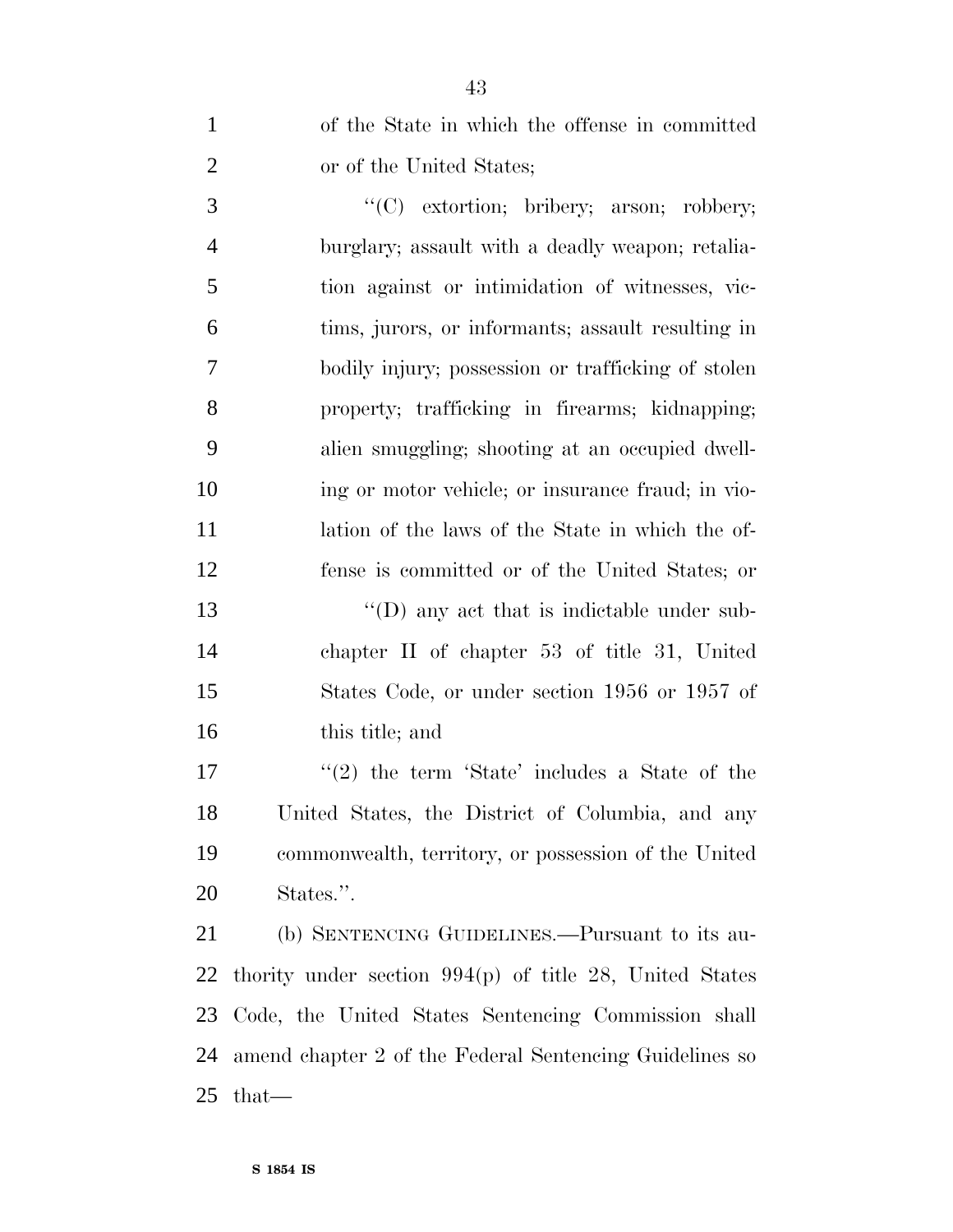(1) the base offense level for traveling in inter- state or foreign commerce in aid of a street gang or other racketeering enterprise is increased to 12; and (2) the base offense level for the commission of a violent crime in aid of a street gang or other rack- eteering enterprise is increased to 24. **SEC. 205. SOLICITATION OR RECRUITMENT OF PERSONS IN CRIMINAL GANG ACTIVITY.** (a) PROHIBITED ACTS.—Chapter 26 of title 18, United States Code, is amended by adding at the end the following new section: **''§ 522. Recruitment of persons to participate in criminal gang activity** ''(a) PROHIBITED ACT.—It shall be unlawful for any person to— 16 ''(1) use any facility of, or travel in, interstate or foreign commerce, or cause another to do so, to solicit, request, induce, counsel, command, cause, or facilitate the participation of, a person to participate in a criminal street gang, or otherwise cause another to do so, or conspire to do so; or 22 ''(2) solicit, request, induce, counsel, command, cause, or facilitate the participation of a person to engage in crime for which such person may be pros-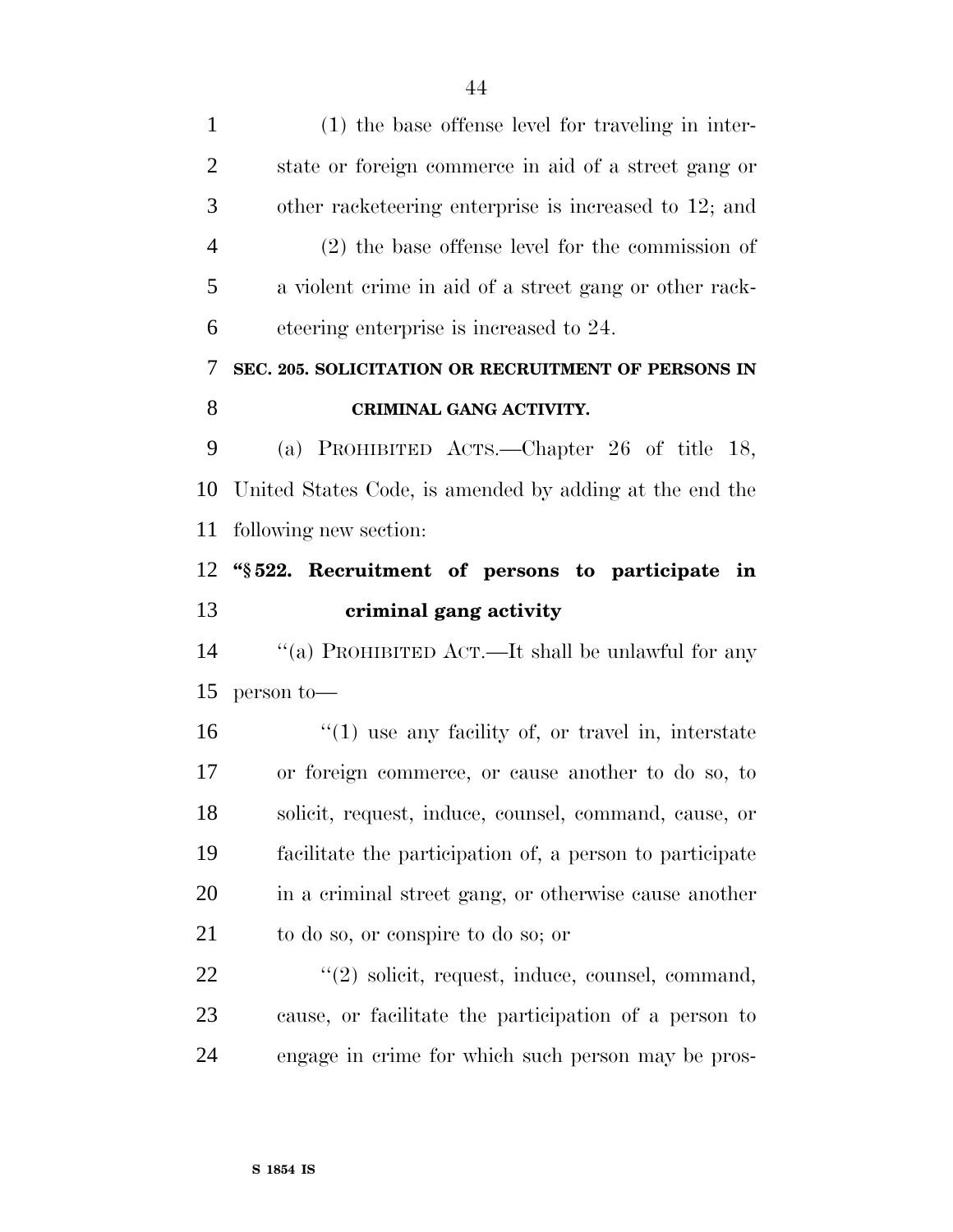| $\mathbf{1}$   | ecuted in a court of the United States, or otherwise      |
|----------------|-----------------------------------------------------------|
| $\overline{2}$ | cause another to do do, or conspire to do so.             |
| 3              | "(b) PENALTIES.—A person who violates subsection          |
| $\overline{4}$ | $(a)$ shall—                                              |
| 5              | $\lq(1)(A)$ if the person is a minor, be imprisoned       |
| 6              | for not less than 4 years and not more than 10            |
| 7              | years, fined not more than $$250,000$ , or both; or       |
| 8              | $\lq\lq (B)$ if the person is not a minor, be impris-     |
| 9              | oned for not less than 1 year and not more than 10        |
| 10             | years, fined not more than \$250,000, or both; and        |
| 11             | $\lq(2)$ be liable for any costs incurred by the          |
| 12             | Federal Government or by any State or local govern-       |
| 13             | ment for housing, maintaining, and treating the           |
| 14             | minor until the minor reaches the age of 18.              |
| 15             | "(c) DEFINITIONS.—For purposes of this section—           |
| 16             | $\lq(1)$ the term 'criminal street gang' has the          |
| 17             | same meaning given such term in section 521; and          |
| 18             | "(2) the term 'minor' means a person who is               |
| 19             | younger than 18 years of age.".                           |
| 20             | (b) SENTENCING GUIDELINES.—Pursuant to its au-            |
| 21             | thority under section $994(p)$ of title 28, United States |
| 22             | Code, the United States Sentencing Commission shall       |
| 23             | amend chapter 2 of the Federal Sentencing Guidelines so   |
| 24             | that the base offense level for recruitment of a minor to |
| 25             | participate in a gang activity is 12.                     |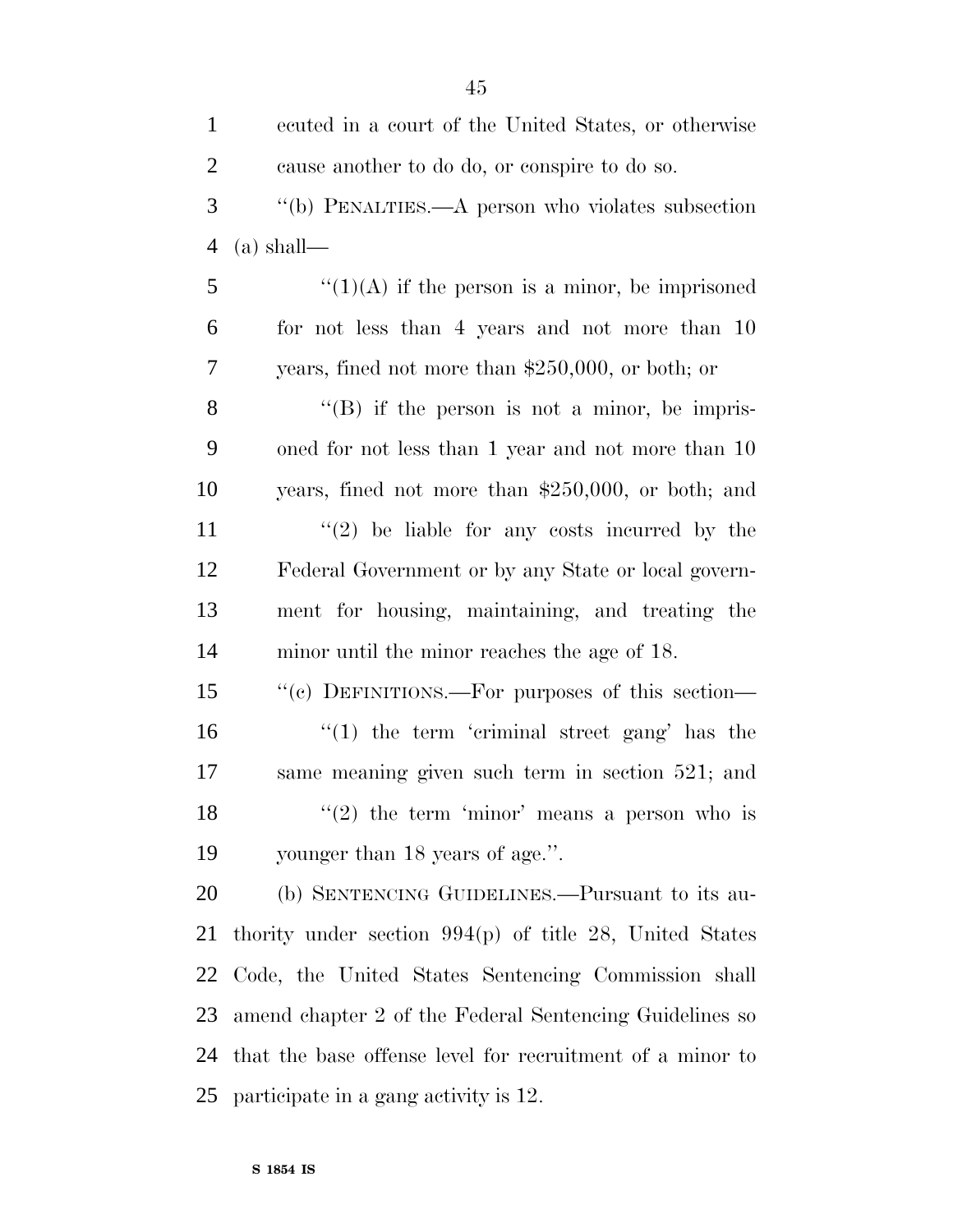| $\mathbf{1}$ | (c) TECHNICAL AMENDMENT.—The analysis for                                |
|--------------|--------------------------------------------------------------------------|
| 2            | chapter 26 of title 18, United States Code, is amended                   |
| 3            | by adding at the end the following new item:                             |
|              | "522. Recruitment of persons to participate in criminal gang activity.". |
| 4            | SEC. 206. CRIMES INVOLVING THE USE OF MINORS AS RICO                     |
| 5            | PREDICATES.                                                              |
| 6            | Section $1961(1)$ of title 18, United States Code, is                    |
| 7            | amended—                                                                 |
| 8            | (1) by striking "or" before " $(E)$ "; and                               |
| 9            | $(2)$ by inserting before the semicolon at the end                       |
| 10           | of the paragraph the following: ", or $(F)$ any offense                  |
| 11           | against the United States that is punishable by im-                      |
| 12           | prisonment for more than 1 year and that involved                        |
| 13           | the use of a person under the age of 18 years in the                     |
| 14           | commission of the offense".                                              |
| 15           | SEC. 207. TRANSFER OF FIREARMS TO MINORS FOR USE IN                      |
| 16           | CRIME.                                                                   |
| 17           | Section 924(h) of title 18, United States Code, is                       |
| 18           | amended by striking "10 years, fined in accordance with                  |
| 19           | this title, or both" and inserting "10 years, and if the                 |
| 20           | transferee is a person who is under 18 years of age, not                 |
| 21           | less than 3 years; fined under this title; or both".                     |
| 22           | SEC. 208. PENALTIES.                                                     |
| 23           | Section $924(a)$ of title 18, United States Code, is                     |
| 24           | amended—                                                                 |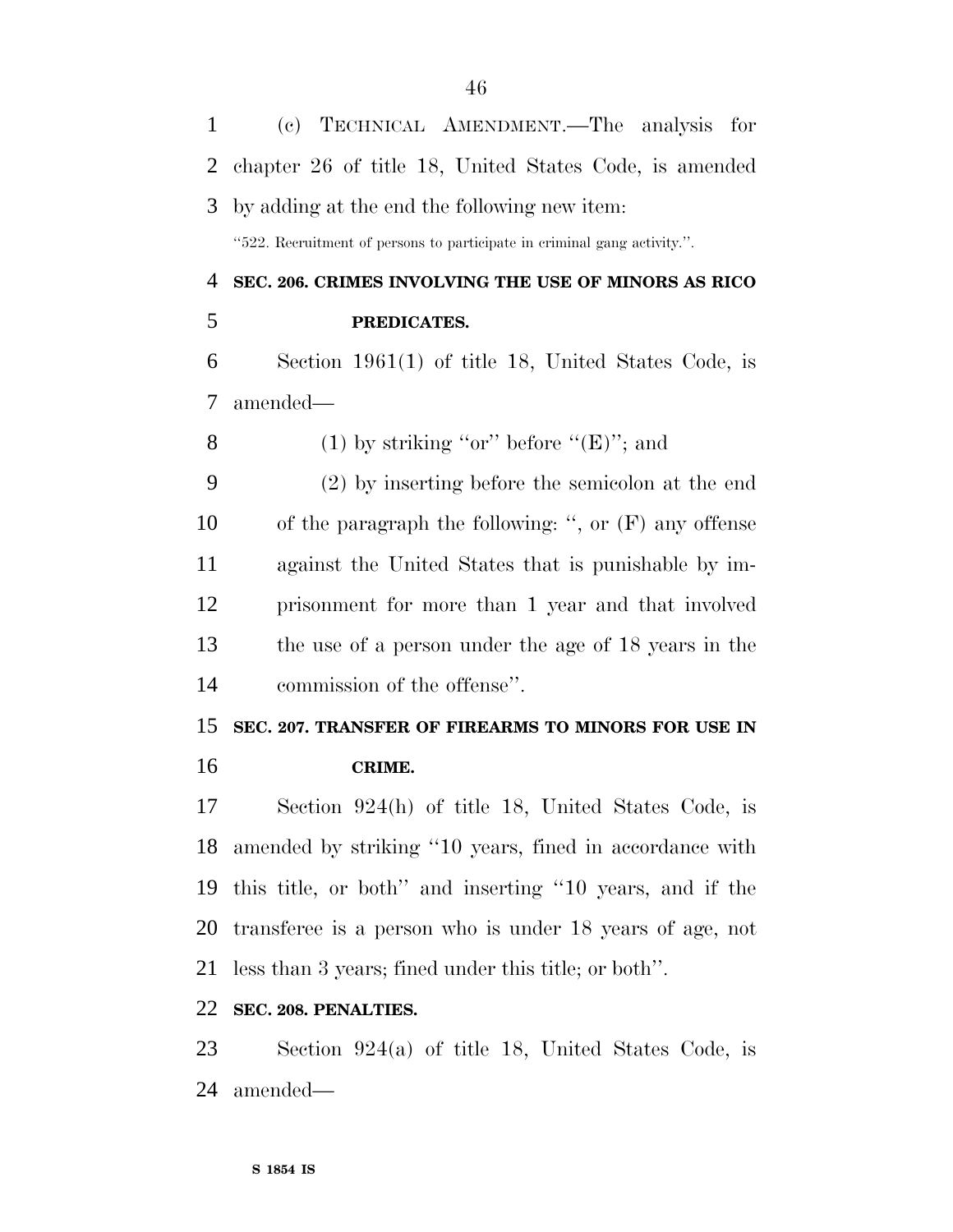| $\mathbf{1}$   | $(1)$ by redesignating paragraph $(5)$ , as added by    |
|----------------|---------------------------------------------------------|
| $\overline{2}$ | section $110201(b)(2)$ of the Violent Crime Control     |
| 3              | and Law Enforcement Act of 1994, as paragraph           |
| $\overline{4}$ | $(6)$ ; and                                             |
| 5              | $(2)$ in paragraph $(6)$ , as so redesignated—          |
| 6              | $(A)$ by striking subparagraph $(A)$ ;                  |
| 7              | $(B)$ in subparagraph $(B)$ —                           |
| 8              | (i) by striking $\lq\lq (B)$ A person other             |
| 9              | than a juvenile who knowingly" and insert-              |
| 10             | ing " $(A)$ A person who knowingly";                    |
| 11             | (ii) in clause (i), by striking "1 year"                |
| 12             | and inserting "not less than 1 year and                 |
| 13             | not more than 5 years"; and                             |
| 14             | (iii) in clause (ii), by inserting "not                 |
| 15             | less than 1 year and" after "imprisoned";               |
| 16             | and                                                     |
| 17             | (C) by adding at the end the following new              |
| 18             | subparagraph:                                           |
| 19             | "(B) Notwithstanding subparagraph $(A)$ , no            |
| 20             | mandatory minimum sentence shall apply to a juve-       |
| 21             | nile who is less than 13 years of age.".                |
| 22             | SEC. 209. SERIOUS JUVENILE DRUG OFFENSES AS ARMED       |
| 23             | CAREER CRIMINAL ACT PREDICATES.                         |
| 24             | Section $924(e)(2)(A)$ of title 18, United States Code, |
| 25             | is amended—                                             |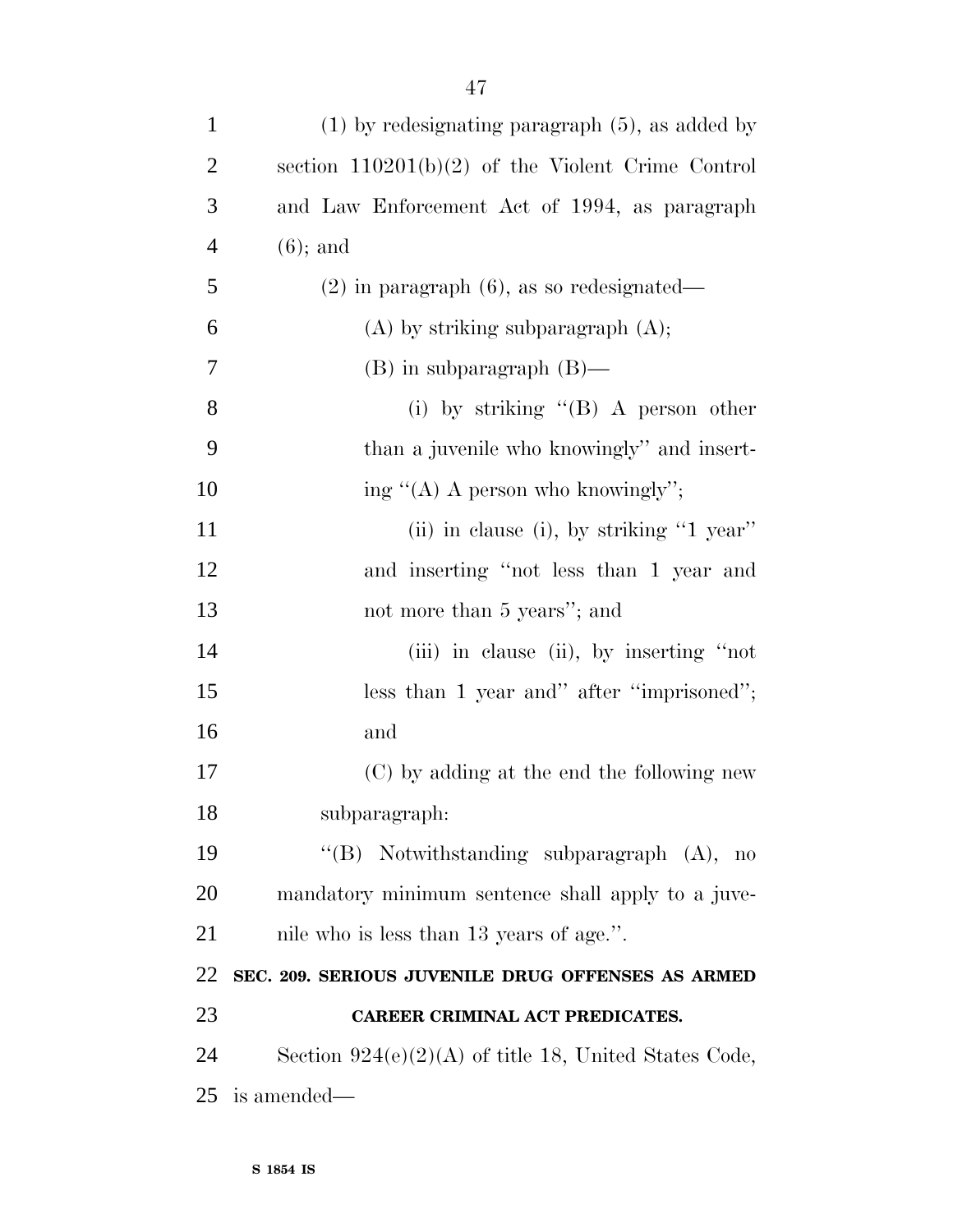1 (1) by striking "or" at the end of clause (i); 2 (2) by adding "or" at the end of clause (ii); and (3) by adding at the end the following new clause: ''(iii) any act of juvenile delinquency that if committed by an adult would be an offense described in clause (i) or (ii);''. **SEC. 210. INCREASE IN TIME LIMITS FOR JUVENILE PRO- CEEDINGS.** Section 5036 of title 18, United States Code, is amended by striking ''thirty'' and inserting ''70''. **SEC. 211. APPLYING RACKETEERING OFFENSES TO ALIEN SMUGGLING AND FIREARMS OFFENSES.** Section 1961(1) of title 18, United States Code, as amended by section 206 of this title, is amended by insert- ing before the semicolon at the end the following. '', (G) any act, or conspiracy to commit any act, in violation of 18 section  $274(a)(1)(A)$ , 277, or 278 of the Immigration and Nationality Act (8 U.S.C. 1324(a)(1)(A), 1327, or 1328)''. **SEC. 212. ADDITIONAL PROSECUTORS.** There are authorized to be appropriated \$20,000,000

 for each of fiscal years 1997, 1998, 1999, 2000, and 2001 for the hiring of additional Assistant United States Attor-neys to prosecute violent youth gangs.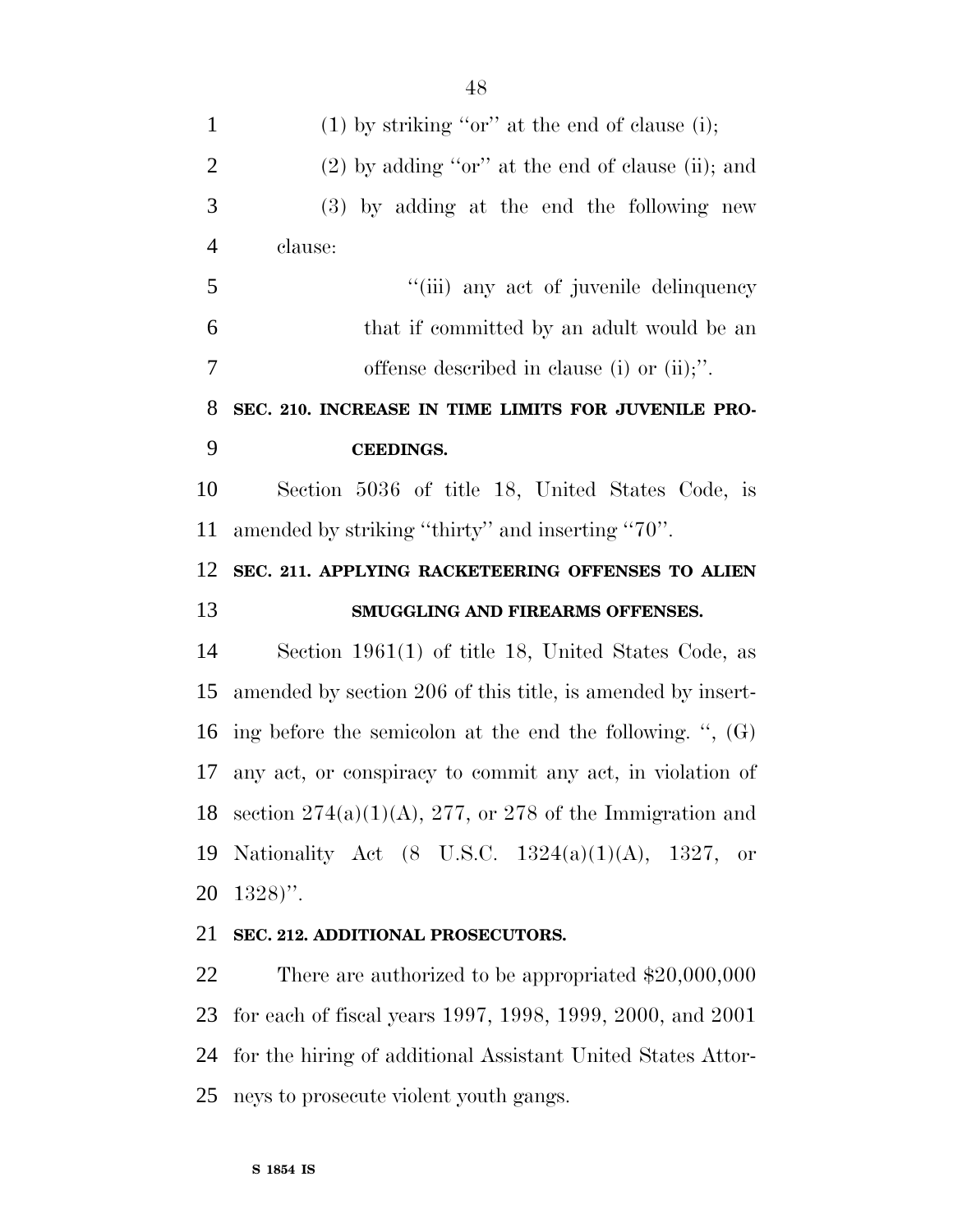## **TITLE III—FEDERAL YOUTH VIO-LENCE CONTROL ACT OF 1996**

#### **SEC. 301 SHORT TITLE.**

 This title may be cited as the ''Federal Youth Vio-lence Control Act of 1996''.

 **SEC. 302. AMENDMENTS TO THE JUVENILE JUSTICE AND DELINQUENCY PREVENTION ACT OF 1974.** (a) FINDINGS AND DECLARATION OF PURPOSE.—

 Title I of the Juvenile Justice and Delinquency Prevention Act of 1974 (42 U.S.C. 5601 et seq.). is amended to read as follows:

# **''TITLE I—FINDINGS AND DECLARATION OF PURPOSE**

### **''SEC. 101. FINDINGS.**

''The Congress finds that—

16 ''(1) recent trends show an upsurge in arrests of adolescents for murder, assault, and weapon use; 18 ''(2) homicide rates for persons between 14 and 17 years of age have increased 172 percent over the last 10 years;

 "(3) the youth who commit the most serious and violent offenses are becoming more violent;

23  $\frac{4}{4}$  the homicide rate for persons between 14 and 17 years of age is 4 times the rate for adults;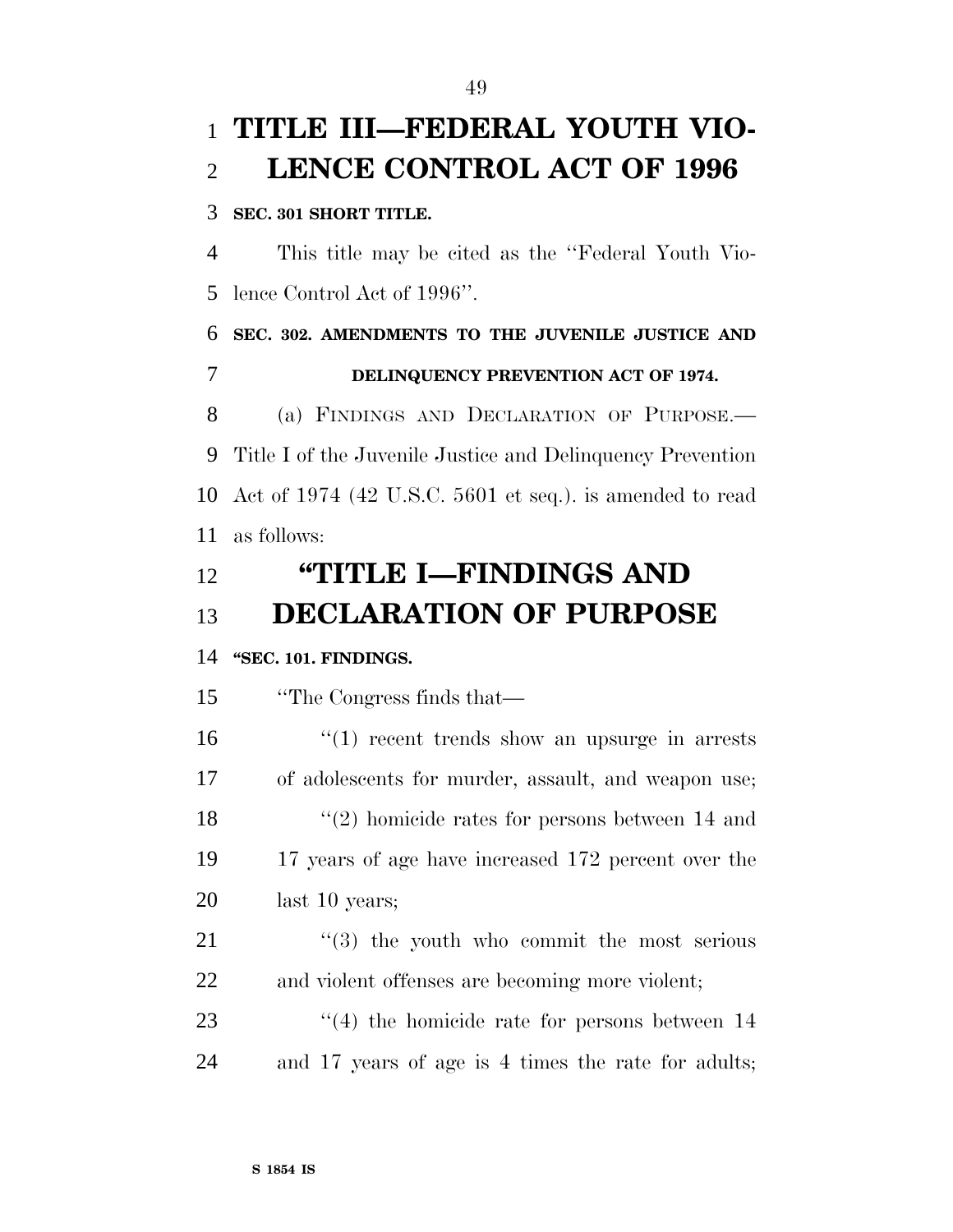| $\mathbf{1}$   | "(5) understaffed, overcrowded juvenile courts,               |
|----------------|---------------------------------------------------------------|
| $\overline{2}$ | prosecutorial and public defender offices, probation          |
| 3              | services, and correctional facilities and inadequately        |
| $\overline{4}$ | trained staff in such courts, services, and facilities        |
| 5              | are not able to provide individualized justice or ef-         |
| 6              | fective help;                                                 |
| 7              | "(6) current juvenile courts, foster and protec-              |
| 8              | tive care programs, and shelter facilities are inad-          |
| 9              | equate to meet—                                               |
| 10             | " $(A)$ the needs of children, who, because of                |
| 11             | this failure to provide effective services, may be-           |
| 12             | come delinquents; and                                         |
| 13             | $\lq\lq (B)$ the needs of society, because insuffi-           |
| 14             | cient sanctions are imposed on serious youth of-              |
| 15             | fenders;                                                      |
| 16             | $\lq(7)$ existing programs have not adequately re-            |
| 17             | sponded to the particular problems of the increasing          |
| 18             | numbers of young people who are addicted to or who            |
| 19             | abuse alcohol and other drugs;                                |
| 20             | $(8)$ demographic increases projected in the                  |
| 21             | number of youth offenders require reexamination of            |
| 22             | the prosecution and incarceration of serious violent          |
| 23             | youth offenders;                                              |
| 24             | $\cdot\cdot\cdot(9)$ State and local communities that experi- |
| 25             | ence directly the devastating failures of the juvenile        |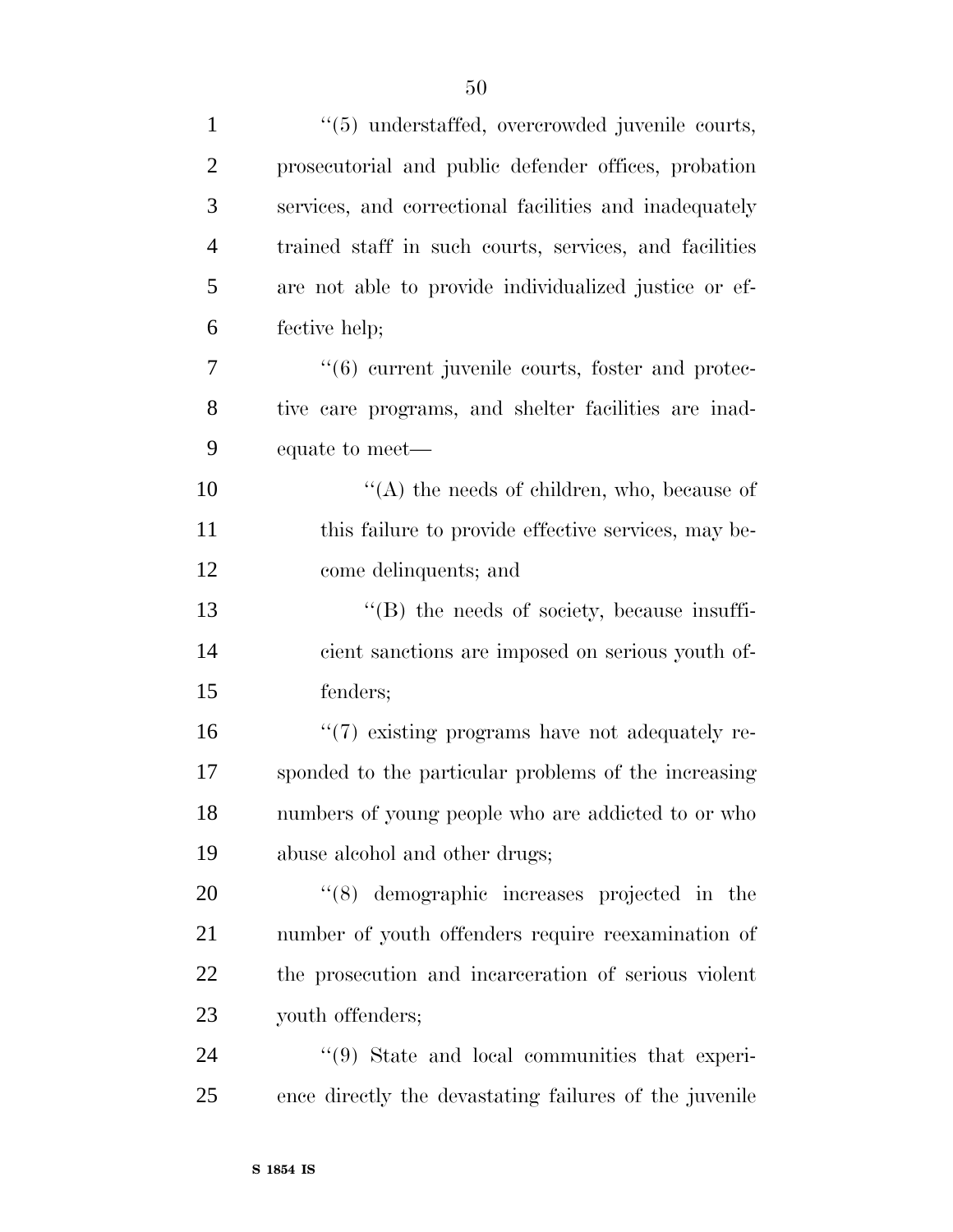justice system do not presently have sufficient tech- nical expertise or adequate resources to deal com- prehensively with the problems of juvenile delin-quency;

 ''(10) existing Federal programs have not pro- vided the direction, coordination, resources, and leadership required to meet the crisis of delinquency;

8 ''(11) despite more than 20 years of experience in prosecuting juvenile offenders, rates of youth vio- lence have increased dramatically, requiring a change in the approach of Federal efforts to address the problem;

 ''(12) the high incidence of delinquency in the United States today results in enormous annual eco- nomic losses and immeasurable loss of human life, personal security, and wasted human resources; and  $\frac{1}{2}$  (13) juvenile delinquency constitutes a grow- ing threat to the national welfare that requires im- mediate and comprehensive action by the Federal Government.

### **''SEC. 102. PURPOSE AND STATEMENT OF POLICY.**

22  $\cdot$  "(a) In GENERAL.—The purposes of this Act are— 23  $\frac{1}{2}$  (1) to hold juveniles accountable for their acts;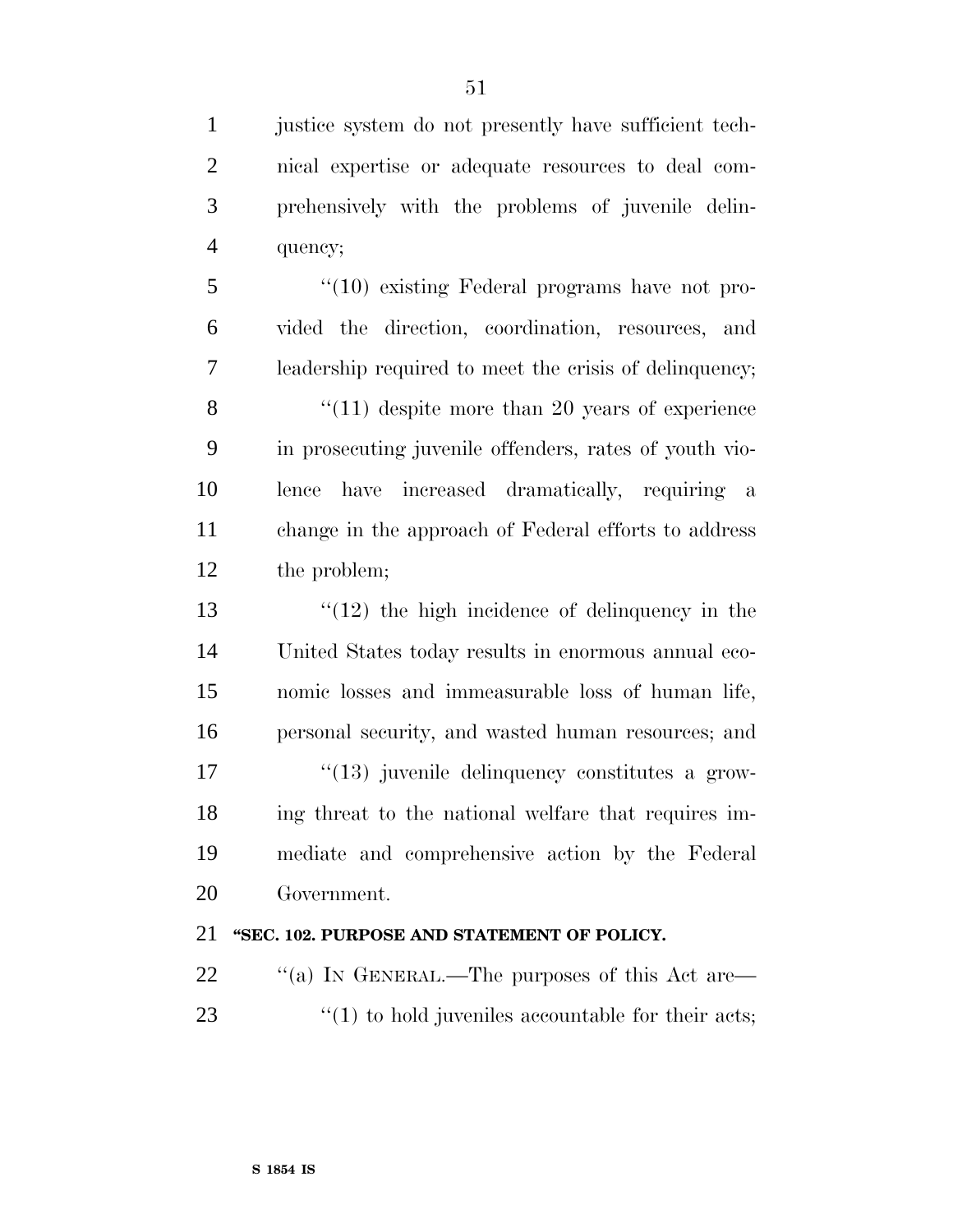1  $\frac{1}{2}$  to provide for the thorough and ongoing evaluation of all Federal juvenile justice and delin-quency prevention programs;

 ''(3) to provide technical assistance to public and private nonprofit juvenile justice and delin-quency prevention programs;

 $\frac{4}{4}$  to establish training programs for persons, including professionals, paraprofessionals, and volun- teers, who work with delinquents or potential delinquents or whose work or activities relate to ju-venile delinquency programs;

 $\frac{12}{12}$  ''(5) to establish a centralized research effort on the problems of juvenile delinquency, including the dissemination of the findings of such research and all data related to juvenile delinquency;

 $\frac{16}{16}$  to develop and encourage the implementa- tion of national standards for the administration of juvenile justice, including recommendations for ad- ministrative, budgetary, and legislative action at the Federal, State, and local level to facilitate the adop-21 tion of such standards;

22  $\frac{1}{2}$  (7) to assist State and local communities with resources to develop and implement programs to keep students in elementary and secondary schools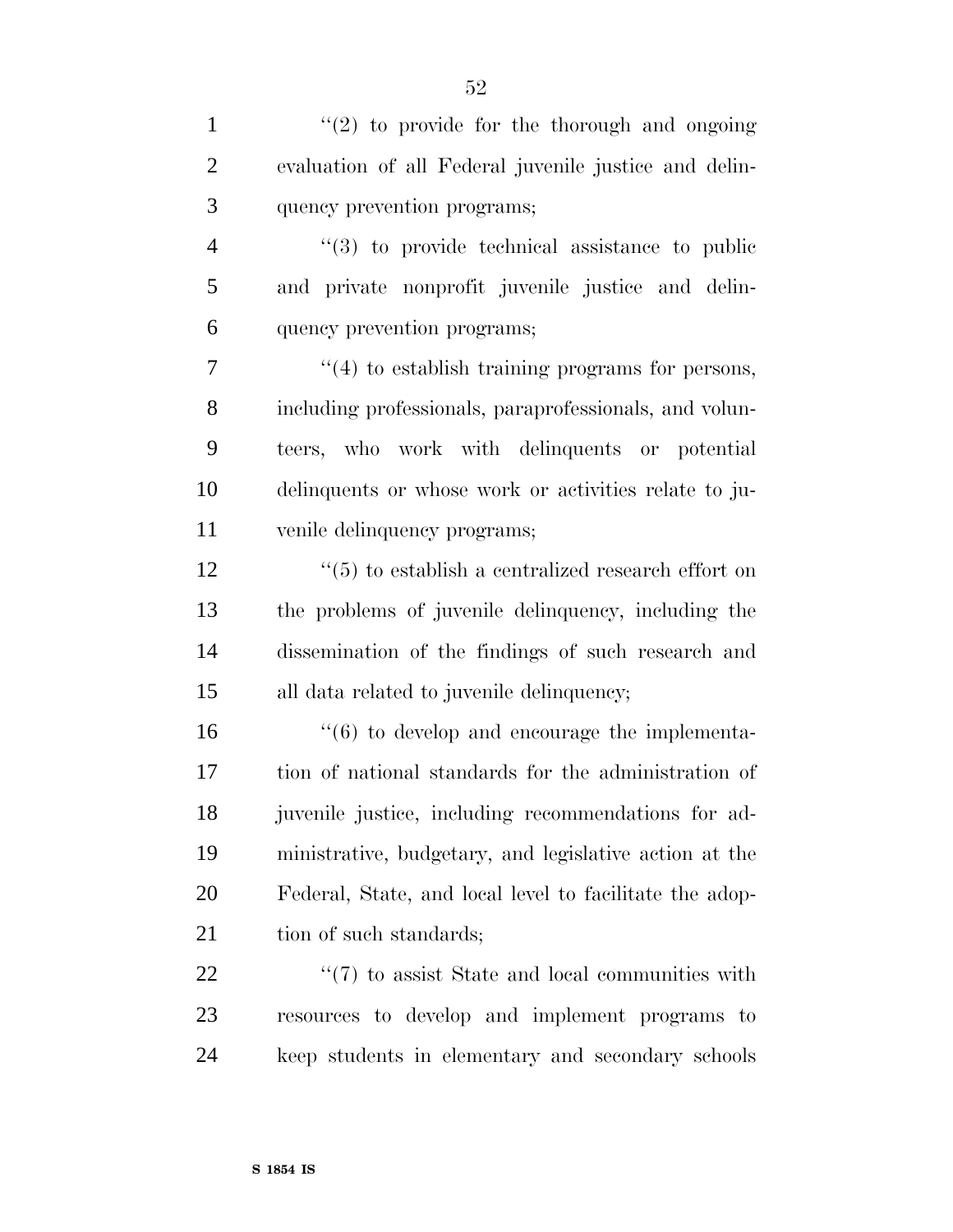| $\mathbf{1}$   | and to prevent unwarranted and arbitrary suspen-         |
|----------------|----------------------------------------------------------|
| $\overline{2}$ | sions and expulsions;                                    |
| 3              | $\cdot$ (8) to establish a Federal assistance program    |
| $\overline{4}$ | to deal with the problems of runaway and homeless        |
| 5              | youth;                                                   |
| 6              | $\lq(9)$ to strengthen families in which juvenile de-    |
| 7              | linquency has been a problem, and to remove youth        |
| 8              | from families that cannot provide them with the          |
| 9              | moral guidance and discipline necessary to avoid be-     |
| 10             | coming violent offenders;                                |
| 11             | $\degree$ (10) to assist State and local governments in  |
| 12             | improving the administration of justice and services     |
| 13             | for juveniles who enter the system; and                  |
| 14             | $\lq(11)$ to reduce the level of youth violence in       |
| 15             | each of the States.                                      |
| 16             | "(b) STATEMENT OF POLICY.—It is the policy of the        |
| 17             | Congress to provide the necessary resources, leadership, |
| 18             | and coordination—                                        |
| 19             | $\lq(1)$ to improve the quality of juvenile justice in   |
| 20             | the United States; and                                   |
| 21             | $\lq(2)$ to provide resources to the States to com-      |
| 22             | bat youth violence and effectively prosecute and pun-    |
| 23             | ish violent youth offenders.                             |
| 24             | "SEC. 103. DEFINITIONS.                                  |
| 25             | "For purposes of this Act—                               |
|                |                                                          |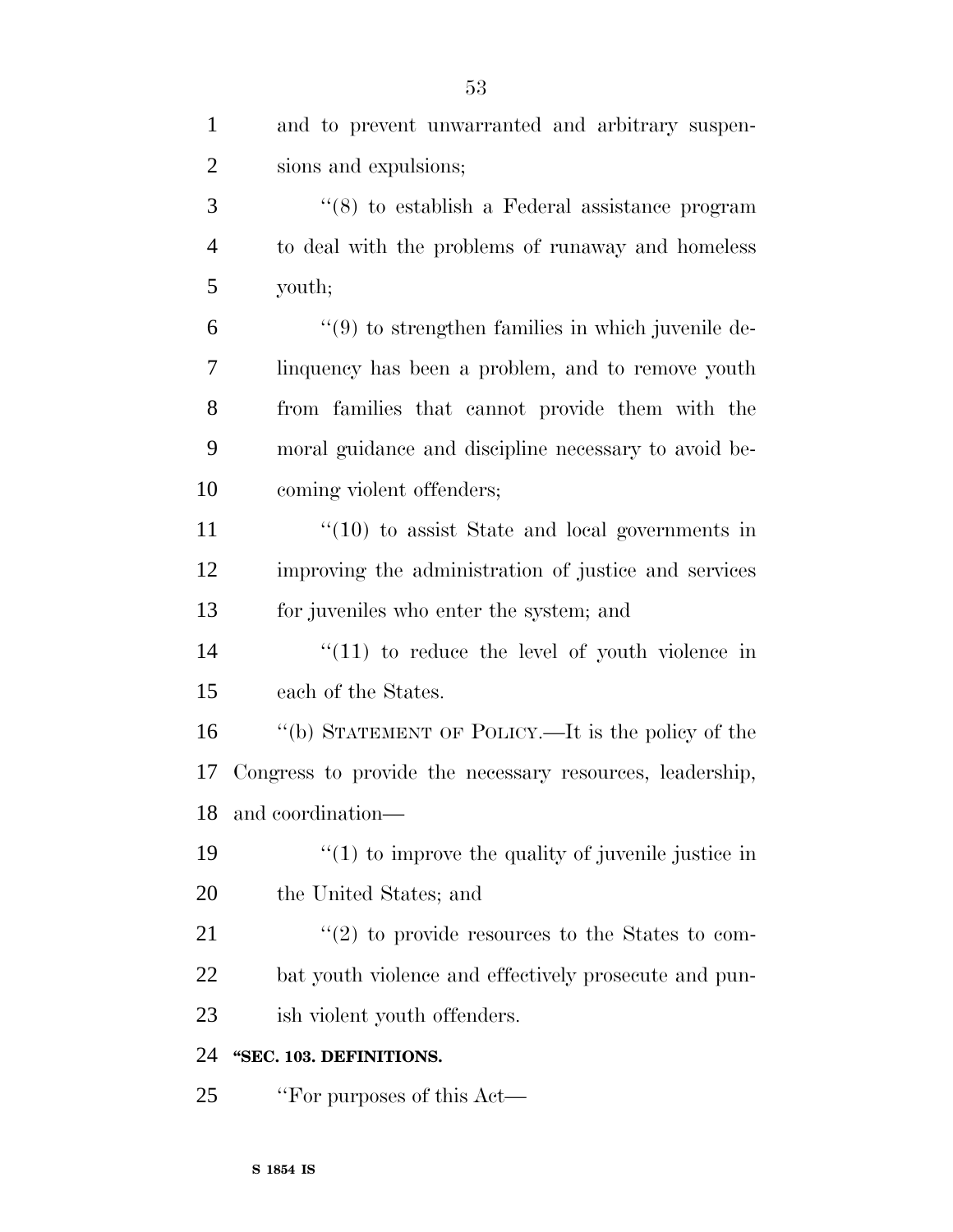| $\mathbf{1}$   | "(1) the term 'Federal juvenile delinquency pro-         |
|----------------|----------------------------------------------------------|
| $\overline{2}$ | gram' means any juvenile delinquency program that        |
| 3              | is conducted, directly, or indirectly, or is assisted by |
| $\overline{4}$ | any Federal department or agency, including any          |
| 5              | program funded under this Act;                           |
| 6              | $\lq(2)$ the term 'juvenile delinquency program'         |
| 7              | means any program or activity related to the im-         |
| 8              | provement of the juvenile justice system;                |
| 9              | $\lq(3)$ the term—                                       |
| 10             | "(A) 'Bureau of Justice Assistance' means                |
| 11             | the bureau established by section 401 of title I         |
| 12             | of the Omnibus Crime Control and Safe Streets            |
| 13             | Act of 1968;                                             |
| 14             | "(B) 'Office of Justice Programs' means                  |
| 15             | the office established by section 101 of the Om-         |
| 16             | nibus Crime Control and Safe Streets Act of              |
| 17             | 1968;                                                    |
| 18             | "(C) 'National Institute of Justice' means               |
| 19             | the institute established by section $202(a)$ of         |
| 20             | the Omnibus Crime Control and Safe Streets               |
| 21             | Act of 1968; and                                         |
| 22             | "(D) 'Bureau of Justice Statistics' means                |
| 23             | the bureau established by section $302(a)$ of the        |
| 24             | Omnibus Crime Control and Safe Streets Act of            |
| 25             | 1968;                                                    |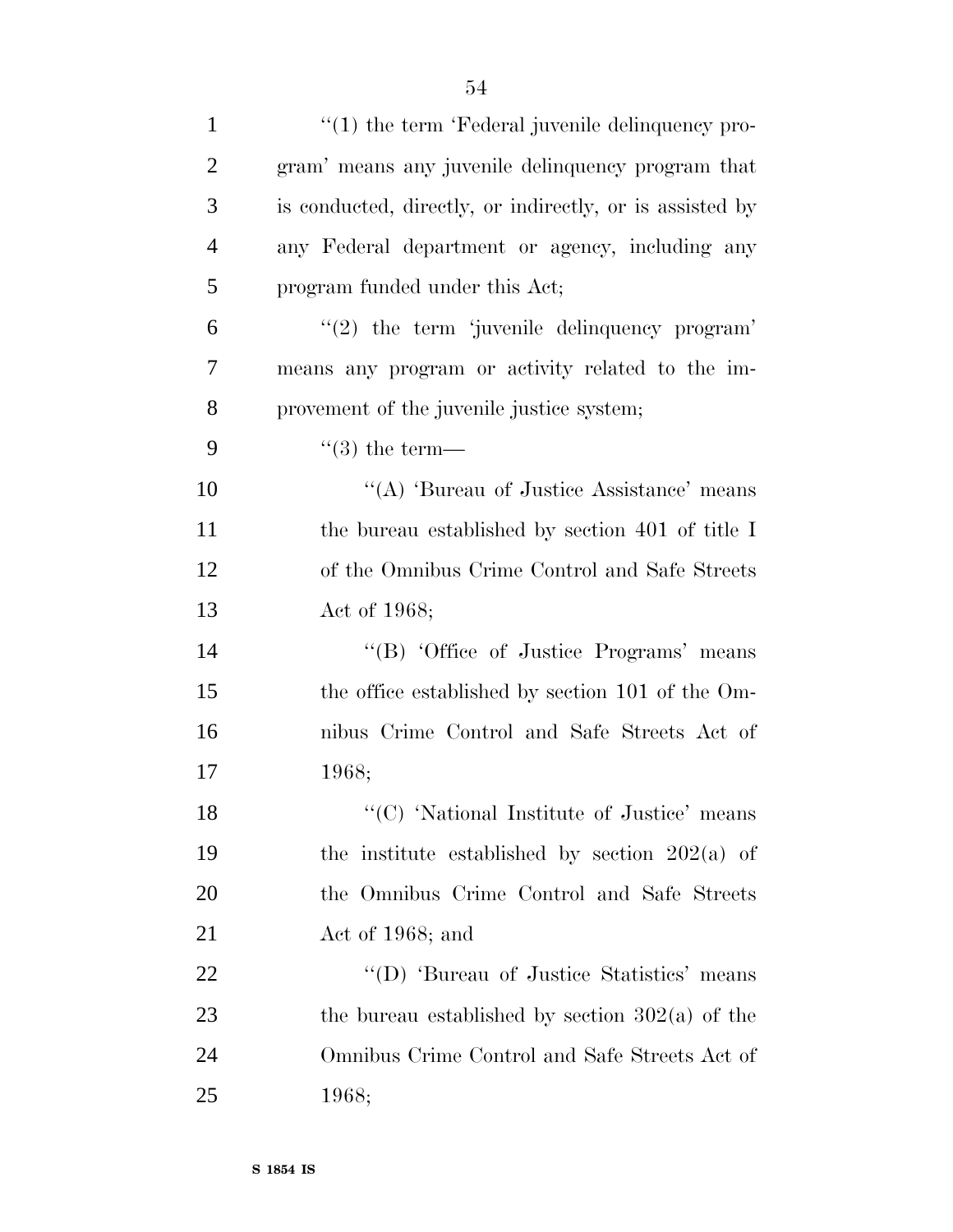| $\mathbf{1}$   | $\lq(4)$ the term 'Administrator' means the Ad-          |
|----------------|----------------------------------------------------------|
| $\overline{2}$ | ministrator of the Bureau of Justice Assistance;         |
| 3              | $\cdot\cdot$ (5) the term 'law enforcement and criminal  |
| $\overline{4}$ | justice' means any activity pertaining to crime pre-     |
| 5              | vention, control, or reduction or the enforcement of     |
| 6              | the criminal law, including—                             |
| 7              | $\lq\lq$ police efforts to prevent, control, or          |
| 8              | reduce crime or to apprehend criminals;                  |
| 9              | "(B) activities of courts having criminal                |
| 10             | jurisdiction and related agencies (including             |
| 11             | prosecutorial and defender services); and                |
| 12             | $\lq\lq$ (C) activities of corrections, probation, or    |
| 13             | parole authorities;                                      |
| 14             | $\cdot\cdot$ (6) the term 'State' means any State of the |
| 15             | United States, the District of Columbia, the Com-        |
| 16             | monwealth of Puerto Rico, the Trust Territory of         |
| 17             | the Pacific Islands, the Virgin Islands, Guam, Amer-     |
| 18             | ican Samoa and the Commonwealth of the Northern          |
| 19             | Mariana Islands;                                         |
| 20             | $\lq(7)$ the term 'unit of general local government'     |
| 21             | means any-                                               |
| 22             | "(A) city, county, township, town, borough,              |
| 23             | parish, village, or other general purpose politi-        |
| 24             | cal subdivision of a State;                              |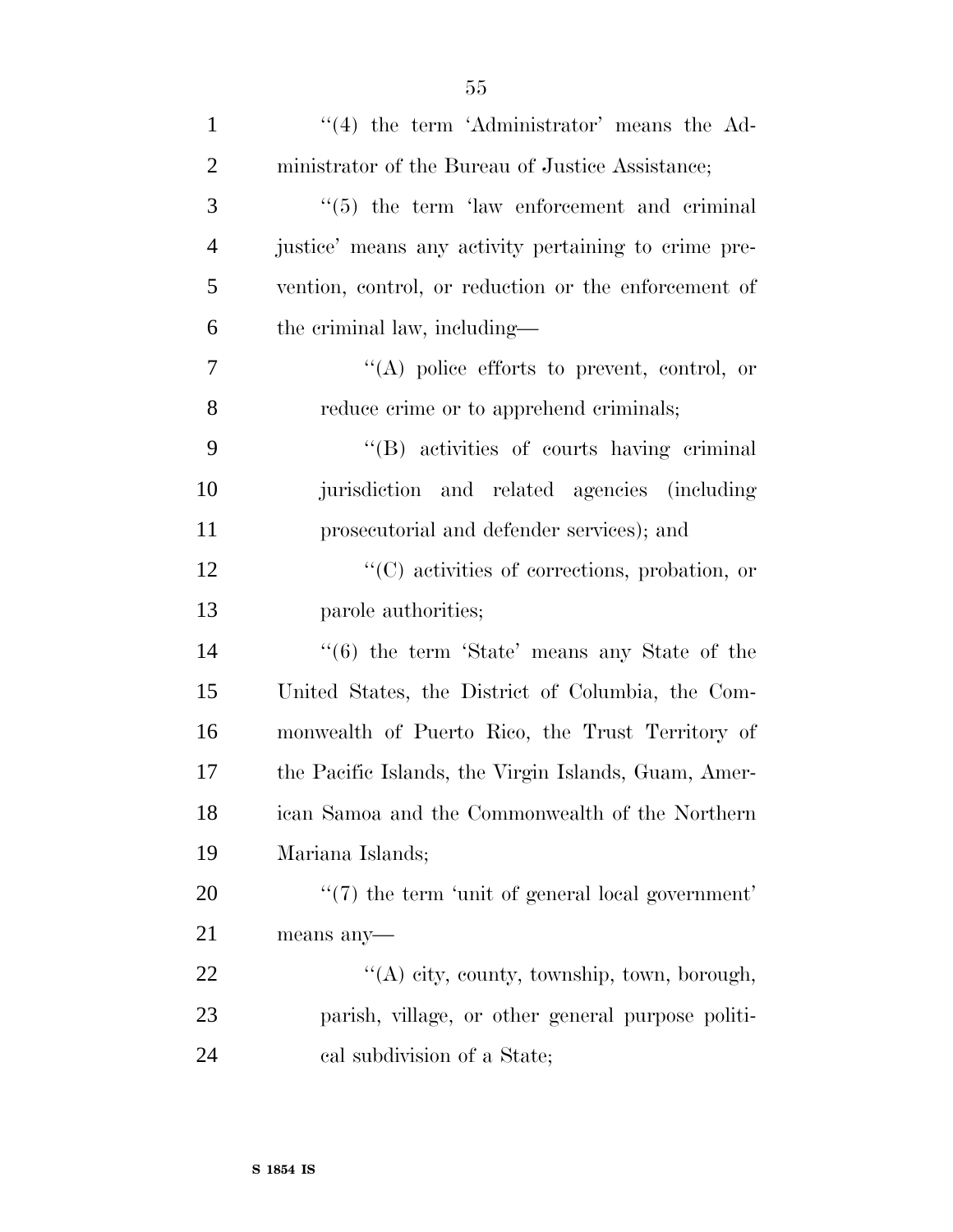1 ''(B) Indian tribe that performs law en- forcement functions, as determined by the Sec-retary of the Interior; or

 ''(C) for the purpose of assistance eligi- bility, any agency of the District of Columbia government performing law enforcement func- tions in and for the District of Columbia, and funds appropriated by the Congress for the ac- tivities of such agency may be used to provide the non-Federal share of the cost of programs or projects funded under this title;

12 ''(8) the term 'construction' means acquisition, expansion, remodeling, and alteration of existing buildings, and initial equipment of any such build- ings, or any combination of such activities (including architects' fees but not the cost of acquisition of land for buildings);

18 ''(9) the term 'secure detention facility' means any public or private residential facility that—

 $((A)$  includes construction fixtures de- signed to physically restrict the movements and activities of juveniles or other individuals held in lawful custody in such facility; and

24 ''(B) is used for the temporary placement of any juvenile who is accused of having com-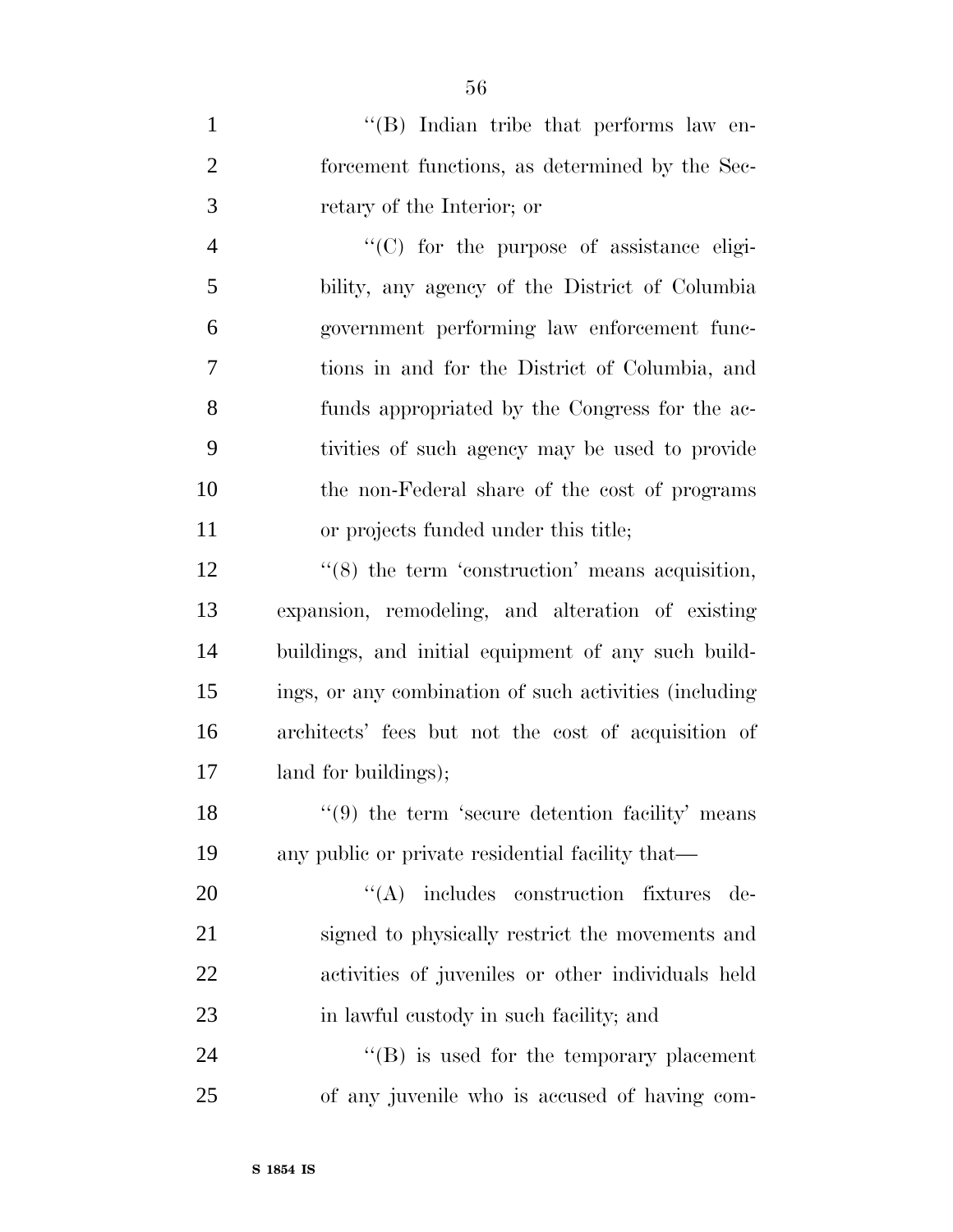| $\mathbf{1}$   | mitted an offense, of any nonoffender, or of any    |
|----------------|-----------------------------------------------------|
| $\overline{2}$ | other individual accused of having committed a      |
| 3              | criminal offense;                                   |
| $\overline{4}$ | $\lq(10)$ the term 'secure correctional facility'   |
| 5              | means any public or private residential facility    |
| 6              | $that-$                                             |
| 7              | "(A) includes construction fixtures de-             |
| 8              | signed to physically restrict the movements and     |
| 9              | activities of juveniles or other individuals held   |
| 10             | in lawful custody in such facility; and             |
| 11             | $\lq\lq (B)$ is used for the placement, after adju- |
| 12             | dication and disposition, of any juvenile who       |
| 13             | has been adjudicated as having committed an         |
| 14             | offense, any nonoffender, or any other individ-     |
| 15             | ual convicted of a criminal offense;                |
| 16             | $\cdot\cdot(11)$ the term 'serious crime' means—    |
| 17             | $\lq\lq$ (A) criminal homicide;                     |
| 18             | "(B) forcible rape or other sex offenses            |
| 19             | punishable as a felony;                             |
| 20             | "(C) mayhem, kidnapping, aggravated as-             |
| 21             | sault, robbery, lareeny or theft punishable as a    |
| 22             | felony;                                             |
| 23             | $\lq\lq$ (D) motor vehicle theft;                   |
| 24             | " $(E)$ burglary or breaking and entering;          |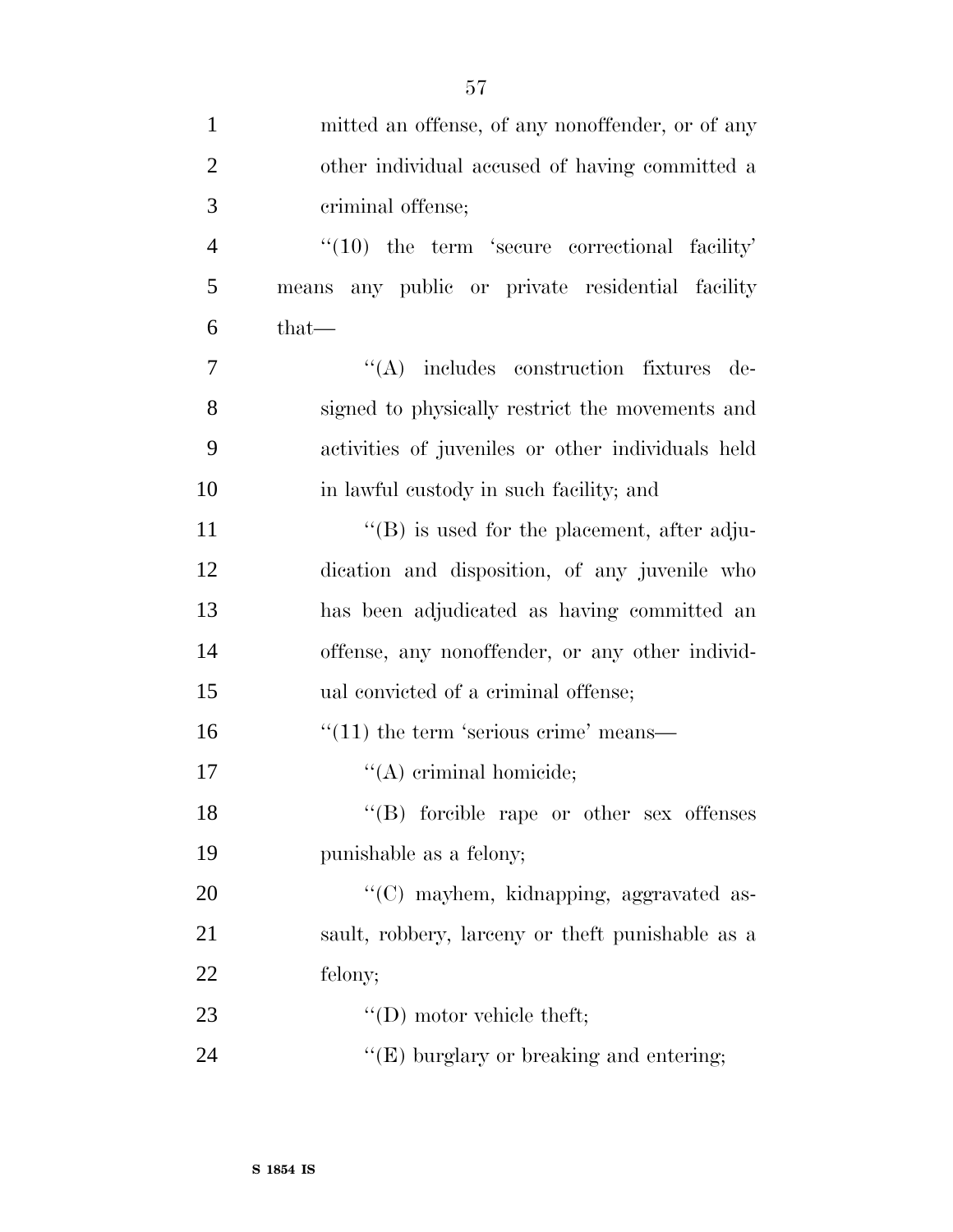| $\mathbf{1}$   | $\lq\lq(F)$ extortion accompanied by threats of          |
|----------------|----------------------------------------------------------|
| $\overline{2}$ | violence; and                                            |
| 3              | $\lq\lq(G)$ arson punishable as a felony;                |
| $\overline{4}$ | $"(12)$ the term 'treatment' includes medical and        |
| 5              | other rehabilitative services designed to protect the    |
| 6              | public, including any services designed to benefit ad-   |
| 7              | dicts and other users by—                                |
| 8              | "(A) eliminating their dependence on alco-               |
| 9              | hol or other addictive or nonaddictive drugs; or         |
| 10             | "(B) controlling their dependence and sus-               |
| 11             | equiption or use;                                        |
| 12             | $\cdot$ (13) the term 'Indian tribe' means—              |
| 13             | "(A) a federally recognized Indian tribe; or             |
| 14             | "(B) an Alaska Native organization;                      |
| 15             | $\cdot$ (14) the term 'home-based alternative services'  |
| 16             | means services provided to a juvenile in the home of     |
| 17             | the juvenile as an alternative to incarcerating the ju-  |
| 18             | venile, and includes home detention; and                 |
| 19             | $\lq(15)$ the term 'jail or lockup for adults' means     |
| 20             | a locked facility that is used by a State, unit of local |
| 21             | government, or any law enforcement authority to de-      |
| 22             | tain or confine adults—                                  |
| 23             | "(A) pending the filing of a charge of vio-              |
| 24             | lating a criminal law;                                   |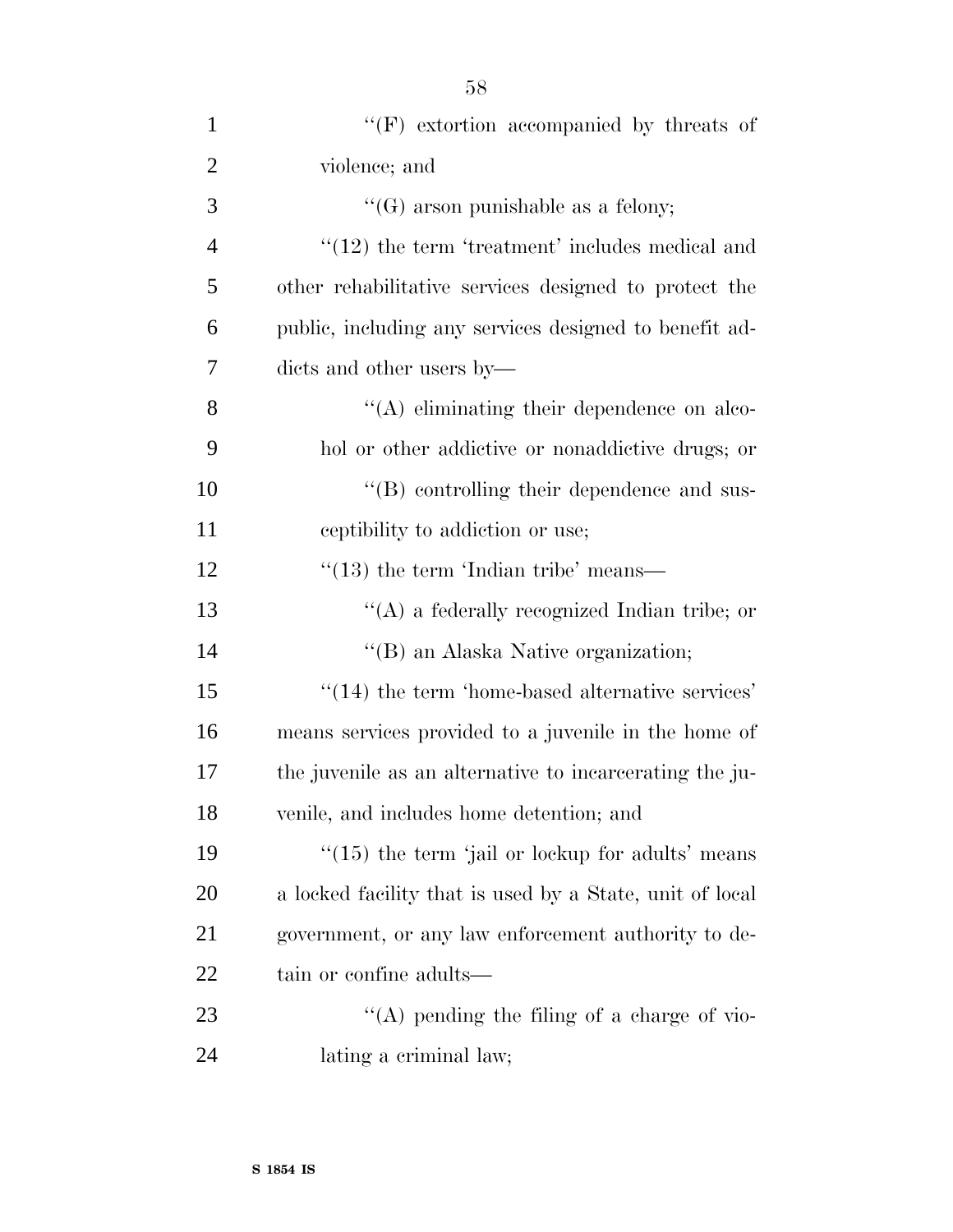1 ''(B) awaiting trial on a criminal charge; or

 ''(C) convicted of violating a criminal  $4 \quad \text{law.}$ ".

 (b) YOUTH CRIME CONTROL BLOCK GRANTS.—Title II of the Juvenile Justice and Delinquency Prevention Act of 1974 (42 U.S.C. 5611 et seq.) is amended to read as follows:

## **''TITLE II—YOUTH CRIME CONTROL BLOCK GRANTS**

#### **''SEC. 201. YOUTH CRIME CONTROL BLOCK GRANTS.**

12 "(a) IN GENERAL.—The Administrator may make grants to eligible States and units of general local govern- ment or combinations thereof to assist them in planning, establishing, operating, coordinating, and evaluating projects directly or through grants and contracts with public and private agencies for the development of more effective prosecutions, trials, graduated sanctions, and programs to improve the juvenile justice system.

 ''(b) USE OF GRANTS.—Grants under this section shall be used (1) to strengthen prosecution and punish- ment of youth offenders, such as imposition of graduated sanctions, hiring of prosecutors and judges, incarceration of violent offenders for extended periods of time (including up to the length of adult sentences, if necessary); (2) for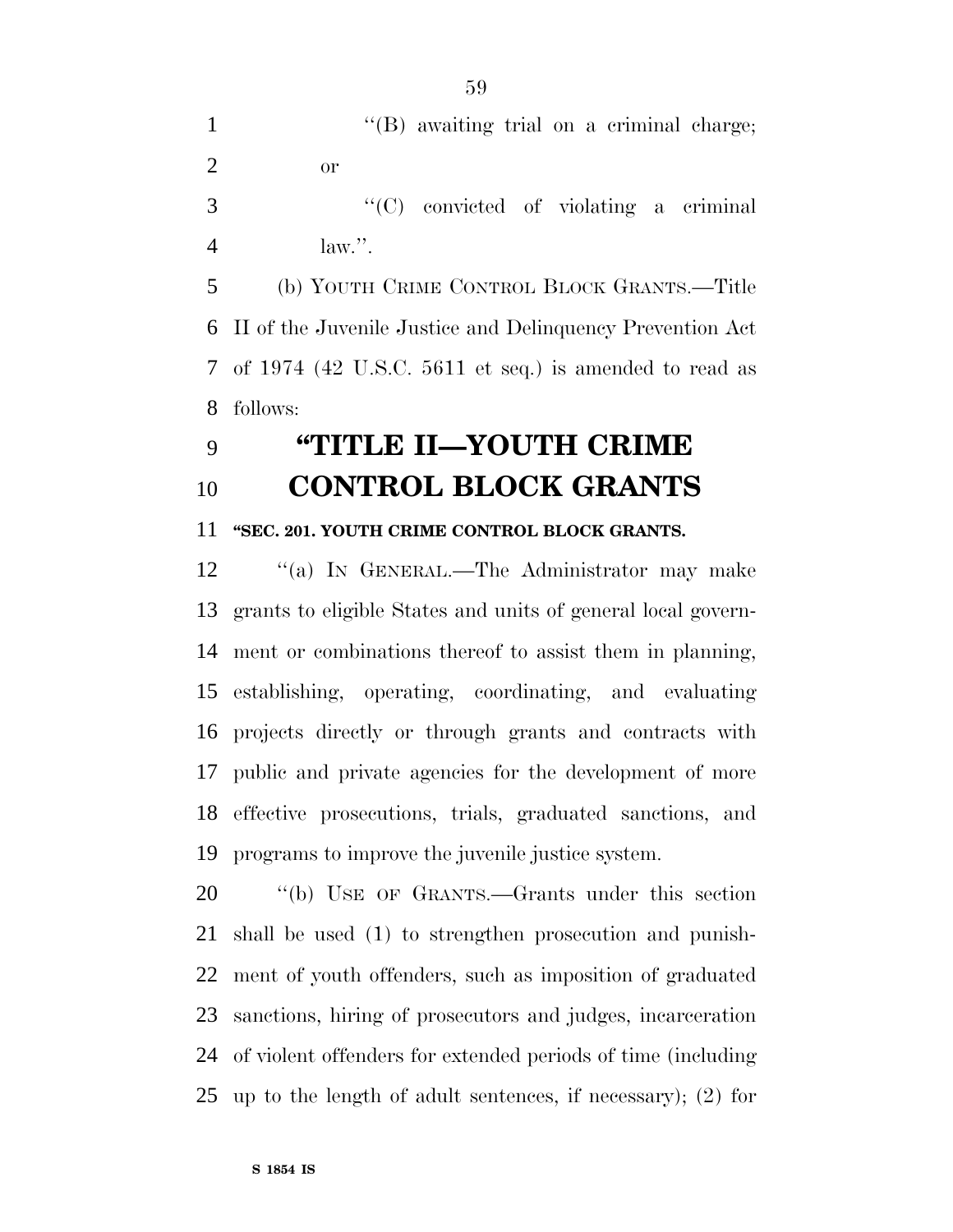prevention, treatment, and transitional programs that in- clude evaluation components that measure the decrease in risk factors associated with the juvenile participants; or (3) to conduct research on the problems of juvenile delin-quency.

 ''(c) REQUIREMENTS.—To be eligible to receive a grant under this section, a State or unit of general local government—

 ''(1) shall make reasonable efforts, as certified by the governor, to ensure that not later than Janu-ary 1, 2002—

12 "(A) proceedings involving juveniles tried as adults will be open to the public;

14  $\langle$  (B) criminal records of juveniles tried as adults will be available to the public on the same terms as criminal records of adults;

17  $C(C)$  juvenile criminal records will be avail-18 able to schools and to law enforcement agencies; and

20  $\text{``(D) fingerprint records will be kept for all}$ 21 juvenile offenders;

22 ''(2) shall not detain or confine juveniles alleged to be or determined to be delinquent, or alleged to be or determined to be guilty of an offense, in any institution in which the juvenile has regular physical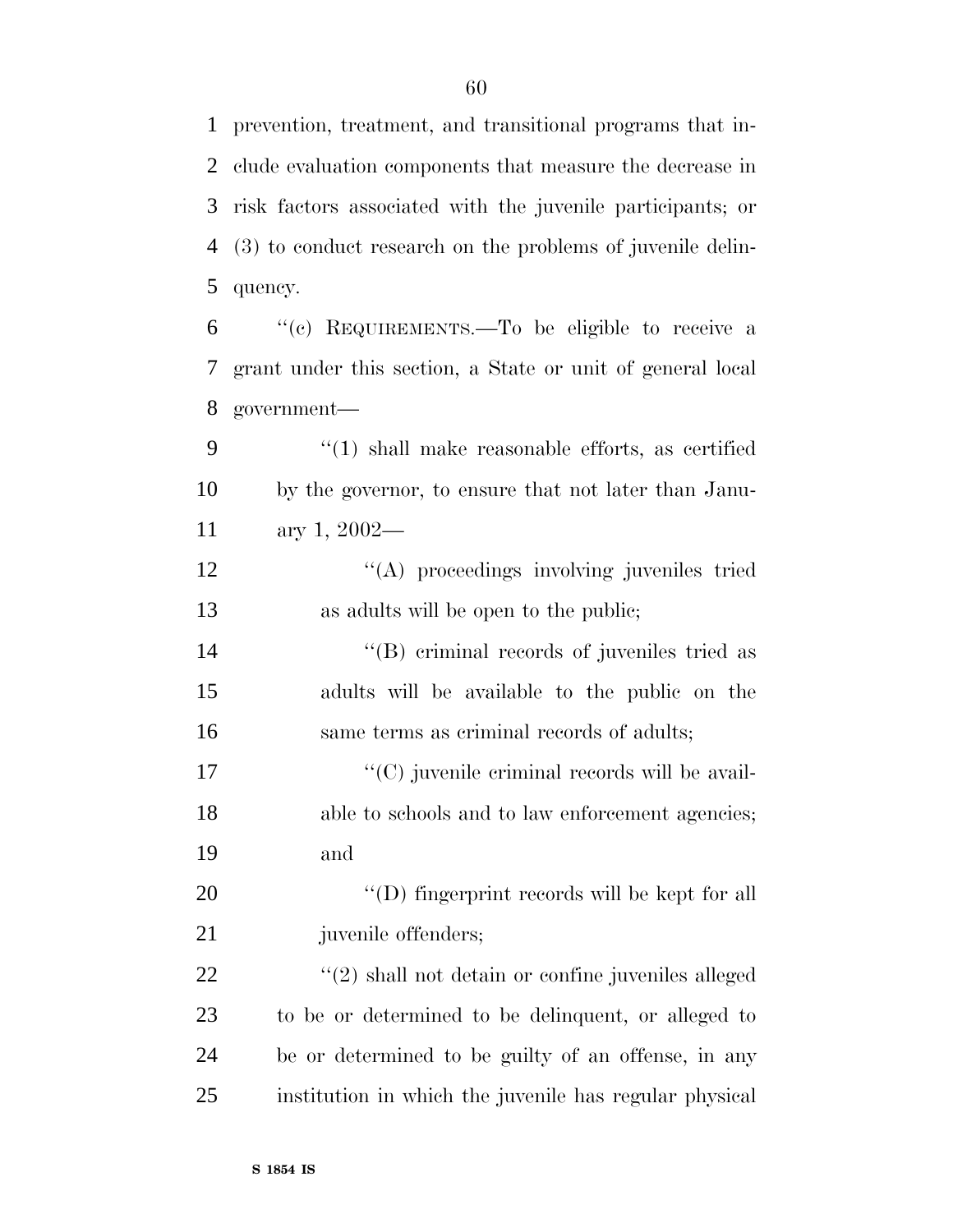| $\mathbf{1}$   | or personal contact with adult persons who are in-      |
|----------------|---------------------------------------------------------|
| $\overline{2}$ | carcerated because they have been convicted of a        |
| 3              | crime or are awaiting trial on criminal charges; and    |
| $\overline{4}$ | $\lq(3)$ shall ensure that religious organizations      |
| 5              | are eligible, on the same basis as any other private    |
| 6              | organization, to participate in, and to accept funds,   |
| $\overline{7}$ | certificates, vouchers, or other forms of disburse-     |
| 8              | ment for such participation in, any rehabilitative, as- |
| 9              | sistance, or support program of any type for juve-      |
| 10             | niles, if such programs are implemented consistently    |
| 11             | with the Constitution of the United States, and that    |
| 12             | such organizations are not subject to discrimination    |
| 13             | on the ground that they have a religious charter.       |
|                |                                                         |

14 "(d) ALLOCATION.—

15 "(1) In GENERAL.—Subject to paragraph (2) and in accordance with regulations promulgated under this title, funds shall be allocated annually among the States on the basis of relative population of people under 18 years of age.

20 "'(2) EXCEPTIONS.—The amount allocated to the Virgin Islands of the United States, Guam, American Samoa, the Trust Territory of the Pacific Islands, and the Commonwealth of the Northern Mariana Islands shall be not less than \$75,000 and not more than \$100,000.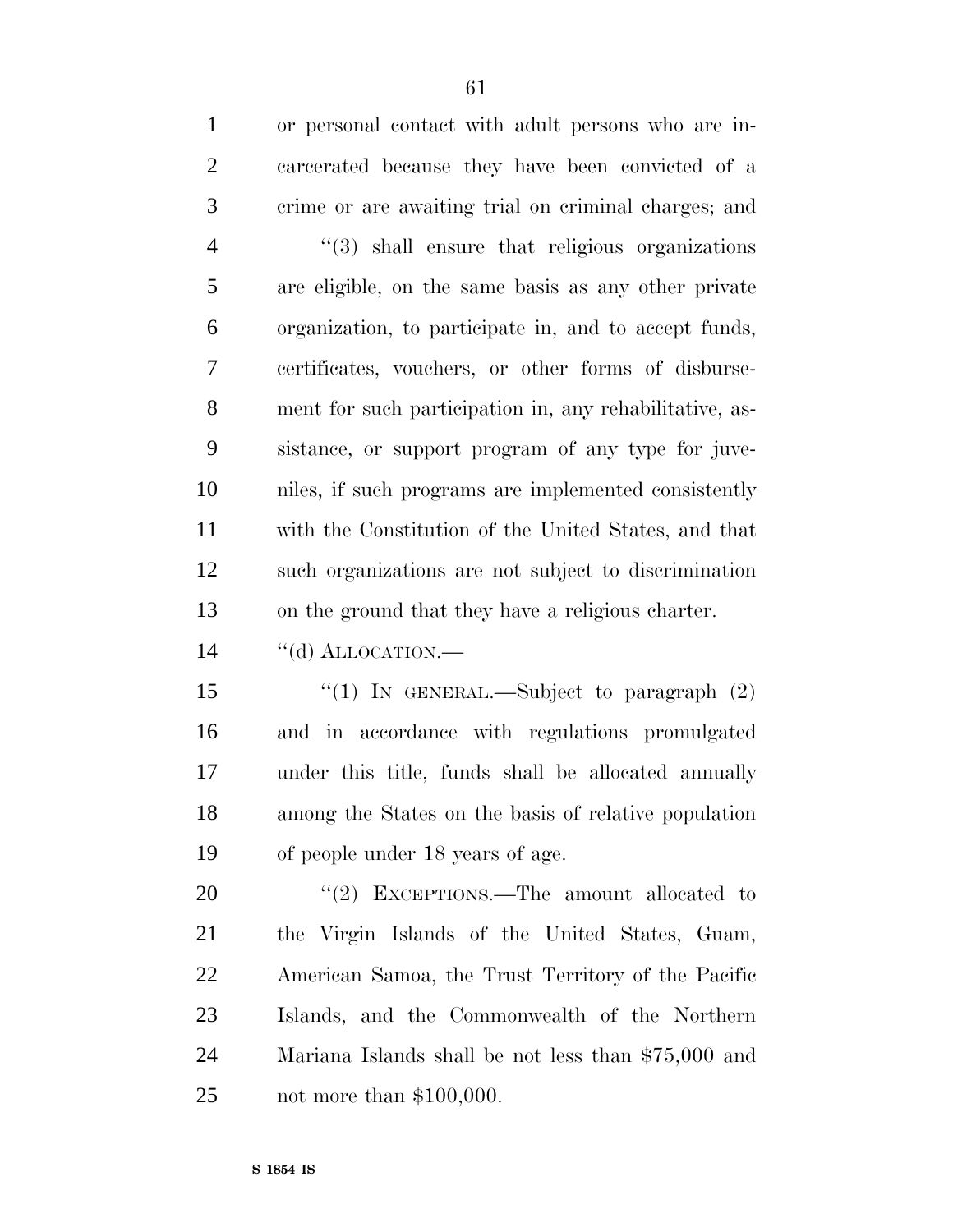#### **''SEC. 202. NATIONAL PROGRAM.**

2 "(a) In GENERAL.—The Bureau of Justice Assist-ance shall—

 $(1)$  provide appropriate training to representa- tives of public and private agencies and organiza- tions with specific experience in the prevention, treatment, and control of juvenile delinquency; and 8 "(2) collect, prepare, and disseminate useful data regarding the prevention, treatment, and con-trol of juvenile delinquency.

 ''(b) ADDITIONAL POWERS.—In addition to the other powers, express and implied, the Bureau of Justice Assist-ance may—

14 ''(1) request any Federal agency to supply such statistics, data, program reports, and other material as the National Institute for Juvenile Justice deems necessary to carry out its functions;

18  $\frac{1}{2}$  arrange with and reimburse the heads of Federal agencies for the use of personnel or facilities or equipment of such agencies;

 $\frac{u(3)}{2}$  confer with and avail itself of the coopera- tion, services, records, and facilities of State, munici- pal, or other public or private local agencies; and 24 ''(4) make grants and enter into contracts with

public or private agencies, organizations, or individ-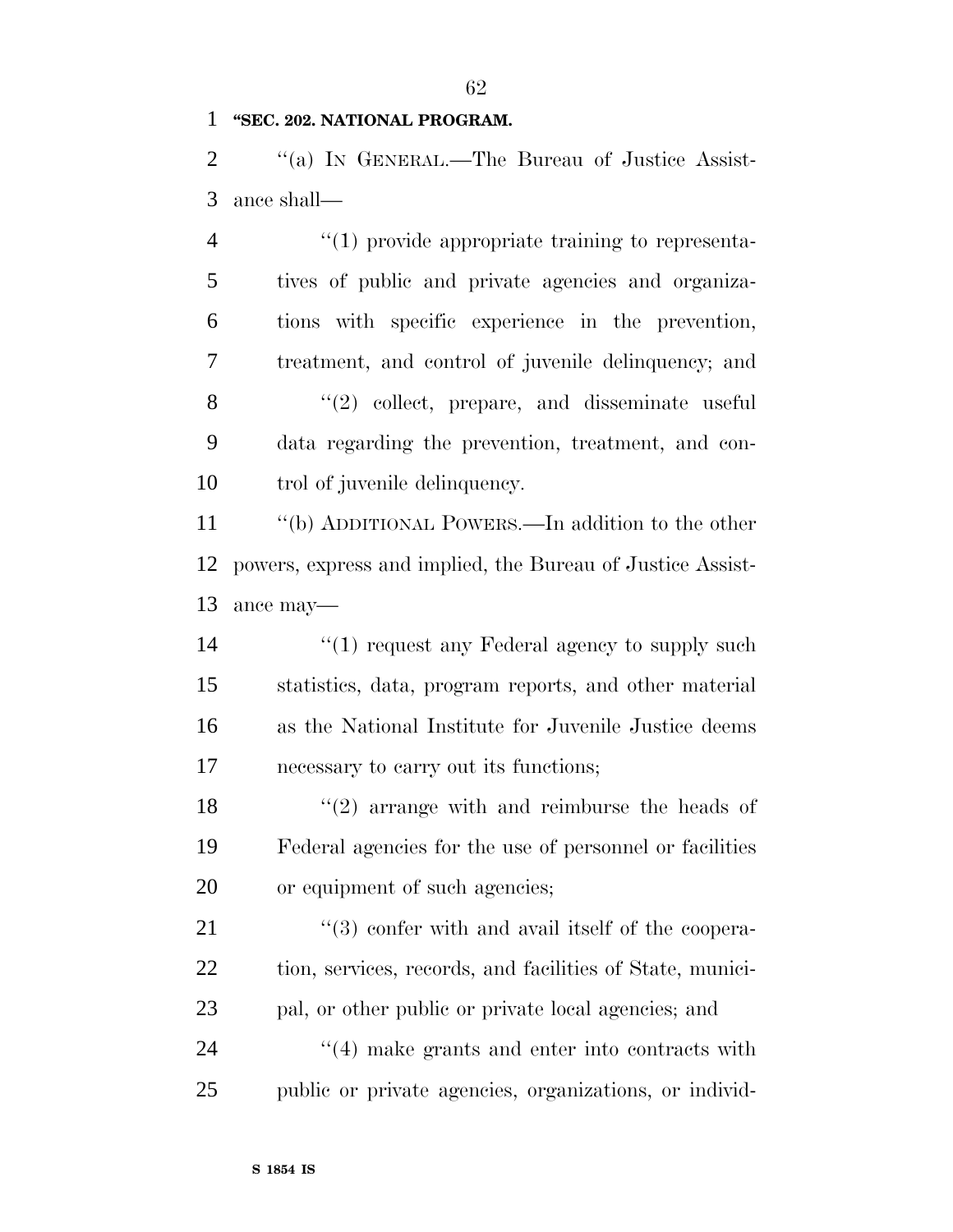uals for the partial performance of any functions of the Institute.

 ''(c) COOPERATION WITH FEDERAL AGENCIES.— Any Federal agency that receives a request from the Insti- tute under subsection (b)(1) may cooperate with the Bu- reau of Justice Assistance and shall, to the maximum ex- tent practicable, consult with and furnish information and advice to the Bureau of Justice Assistance.

#### **SEC. 203. AUTHORIZATION OF APPROPRIATIONS.**

10  $\frac{1}{2}$  (a) In GENERAL.—Subject to subsection (b), there are authorized to be appropriated to carry out this title—

''(1) \$150,000,000 for fiscal year 1997; and

13 ''(2) such sums as may be necessary for fiscal years 1998, 1999, 2000, and 2001.

 ''(b) RESTRICTION.—No amount is authorized to be appropriated for a fiscal year to carry out this title unless the aggregate amount appropriated to carry out this title for that fiscal year is not less than the aggregate amount appropriated to carry out this title for the preceding fiscal year.

21 "'(c) SPECIAL GRANTS.—Of amounts made available to carry out this title in any fiscal year, the Administrator shall use—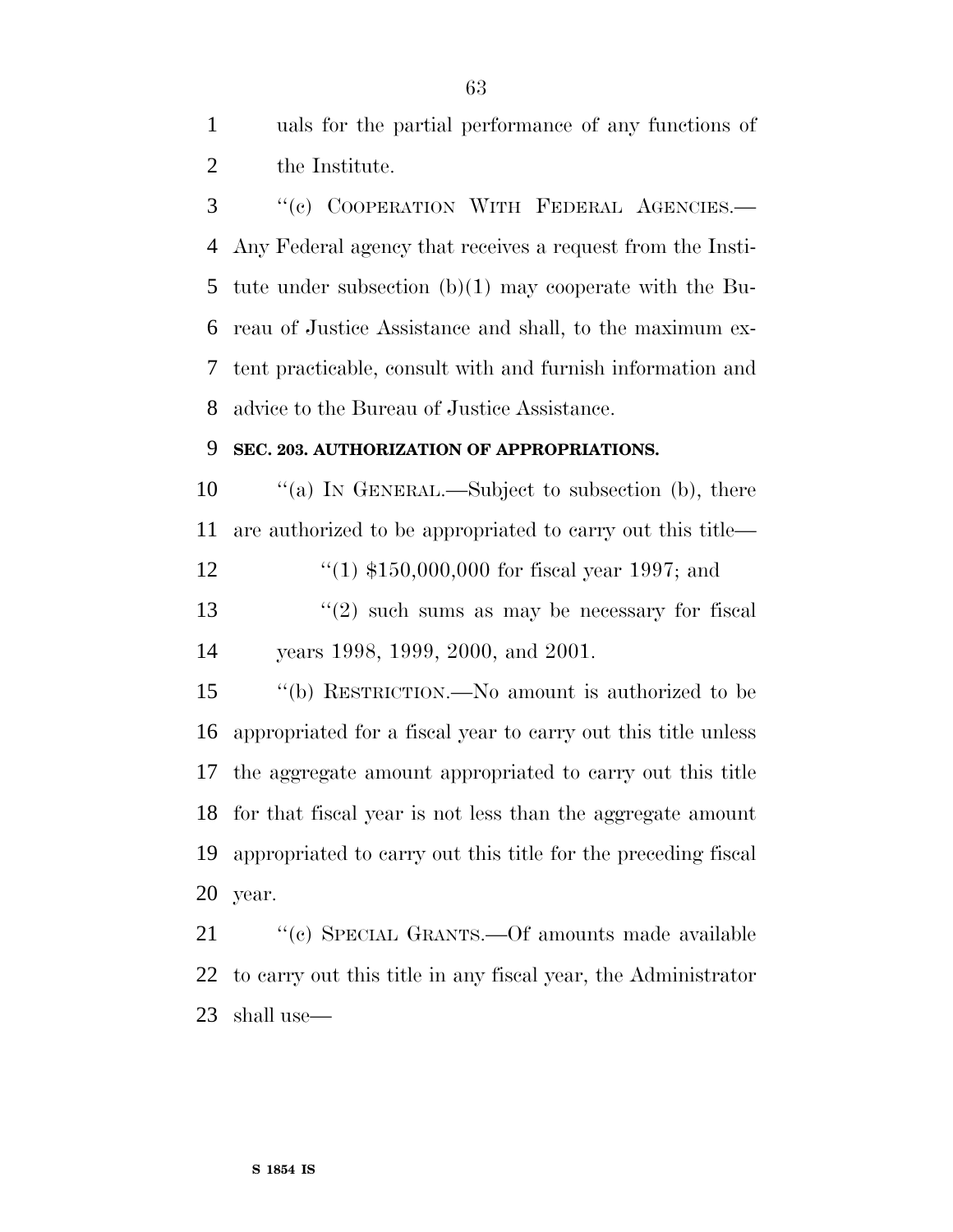| $\mathbf{1}$   | " $(1)$ 70 percent to make grants for the              |
|----------------|--------------------------------------------------------|
| $\overline{2}$ | strengthening of prosecution and punishment of         |
| 3              | youthful offenders;                                    |
| $\overline{4}$ | $\lq(2)$ 15 percent to make grants for prevention,     |
| 5              | treatment, and transitional services;                  |
| 6              | $\lq(3)$ 10 percent for grants for research; and       |
| 7              | $(4)$ 5 percent for salaries and expenses of the       |
| 8              | Bureau of Justice Assistance related to administer-    |
| 9              | ing this title.".                                      |
| 10             | (c) RUNAWAY AND HOMELESS YOUTH.—Section 385            |
| 11             | of the Juvenile Justice and Delinquency Prevention Act |
| 12             | of 1974 (42 U.S.C. 5751) is amended—                   |
| 13             | $(1)$ in subsection $(a)$ —                            |
| 14             | $(A)$ in paragraph $(1)$ , by striking "1993           |
| 15             | and such sums as may be necessary for fiscal           |
| 16             | years $1994$ , $1995$ , and $1996$ " and inserting     |
| 17             | "1997 and such sums as may be necessary for            |
| 18             | fiscal years 1998, 1999, 2000, and 2001"; and          |
| 19             | $(B)$ by striking paragraph $(3)$ and redesig-         |
| 20             | nating paragraphs $(4)$ and $(5)$ as paragraphs        |
| 21             | $(3)$ and $(4)$ , respectively;                        |
| 22             | $(2)$ in subsection (b), by striking "1993 and         |
| 23             | such sums as may be necessary for fiscal years         |
| 24             | 1994, 1995, and 1996" and inserting "1997 and          |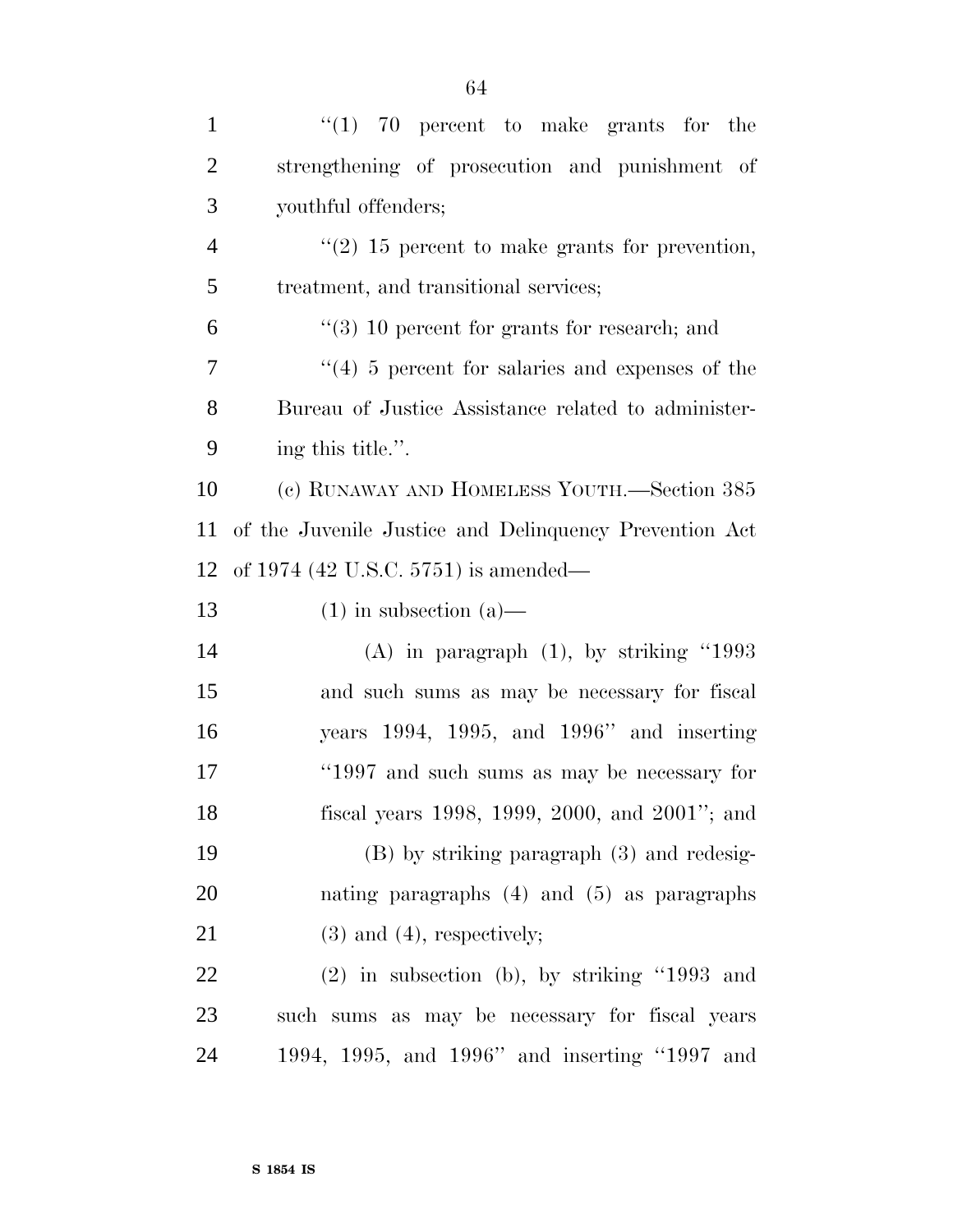| $\mathbf{1}$   | such sums as may be necessary for fiscal years               |
|----------------|--------------------------------------------------------------|
| $\overline{2}$ | 1998, 1999, 2000, and 2001"; and                             |
| 3              | $(3)$ in subsection $(e)$ , by striking "1993, 1994,         |
| $\overline{4}$ | 1995, and 1996" and inserting "1997, 1998, 1999,             |
| 5              | $2000$ , and $2001$ ".                                       |
| 6              | (d) MISSING CHILDREN.—Title IV of the Juvenile               |
| 7              | Justice and Delinquency Prevention Act of 1974 (42)          |
| 8              | U.S.C. $5771$ et seq.) is amended—                           |
| 9              | $(1)$ in section 403, by striking paragraph $(2)$            |
| 10             | and inserting the following:                                 |
| 11             | $\lq(2)$ the term 'Administrator' means the Ad-              |
| 12             | ministrator of the Bureau of Juvenile Justice.";             |
| 13             | $(2)$ in section 408, by striking "1993, 1994,               |
| 14             | 1995, and 1996" and inserting "1997, 1998, 1999,             |
| 15             | $2000$ , and $2001$ "; and                                   |
| 16             | $(3)$ by striking section 404.                               |
| 17             | (e) REPEAL.—Title V of the Juvenile Justice and De-          |
|                | 18 linguency Prevention Act of 1974 (42 U.S.C. 5781 et seq.) |
| 19             | is repealed.                                                 |
| 20             | SEC. 303. TRANSFER OF FUNCTIONS AND SAVINGS PROVI-           |
| 21             | SIONS.                                                       |
| 22             | (a) DEFINITIONS.—For purposes of this section, un-           |
| 23             | less otherwise provided or indicated by the context—         |
|                |                                                              |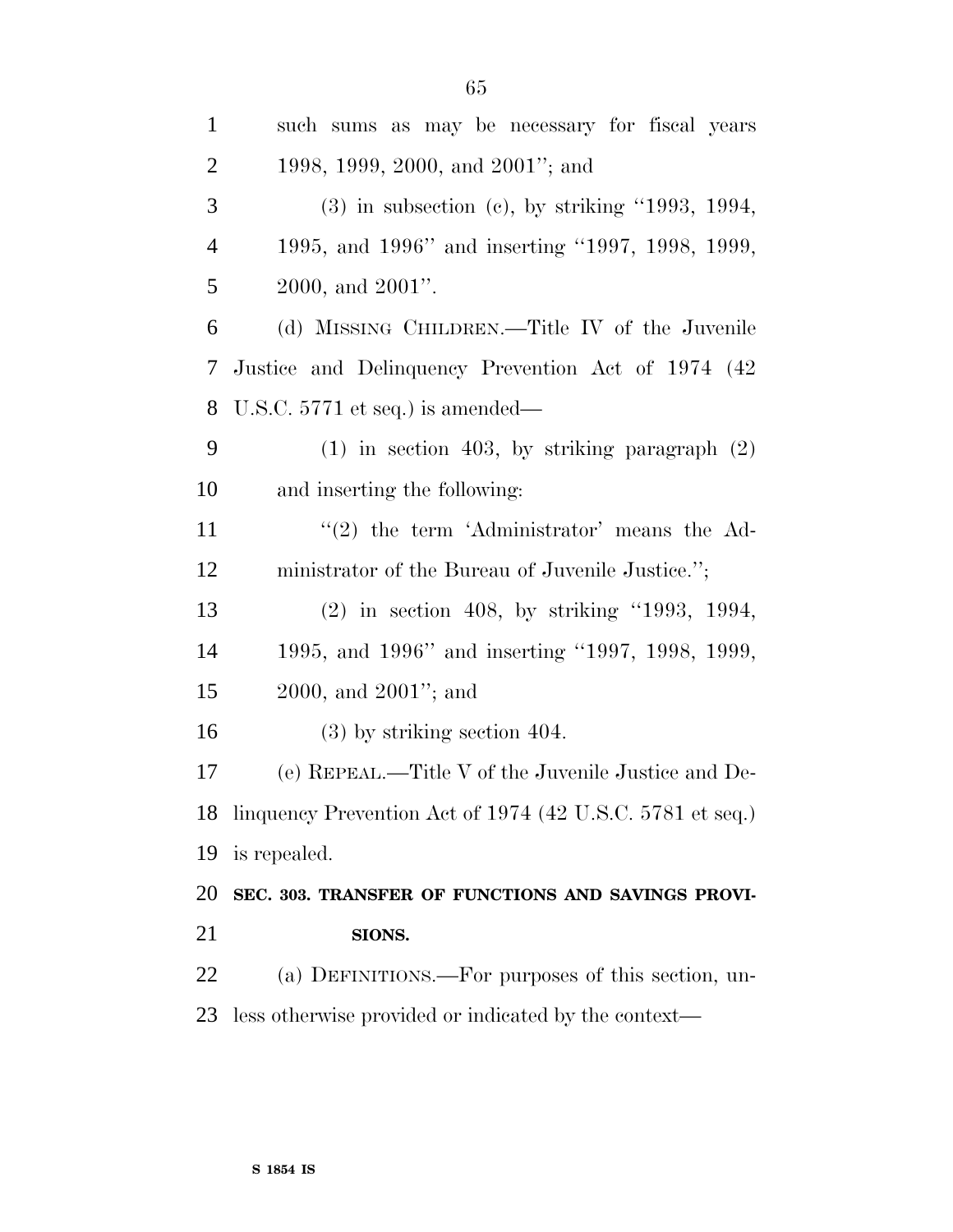| $\mathbf{1}$   | $(1)$ the term "Administrator of the Office"            |
|----------------|---------------------------------------------------------|
| $\overline{c}$ | means the Administrator of the Office of Juvenile       |
| 3              | Justice and Delinquency Prevention;                     |
| $\overline{4}$ | (2) the term "Bureau of Justice Assistance"             |
| 5              | means the bureau established under section 401 of       |
| 6              | title I of the Omnibus Crime Control and Safe           |
| 7              | Streets Act of 1968;                                    |
| 8              | (3) the term "Director" means the Director of           |
| 9              | the Office of Juvenile Accountability established       |
| 10             | under section $(b)$ ;                                   |
| 11             | $(4)$ the term "Federal agency" has the meaning         |
| 12             | given the term "agency" by section $551(1)$ of title    |
| 13             | 5, United States Code;                                  |
| 14             | (5) the term "function" means any duty, obli-           |
| 15             | gation, power, authority, responsibility, right, privi- |
| 16             | lege, activity, or program;                             |
| 17             | $(6)$ the term "Office of Juvenile Accountability"      |
| 18             | means the office established by subsection (b) of this  |
| 19             | section;                                                |
| 20             | (7) the term "Office of Juvenile Justice and            |
| 21             | Delinquency Prevention" means the Office of Juve-       |
| 22             | nile Justice and Delinquency Prevention within the      |
| 23             | Department of Justice, established by section 201 of    |
| 24             | the Juvenile Justice and Delinquency Prevention Act     |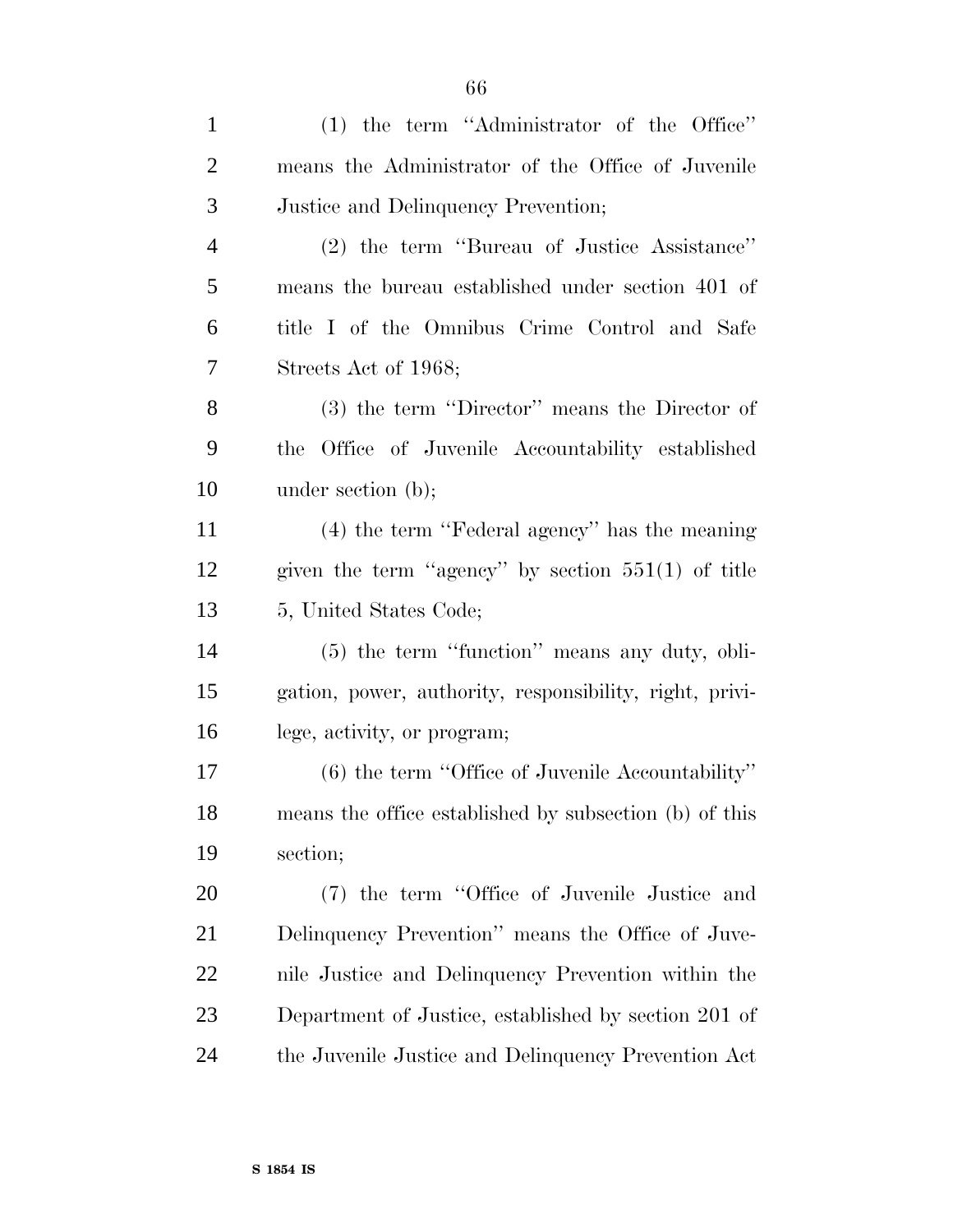of 1974, as in effect on the day before the date of enactment of this Act; and

 (8) the term ''office'' includes any office, ad- ministration, agency, institute, unit, organizational entity, or component thereof.

 (b) ESTABLISHMENT OF OFFICE.—There is estab- lished within the Bureau of Justice Assistance of the De- partment of Justice, the Office of Juvenile Accountability, which shall be administrated by a Director who is ap-pointed by the Attorney General.

 (c) TRANSFER OF FUNCTIONS.—There are trans- ferred to the Office of Juvenile Accountability established under subsection (b), all function that the Administrator of the Office exercised before the date of enactment of this Act (including all related functions of any officer or em- ployee of the Office of Juvenile Justice and Delinquency Prevention) relating to carryinng out the Juvenile Justice and Delinquency Prevention Act of 1974.

 (d) DETERMINATIONS OF CERTAIN FUNCTIONS BY THE OFFICE OF MANAGEMENT AND BUDGET.—If nec- essary, the Office of Management and Budget shall make any determination of the functions that are transferred 23 under subsection  $(b)(11)$ .

(e) PERSONNEL PROVISIONS.—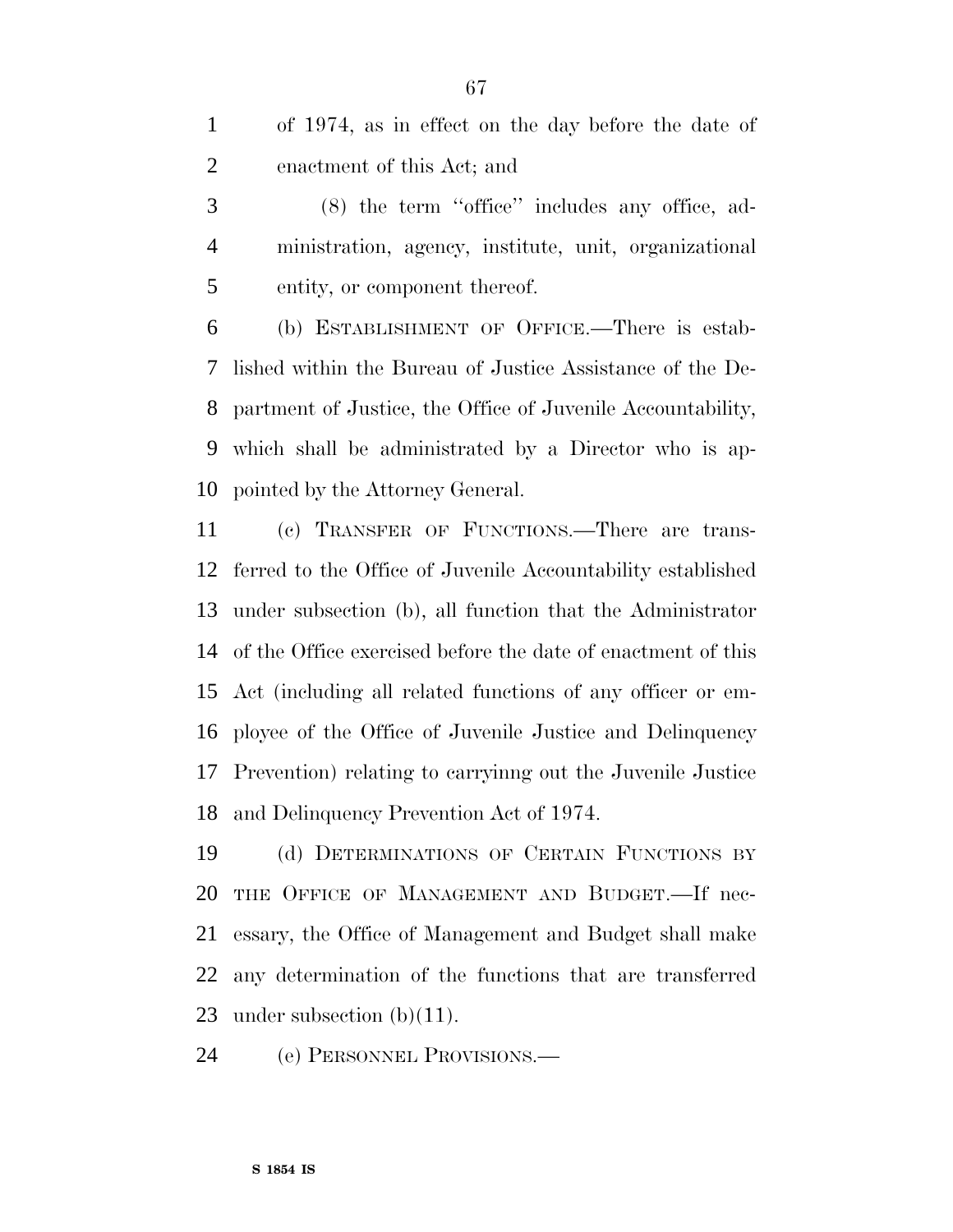(1) APPOINTMENTS.—The Director may appoint and fix the compensation of such officers and em- ployees, including investigators, attorneys, and ad- ministrative law judges, as may be necessary to carry out the respective functions transferred under this title. Except as otherwise provided by law, such officers and employees shall be appointed in accord- ance with the civil service laws and their compensa- tion fixed in accordance with title 5, United States Code.

 (2) EXPERTS AND CONSULTANTS.—The Direc- tor may obtain the services of experts and consult- ants in accordance with section 3109 of title 5, United States Code, and compensate such experts and consultants for each day (including travel time) at rates not in excess of the rate of pay for level IV of the Executive Schedule under section 5315 of such title. The Director may pay experts and con- sultants who are serving away from their homes or regular place of business travel expenses and per diem in lieu of subsistence at rates authorized by sections 5702 and 5703 of such title for persons in Government service employed intermittently.

 (f) DELEGATION AND ASSIGNMENT.—Except as oth-erwise expressly prohibited by law or otherwise provided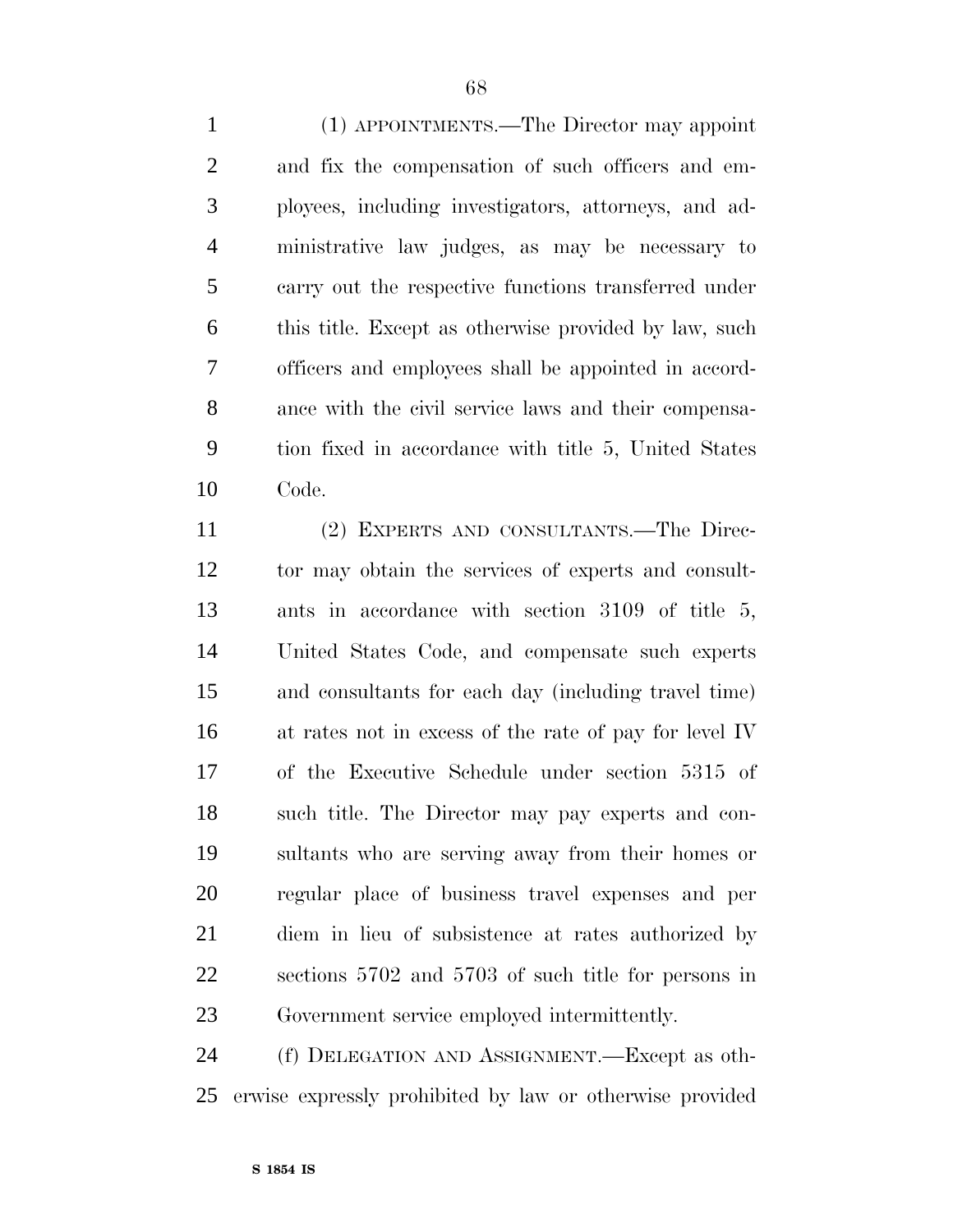by this title, the Director may delegate any of the func- tions transferred to the Director by this title and any func- tion transferred or granted to the Director after the date of enactment of this Act to such officers and employees of the Office of Juvenile Accountability as the Director may designate, and may authorize successive redelegations of such functions as may be necessary or appropriate. No delegation of functions by the Director under this sub- section or under any other provision of this title shall re- lieve the Director of responsibility for the administration of such functions.

 (g) REORGANIZATION.—The Director is authorized to allocate or reallocate any function transferred under sub- section (b) among the officers of the Office of Juvenile Accountability, and to establish, consolidate, alter, or dis- continue such organizational entities in that Office as may be necessary or appropriate.

 (h) RULES.—The Director is authorized to prescribe, in accordance with the provisions of chapters 5 and 6 of title 5, United States Code, such rules and regulations as the Director determines necessary or appropriate to ad- minister and manage the functions of the Office of Juve-nile Accountability.

 (i) TRANSFER AND ALLOCATION OF APPROPRIA-TIONS AND PERSONNEL.—Except as otherwise provided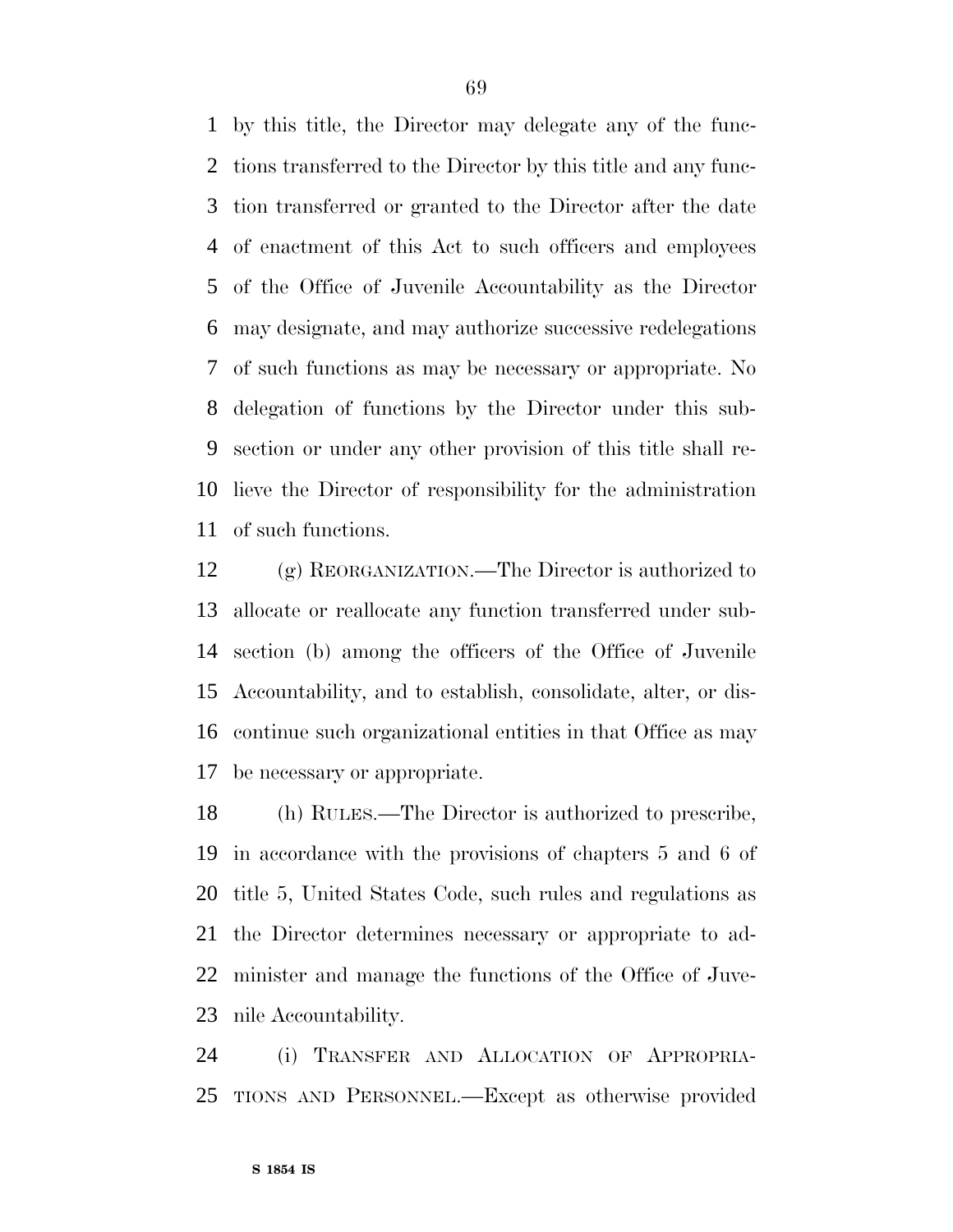in this title, the personnel employed in connection with, and the assets, liabilities, contracts, property, records, and unexpended balances of appropriations, authorizations, al- locations, and other funds employed, used, held, arising from, available to, or to be made available in connection with the functions transferred by this title, subject to sec- tion 1531 of title 31, United States Code, shall be trans- ferred to the Office of Juvenile Accountability. Unex- pended funds transferred pursuant to this subsection shall be used only for the purpose for which the funds were originally authorized and appropriated.

 (j) INCIDENTAL TRANSFERS.—The Director of the Office of Management and Budget, at such time or times as the Director of that Office shall provide, is authorized to make such determinations as may be necessary with regard to the functions transferred by this title, and to make such additional incidental dispositions of personnel, assets, liabilities, grants, contracts, property, records, and unexpended balances of appropriations, authorizations, al- locations, and other funds held, used, arising from, avail- able to, or to be made available in connection with such functions, as may be necessary to carry out this title. The Director of the Office of Management and Budget shall provide for the termination of the affairs of all entities terminated by this title and for such further measures and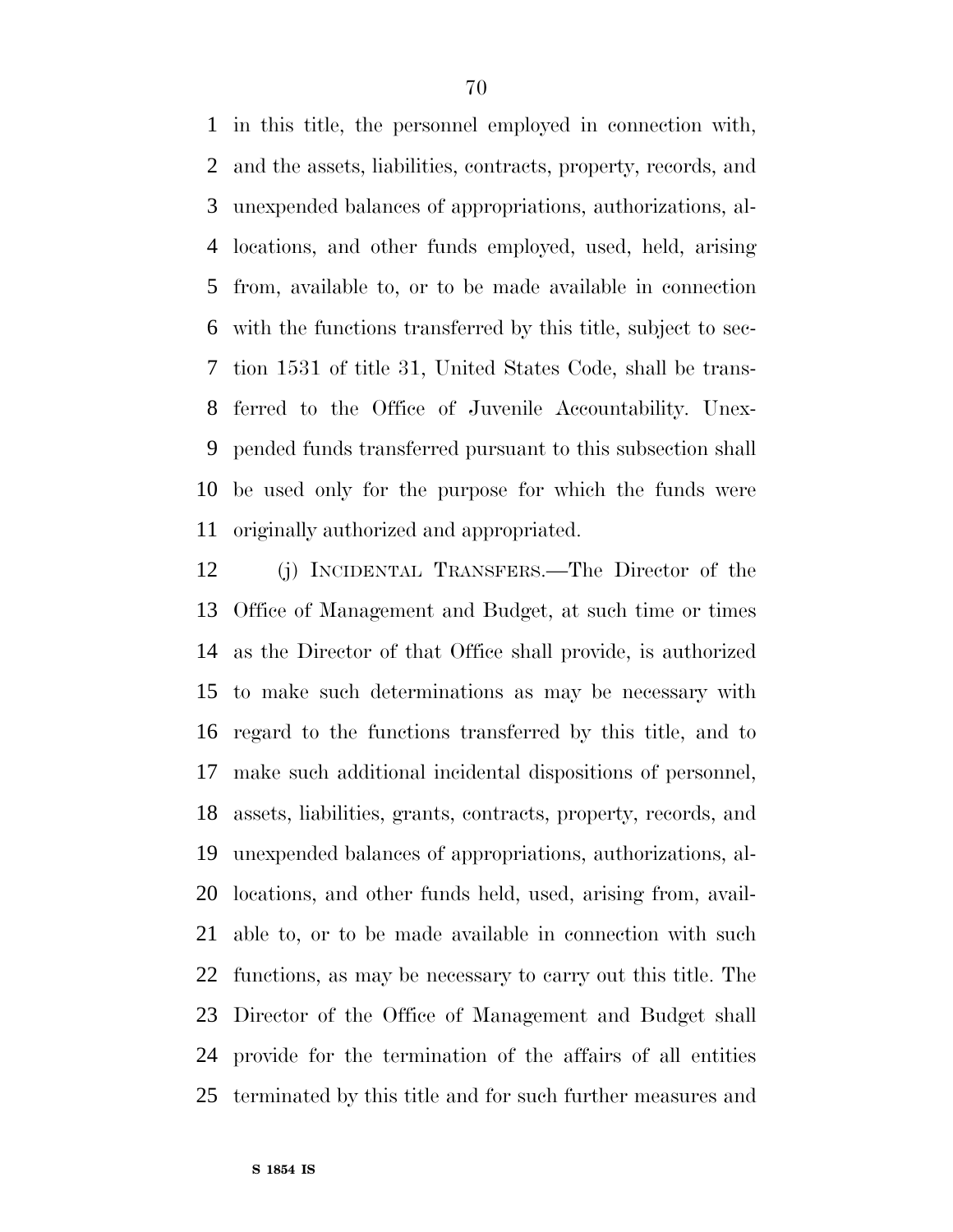dispositions as may be necessary to effectuate the pur-poses of this title.

- (k) EFFECT ON PERSONNEL.—
- (1) IN GENERAL.—Except as otherwise pro- vided by this title, the transfer pursuant to this sec- tion of full-time personnel (except special Govern- ment employees) and part-time personnel holding permanent positions shall not cause any such em- ployee to be separated or reduced in grade or com- pensation for 1 year after the date of transfer of such employee under this section.
- (2) EXECUTIVE SCHEDULE POSITIONS.—Except as otherwise provided in this title, any person who, on the day preceding the date of enactment of this Act, held a position compensated in accordance with the Executive Schedule prescribed in chapter 53 of title 5, United States Code, and who, without a break in service, is appointed in the Office of Juve- nile Accountability to a position having duties com- parable to the duties performed immediately preced- ing such appointment shall continue to be com- pensated in such new position at not less than the rate provided for such previous positions, for the du- ration of the service of such person in such new po-sition.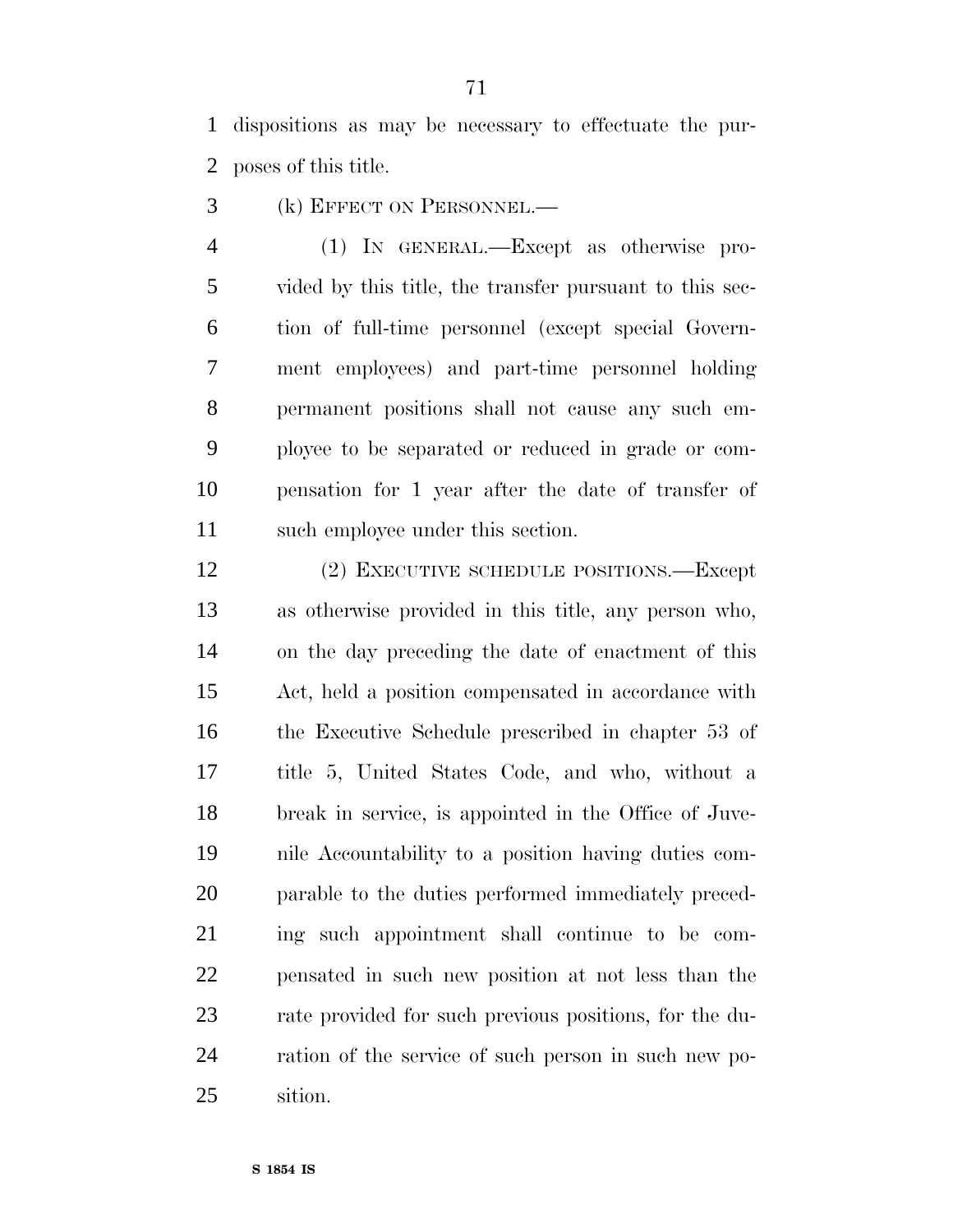| $\mathbf{1}$   | (3) TERMINATION OF CERTAIN POSITIONS.                   |
|----------------|---------------------------------------------------------|
| $\overline{2}$ | Postitions whose incumbents are appointed by the        |
| 3              | President, by and with the consent of the Senate,       |
| $\overline{4}$ | the functions of which are transferred by this title,   |
| 5              | shall terminate on the date of enactment of this Act.   |
| 6              | (1) SAVINGS PROVISIONS.—                                |
| $\overline{7}$ | (1) CONTINUING EFFECT OF LEGAL DOCU-                    |
| 8              | MENTS.—All orders, determinations, rules, regula-       |
| 9              | tions, permits, agreements, grants, contracts, certifi- |
| 10             | cates, licenses, registrations, privileges, and other   |
| 11             | administrative actions—                                 |
| 12             | (A) that have been issued, made, granted,               |
| 13             | or allowed to become effective by the President,        |
| 14             | any Federal agency or official thereof, or by a         |
| 15             | court of competent jurisdiction, in the perform-        |
| 16             | ance of functions that are transferred under            |
| 17             | this title; and                                         |
| 18             | (B) that are in effect at the time this title           |
| 19             | takes effect, or were final before the date of en-      |
| 20             | actment of this Act and are to become effective         |
| 21             | on or after the date of enactment of this Act,          |
| 22             | shall continue in effect according to their terms until |
| 23             | modified, terminated, superseded, set aside, or re-     |
| 24             | voked in accordance with law by the President, the      |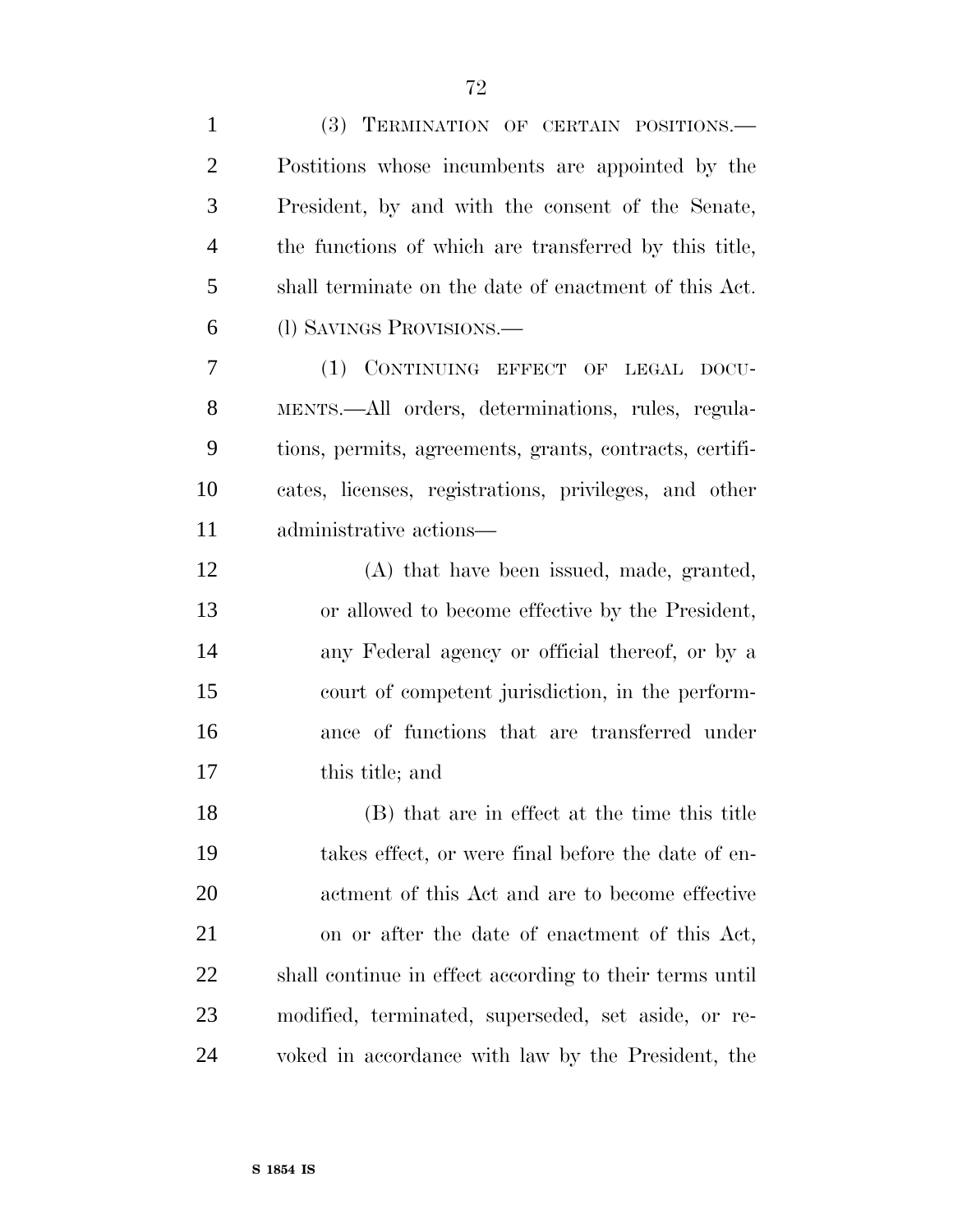Director or other authorized official, a court of com-petent jurisdiction, or by operation of law.

 (2) PROCEEDINGS NOT AFFECTED.—This title shall not affect any proceedings, including notices of proposed rulemaking, or any application for any li- cense, permit, certificate, or financial assistance pending before the Office of Juvenile Justice and Delinquency Prevention on the date on which this title takes effect, with respect to functions trans- ferred by this title but such proceedings and applica- tions shall be continued. Orders shall be issued in such proceedings, appeals shall be taken therefrom, and payments shall be made pursuant to such or- ders, as if this title had not been enacted, and orders issued in any such proceedings shall continue in ef- fect until modified, terminated, superseded, or re- voked by a duly authorized official, by a court of competent jurisdiction, or by operation of law. Noth- ing in this paragraph shall be deemed to prohibit the discontinuance or modification of any such pro- ceeding under the same terms and conditions and to the same extent that such proceeding could have been discontinued or modified if this title had not been enacted.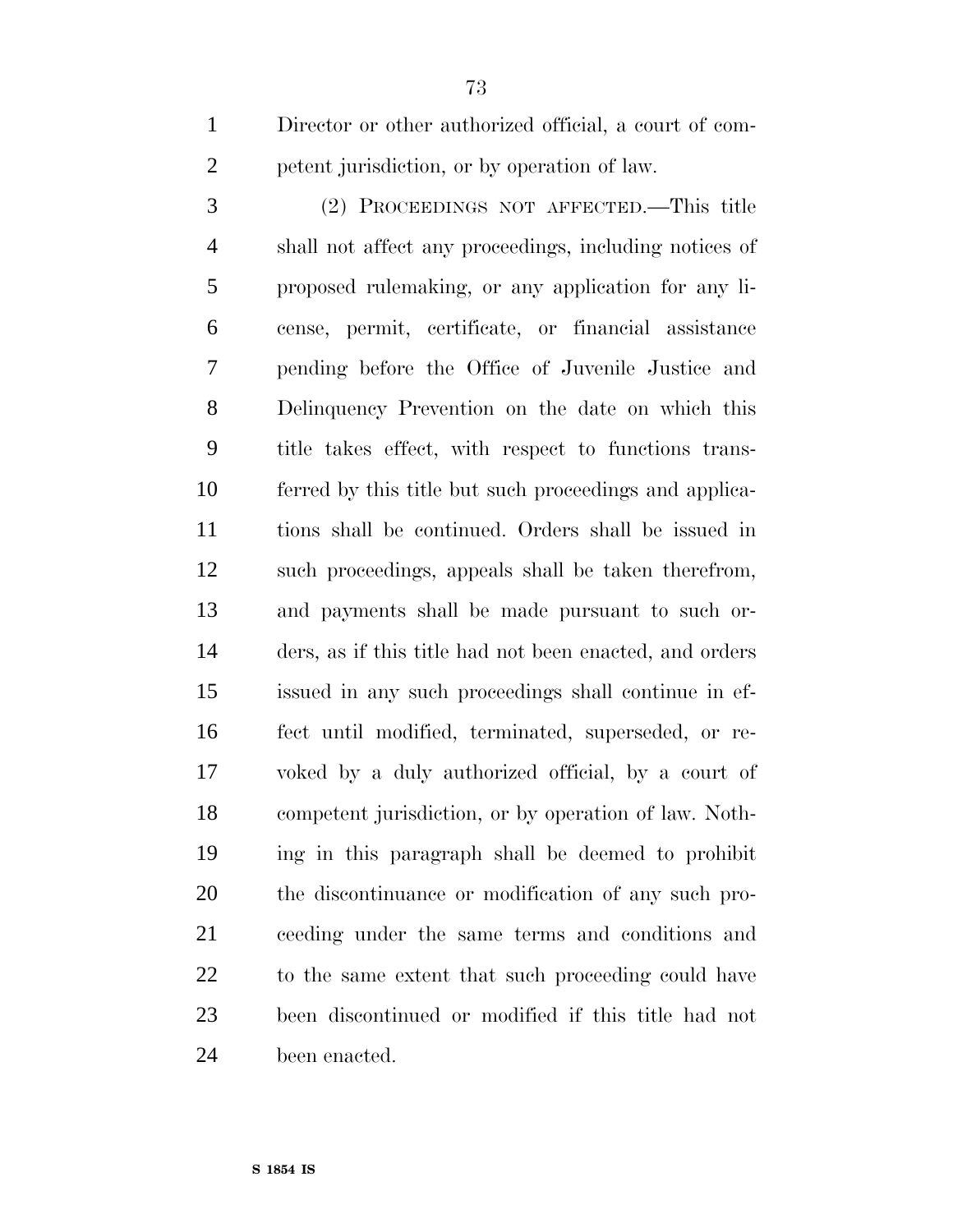| $\mathbf{1}$   | (3) SUITS NOT AFFECTED.—This title shall not           |
|----------------|--------------------------------------------------------|
| $\overline{2}$ | affect suits commenced before the date of enactment    |
| 3              | of this Act, and in all such suits, proceedings shall  |
| $\overline{4}$ | be had, appeals taken, and judgments rendered in       |
| 5              | the same manner and with the same effect as if this    |
| 6              | title had not been enacted.                            |
| 7              | (4) NONABATEMENT OF ACTIONS.—No suit, ac-              |
| 8              | tion, or other proceeding commenced by or against      |
| 9              | the Office of Juvenile Justice and Delinquency Pre-    |
| 10             | vention, or by or against any individual in the offi-  |
| 11             | cial capacity of such individual as an officer of the  |
| 12             | Office of Juvenile Justice and Delinquency Preven-     |
| 13             | tion, shall abate by reason of the enactment of this   |
| 14             | title.                                                 |
| 15             | (5) ADMINISTRATIVE ACTIONS RELATING TO                 |
| 16             | PROMULGATION OF REGULATIONS. Any administra-           |
| 17             | tive action relating to the preparation or promulga-   |
| 18             | tion of a regulation by the Office of Juvenile Justice |
| 19             | and Delinquency Prevention relating to a function      |
| 20             | transferred under this title may be continued by the   |
| 21             | Office of Juvenile Accountability with the same ef-    |
| 22             | fect as if this title had not been enacted.            |
| 23             | (m) SEPARABILITY.—If a provision of this title or its  |

 application to any person or circumstance is held invalid, neither the remainder of this title nor the application of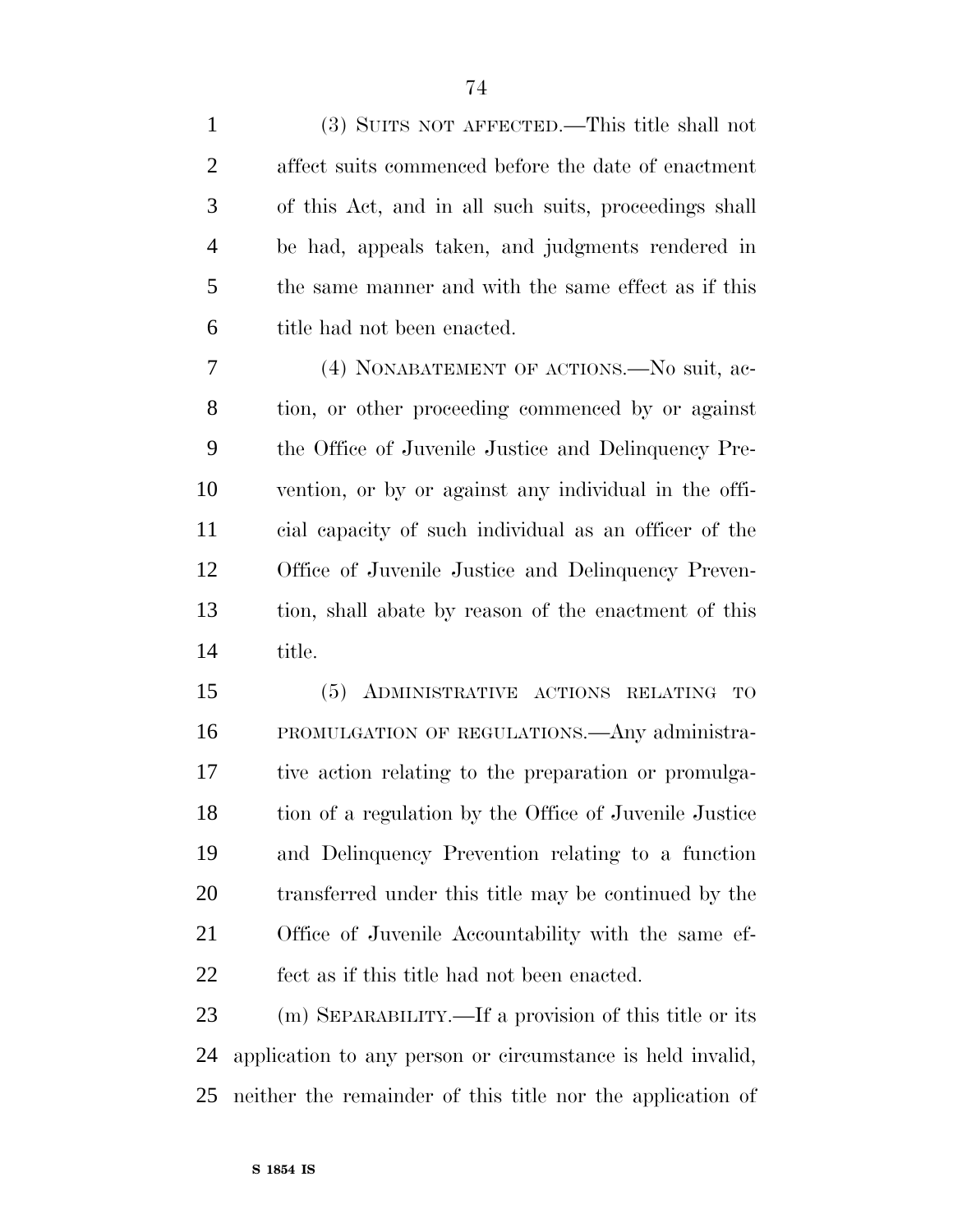the provision to other persons or circumstances shall be affected.

 (n) TRANSITION.—The Director is authorized to uti-lize—

 (1) the services of such officers, employees, and other personnel of the Office of Juvenile Justice and Delinquency Prevention with respect to functions transferred to the Office of Juvenile Accountability by this title; and

 (2) funds appropriated to such functions for such period of time as may reasonably be needed to facilitate the orderly implementation of this title.

 (o) REFERENCES.—Reference in any other Federal law, Executive order, rule, regulation, or delegation of au-thority, or any document of or relating to—

 (1) the Administrator of the Office of Juvenile Justice and Delinquency Prevention with regard to functions transferred under subsection (b), shall be deemed to refer to the Director of the Office of Ju-venile Accountability; and

 (2) the Office of Juvenile Justice and Delin- quency Prevention with regard to functions trans- ferred under subsection (b), shall be deemed to refer to the Office of Juvenile Accountability.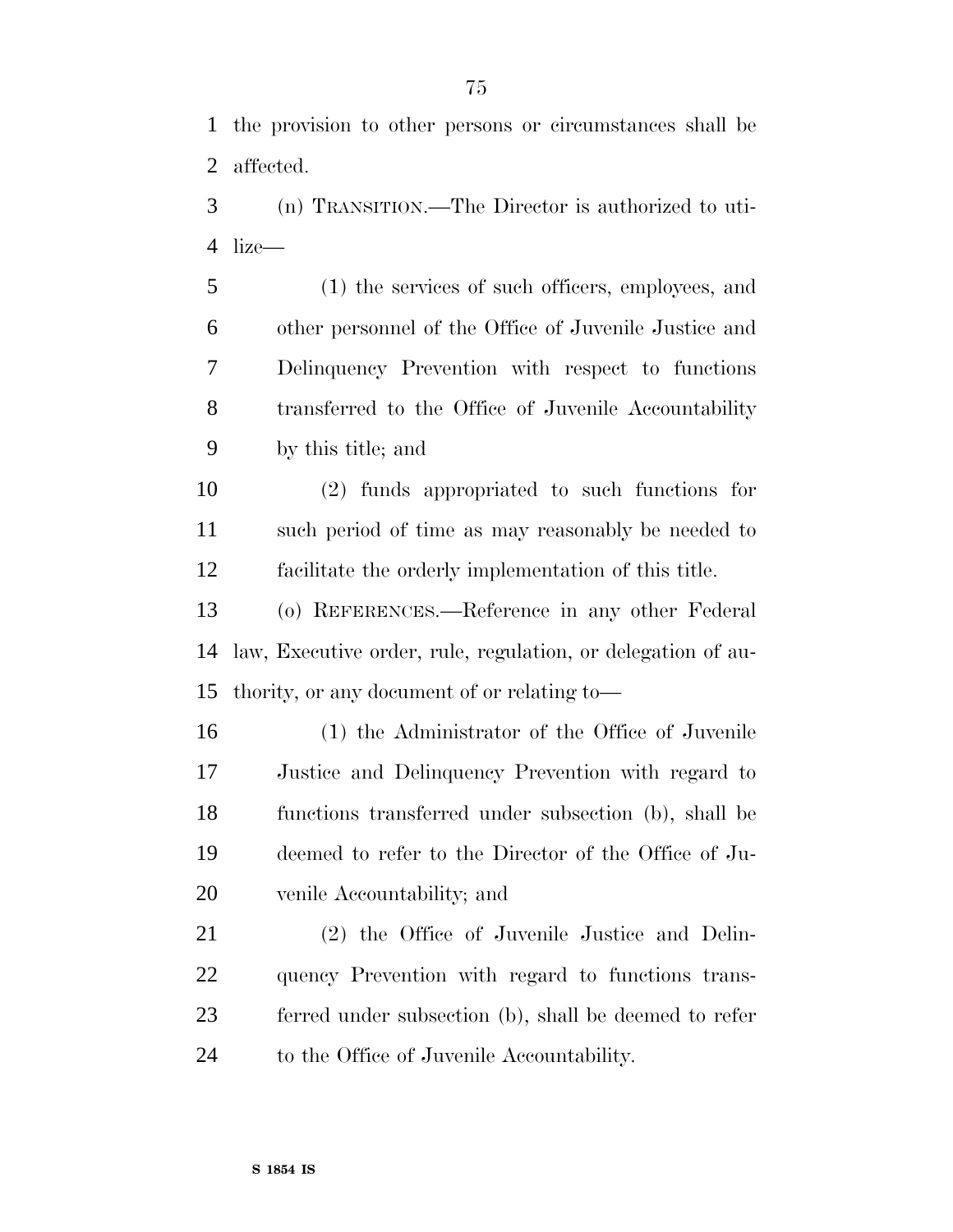(p) TECHNICAL AND CONFORMING AMENDMENT.— Section 5315 of title 5, United States Code, is amended by striking ''Administrator, Office of Juvenile Justice and Delinquency Prevention''.

(q) ADDITIONAL CONFORMING AMENDMENTS.—

 (1) RECOMMENDED LEGISLATION.—After con- sultation with the appropriate committees of the Congress and the Director of the Office of Manage- ment and Budget, the Administrator of the Bureau of Justice Assistance shall prepare and submit to the Congress recommended legislation containing technical and conforming amendments to reflect the changes made by this title.

 (2) SUBMISSION TO THE CONGRESS.—Not later than 6 months after the date of enactment of this Act, the Administrator of the Bureau of Justice As- sistance shall submit the recommended legislation referred to in paragraph (1).

# **TITLE IV—FEDERAL YOUTH VIO- LENCE PREVENTION ACT OF 1996**

**SEC. 401. SHORT TITLE.**

 This title may be cited as the ''Federal Youth Vio-lence Prevention Act of 1996''.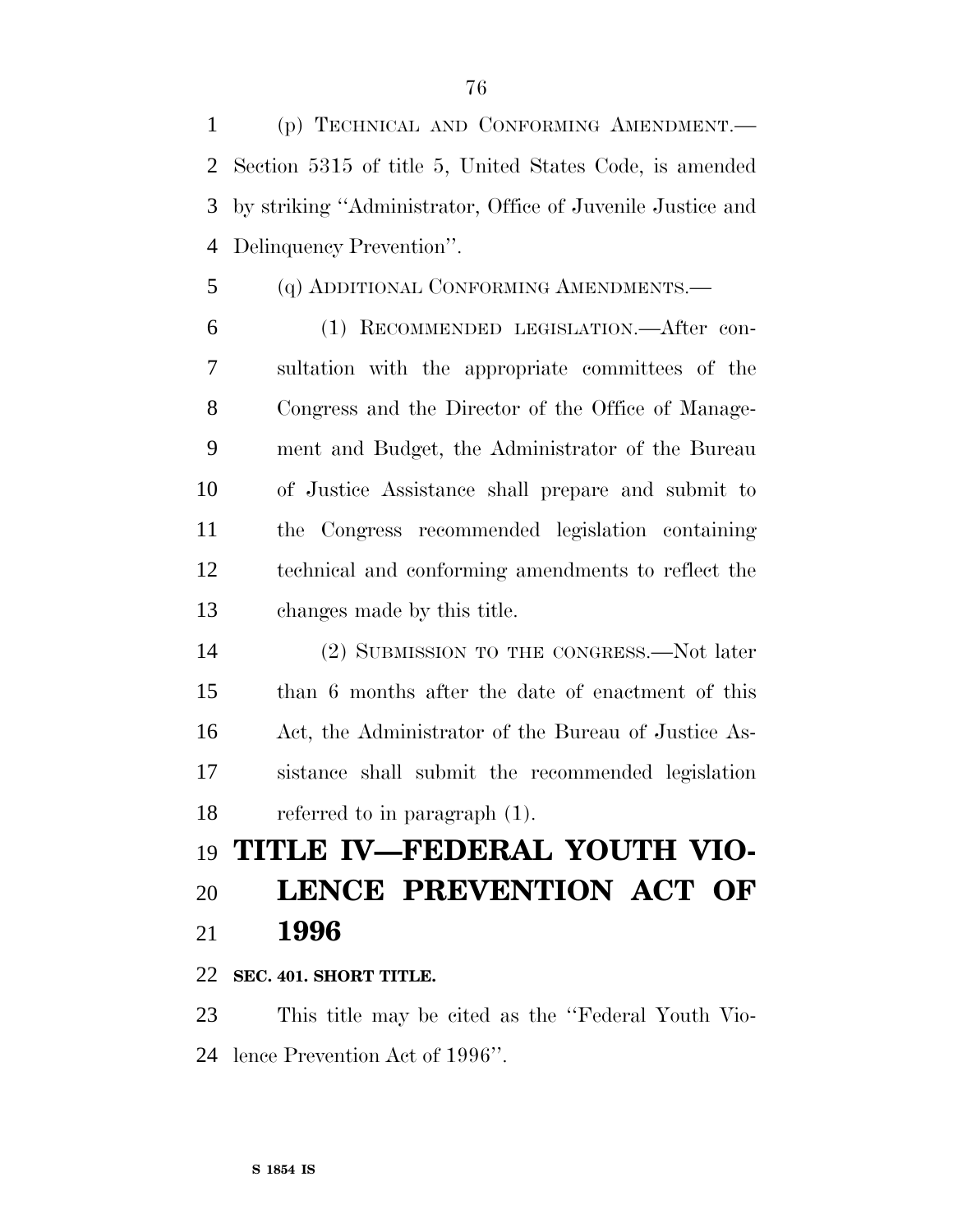#### **SEC. 402. FINDINGS.**

The Congress finds the following:

 (1) Parents have primary responsibility for the social, moral, emotional, physical, and cognitive de-velopment of their children.

 (2) The lack of supervision of youth by parents and the lack of meaningful activity after school for youth contributes to the spread of violent juvenile delinquency in the form of youth and gang violence, drug trafficking, dangerous and self-destructive be-havior, and lack of hope among youth in our Nation.

 (3) The United States expects too much of its schools if the Nation asks the schools to meet single- handedly the responsibilities described in paragraph (1) in addition to accomplishing their basic edu- cational mission. Only a strong partnership among community members, local government, law enforce- ment, juvenile and family courts, local schools and local educational agencies, local businesses, philan- thropic organizations, the religious community, and families can create a community environment that truly supports the youth of the Nation in reaching their highest potential.

 (4) Narrowly targeted categorical programs have created a multitude of Federal funding streams which have become a barrier to effective program co-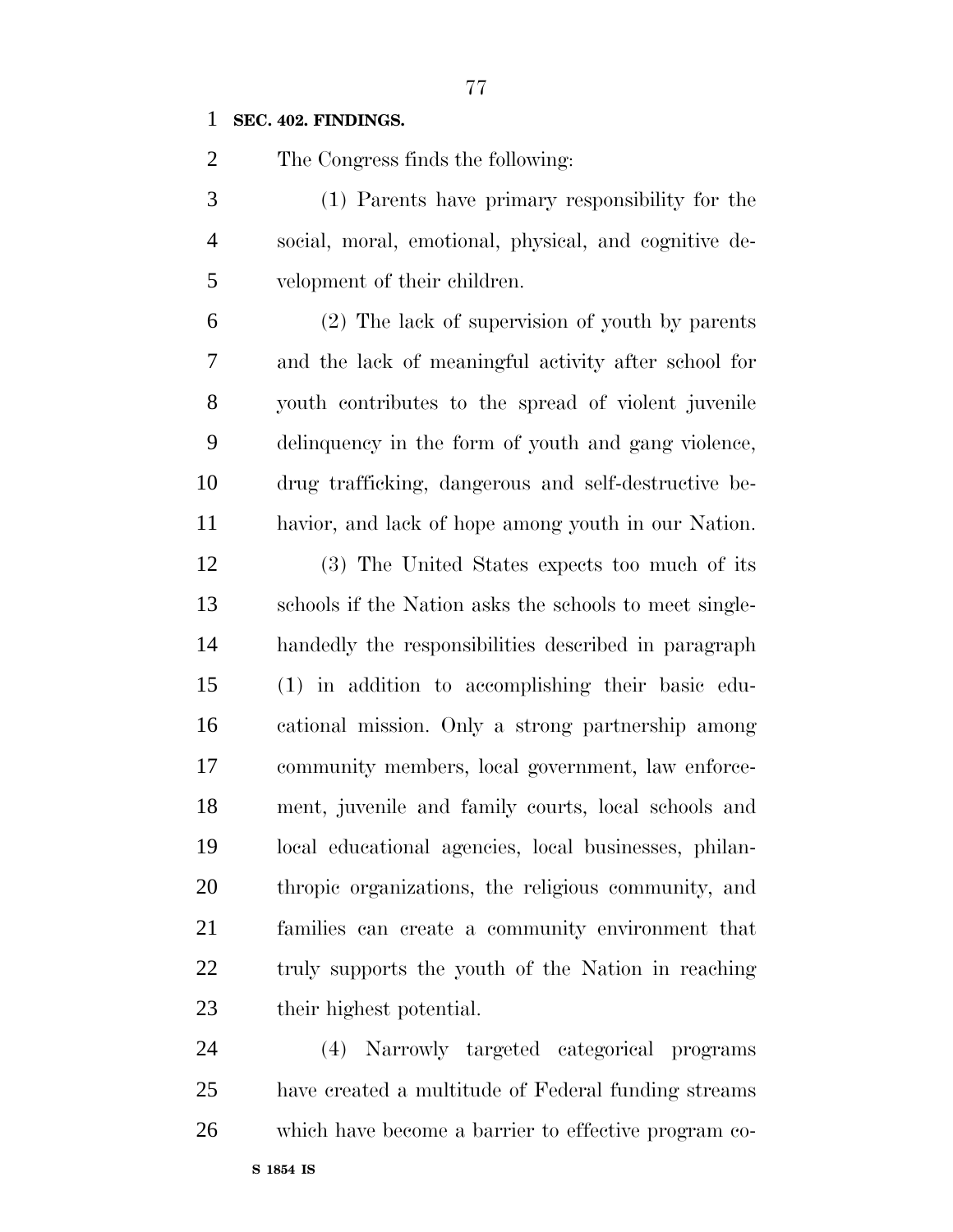| $\mathbf{1}$   | ordination and the provision of comprehensive serv-     |
|----------------|---------------------------------------------------------|
| $\overline{2}$ | ices for children and youth.                            |
| 3              | (5) It is critical that the Federal Government          |
| 4              | encourage and empower communities to develop and        |
| 5              | implement comprehensive youth development plans.        |
| 6              | SEC. 403. PURPOSES.                                     |
| 7              | It is the purpose of this title to support communities  |
| 8              | that design strategic plans for youth development that— |
| 9              | (1) support the primary role of the family in           |
| 10             | positive youth development;                             |
| 11             | (2) give priority to prevention of youth prob-          |
| 12             | lems and crime through youth development;               |
| 13             | (3) promote increased community coordination            |
| 14             | and collaboration in meeting the developmental          |
| 15             | needs of youth;                                         |
| 16             | (4) support the development and expansion of            |
| 17             | programs that respond to local needs; and               |
| 18             | (5) promote community partnerships that link            |
| 19             | youth development programs with services provided       |
| 20             | by community-based youth development organiza-          |
| 21             | tions, community-based youth-serving organizations,     |
| 22             | community-based family-serving organizations, local     |
| 23             | government (including parks and recreation agen-        |
| 24             | cies), law enforcement, juvenile and family courts,     |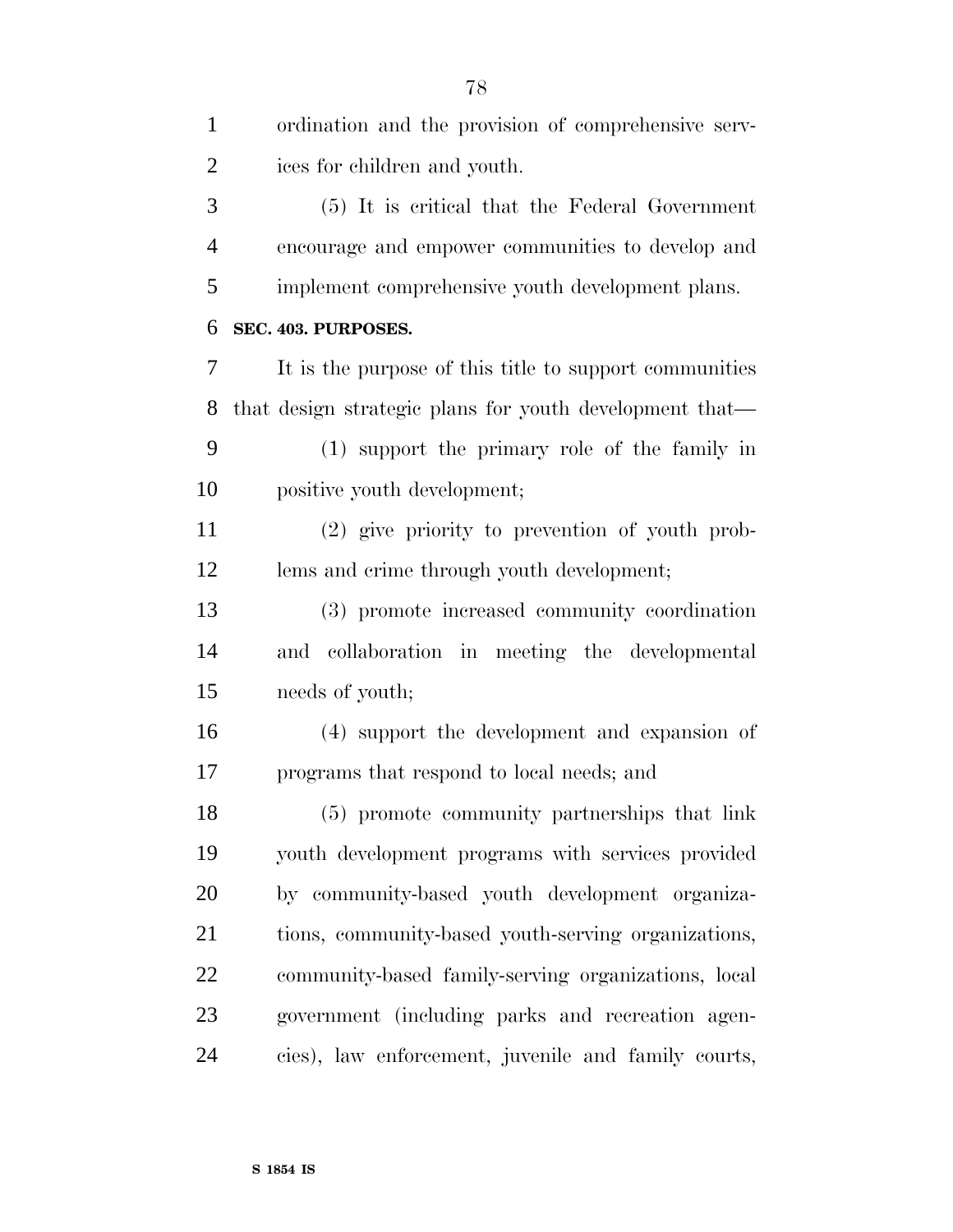| $\mathbf{1}$   | and local schools and local educational agencies, and  |
|----------------|--------------------------------------------------------|
| $\overline{2}$ | other segments of the community.                       |
| 3              | SEC. 404. DEFINITIONS.                                 |
| $\overline{4}$ | For purposes of this title, the following definitions  |
| 5              | shall apply:                                           |
| 6              | (1) BUREAU.—The term "Bureau" means the                |
| 7              | Bureau of Justice Assistance.                          |
| 8              | (2) COUNTY.—The term "county", used to                 |
| 9              | refer to a political subdivision of Vermont, Rhode Is- |
| 10             | land, Connecticut, Hawaii, Alaska, or another State    |
| 11             | with similar local government, means a city, town,     |
| 12             | township, village, or other general purpose political  |
| 13             | subdivision.                                           |
| 14             | (3) DIRECTOR.—The term "Director" means                |
| 15             | the Director of the Bureau of Justice Assistance.      |
| 16             | (4) ELIGIBLE APPLICANT.—The term "eligible             |
| 17             | applicant" means an applicant who meets the eligi-     |
| 18             | bility requirements for a grant under this title.      |
| 19             | (5) JUVENILE POPULATION.—The term "juve-               |
| 20             | nile population" means the population of a State       |
| 21             | under 18 years of age.                                 |
| 22             | (6) OUTCOME OBJECTIVE.—The term "outcome               |
| 23             | objective" means an objective that relates to the im-  |
| 24             | pact of a program or initiative, with respect to the   |
| 25             | participants in the program or initiative, the fami-   |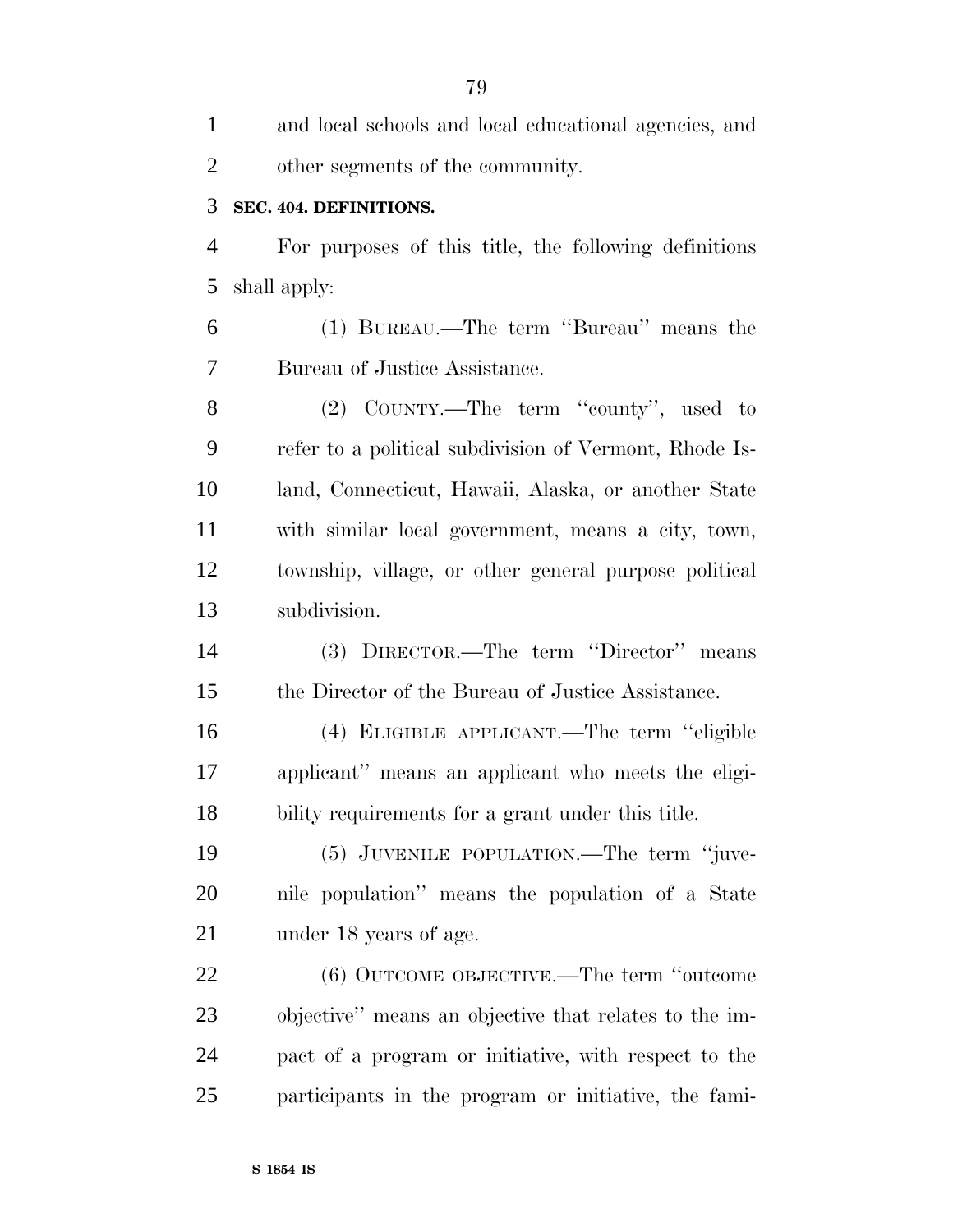lies, peer groups, or schools of the participants, or 2 the community that the program or initiative serves, including— (A) an objective relating to reducing the incidence of high-risk behaviors, such as school failure, violence, teenage pregnancy, use of alco- hol, use of illegal drugs, and juvenile delin- quency, among youth in the community; and (B) an objective relating to increasing pro- tective factors and reducing risk factors for the participants, the families, peer groups, or schools of the participants, or the community. (7) PROCESS OBJECTIVE.—The term ''process objective'' means an objective that relates to the manner in which a program or initiative is carried out, including— (A) an objective relating to the degree to which the program or initiative is reaching its intended target population; (B) an objective relating to the degree to which the program or initiative addresses known risk factors for youth problem behaviors and incorporates activities that inhibit the be- haviors and that build on protective factors for youth;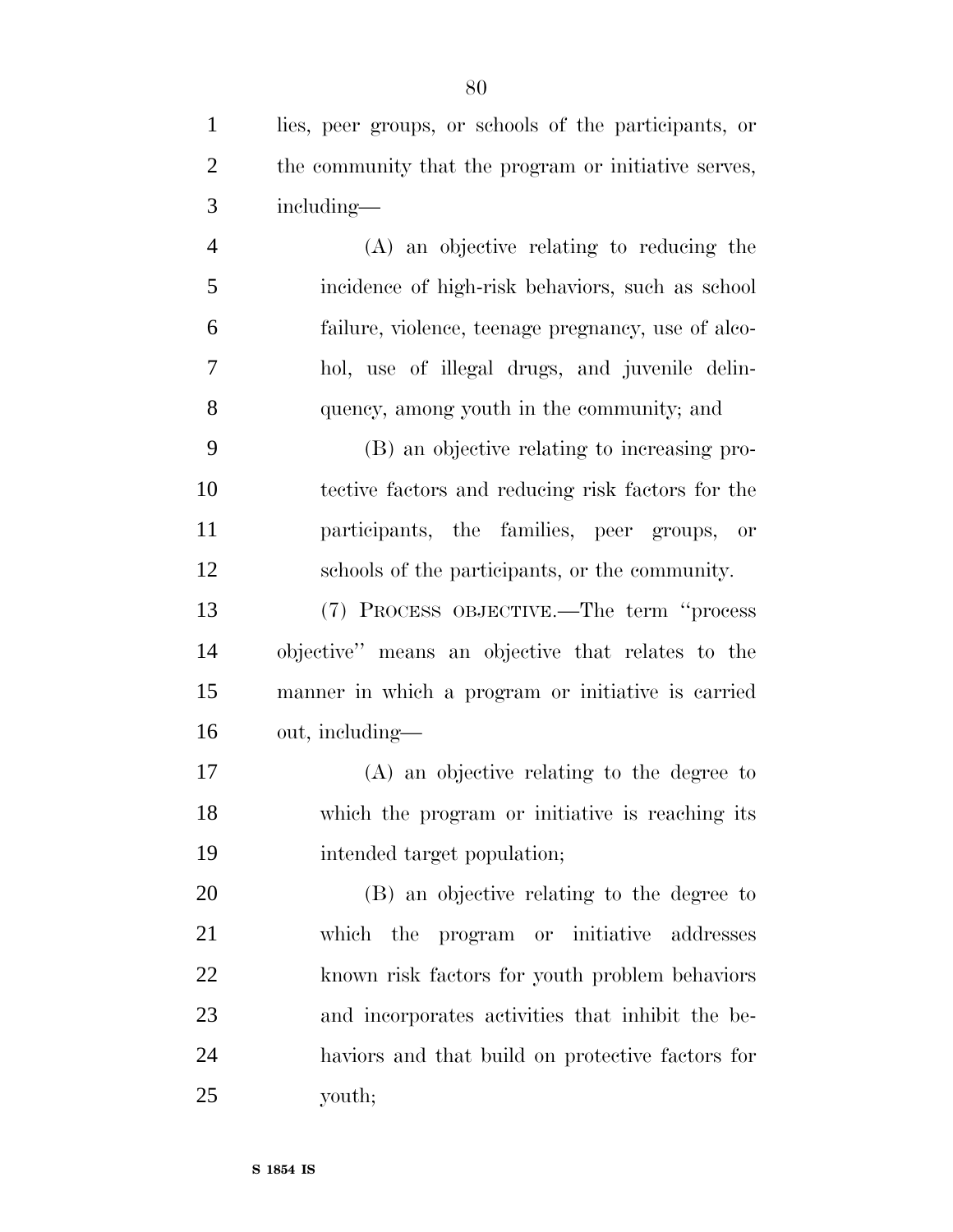| $\mathbf{1}$   | (C) an objective relating to the number,              |
|----------------|-------------------------------------------------------|
| $\overline{2}$ | age, gender, and ethnicity of the youth involved      |
| 3              | in the program or initiative;                         |
| $\overline{4}$ | (D) an objective relating to the degree to            |
| 5              | which the services delivered are consistent with      |
| 6              | the intended program model; and                       |
| 7              | (E) an objective relating to the cost of de-          |
| 8              | livering services under the program or initiative.    |
| 9              | STATE.—The term "State" means any<br>(8)              |
| 10             | State of the United States, the District of Columbia, |
| 11             | the Commonwealth of Puerto Rico, the Virgin Is-       |
| 12             | lands, Guam, American Samoa, and the Common-          |
| 13             | wealth of the Northern Mariana Islands, except that   |
| 14             | for purposes of the allocation in section 405, Amer-  |
| 15             | ican Samoa and the Commonwealth of the Northern       |
| 16             | Mariana Islands shall be considered as one state and  |
| 17             | that for these purposes, 67 percent of the amounts    |
| 18             | allocated shall be allocated to American Samoa, and   |
| 19             | 33 percent to the Commonwealth of the Northern        |
| 20             | Mariana Islands.                                      |
| 21             | (9) STATE OFFICE.—The term "State office"             |
| <u>22</u>      | means an office designated by the chief executive of- |
| 23             | ficer of a State to carry out the provisions of this  |
| 24             | title, as provided in section 507 of the Omnibus      |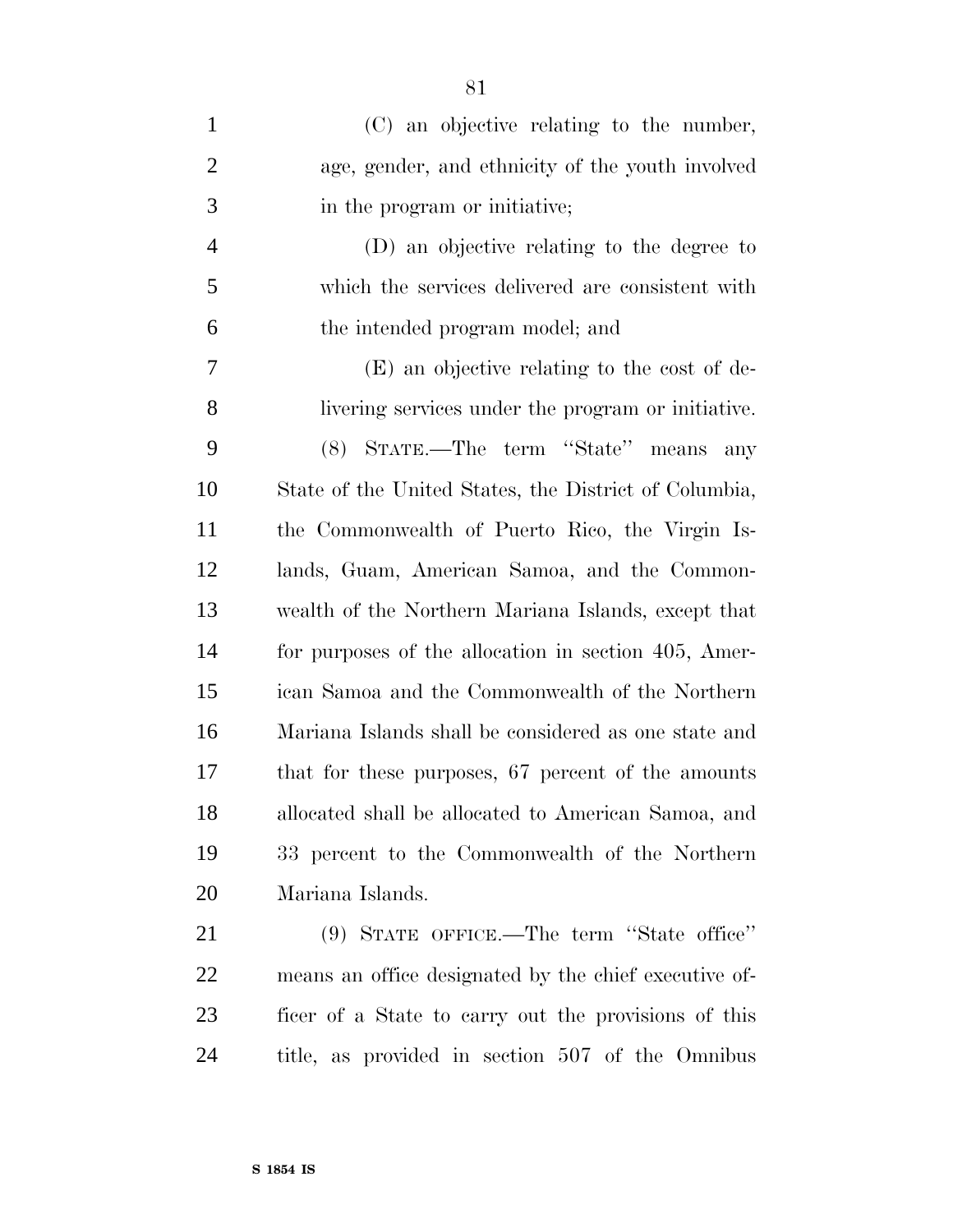| $\mathbf{1}$   | Crime Control and Safe Streets Act of 1968 (42)      |
|----------------|------------------------------------------------------|
| $\overline{2}$ | U.S.C. 3757).                                        |
| 3              | (10) SUBSTANCE ABUSE.—The term "substance            |
| $\overline{4}$ | abuse" has the meaning given the term in section     |
| 5              | 534 of the Public Health Service Act (42 U.S.C.      |
| 6              | $290cc - 34$ ).                                      |
| 7              | (11) YOUTH.—The term "youth" means an in-            |
| 8              | dividual who is not younger than age 6 and not       |
| 9              | older than age 17.                                   |
| 10             | SEC. 405. ALLOCATION OF FUNDING.                     |
| 11             | (a) IN GENERAL.—Amounts appropriated under this      |
| 12             | title shall be allocated to the States as follows:   |
| 13             | $(1)$ 0.25 percent shall be allocated to each of     |
| 14             | the participating States; and                        |
| 15             | $(2)$ of the total funds remaining after the allo-   |
| 16             | cation under paragraph (1), there shall be allocated |
| 17             | to each State an amount which bears the same ratio   |
| 18             | to the amount of remaining funds described in this   |
| 19             | paragraph as the juvenile population of such State   |
| 20             | bears to the population of all the States.           |
| 21             | (b) DISTRIBUTION BY STATES TO ELIGIBLE APPLI-        |
|                | CANTS.-                                              |
| 22             |                                                      |
| 23             | (1) ELIGIBLE APPLICANTS.—Each State which            |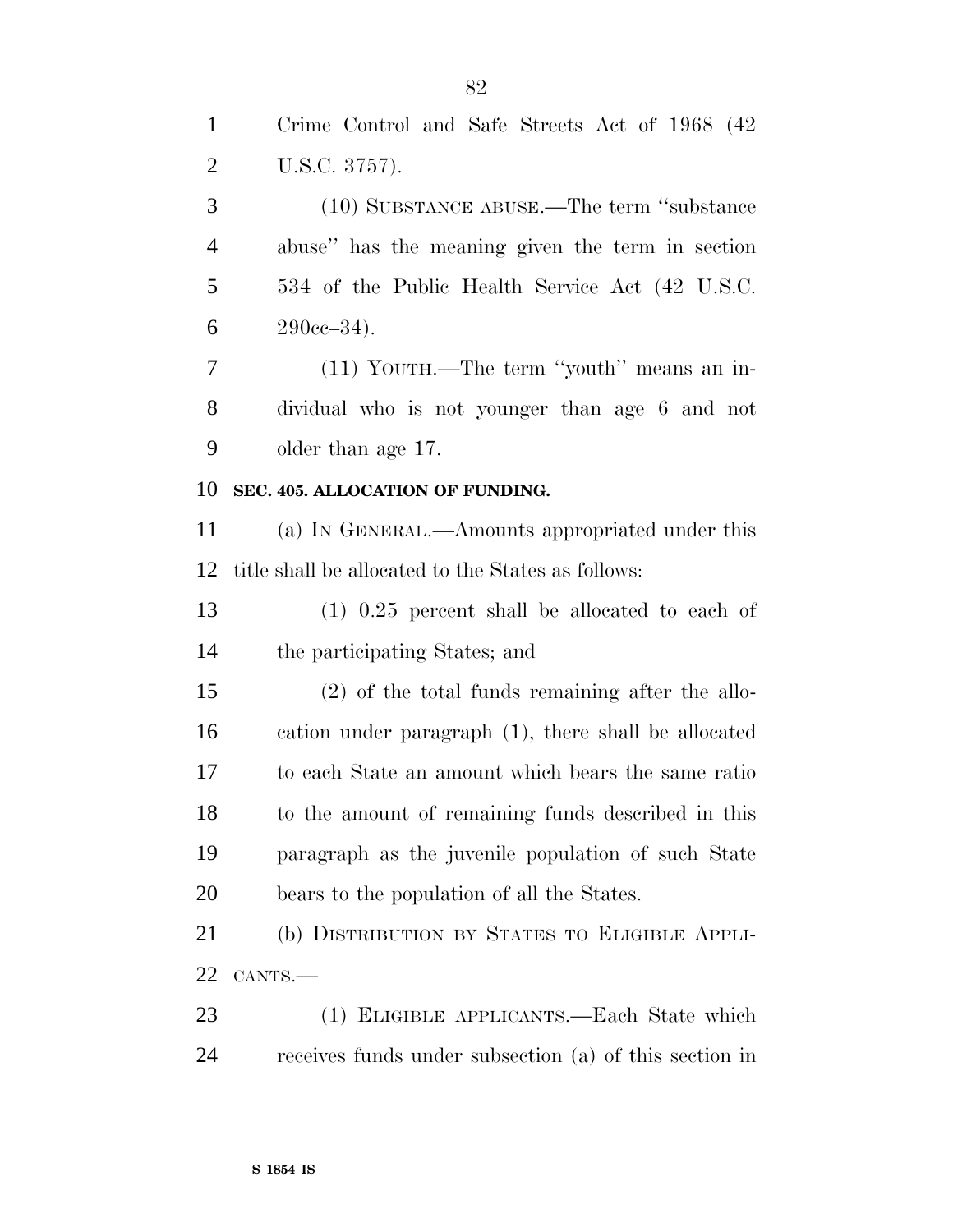| a fiscal year shall make available funds to eligible       |
|------------------------------------------------------------|
| applicants for the purposes specified in this title.       |
| (2) PRIORITIZING.—In distributing funds re-                |
| ceived under this title among eligible applicants, the     |
| State shall give priority to those eligible applicants     |
| serving jurisdictions with the greatest need in com-       |
| bating crime.                                              |
| (3) REMAINING FUNDS.—Any funds not distrib-                |
| uted to eligible applicants under paragraph (2) shall      |
| be available for expenditure by the State involved.        |
| (c) APPLICATION REQUIRED.—No funds allocated to            |
| 12 a State under subsection (a) or received by a State for |
| 13 distribution under subsection (b) may be distributed by |
| 14 the Director or by the State involved for any program   |
|                                                            |

tion.

 (d) ALLOCATION OF FUNDS NOT REQUIRED.—If the Director determines, on the basis of information available during any fiscal year, that a portion of the funds allo- cated to a State for that fiscal year will not be required or that a State will be unable to qualify or receive funds under this title, or that a State chooses not to participate in the program established under this title, then such por- tion shall be awarded by the Director to urban, rural, and suburban units of local government or combinations there-

other than a program contained in an approved applica-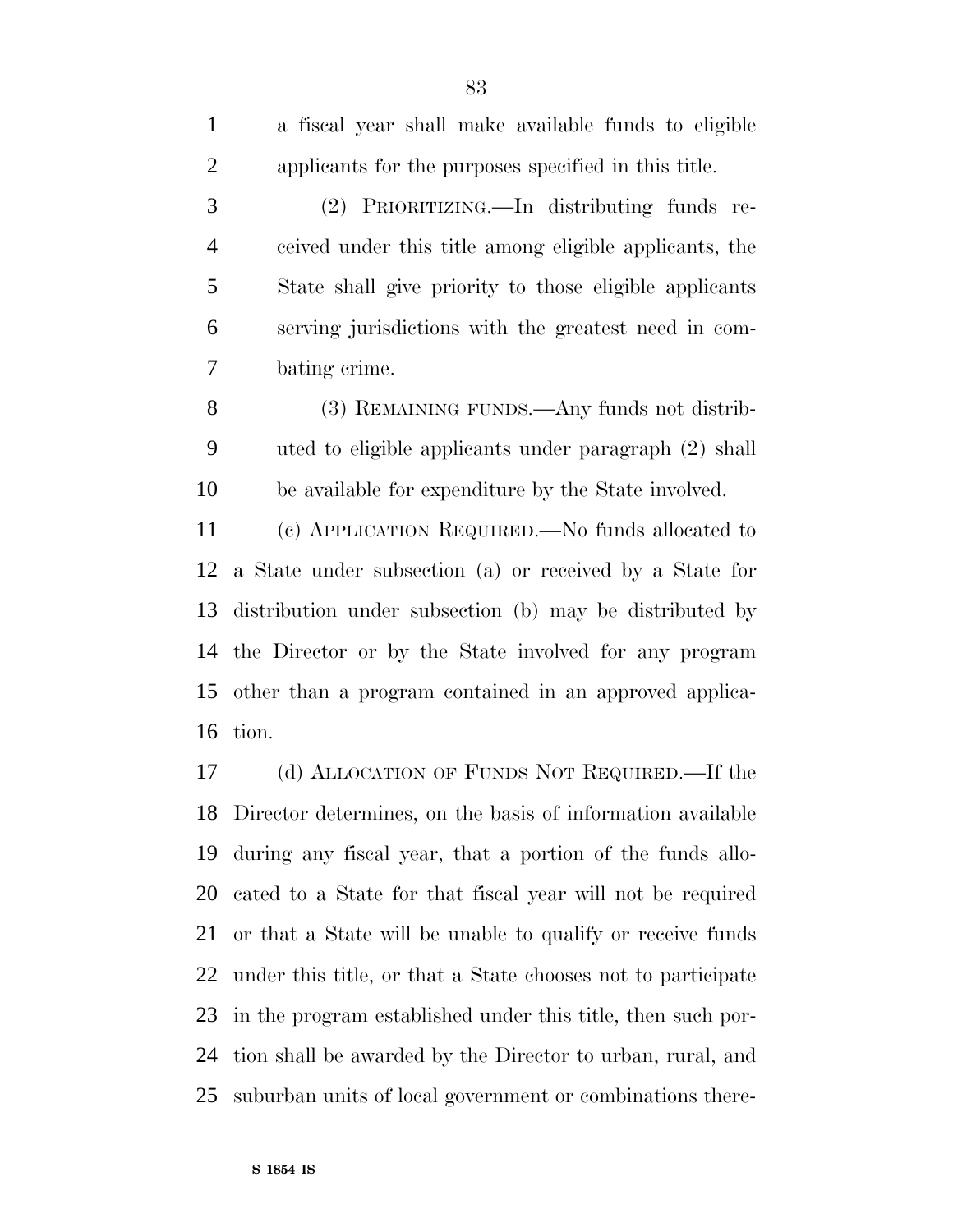of within such State giving priority to those jurisdictions with greatest need in combating crime.

### **SEC. 406. STATE APPLICATION.**

 To be eligible to receive funds under this title, the State shall prepare, and submit to the Director, an appli- cation at such time, in such manner, and containing such information, as the Director may reasonably require. Such application shall include, at a minimum, an assurance that the State is prepared to administer such amount in com- pliance with all the requirements of this title, and, in the case of any application submitted after the first year in which the State receives funds under this title, the State shall submit to the Director an annual program report and the results of an independent audit conducted by the State concerning the administration of such funds.

#### **SEC. 407. LOCAL APPLICATION.**

 (a) IN GENERAL.—Each application made by an eli- gible applicant to a State for funds under this title shall be deemed approved, in whole or in part, by the State not later than 45 days after first received unless the State in- forms the applicant in writing of specific reasons for dis- approval. The State shall not finally disapprove any appli- cation submitted to the State without first affording the applicant reasonable notice and opportunity for reconsid-eration.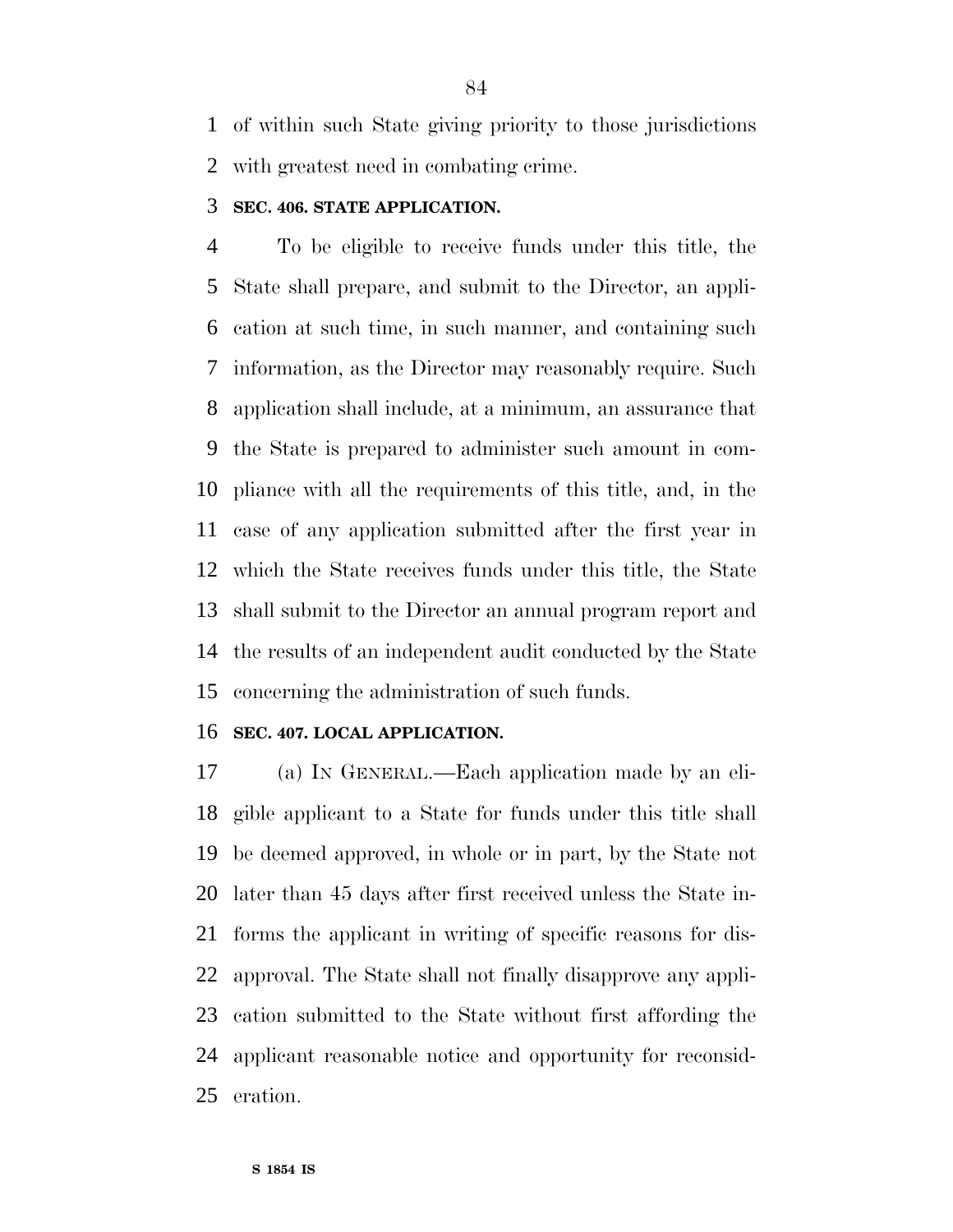(b) AVAILABILITY OF FUNDS.—Each State which re- ceives funds under section 405 in a fiscal year shall make such funds available to eligible applicants whose applica- tion has been submitted to, approved and awarded by the State, within 45 days after the Director has approved the State application and has made funds available to such State. The Director shall have the authority to waive the 45-day requirement in this section upon a finding that the State cannot satisfy that requirement consistent with State statutes.

#### **SEC. 408. DISTRIBUTION TO GRANT RECIPIENTS.**

(a) GRANTS.—

 (1) IN GENERAL.—The State office shall award grants in accordance with this subsection to pay for the Federal share of carrying out youth development programs addressing the process objectives and the outcome objectives established under this title.

18 (2) DISTRIBUTION OF PROGRAM FUNDS.

 (A) IN GENERAL.—For each fiscal year for which a State receives a State allotment, the State shall distribute to each eligible applicant in the State such amount as is necessary for the purpose of conducting community-based youth development programs that may include elements of the following: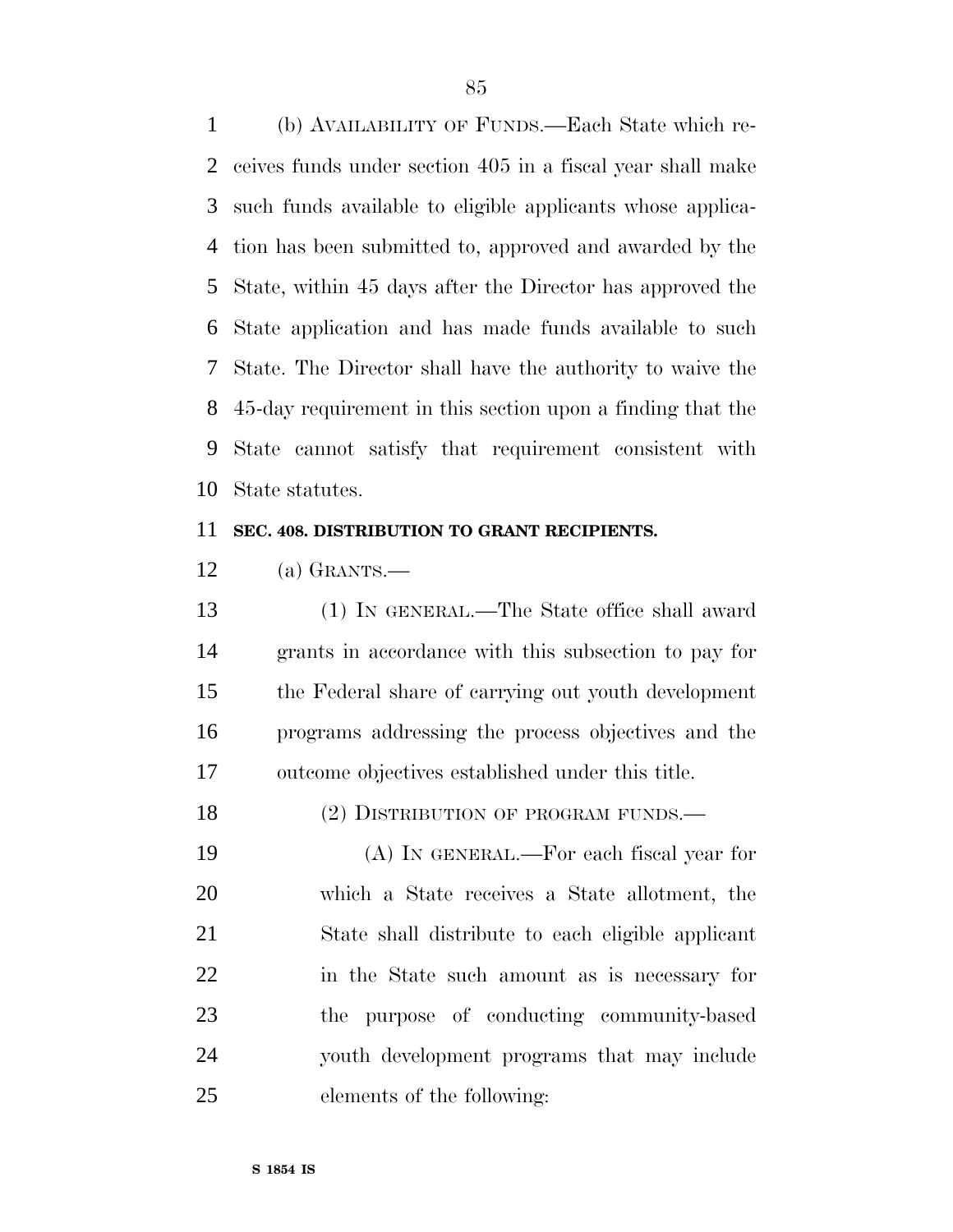(i) address the process objectives, and 2 the outcome objectives; (ii) incorporate components that pro- mote competencies in youth such as— (I) social competencies, such as work and family life skills, problem- solving skills, and communication skills; and (II) cognitive competencies, such as knowledge, reasoning ability, cre- ativity, and a lifelong commitment to 12 learning and achievement; (iii) recognize the primary role of the family in positive youth development in 15 order to strengthen families; (iv) promote the involvement of youth (including program participants), parents, and other community members in the plan- ning and implementation of the programs; (v) identify specific protective factors 21 and reduce risk factors for youth; (vi) coordinate services with other youth and family services in the commu- nity and help participants access the serv-ices;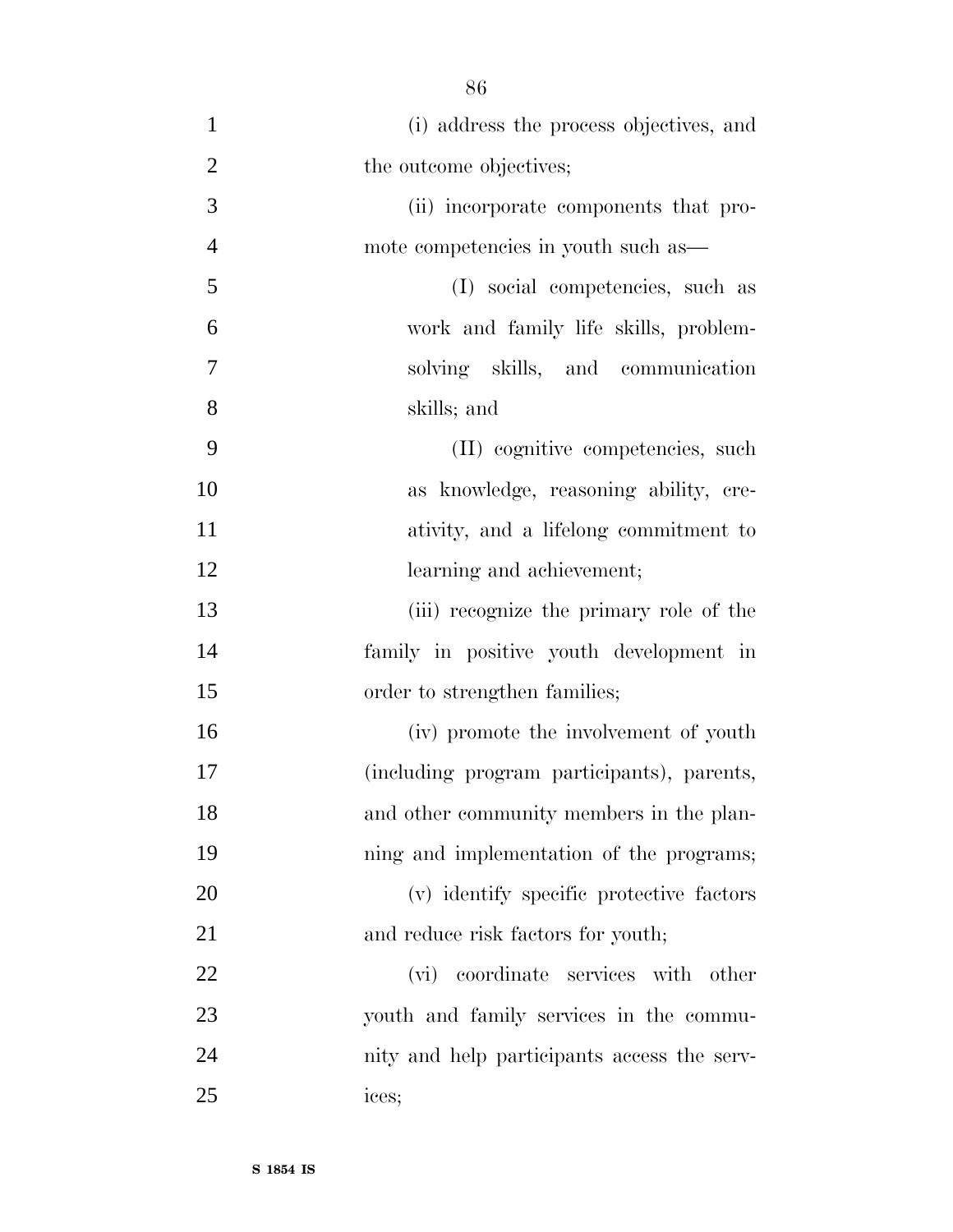(vii) build relationships between posi-2 tive adult role models and youth in pro- gram settings; (viii) encourage youth leadership and civic involvement; (ix) employ outreach efforts to youth from low-income families and to the fami- lies; or (x) a relationship to an existing drug and alcohol abuse treatment or rehabilita-11 tion program. 12 (B) LIMIT ON USE OF FUNDS.—A program may not use more than 10 percent of amounts provided for preservice and inservice training and educational materials and services for pro- gram staff. (C) APPLICATION.—To be eligible to re- ceive an amount referred to in subparagraph (A), the applicant shall prepare and submit to the State an application, at such time, in such manner, and containing such information as the State may reasonably require to assure compli- ance with this Act. Such application shall in- clude, at a minimum, a description of the types of activities and services for which the amount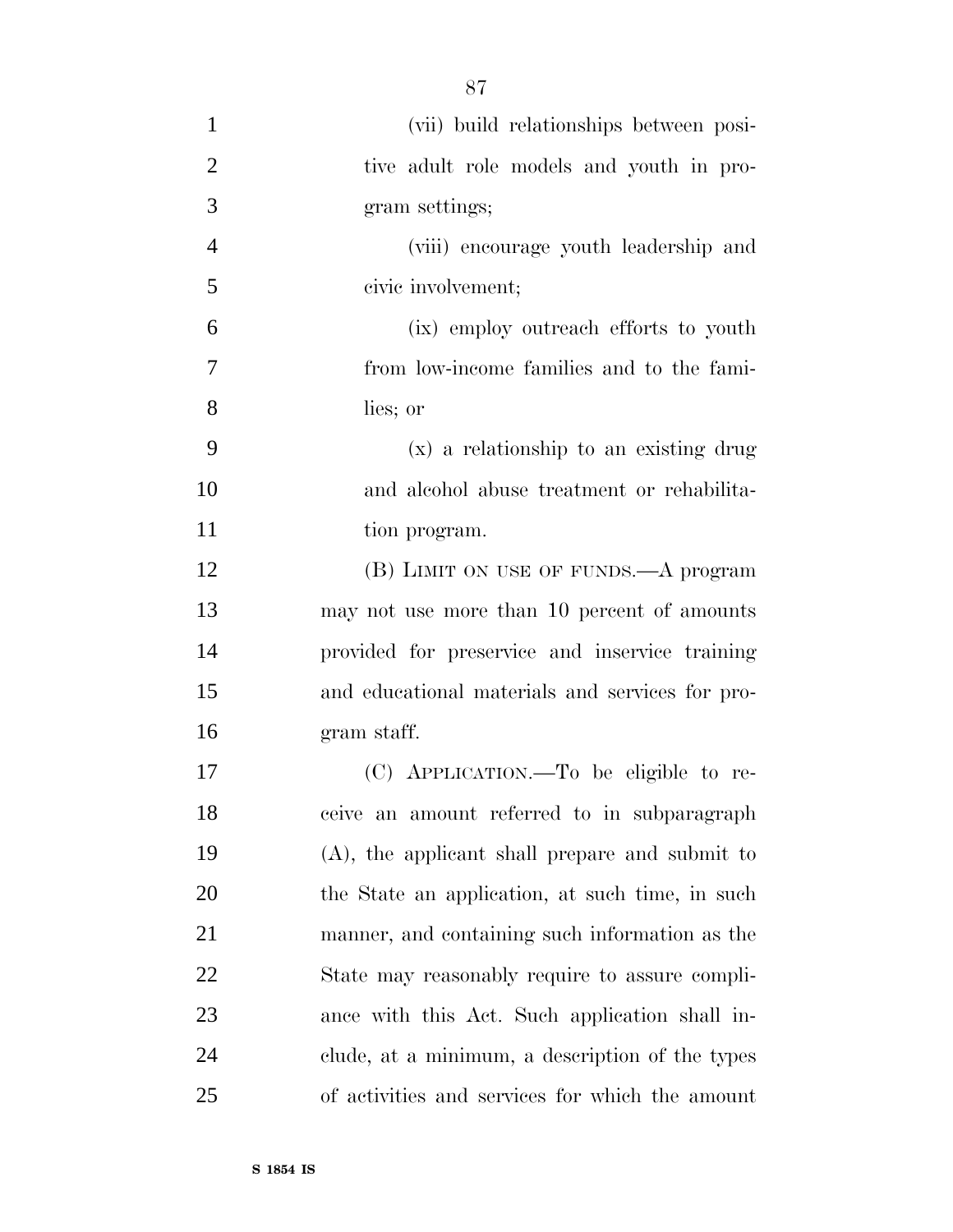will be provided, information indicating the ex- tent to which the activities and services achieve the purposes of this title and the purpose de- scribed in subparagraph (A). (D) PROHIBITION.—Funds may not be ap- propriated under section 405 to carry out a youth employment program providing sub- sidized employment opportunities, job training activities, or school-to-work activities for par- ticipants. (3) REQUEST FOR PROPOSALS.—The State of- fice shall issue a request for proposals to apply for a grant under paragraph (1). Such request shall specify the process objectives and outcome objectives to be addressed by the applicants submitting the proposals. (4) ELIGIBLE APPLICANTS.— (A) IN GENERAL.—In awarding grants under paragraph (1) for programs, the State office shall take into account the extent to which a program meets the objectives and goals of this title. In the second and subsequent years for which such grants are awarded, the State office shall take into account the extent to which the programs receiving funding through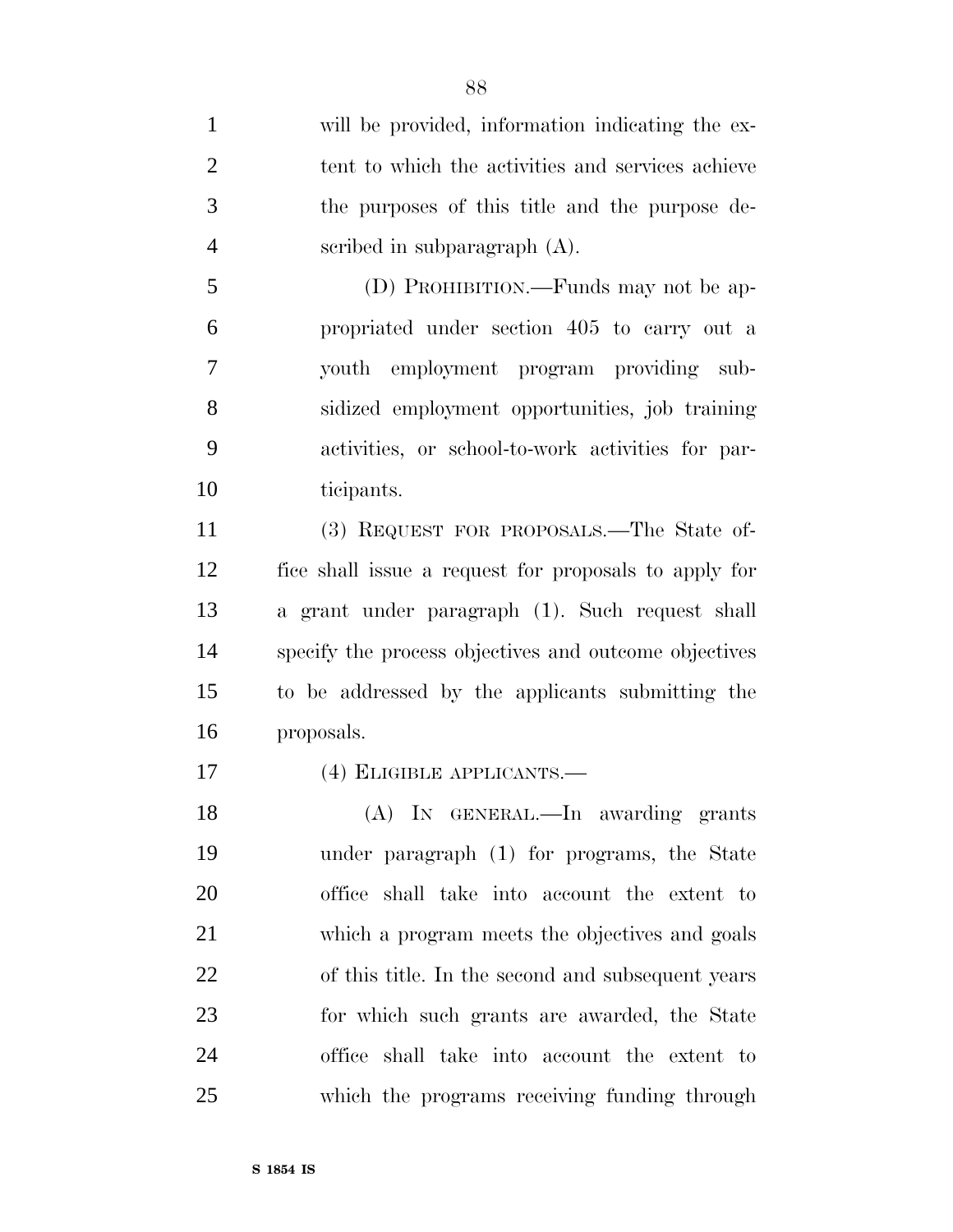| $\mathbf{1}$   | such grants were successful in meeting the com-        |
|----------------|--------------------------------------------------------|
| $\overline{2}$ | munity process objectives and outcome objec-           |
| 3              | tives for youth development programs, including        |
| $\overline{4}$ | changes in protective factor and risk factor           |
| 5              | levels.                                                |
| 6              | (B) ENTITIES.—Entities eligible to receive             |
| 7              | grants under this title are—                           |
| 8              | (i) a unit of local government;                        |
| 9              | (ii) the local police department or                    |
| 10             | sheriff's department;                                  |
| 11             | (iii) the local prosecutor's office;                   |
| 12             | (iv) the local court system;                           |
| 13             | (v) the local public school system;                    |
| 14             | (vi) a local nonprofit, educational, reli-             |
| 15             | gious, or community group active in crime              |
| 16             | prevention or drug use prevention and                  |
| 17             | treatment; and                                         |
| 18             | (vii) any combination of the entities                  |
| 19             | described in clauses (i) through (vi).                 |
| 20             | (5) GRANT APPLICATIONS.—To be eligible to              |
| 21             | receive a grant under this subsection, an entity shall |
| 22             | submit an application to the State office at such      |
| 23             | time, in such manner, and containing such informa-     |
| 24             | tion as the State office may reasonably require.       |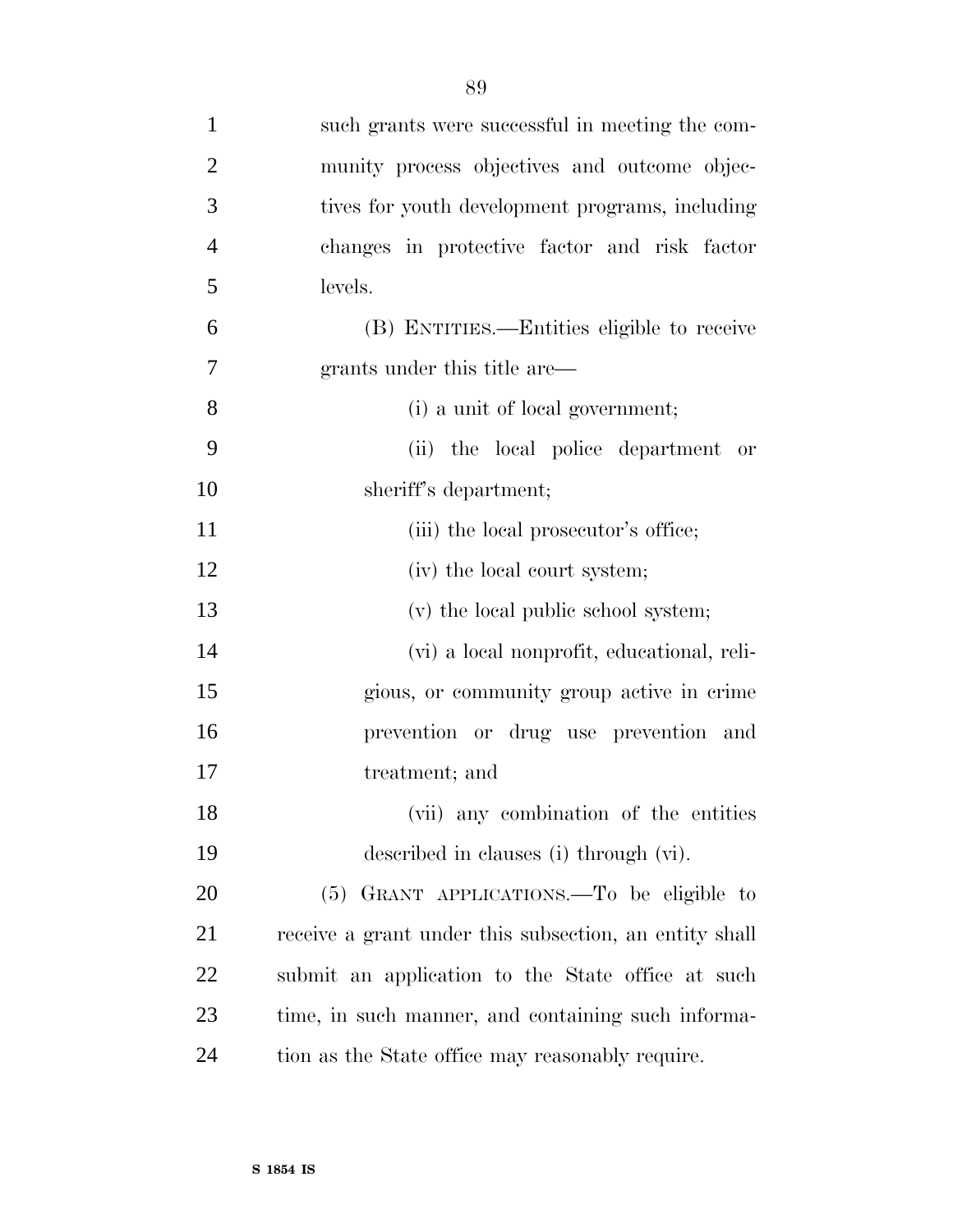(6) FUNDING PERIOD.—The State office may award such a grant for a period of up to 3 years. The State office may terminate the funding made available through such grant during such grant pe- riod for a program if the program fails to comply with the requirements of this Act or if insufficient Federal funds are appropriated under section 405 to permit the continuation of funding for the full grant period of all such grants awarded by the State of-fice.

 (7) RENEWALS OF GRANTS.—The State office may renew grants made under paragraph (1). After the initial grant period, in determining whether to renew a grant to an entity to carry out activities, the State office shall give substantial weight to the effec- tiveness of the activities in achieving process objec-tives and outcome objectives of this title.

18 (8) FEDERAL SHARE REQUIREMENT.

 (A) FEDERAL SHARE.—The Federal share of the cost of carrying out a youth development program described in paragraph (1) shall not exceed 90 percent of the costs of a program funded under this title.

 (B) NON-FEDERAL SHARE.—In providing for the remaining share of the cost of carrying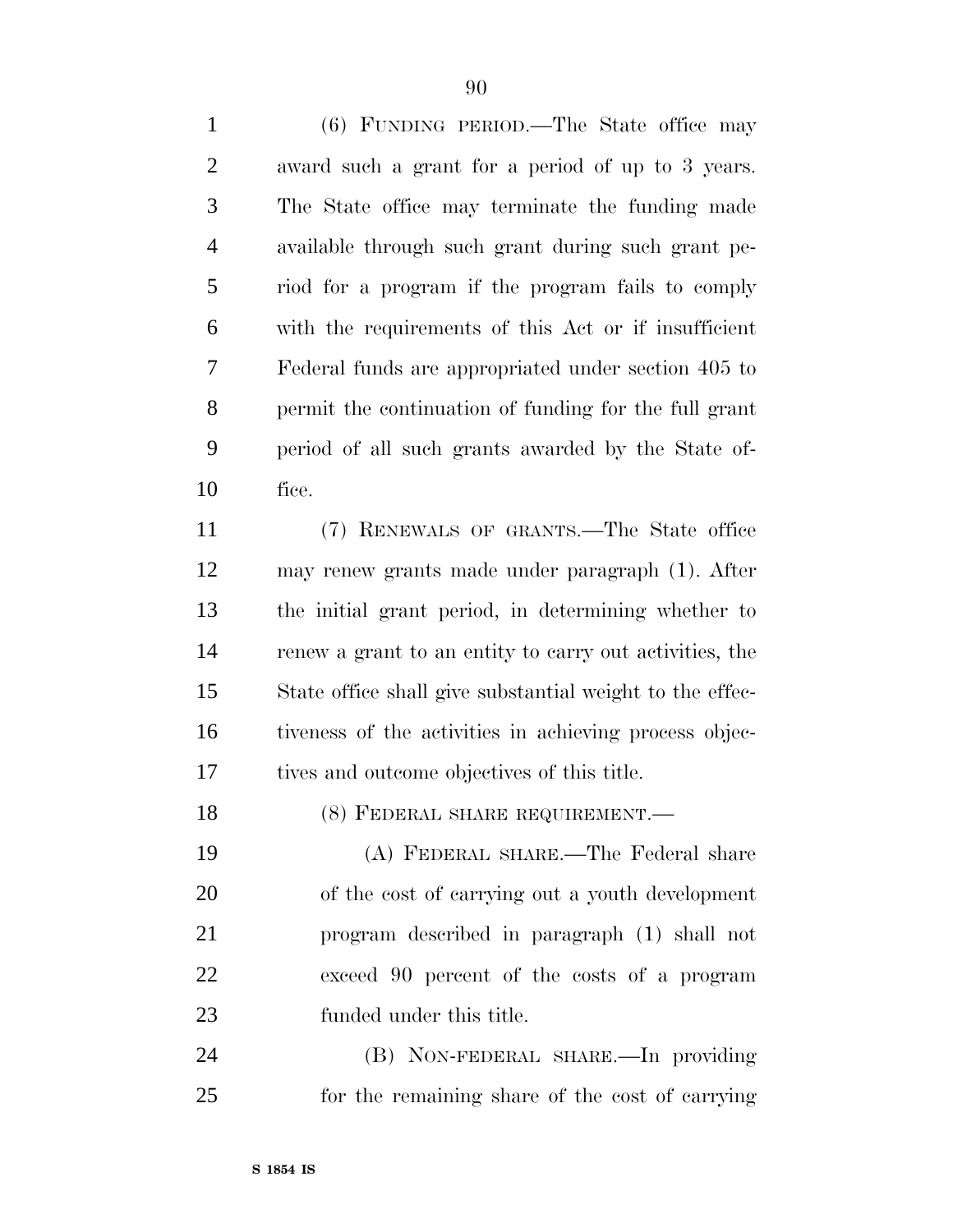| $\mathbf{1}$   | out such a program, each grant recipient under               |
|----------------|--------------------------------------------------------------|
| $\mathfrak{2}$ | this subsection—                                             |
| 3              | shall provide for such share<br>(i)                          |
| $\overline{4}$ | through non-Federal sources;                                 |
| 5              | (ii) may provide for such share                              |
| 6              | through a payment in cash; and                               |
| 7              | (iii) may provide for not more than 50                       |
| 8              | percent of such share through a payment                      |
| 9              | in kind, fairly evaluated, including facili-                 |
| 10             | ties, equipment, or services.                                |
| 11             | (9) CONTINUATION OF PROGRAMS.—The State                      |
| 12             | office may award a grant under this subsection for           |
| 13             | the continuation of any program carried out prior to         |
| 14             | the date of enactment of this Act if the program in-         |
| 15             | cludes elements described in section $408(a)(2)(A)$ .        |
| 16             | (b) ANNUAL REPORTS TO STATE OFFICE.—In carry-                |
|                | 17 ing out a program under this Act, each grant recipient    |
|                | 18 under subsection (a) shall, not later than 45 days after  |
| 19             | the end of each fiscal year of the State office, prepare and |
| 20             | submit to the State office an annual report on the pro-      |
| 21             | gram during the fiscal year, in such manner and contain-     |
| 22             | ing such information as the Director may reasonably re-      |
| 23             | quire to determine compliance with this Act.                 |
|                |                                                              |

(c) EVALUATIONS.—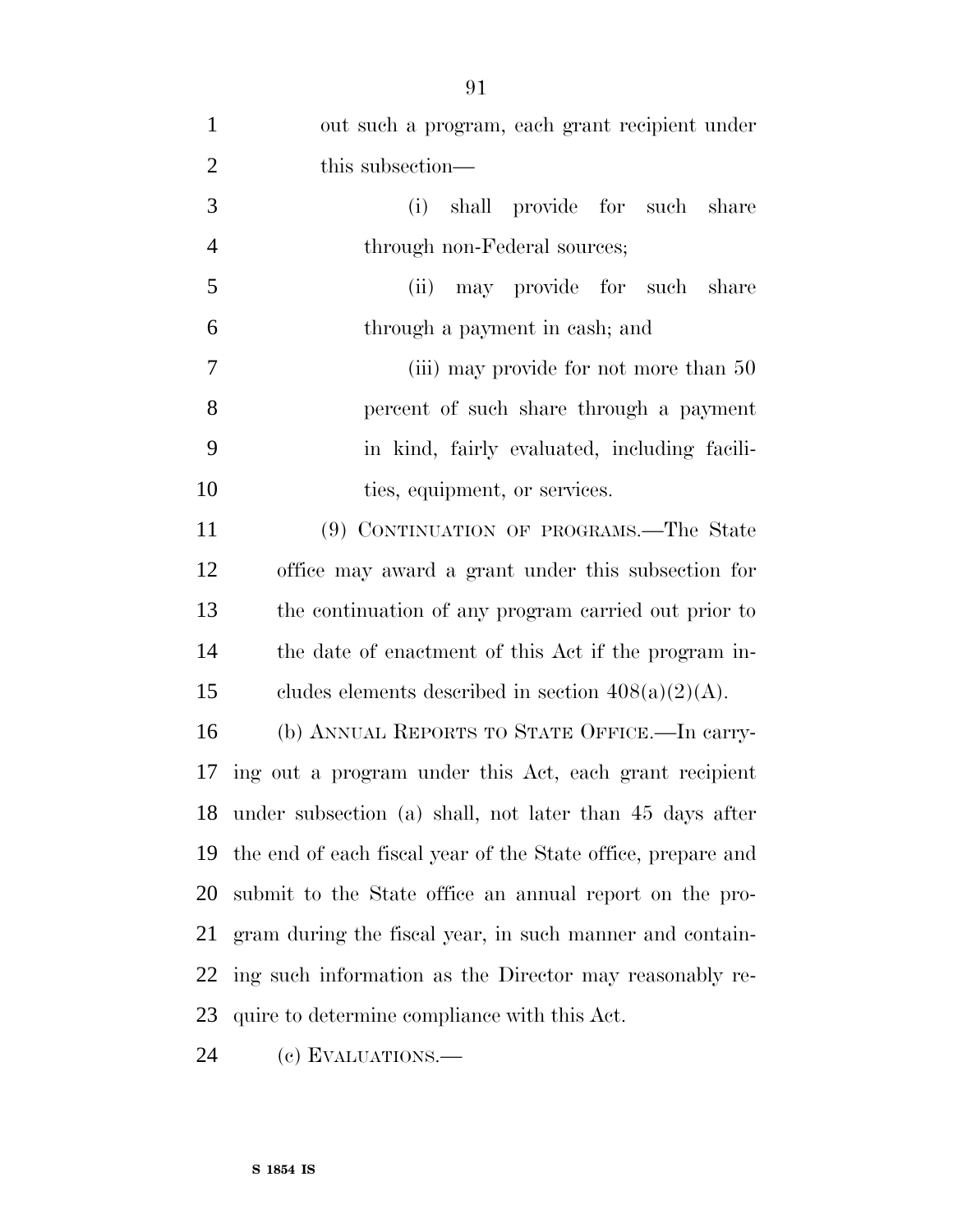(1) IN GENERAL.—The Director shall provide for the rigorous and independent evaluation of the delinquency and youth violence prevention programs funded under this title. Evaluations and research studies conducted pursuant to this title shall be independent in nature, and shall employ rigorous and scientifically recognized standards and meth- odologies. (2) CONTENT OF EVALUATIONS.—Evaluations conducted pursuant to this title shall include meas- ures of— (A) reductions in delinquency, juvenile crime, youth gang activity, youth substance abuse, and other high-risk factors; (B) reductions in risk factors in young people that contribute to juvenile violence, in- cluding availability of drugs, transitions and mobility, neighborhood attachment, community disorganization, extreme economic depression, academic failure in schools, lack of commitment to school, alienation and rebelliousness, atti-22 tudes favorable to problem behavior, truancy, and dropping out of school; and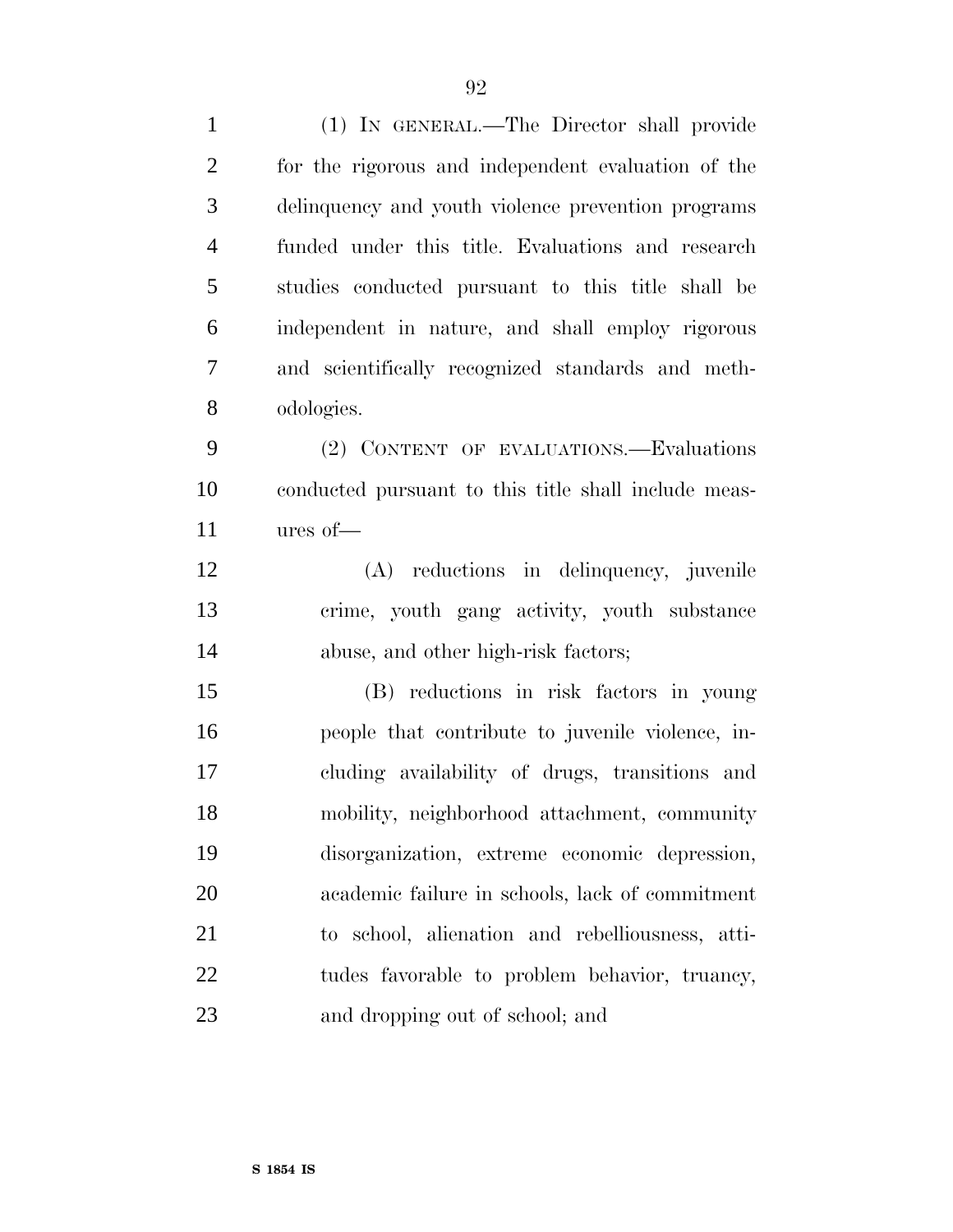| $\mathbf{1}$   | (C) increase in protective factors that re-       |
|----------------|---------------------------------------------------|
| $\overline{2}$ | duce the likelihood of delinquency and criminal   |
| 3              | behavior.                                         |
| $\overline{4}$ | (3) RESERVATION OF FUNDS FOR EVALUATION           |
| 5              | AND RESEARCH.                                     |
| 6              | (A) IN GENERAL.—The Director shall re-            |
| 7              | serve not less than 5 percent of funds appro-     |
| 8              | priated to carry out this title in the first year |
| 9              | funds are appropriated and not less than 9 per-   |
| 10             | cent of funds appropriated under this title in    |
| 11             | subsequent years, to carry out the evaluation     |
| 12             | and research required by this title. Funds allo-  |
| 13             | cated for evaluation and research shall be re-    |
| 14             | served for evaluating programs funded under       |
| 15             | this title.                                       |
| 16             | (B) APPLICATIONS, PROCESS, AND CRI-               |
| 17             | TERIA.—Funds for evaluation and research          |
| 18             | shall be allocated under a competitive program    |
| 19             | that provides potential grantees with at least 90 |
| 20             | days to submit applications for funds. Applica-   |
| 21             | tions for funds shall be reviewed by qualified    |
| 22             | scientists with expertise in the fields of crimi- |
| 23             | nology, juvenile delinquency, sociology, psychol- |
| 24             | ogy, research methodology, evaluation research,   |

statistics, and related areas. The evaluation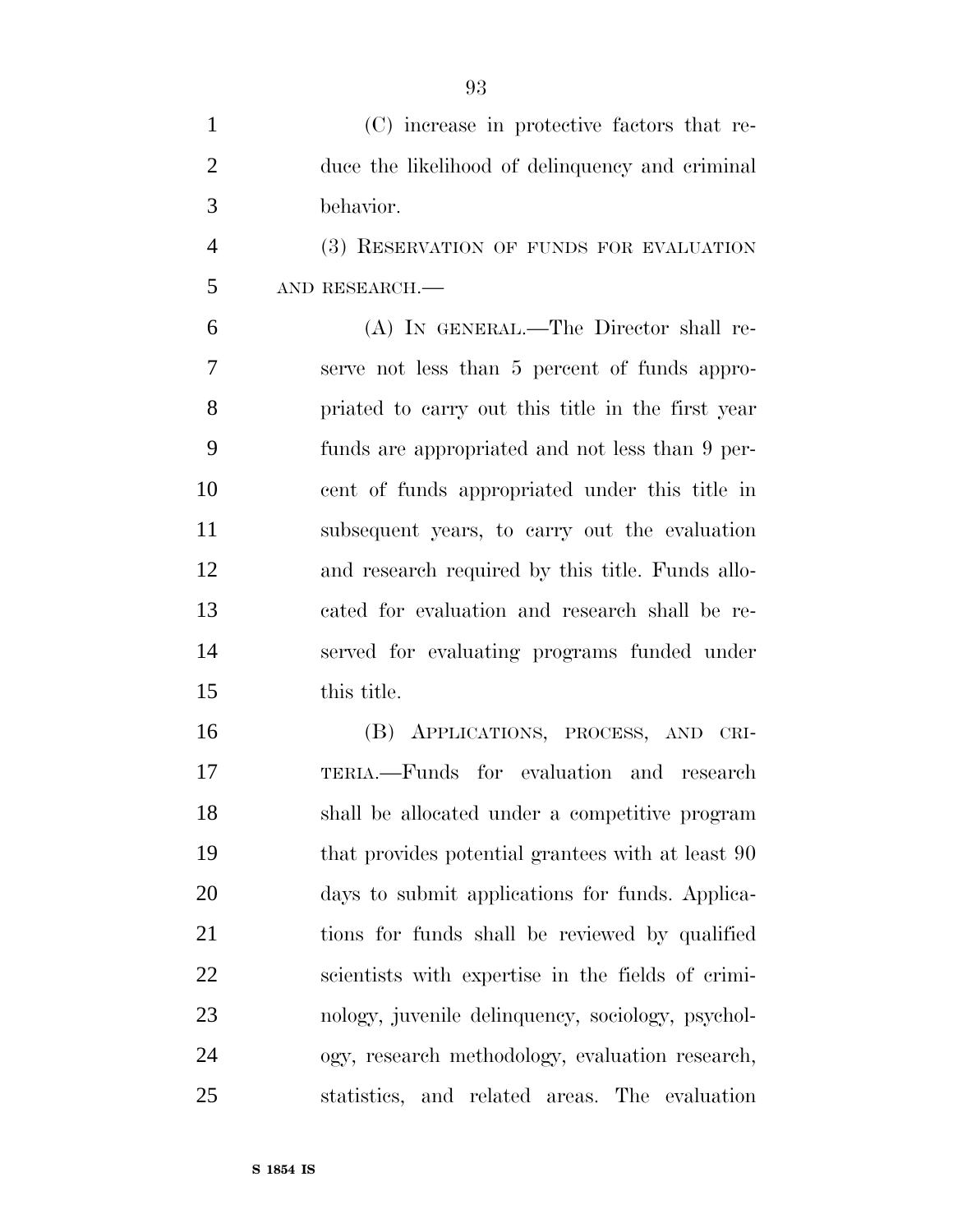process shall conform to the process used by the National Institute of Health, National Institute of Justice, or National Science Foundation. The evaluation criteria shall include the normal standards of scientific conduct of evaluation re- search, the nature and range of programs, as well as the regional and location of programs.

# **SEC. 409. REALLOTMENT AND REALLOCATION.**

 (a) AUTHORITY TO ASSIST STATE OFFICES IN NON- PARTICIPATING STATES/REALLOTMENT OF STATE FUNDS.—

 (1) IN GENERAL.—For any fiscal year for which a State does not submit an application for an allotment under section 406, the Director may use the allotment of such State to make direct grants to eligible State offices in the nonparticipating State.

 (2) APPLICATION.—To be eligible to receive a direct grant under paragraph (1), a State office shall submit an application to the Director at such time, in such manner, and containing such informa- tion as the Director may reasonably require to as- sure compliance with this Act, including any infor- mation that a State office is required to submit in an application under this title.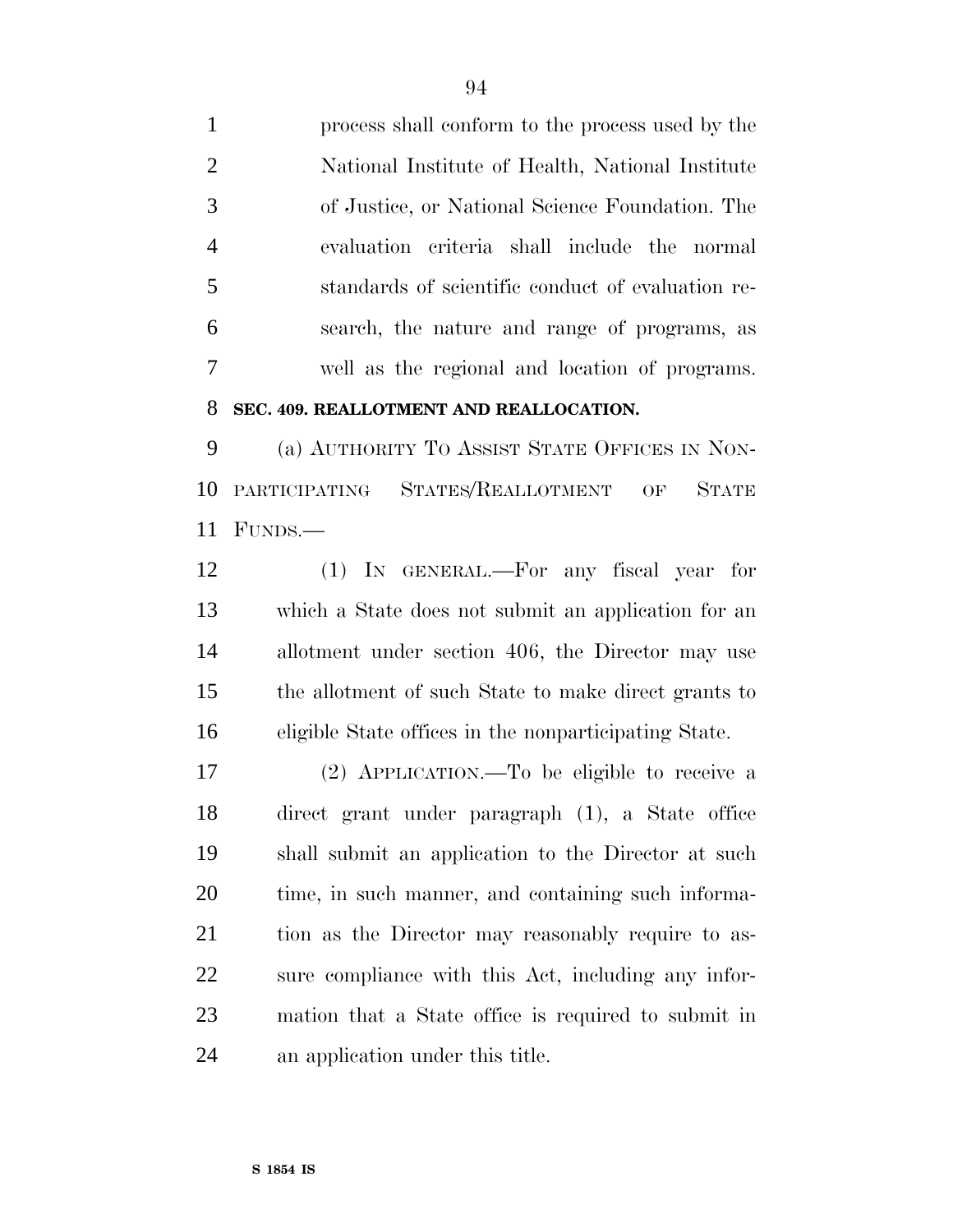(b) STATE REALLOTMENT.—For any fiscal year for which a State does not submit an application for an allot- ment under section 405(c), and the Director does not use the allotment as described in subsection (a), the Director shall make the allotment of such State available to such other States as the Director may determine to be appro-priate.

8 (c) OBLIGATION AND EXPENDITURE OF FUNDS.—

 (1) STATE OBLIGATION OF FUNDS.—Any State that receives funds from the Director under this Act shall obligate the funds (other than any amount re- served under section 408(c)) not later than 6 months after the date of such receipt or return the funds to the Director for reallotment in accordance with subsection (b).

16 (2) STATE OFFICE OBLIGATION OF FUNDS. Any State office that receives funds from a State or the Director under this Act shall obligate the funds not later than 6 months after the date of such re- ceipt or return the funds to the State for realloca- tion in accordance with subsection (b), or to the Di- rector for reallotment in accordance with subsection (a), respectively.

 (3) GRANT RECIPIENT EXPENDITURE OF FUNDS.—Any grant recipient under section 408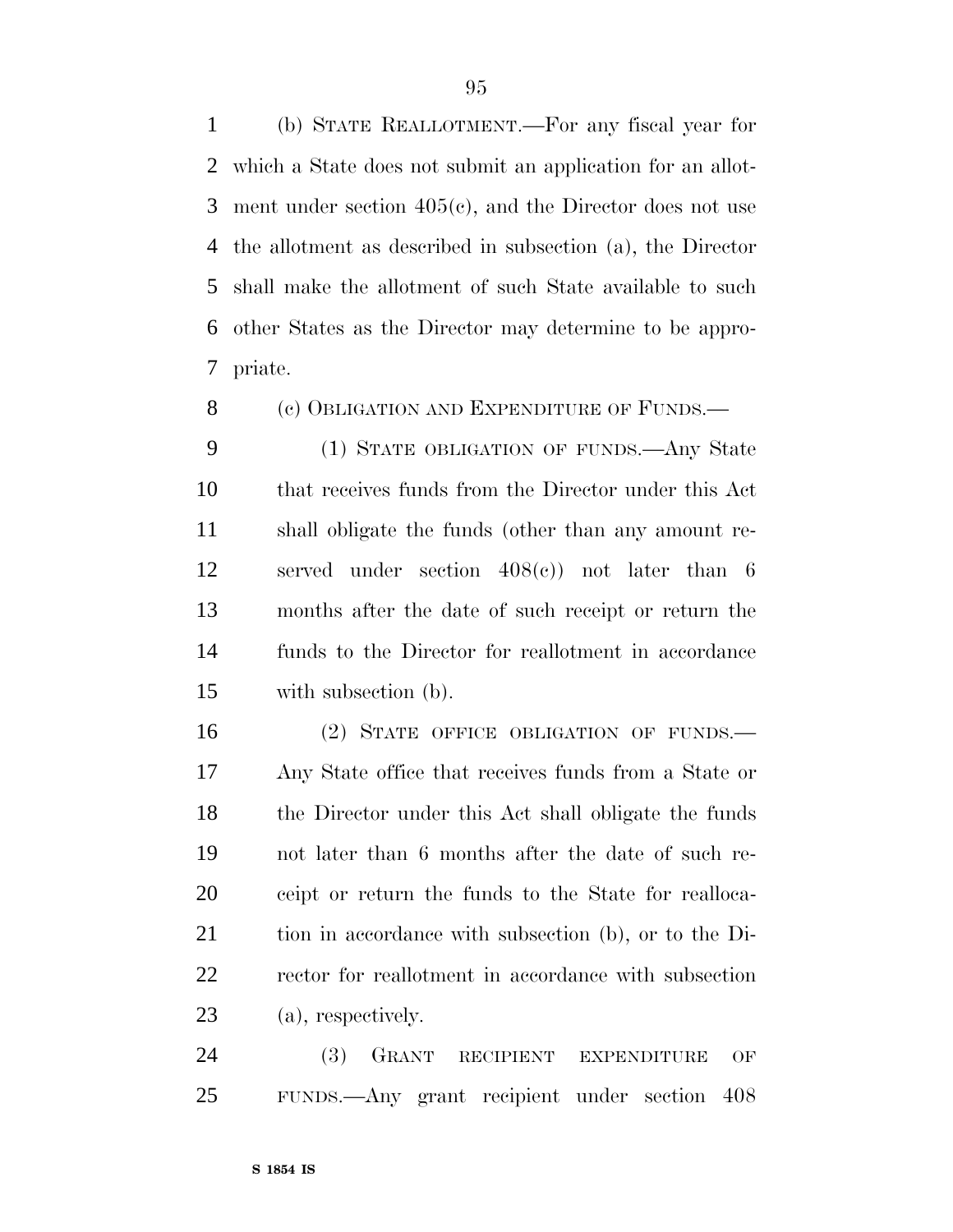shall expend the funds made available through the grant not later than 3 years after the date of such receipt or return the funds to the State for realloca-tion.

 (d) SUPPLEMENT NOT SUPPLANT.—Funds appro- priated under this Act shall be used to supplement and not supplant other Federal, State, and local public funds expended to provide youth development programs for eligi-ble individuals.

# **SEC. 410. AUTHORIZATIONS OF APPROPRIATIONS.**

 (a) IN GENERAL.—There are authorized to be appro-priated for the activities of this Act—

(1) \$500,000,000 for fiscal year 1997;

(2) \$500,000,000 for fiscal year 1998;

(3) \$500,000,000 for fiscal year 1999;

(4) \$500,000,000 for fiscal year 2000; and

(5) \$500,000,000 for fiscal year 2001.

 (b) AVAILABILITY OF FUNDS.—Funds made avail- able pursuant to subsection (a), in any fiscal year, shall remain available until expended.

 (c) ALLOCATION.—Funds shall be allocated as de-scribed in section 405 of this Act.

# **SEC. 411. USES OF FUNDS.**

 (a) LIMITS.—Of the amounts appropriated under this title, not more than 20 percent shall be used for preven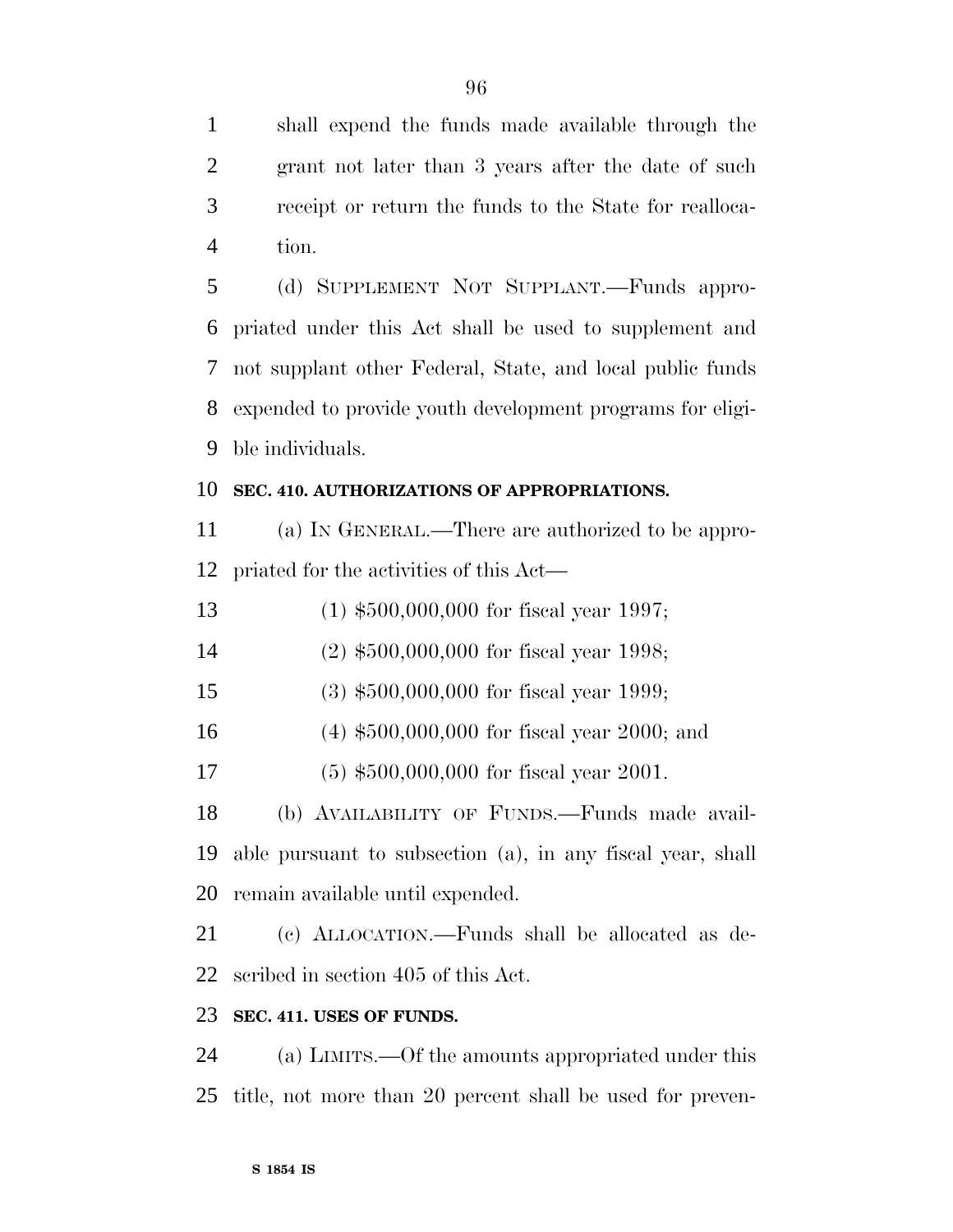tion programs. The remaining 80 percent of funds appro-priated shall be expended in direct support of—

 (1) the investigation, prosecution, or detention of juvenile offenders; and

 (2) the collection, distribution, and receipt of records, including photographs and fingerprints, of juvenile offenders that are equivalent to the records that would be kept for adult offenders, if such records are made available to law enforcement au- thorities of any jurisdiction, and that are made available to officials of any school, school district, or postsecondary school where the individual who is the subject of the juvenile record is enrolled or seeks, in- tends, or is instructed to enroll, if such school offi- cials are held liable to the same standards and pen- alties to which law enforcement and juvenile justice system employees are held liable under Federal and State law, for the handling and disclosure of such information.

 (b) STATE REQUIREMENTS.—For a State to receive the full amount of the grant authorized under this title, the State must establish authority to prosecute as adults—

 (1) as a matter of law, juveniles age 14 and older who commit the crime of murder or rape; and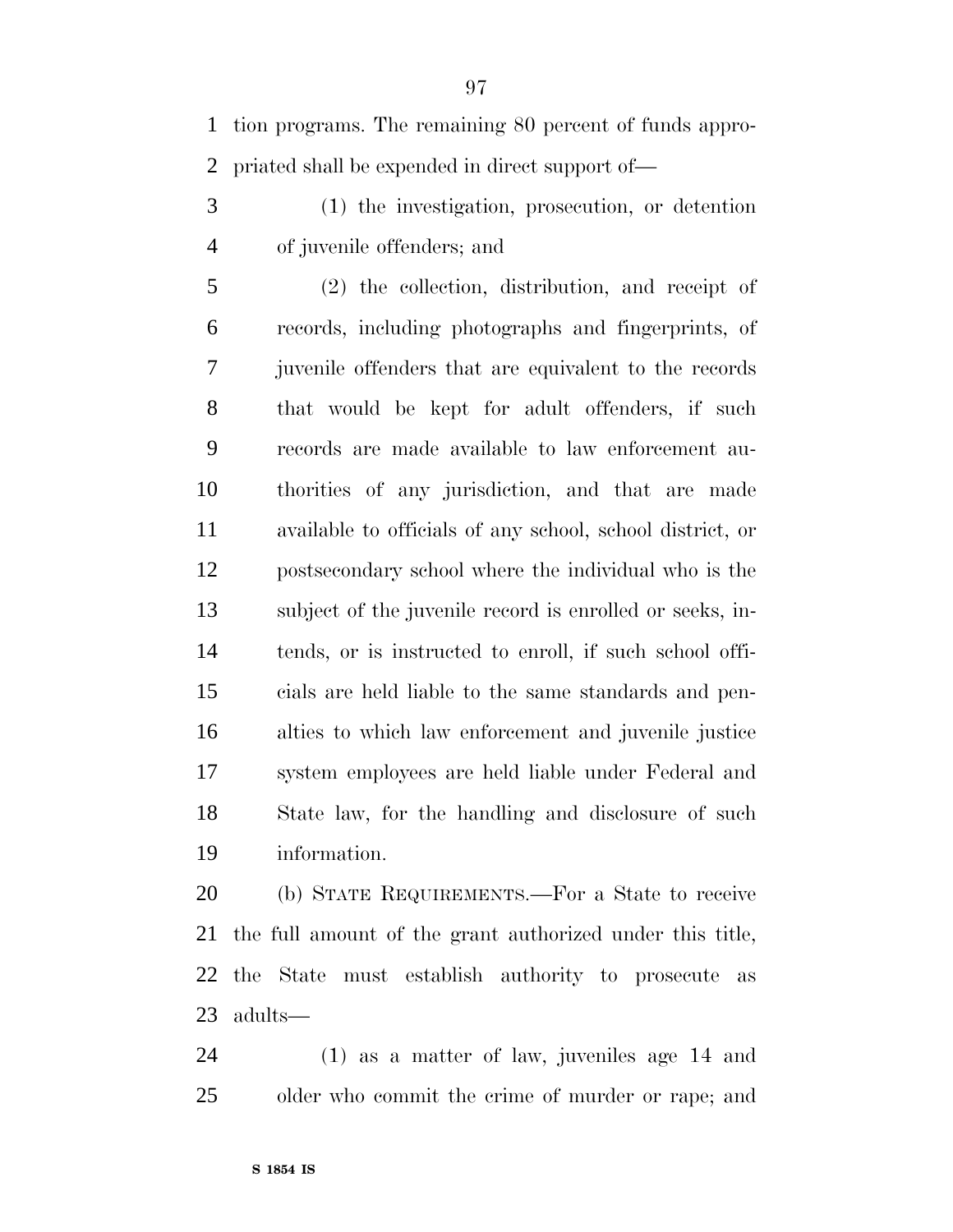| $\mathbf{1}$   | $(2)$ as a matter of law or as a matter of pros-           |
|----------------|------------------------------------------------------------|
| $\overline{2}$ | ecutorial discretion, juveniles age 14 and older who       |
| 3              | commit the crime of armed robbery, aggravated as-          |
| $\overline{4}$ | sault, or distribution of controlled substances.           |
| 5              | (c) PENALTY.—If a State has not established author-        |
| 6              | ity referred to in subsection (b), only 50 percent of the  |
| 7              | authorized grants amount shall be available to that State. |
| 8              | SEC. 412. REPEAL OF UNNECESSARY AND DUPLICATIVE            |
| 9              | PROGRAMS.                                                  |
| 10             | The following provisions of law and the amendments         |
| 11             | made thereby are hereby repealed:                          |
| 12             | (1) Subtitle A through S and subtitles U and               |
| 13             | X of title III, title V, and title XXVII of the Violent    |
| 14             | Crime Control and Law Enforcement Act of 1994.             |
| 15             | (2) The Local Partnership Act.                             |
| 16             | (3) Title IV of the Elementary and Secondary               |
| 17             | Education Act.                                             |
| 18             | (4) Part C of title V of the Elementary and                |
| 19             | Secondary Education Act.                                   |
| <b>20</b>      | (5) Section 517 of the Public Health Service               |
| 21             | Act.                                                       |
| 22             | (6) Part D of title II of the Juvenile Justice             |
| 23             | and Delinquency Prevention Act.                            |
| 24             | (7) Part G of title II of the Juvenile Justice             |
| 25             | and Delinquency Prevention Act.                            |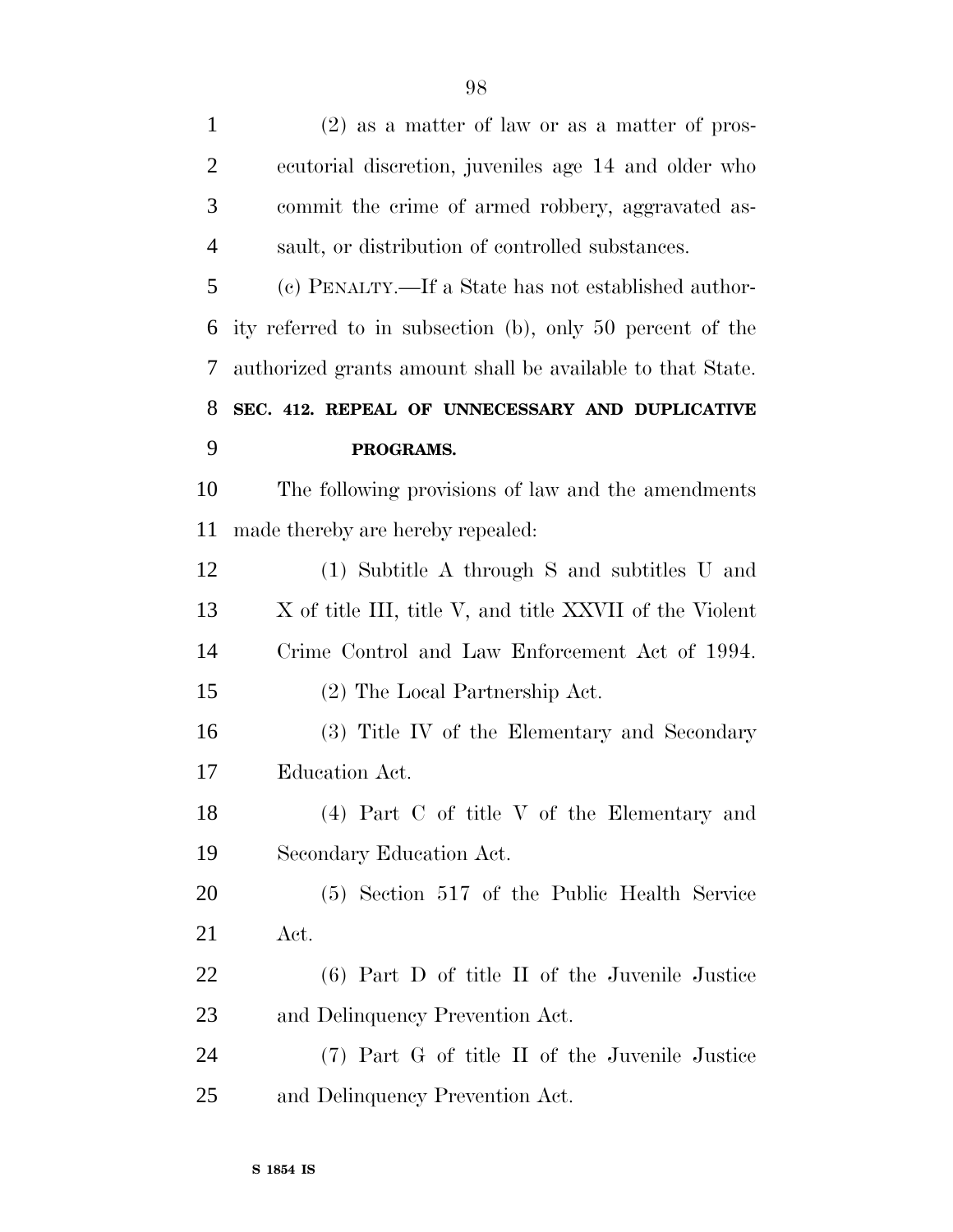(8) Title V of the Juvenile Justice and Delin- quency Prevention Act. (9) Section 408 of the Human Services Reau- thorization Act. (10) Section 682 of the Community Services Block Grants Act. (11) Chapters 1 and 2 of subtitle B of title III of the Anti-Drug Abuse Act. **SEC. 413. CIVIL MONETARY PENALTY SURCHARGE.** (a) IMPOSITION.—Notwithstanding any other provi- sion of law, a surcharge of 40 percent of the principal amount of a civil monetary penalty shall be added to each civil monetary penalty at the time it is assessed by the United States or an agency thereof. (b) EFFECTIVE DATES.—A surcharge under sub- section (a) shall be added to all civil monetary penalties assessed on or after October 1, 1996, or the date of enact- ment of this title, whichever is later. The authority to add a surcharge under this section shall terminate at 11:59 p.m. eastern standard time on October 1, 2001. (c) LIMITATION.—The provisions of this section shall not apply to any monetary penalty assessed under the In-

ternal Revenue Code of 1986.